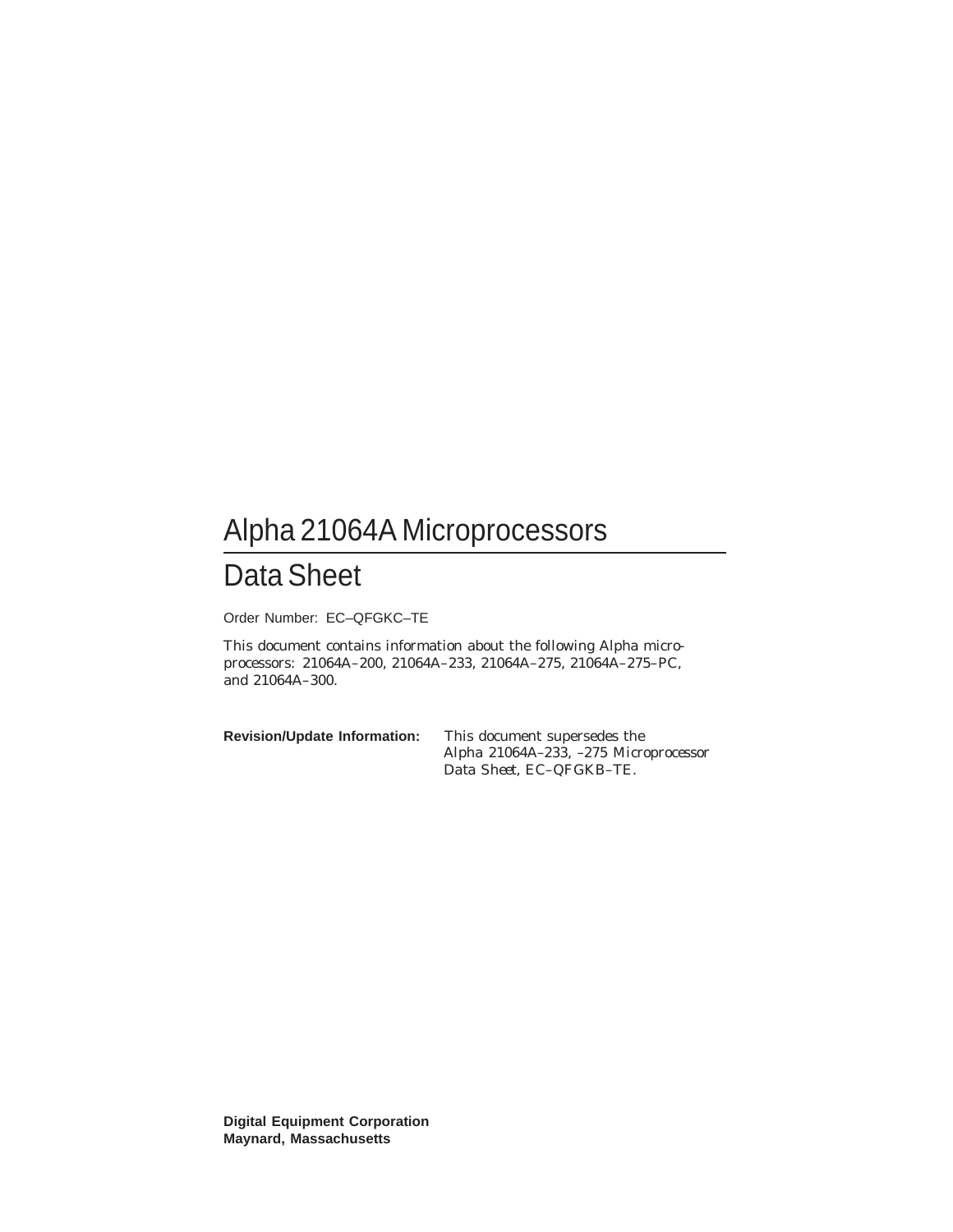#### **January 1996**

While Digital believes the information included in this publication is correct as of the date of publication, it is subject to change without notice.

Digital Equipment Corporation makes no representations that the use of its products in the manner described in this publication will not infringe on existing or future patent rights, nor do the descriptions contained in this publication imply the granting of licenses to make, use, or sell equipment or software in accordance with the description.

© Digital Equipment Corporation 1995, 1996. All rights reserved. Printed in U.S.A.

AlphaGeneration, Digital, Digital Semiconductor, OpenVMS, VAX, VAX DOCUMENT, the AlphaGeneration design mark, and the DIGITAL logo are trademarks of Digital Equipment Corporation.

Digital Semiconductor is a Digital Equipment Corporation business.

GRAFOIL is a registered trademark of Union Carbide Corporation. Windows NT is a trademark of Microsoft Corporation.

All other trademarks and registered trademarks are the property of their respective owners.

This document was prepared using VAX DOCUMENT Version 2.1.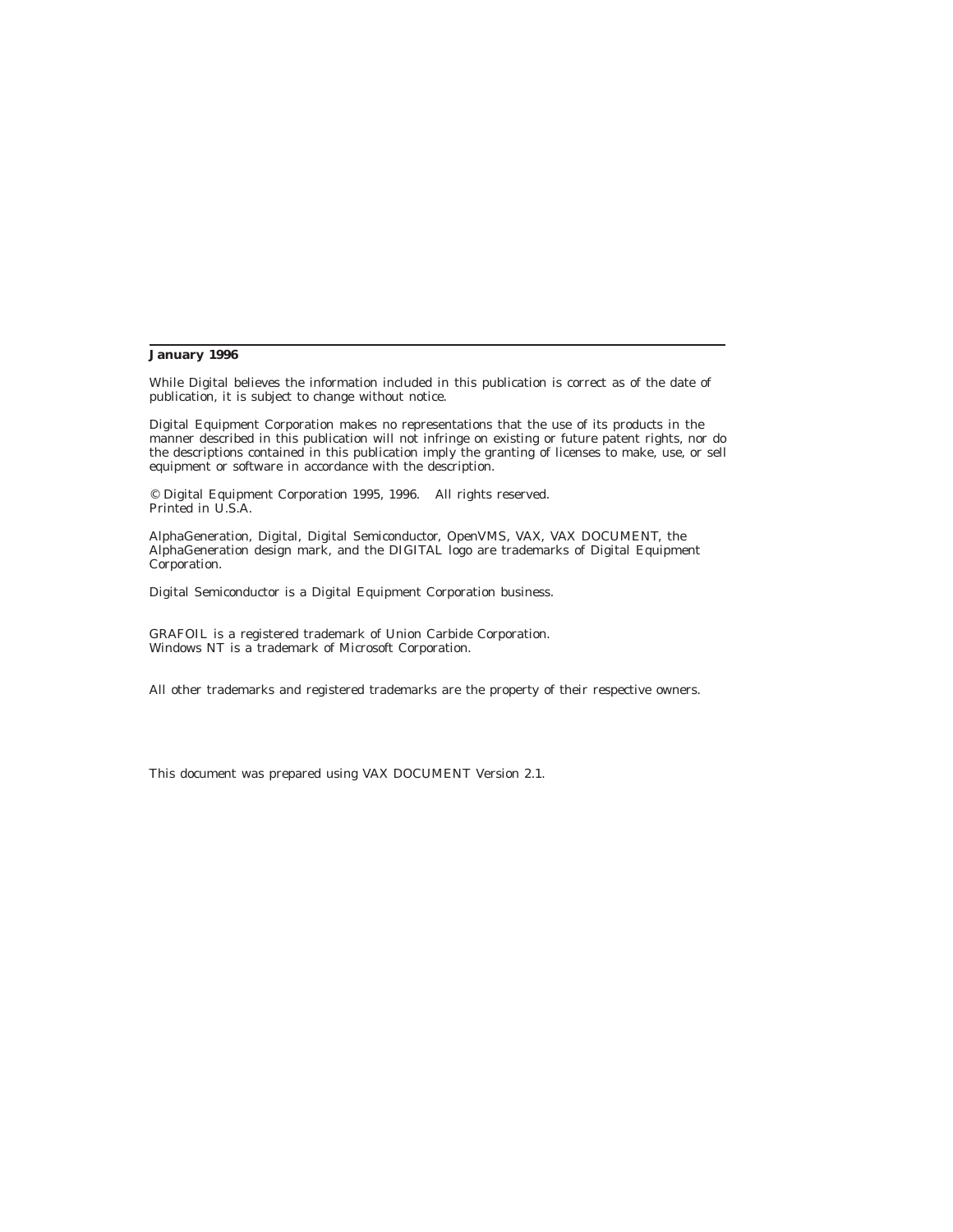# **Contents**

| 1              |                                                                                                | $\mathbf{1}$ |
|----------------|------------------------------------------------------------------------------------------------|--------------|
| $\overline{2}$ | Signal Names and Functions                                                                     | 6            |
| 3              |                                                                                                | 17           |
| 3.1            |                                                                                                | 17           |
| 3.2            | IEEE Floating-Point Instructions                                                               | 23           |
| 3.3            | 21064A IEEE Floating-Point Conformance                                                         | 25           |
| 3.4            | VAX Floating-Point Instructions                                                                | 28           |
| 3.5            | Required PALcode Function Codes                                                                | 29           |
| 3.6            | Opcodes Reserved for PALcode                                                                   | 29           |
| 3.7            | Opcodes Reserved for Digital                                                                   | 29           |
| 3.8            | Instructions Specific to the 21064A                                                            | 30           |
| 4              | Internal Processor Registers                                                                   | 31           |
| 4.1            | Ibox Internal Processor Registers                                                              | 31           |
| 4.1.1          | Translation Buffer Tag Register (TB_TAG)                                                       | 31           |
| 4.1.2          | <b>Instruction Translation Buffer Page Table Entry Register</b>                                |              |
|                |                                                                                                | 32           |
| 4.1.3          | <b>Instruction Cache Control and Status Register</b>                                           |              |
|                |                                                                                                | 33           |
| 4.1.3.1        |                                                                                                | 36           |
| 4.1.4          | <b>Instruction Translation Buffer Page Table Entry</b>                                         |              |
|                | Temporary Register (ITB_PTE_TEMP)                                                              | 38           |
| 4.1.5          | Exceptions Address Register (EXC_ADDR)                                                         | 39           |
| 4.1.6          | Clear Serial Line Interrupt Register (SL_CLR)                                                  | 40           |
| 4.1.7          | Serial Line Receive Register (SL_RCV)                                                          | 41           |
| 4.1.8          | <b>Instruction Translation Buffer ZAP Register</b>                                             |              |
|                |                                                                                                | 41           |
| 4.1.9          | <b>Instruction Translation Buffer ASM Register</b>                                             |              |
|                | $(ITBASM) \ldots \ldots \ldots \ldots \ldots \ldots \ldots \ldots \ldots \ldots \ldots \ldots$ | 42           |
| 4.1.10         | Instruction Translation Buffer IS Register (ITBIS)                                             | 42           |
| 4.1.11         | Processor Status Register (PS)                                                                 | 42           |
| 4.1.12         | Exception Summary Register (EXC_SUM)                                                           | 42           |
| 4.1.13         | PAL_BASE Address Register (PAL_BASE)                                                           | 44           |
| 4.1.14         | Hardware Interrupt Request Register (HIRR)                                                     | 44           |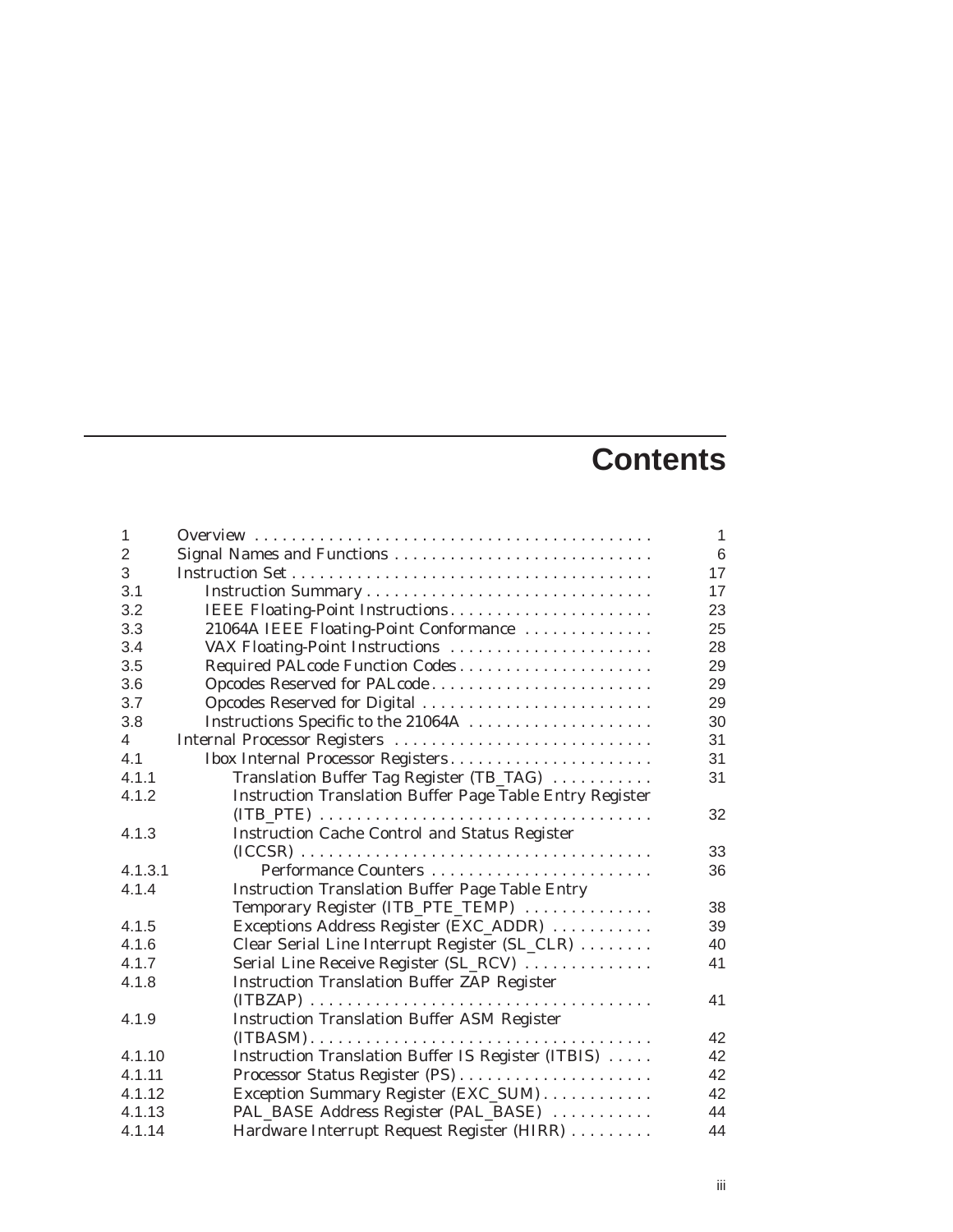| 4.1.15 | Software Interrupt Request Register (SIRR)         | 46 |
|--------|----------------------------------------------------|----|
| 4.1.16 | Asynchronous Trap Request Register (ASTRR)         | 47 |
| 4.1.17 | Hardware Interrupt Enable Register (HIER)          | 48 |
| 4.1.18 | Software Interrupt Enable Register (SIER)          | 49 |
| 4.1.19 | AST Interrupt Enable Register (ASTER)              | 50 |
| 4.1.20 | Serial Line Transmit Register (SL_XMIT)            | 50 |
| 4.2    | Abox Internal Processor Registers                  | 51 |
| 4.2.1  | Translation Buffer Control Register (TB_CTL)       | 51 |
| 4.2.2  | Data Translation Buffer Page Table Entry Register  |    |
|        |                                                    | 51 |
| 4.2.3  | Data Translation Buffer Page Table Entry Temporary |    |
|        |                                                    | 52 |
| 4.2.4  | Memory Management Control and Status Register      |    |
|        |                                                    | 53 |
| 4.2.5  | Virtual Address Register (VA)                      | 54 |
| 4.2.6  | Data Translation Buffer ZAP Register (DTBZAP)      | 54 |
| 4.2.7  | Data Translation Buffer ASM Register (DTBASM)      | 54 |
| 4.2.8  | Data Translation Buffer Invalidate Single Register |    |
|        |                                                    | 54 |
| 4.2.9  | Flush Instruction Cache Register (FLUSH_IC)        | 54 |
| 4.2.10 | Flush Instruction Cache ASM Register               |    |
|        |                                                    | 54 |
| 4.2.11 | Abox Control Register (ABOX_CTL)                   | 55 |
| 4.2.12 | Alternate Processor Mode Register (ALT_MODE)       | 58 |
| 4.2.13 | Cycle Counter Register (CC)                        | 58 |
| 4.2.14 | Cycle Counter Control Register (CC_CTL)            | 59 |
| 4.2.15 | Bus Interface Unit Control Register (BIU_CTL)      | 60 |
| 4.2.16 | Cache Status Register (C_STAT)                     | 65 |
| 4.2.17 | Bus Interface Unit Status Register (BIU_STAT)      | 66 |
| 4.2.18 | Bus Interface Unit Address Register (BIU_ADDR)     | 69 |
| 4.2.19 | Fill Address Register (FILL_ADDR)                  | 70 |
| 4.2.20 | Fill Syndrome Register (FILL_SYNDROME)             | 71 |
| 4.2.21 | Backup Cache Tag Register (BC_TAG)                 | 73 |
| 4.3    | PAL_TEMP Registers                                 | 74 |
| 4.4    |                                                    | 74 |
| 4.5    | Internal Processor Registers Reset State           | 75 |
| 5      |                                                    | 78 |
| 5.1    |                                                    | 79 |
| 5.2    |                                                    | 81 |
| 6      |                                                    | 94 |
| 6.1    | Critical Parameters of Thermal Design              | 96 |
| 7      | Mechanical Specifications                          | 99 |
| 7.1    | Package Information                                | 99 |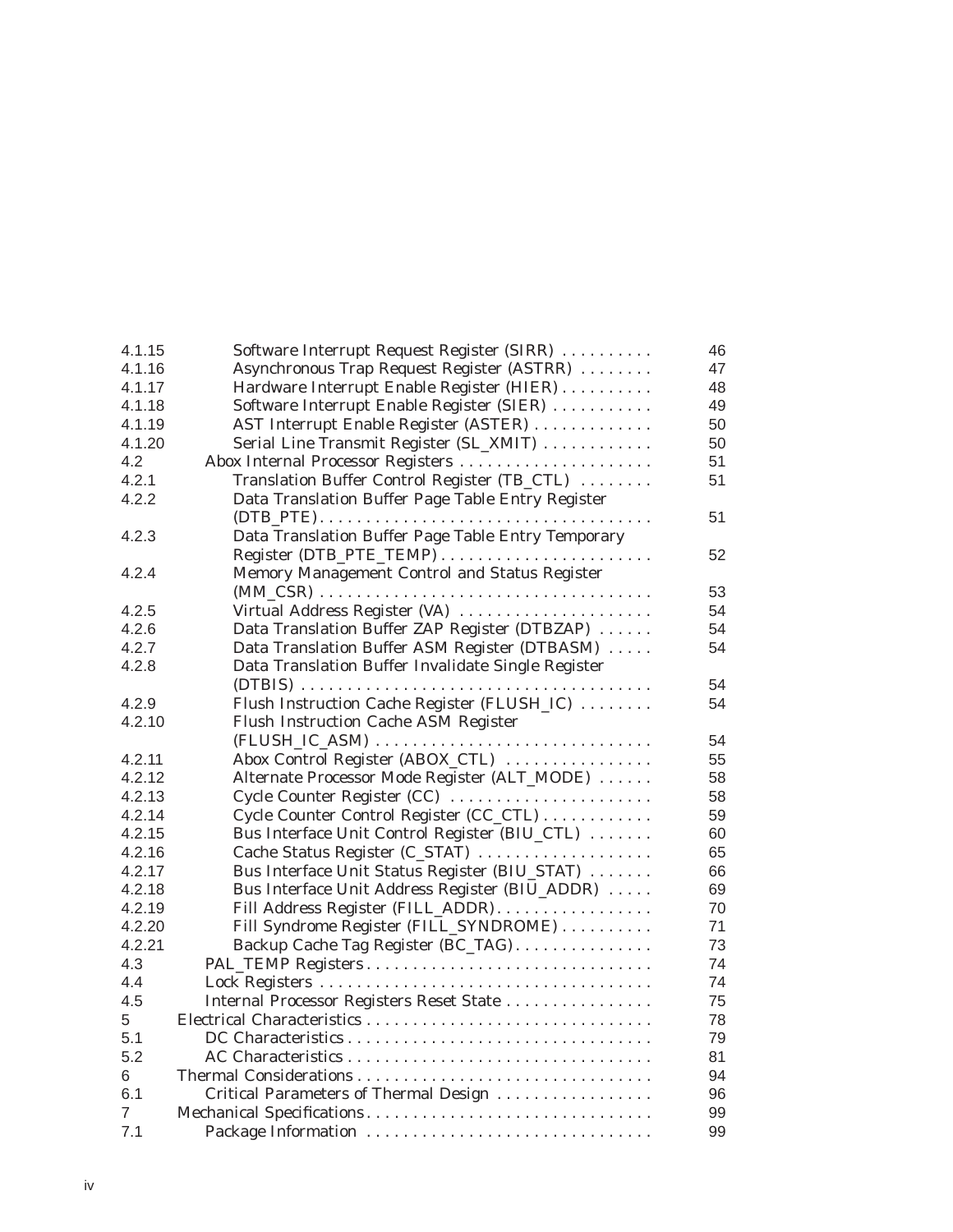| 7.3 | 108 |
|-----|-----|

### **Figures**

| $\mathbf{1}$   | Block Diagram of the Alpha 21064A Microprocessor         | 5  |
|----------------|----------------------------------------------------------|----|
| $\overline{2}$ | Translation Buffer Tag Register                          | 32 |
| 3              | Instruction Translation Buffer Page Table Entry Register | 33 |
| 4              |                                                          | 34 |
| 5              | ITB_PTE_TEMP Register                                    | 39 |
| 6              | Exception Address Register                               | 40 |
| $\overline{7}$ | Clear Serial Line Interrupt Register                     | 40 |
| 8              | Serial Line Receive Register                             | 41 |
| 9              | Processor Status Register                                | 42 |
| 10             |                                                          | 43 |
| 11             |                                                          | 44 |
| 12             | Hardware Interrupt Request Register                      | 45 |
| 13             | Software Interrupt Request Register                      | 46 |
| 14             | Asynchronous Trap Request Register                       | 47 |
| 15             | Hardware Interrupt Enable Register                       | 48 |
| 16             |                                                          | 49 |
| 17             | AST Interrupt Enable Register                            | 50 |
| 18             | Serial Line Transmit Register                            | 51 |
| 19             |                                                          | 51 |
| 20             | Data Translation Buffer Page Table Entry Register        | 52 |
| 21             | Data Translation Buffer Page Table Entry Temporary       |    |
|                |                                                          | 52 |
| 22             | Memory Management Control and Status Register            | 53 |
| 23             | Abox Control Register                                    | 55 |
| 24             | Alternate Processor Mode Register                        | 58 |
| 25             | Cycle Counter Register                                   | 59 |
| 26             | Cycle Counter Control Register                           | 59 |
| 27             | 21064A Bus Interface Unit Control Register               | 60 |
| 28             | Cache Status Register                                    | 65 |
| 29             | Bus Interface Unit Status Register                       | 67 |
| 30             | Bus Interface Unit Address Register                      | 69 |
| 31             | Fill Address Register                                    | 70 |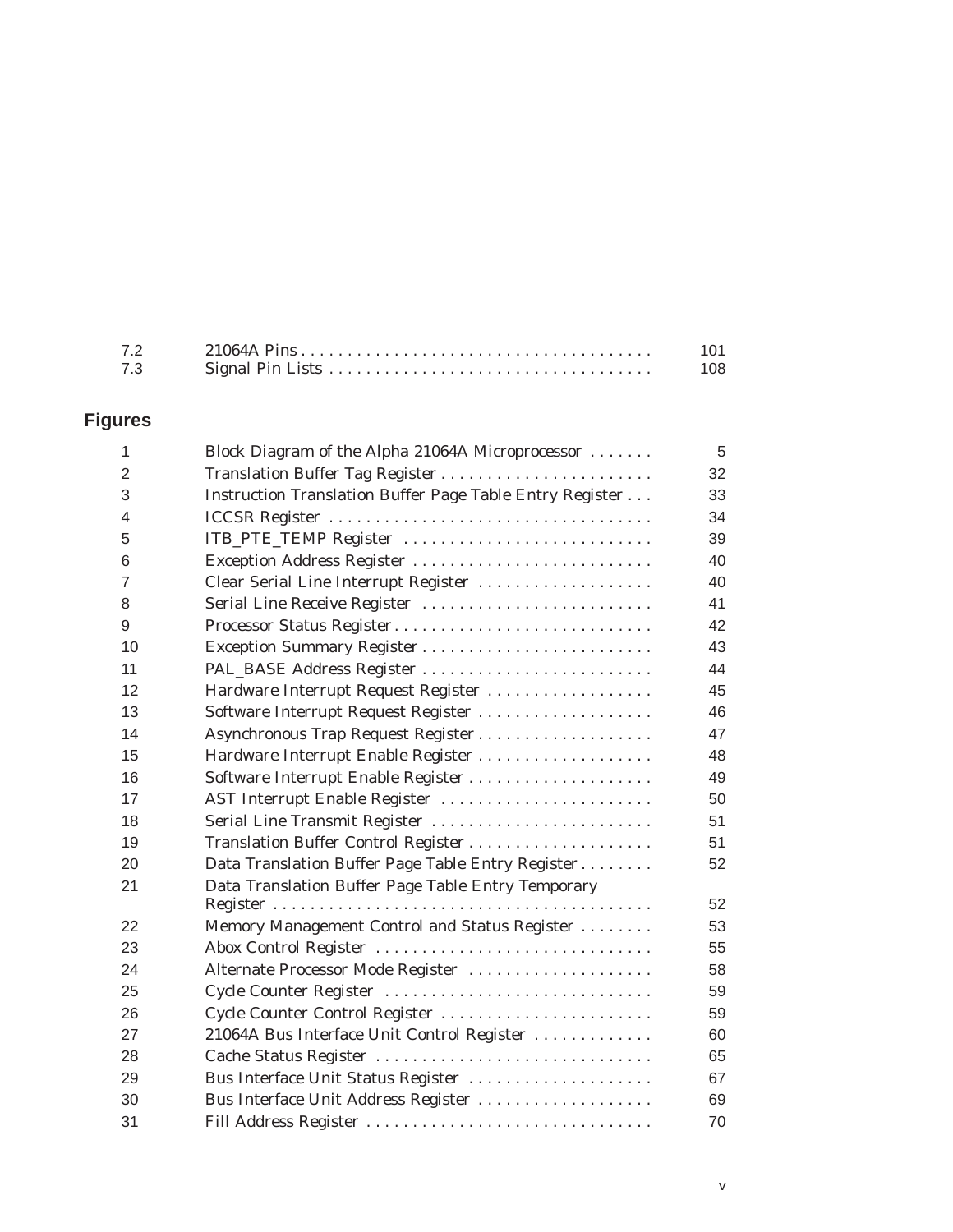| 32            | FILL_SYNDROME Register                                                           | 71     |
|---------------|----------------------------------------------------------------------------------|--------|
| 33            | Backup Cache Tag Register                                                        | 73     |
| 34            | Clock Termination                                                                | 82     |
| 35            |                                                                                  | 83     |
| 36            |                                                                                  | 84     |
| 37            | Reset Timing-End of Preload Sequence                                             | 85     |
| 38            | Output Delay Time Measurement                                                    | 88     |
| 39            | Setup and Hold Time Measurement                                                  | 89     |
| 40            | READ_BLOCK Timing Diagram                                                        | 90     |
| 41            | WRITE_BLOCK Timing Diagram                                                       | 91     |
| 42            | BARRIER Timing Diagram                                                           | 92     |
| 43            | FETCH/FETCH_M Timing Diagram                                                     | 93     |
| 44            | Package Components and Temperature Measurement                                   |        |
|               |                                                                                  | 95     |
| 45            | Heat Sink Dimensions                                                             | 99     |
| 46            | Package Dimensions                                                               | 100    |
| 47            |                                                                                  | 101    |
| <b>Tables</b> |                                                                                  |        |
|               | $D_{\text{min}}$ Address and $D_{\text{min}}/ECA$ $D_{\text{max}}C_{\text{max}}$ | $\sim$ |

|               | Data, Address, and Parity/ECC Bus Signals                        | 6              |
|---------------|------------------------------------------------------------------|----------------|
| $\mathcal{P}$ |                                                                  | 6              |
| 3             |                                                                  | $\overline{7}$ |
| 4             |                                                                  | 9              |
| 5             | External Cycle Control Signals                                   | 10             |
| 6             |                                                                  | 12             |
| 7             | <b>Instruction Cache Initialization and Serial ROM Interface</b> |                |
|               |                                                                  | 14             |
| 8             | Initialization Signals                                           | 15             |
| 9             |                                                                  | 15             |
| 10            | Performance Monitoring Signals                                   | 16             |
| 11            |                                                                  | 16             |
| 12            | Instruction Format and Opcode Notation                           | 17             |
| 13            |                                                                  | 18             |
| 14            | IEEE Floating-Point Instruction Function Codes                   | 23             |
| 15            | VAX Floating-Point Instruction Function Codes                    | 28             |
| 16            | Required PALcode Function Codes                                  | 29             |
|               |                                                                  |                |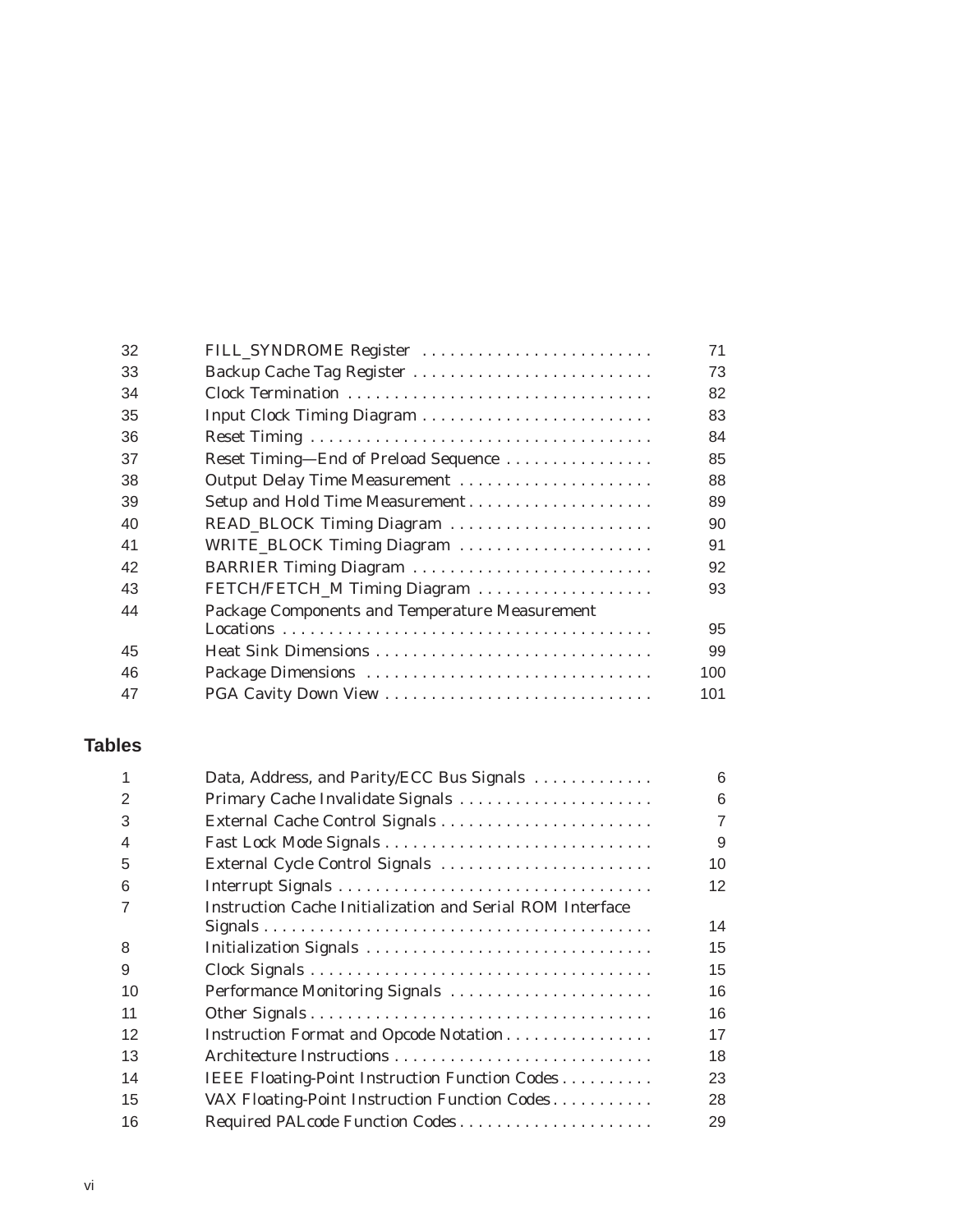| 17 | Opcodes Specific to the 21064A                          | 29  |
|----|---------------------------------------------------------|-----|
| 18 | Opcodes Reserved for Digital                            | 29  |
| 19 | Instructions Specific to the 21064A                     | 30  |
| 20 | <b>ICCSR Fields and Description </b>                    | 34  |
| 21 | BHE, BPE Branch Prediction Selection (Conditional       |     |
|    |                                                         | 36  |
| 22 | Performance Counter 0 Input Selection (in ICCSR)        | 37  |
| 23 | Performance Counter 1 Input Selection (in ICCSR)        | 38  |
| 24 | Clear Serial Line Interrupt Register Fields             | 41  |
| 25 | Exception Summary Register Fields                       | 43  |
| 26 | Hardware Interrupt Request Register Fields              | 45  |
| 27 | Hardware Interrupt Enable Register Fields               | 48  |
| 28 | Memory Management Control and Status Register           | 53  |
| 29 | Abox Control Register Fields                            | 55  |
| 30 | Alternate Processor Mode Register                       | 58  |
| 31 | Bus Interface Unit Control Register Fields              | 60  |
| 32 |                                                         | 64  |
| 33 |                                                         | 64  |
| 34 |                                                         | 65  |
| 35 | Bus Interface Unit Status Register Fields               | 67  |
| 36 | Syndromes for Single-Bit Errors                         | 72  |
| 37 | Backup Cache Tag Register Fields                        | 74  |
| 38 | Internal Process Register Reset State                   | 75  |
| 39 | 21064A Maximum Ratings (PRELIMINARY                     |     |
|    |                                                         | 78  |
| 40 |                                                         | 80  |
| 41 |                                                         | 82  |
| 42 |                                                         | 83  |
| 43 |                                                         | 85  |
| 44 | 21064A-200 Thermal Characteristics in a Forced-Air      |     |
|    |                                                         | 96  |
| 45 | 21064A-233 Thermal Characteristics in a Forced-Air      |     |
|    |                                                         | 97  |
| 46 | 21064A-275 and 21064A-275-PC Thermal Characteristics in |     |
|    | a Forced-Air Environment                                | 97  |
| 47 | 21064A-300 Thermal Characteristics in a Forced-Air      |     |
|    |                                                         | 98  |
| 48 |                                                         | 102 |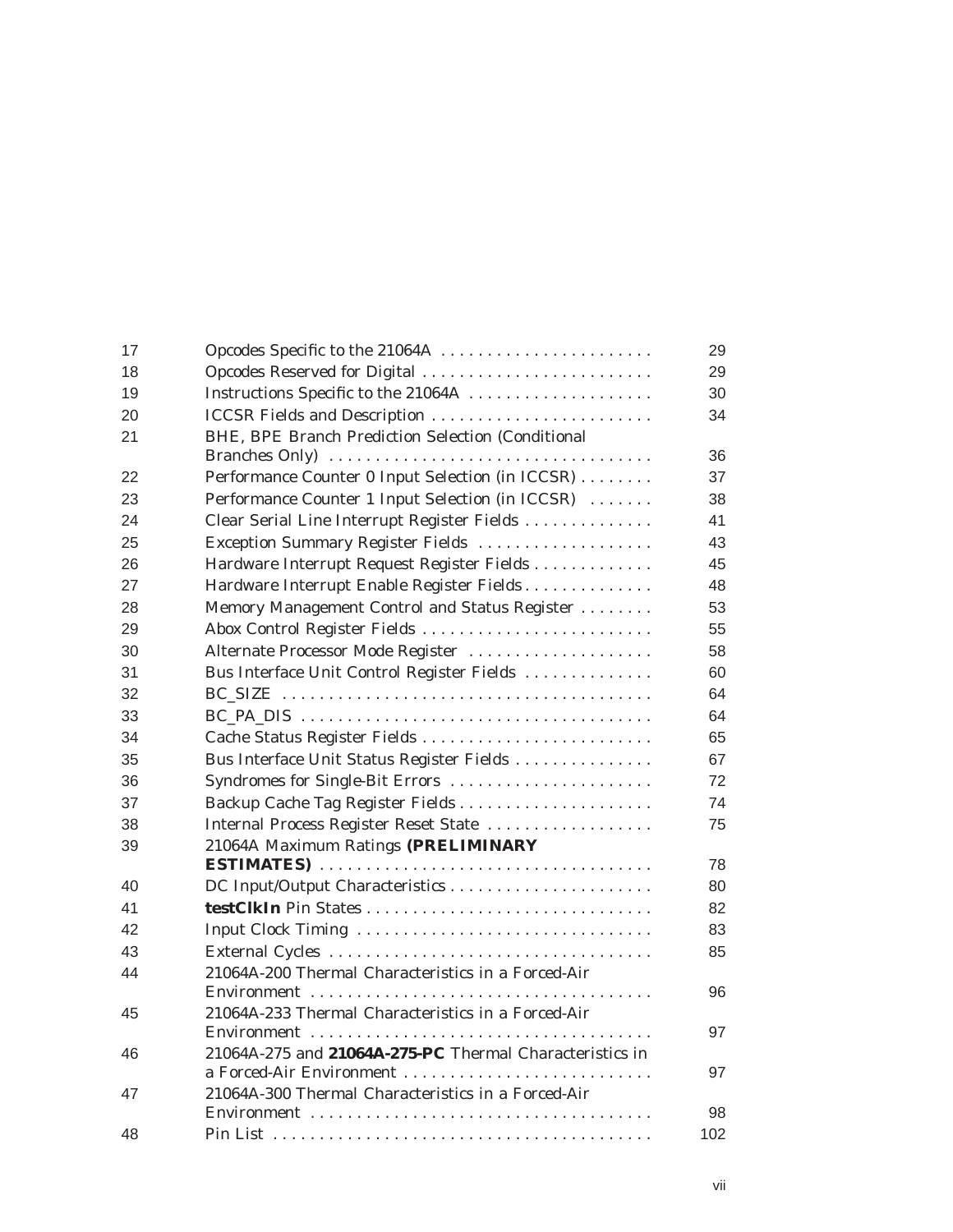| 49 |                                                            | 109 |
|----|------------------------------------------------------------|-----|
| 50 | Address Signals Pin List                                   | 111 |
| 51 | Parity/ECC Bus Signals Pin List                            | 112 |
| 52 | Primary Cache Invalidate Signals Pin List                  | 112 |
| 53 | External Cache Control Signals Pin List                    | 113 |
| 54 | Interrupt Signals Pin List                                 | 114 |
| 55 | Instruction Cache Initialization Signals Pin List          | 114 |
| 56 |                                                            | 114 |
| 57 | Initialization Signals Pin List                            | 115 |
| 58 | Load/Lock and Store/Conditional Fast Lock Mode Signals Pin |     |
|    |                                                            | 115 |
| 59 |                                                            | 115 |
| 60 | Performance Monitoring Signals Pin List                    | 115 |
| 61 |                                                            | 115 |
| 62 |                                                            | 116 |
| 63 |                                                            | 117 |
| 64 |                                                            | 118 |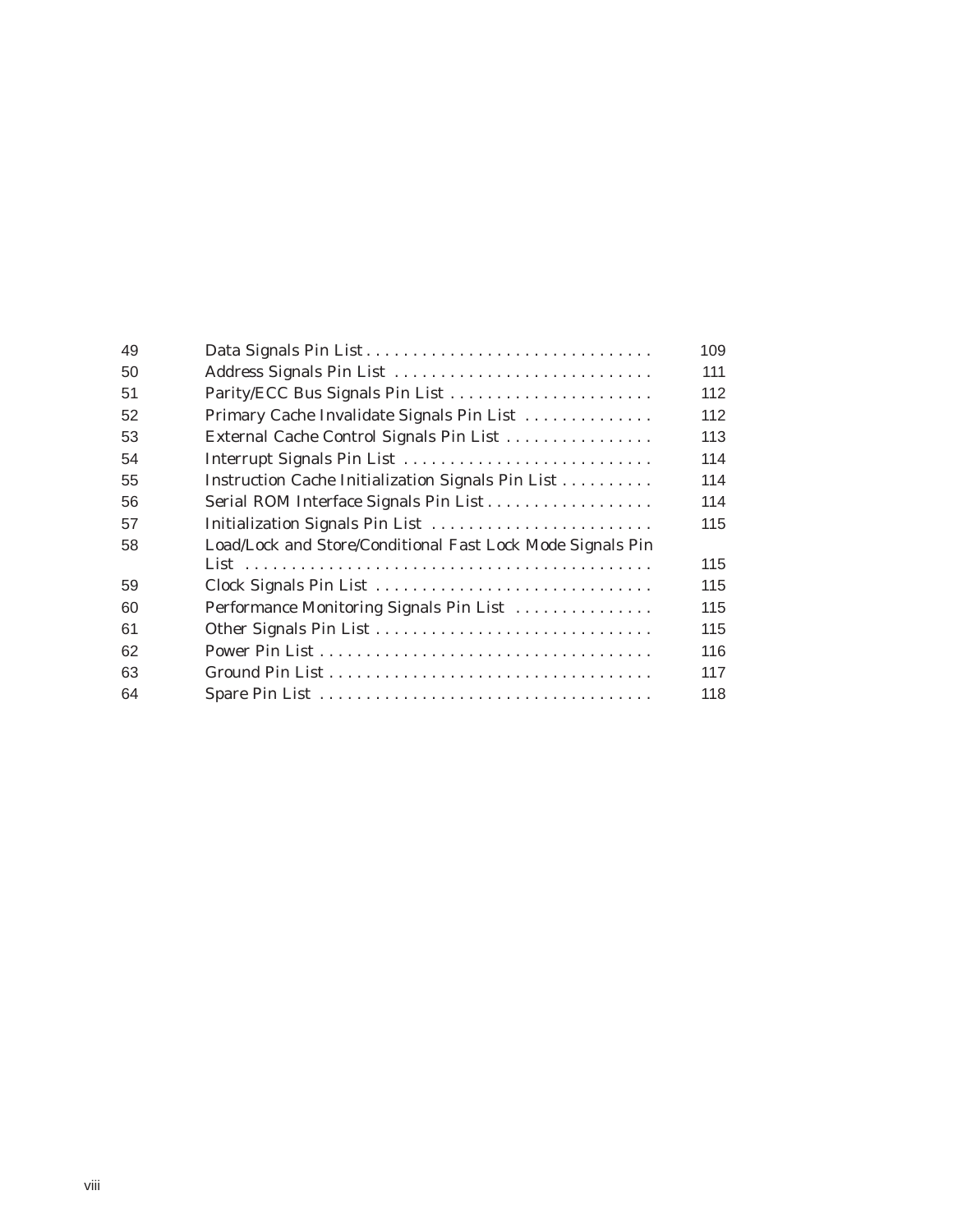### **1 Overview**

This document describes the Alpha 21064A microprocessors (21064A). The five versions of the 21064A differ in clock frequency as indicated by their labels (200, 233, 275, 275-PC, and 300).

The 21064A-200, 21064A-233, 21064A-275, and the 21064A-300 are functionally identical. Their memory management operation is very flexible to allow them to enable multiple memory management functions for different operating system environments.

The 21064A-275-PC is functionally identical to the other four except that it differs in its memory management functions. The 21064A-275-PC will only support the memory management functions necessary for the Windows NT operating system and other operating systems using the Windows NT memory management model.

The label 21064A will be used to describe the functions and operations that are identical for the five devices. The label **21064A-275-PC** will be used to identify information that is unique to that one device.

The 21064A has the features listed here:

- 64-bit RISC microprocessor implements the Alpha architecture
- Super-scalar, 200, 233, 275, and 300 MHz
- System clock frequency is the processor clock frequency divided by any value from 2 to 17
- Dual instruction issue that yields a peak instruction execution rate of 400, 466, 550, or 600 MIPS
- Super pipelined
- Two on-chip caches (with data and tag parity protection)
	- 16-Kbyte instruction cache (Icache)
	- 16-Kbyte data cache (Dcache)
- 32 Integer registers and 32 floating-point registers (64-bit)
- 4K x 2-bit branch prediction history table
- External data path selectable for 128 bits or 64 bits
- Byte parity mode available for the external data bus
- Fast lock mode available for use with LDx/L and STx/C instructions
- Backward compatible with the 21064 pin layout and software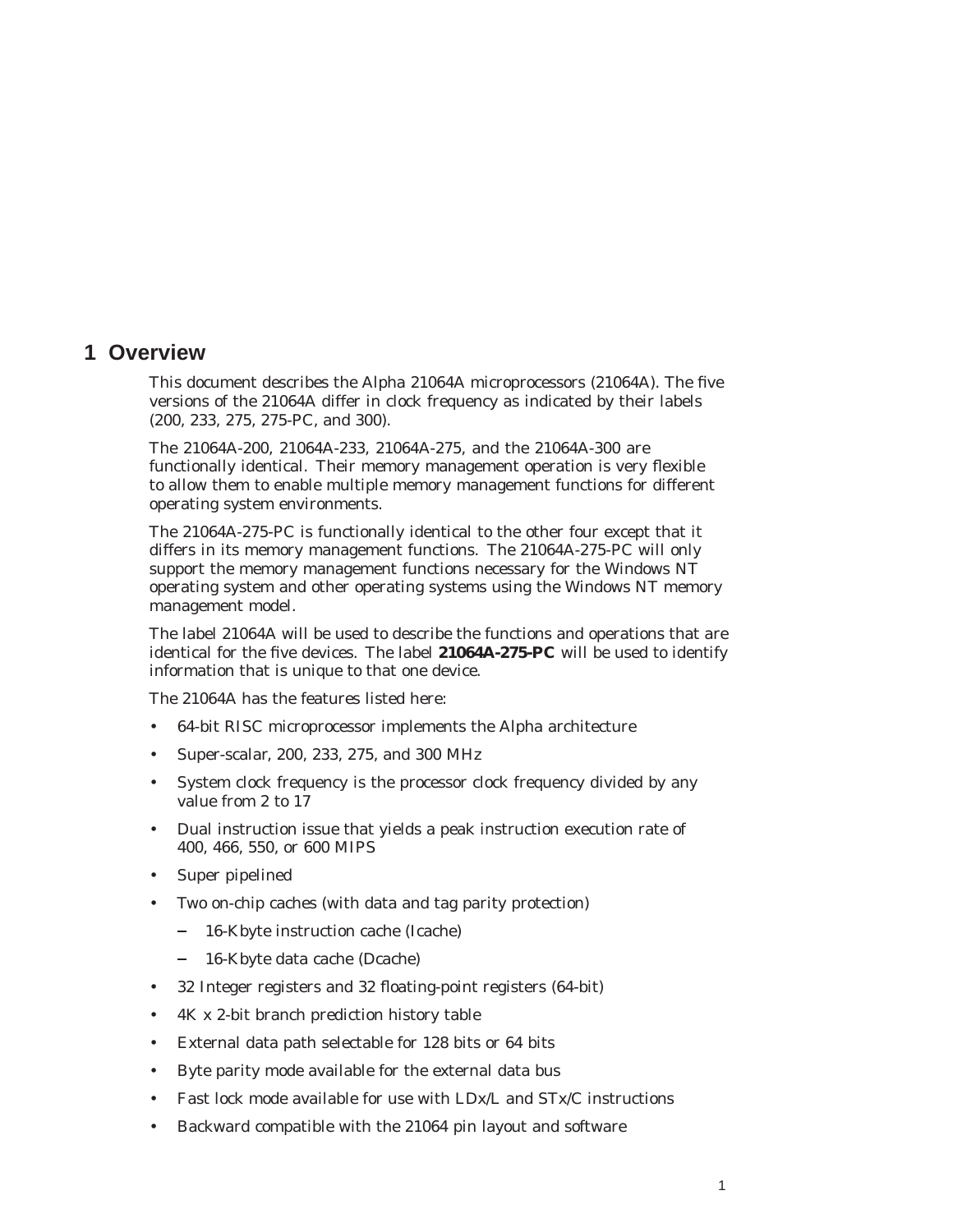- Programmable external cache
	- Set size
	- Set speed  $\sim$   $-$
- 43-bit virtual address
- 34-bit physical address
- IEEE and VAX floating-point data types
- Performance monitoring
- 64-bit internal data paths

The 21064A and associated PALcode implement IEEE single- and doubleprecision, VAX F\_floating and G\_floating data types, and support longword (32-bit) and quadword (64-bit) integers. Byte (8-bit) and word (16-bit) support is provided by byte manipulation instructions. Limited hardware support is provided for the VAX D\_floating data type.

The 21064A consists of four independent functional units:

- Integer execution unit (Ebox)
- Floating-point unit (Fbox)
- Load/store or address unit (Abox)
- Branch unit

Other sections include the central control unit (Ibox), and the Icache and Dcache.

Ebox—Contains a 64-bit fully pipelined integer execution data path including: adder, logic box, barrel shifter, byte extract and mask, and independent integer multiplier. The Ebox also contains a 32-entry, 64-bit integer register file.

Fbox—Contains a fully pipelined floating-point unit and independent divider that supports both IEEE and VAX floating-point data types. IEEE singleprecision and double-precision floating-point data types are supported. VAX F\_floating and G\_floating data types are fully supported, and limited support is provided for the D\_floating data type.

Abox—Contains five major sections: address translation data path, load silo, write buffer, data cache interface, and the external bus interface unit (BIU). The Abox supports all integer and floating-point load and store instructions including address calculation and translation, and cache control logic.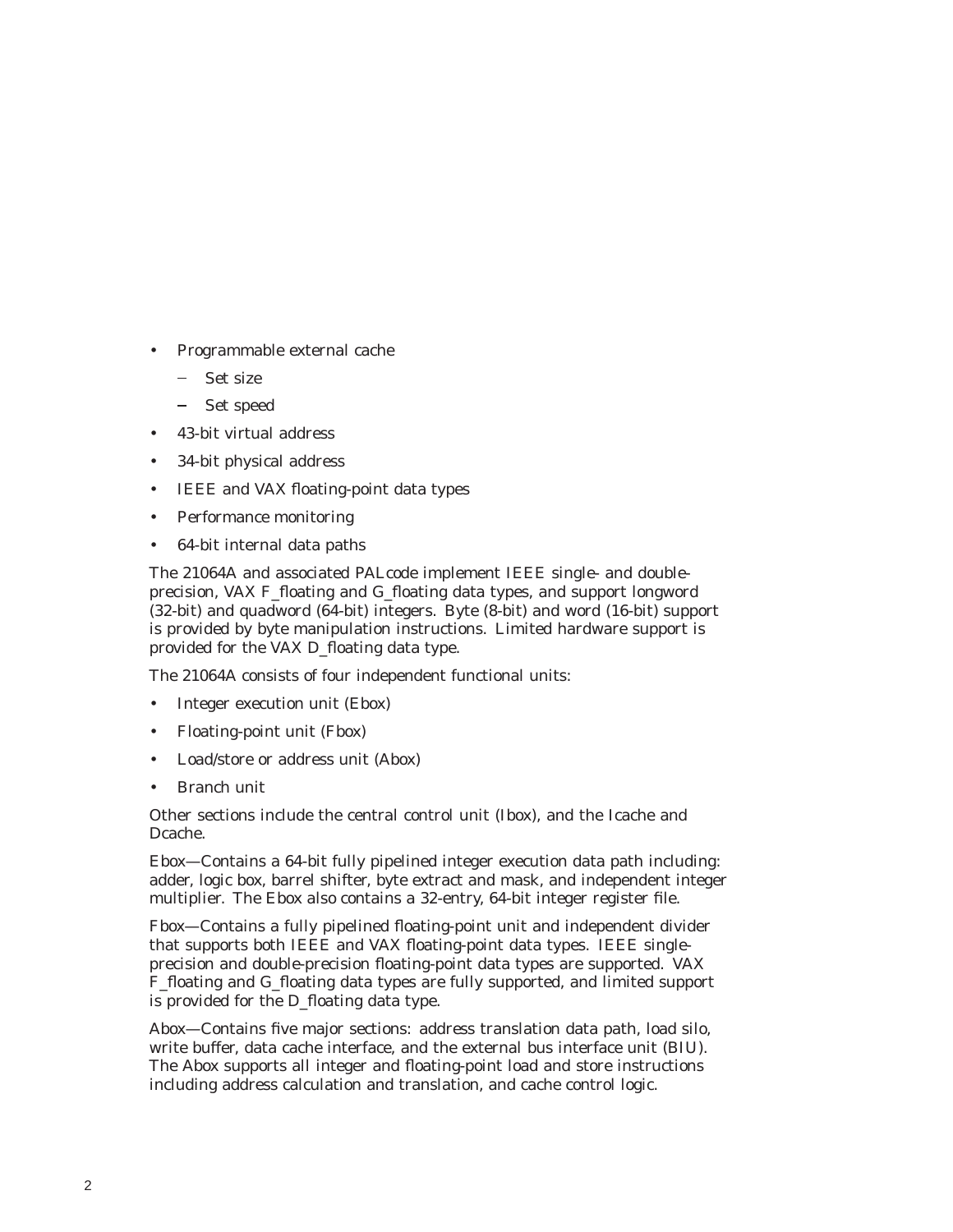Ibox—Performs instruction fetch, resource checks, and dual-instruction issue to the Ebox, Abox, Fbox, or branch unit. In addition, the Ibox controls pipeline stalls, aborts, and restarts.

### **Pipeline Organization**

The 21064A uses a 7-stage pipeline for integer operate and memory reference instructions, and a 10-stage pipleline for floating-point operate instructions. The Ibox maintains state for all pipeline stages to track outstanding register writes.

### **Cache Organization**

The 21064A contains two on-chip caches—data cache (Dcache) and instruction cache (Icache). The 21064A also supports an external cache.

Icache—Contains 16K bytes and is a direct-mapped cache with 32-byte blocks. Virtual address bit 13 and physical address bits [12:5] are the index into the cache.

Dcache—Contains 16K bytes and is a write through, read-allocate cache with 32-byte blocks. It can be used in either of two modes.

- 8K-byte direct-mapped cache (to support 21064 designs). Physical address [12:5] is the index into the cache.
- 16K-byte cache
	- The Dcache appears externally as a 2-way set-associative cache. Physical address [12:5] is the index into the cache.
	- The Dcache appears internally as direct-mapped cache. Virtual address [13] and physical address [12:5] are the index into the cache.

External Cache—The 21064A supports an external cache that is made with readily available static RAMs. The 21064A directly controls RAM operation using its programmable external cache interface, allowing each hardware implementation to make its own external cache speed and configuration trade-offs.

The external cache interface supports cache sizes 0, 256K bytes, 512K bytes, 1M bytes, 2M bytes, 4M bytes, 8M bytes and 16M bytes. The range of operating speeds of the external cache are sub-multiples of the 21064A clock.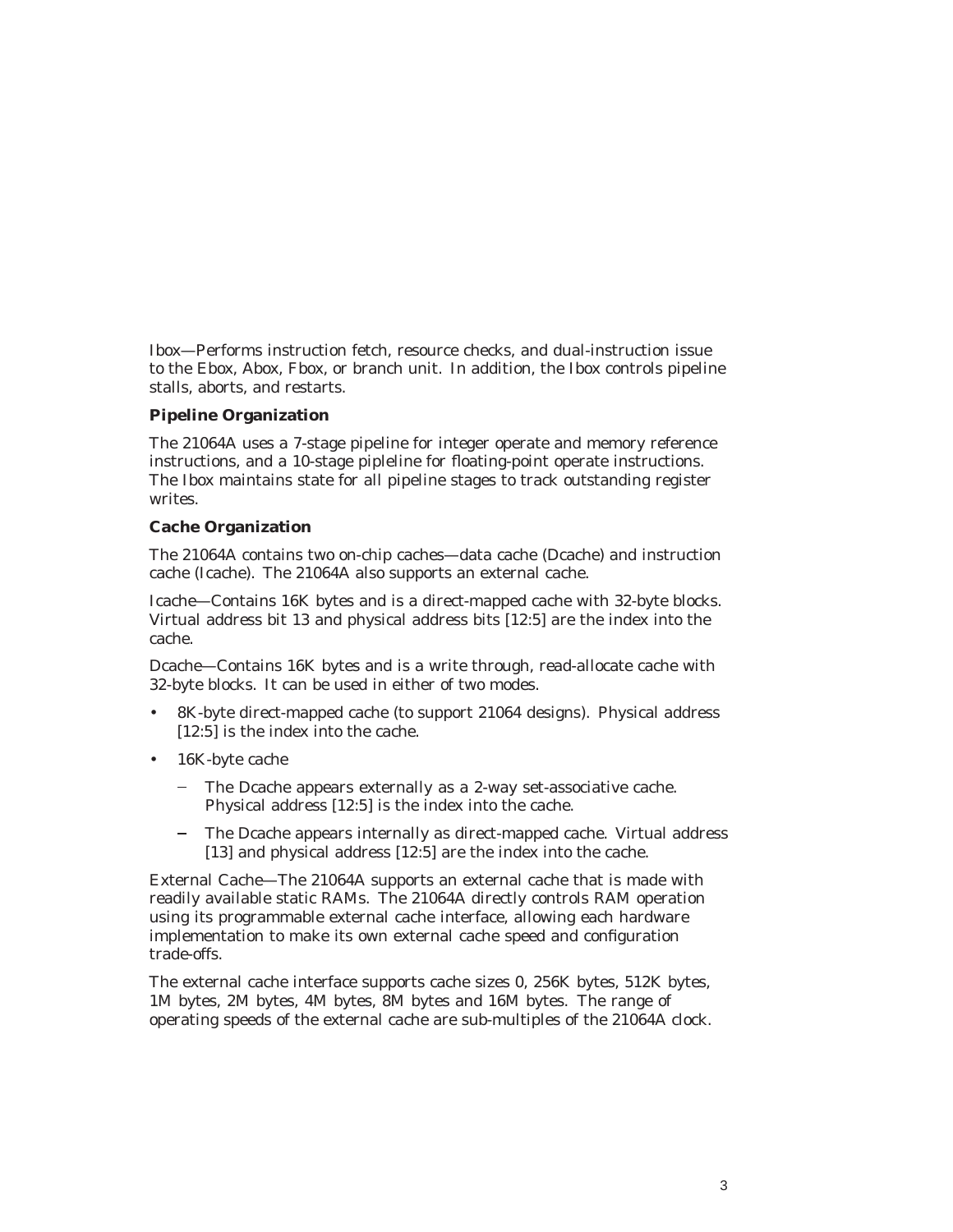### **Virtual Address Space**

The architecture virtual address is a 64-bit unsigned integer that specifies a byte location within the virtual address space. The 21064A implements a 43-bit subset of the virtual address space.

### **Physical Address Space**

The 21064A uses a 34-bit physical address to support 16G bytes of physical address space.

### **Backward Compatibility**

The 21064A is backward compatible with the 21064. The compatibility includes pin layout, PALcode, and application programs.

The following restrictions apply to the compatibility between the 21064A and 21064.

- The 21064A has internal pulldown resistors on inputs which are unused spare pins on the 21064. If these spare pins are unconnected on a module designed for the 21064, then there will be no migration problem with these pins.
- Two pins have been reallocated for other uses. If these pins were not used on a module designed for the 21064, then there will be no migration problem with these pins. On the 21064 the two pins are **tagEq\_l** and **tagAdr\_h 17**; on the 21064A they are **lockWE\_h** and **lockFlag\_h** respectively.
- The behavior of the **tagOK** protocol on the 21064A differs from that of the 21064. Designers should investigate the effect of the change if this protocol is used in existing 21064 modules.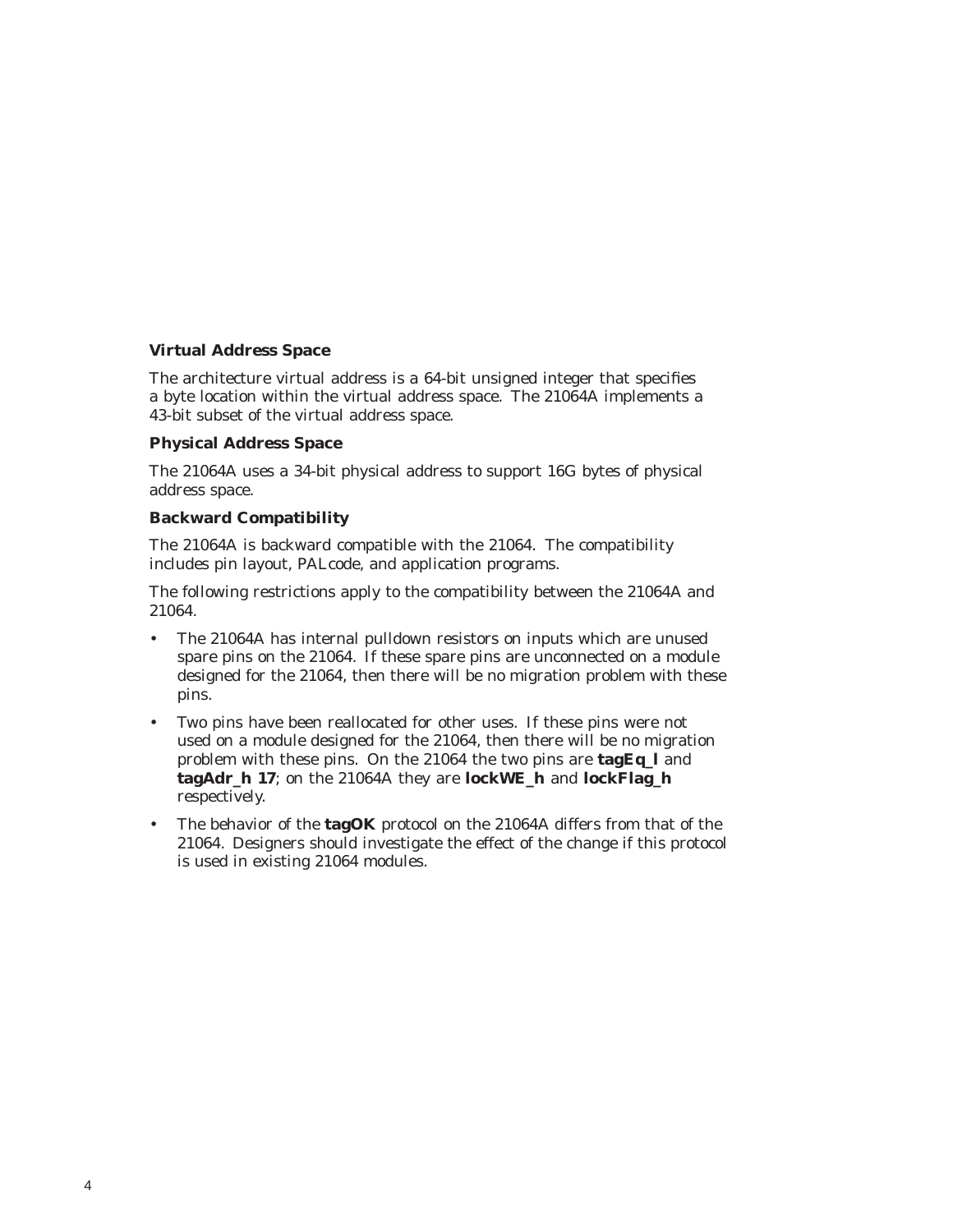Figure 1 shows a block diagram of the 21064A microprocessor.

Tag Parity Data Instruction Cache (Icache) Parity

**Figure 1 Block Diagram of the Alpha 21064A Microprocessor**

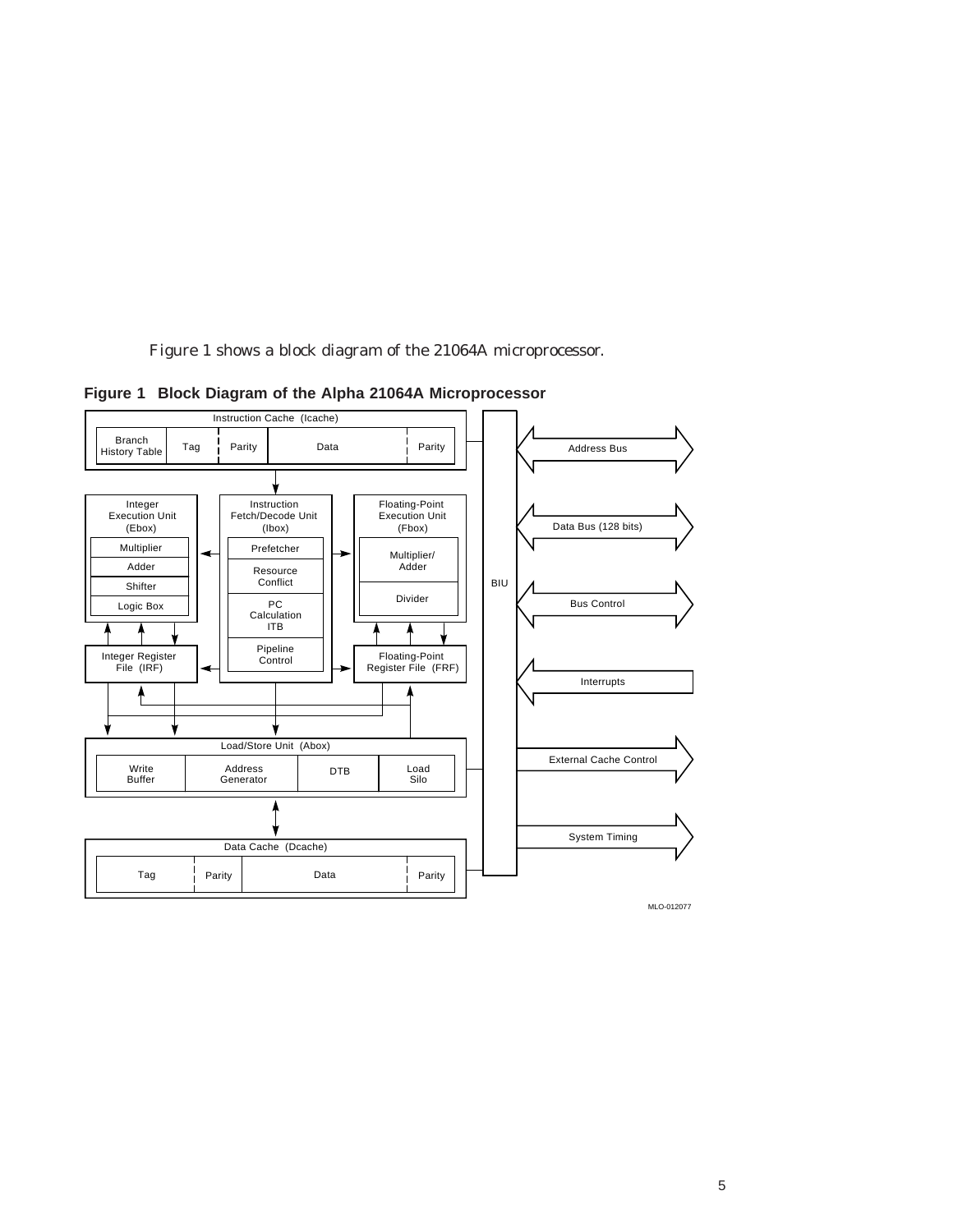### **2 Signal Names and Functions**

The tables in this section list the various signals grouped by function. The information in the **Type** column identifies a signal as input (I), output (O), or bidirectional (B).

Signals with an **\_h** suffix are active (asserted) when high. Those with an **\_l** suffix are active (asserted) when low.

Table 1 describes the 21064A data, address, and parity/ECC bus signals.

| Signal           | <b>Type</b> | Count | <b>Function</b>                                                                                                                                 |
|------------------|-------------|-------|-------------------------------------------------------------------------------------------------------------------------------------------------|
| data_h [127:0]   | B           | 128   | Provide the data path between the 21064A and the<br>system.                                                                                     |
| adr h [33:5]     | В           | 29    | Provide the address path between the 21064A and<br>the system. These address bits provide granularity<br>down to 32-byte internal cache blocks. |
| check $h$ [27:0] | B           | 28    | Provide a path for parity or ECC bits between the<br>21064A and the rest of the system.                                                         |

**Table 1 Data, Address, and Parity/ECC Bus Signals**

Table 2 describes the 21064A primary cache invalidate signals.

| <b>Signal</b>                   | <b>Type</b> |              | <b>Count</b> Function                                                                     |
|---------------------------------|-------------|--------------|-------------------------------------------------------------------------------------------|
| iAdr h [12:5]                   |             |              | Used to index blocks in the Deache for Deache<br>invalidates.                             |
| dInvReq_h<br>[1:0] <sup>1</sup> |             | $\mathbf{2}$ | Used by external logic to invalidate the Dcache<br>entry indexed by <b>iAdr_h</b> [12:5]. |

**Table 2 Primary Cache Invalidate Signals**

<sup>1</sup>**dInvReq\_h 1** at PGA location C24 was a spare pin on the 21064. It has an internal pulldown that draws a maximum current of 200  $\mu$ A at 2.4 V dc.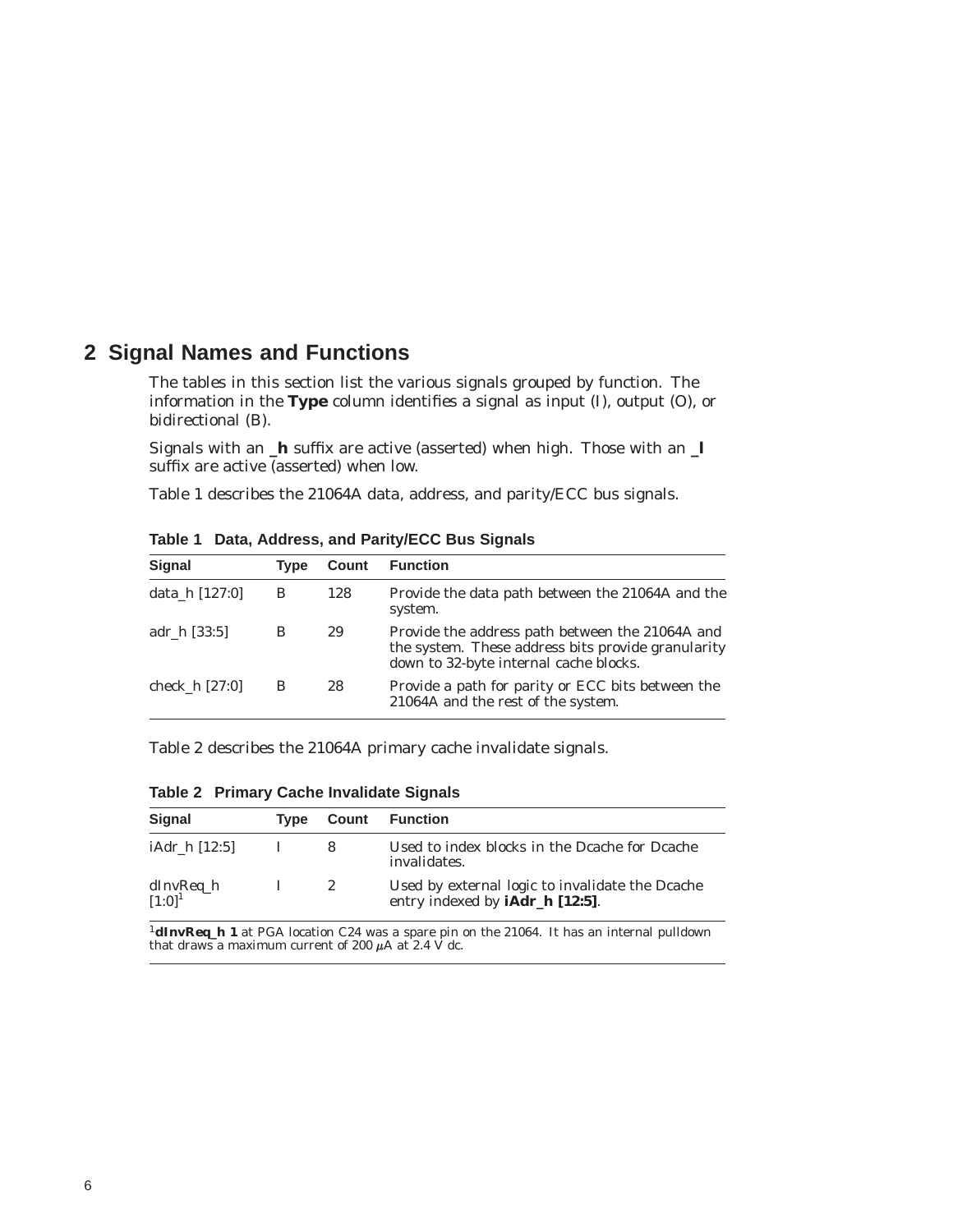Table 3 describes the 21064A external cache control signals.

| <b>Type</b> | Count        | <b>Function</b> |           |                                                                           |                                                                                                                                                                                                                                                                                                                                                 |
|-------------|--------------|-----------------|-----------|---------------------------------------------------------------------------|-------------------------------------------------------------------------------------------------------------------------------------------------------------------------------------------------------------------------------------------------------------------------------------------------------------------------------------------------|
| $\Omega$    | $\mathbf{1}$ |                 |           |                                                                           |                                                                                                                                                                                                                                                                                                                                                 |
| $\Omega$    | $\mathbf{1}$ |                 |           |                                                                           |                                                                                                                                                                                                                                                                                                                                                 |
| B           | 3            |                 |           |                                                                           |                                                                                                                                                                                                                                                                                                                                                 |
|             |              |                 |           |                                                                           |                                                                                                                                                                                                                                                                                                                                                 |
|             |              | tagCtIV_h       | tagCtIS_h | tagCtID_h                                                                 | <b>Meaning</b>                                                                                                                                                                                                                                                                                                                                  |
|             |              | L               | X         | X                                                                         | Invalid                                                                                                                                                                                                                                                                                                                                         |
|             |              | H               | L         | L                                                                         | Valid,<br>private                                                                                                                                                                                                                                                                                                                               |
|             |              | H               | L         | H                                                                         | Valid,<br>private,<br>dirty                                                                                                                                                                                                                                                                                                                     |
|             |              | H               | H         | L                                                                         | Valid,<br>shared                                                                                                                                                                                                                                                                                                                                |
|             |              | H               | H         | H                                                                         | Valid,<br>shared.<br>dirty                                                                                                                                                                                                                                                                                                                      |
|             |              |                 |           | external cache accesses.<br>shared, and dirty bits.<br>write-protect bit. | Controls tag and tag control RAM chip enable<br>or output enable during the 21064A controlled<br>Controls tag control RAM write enable during the<br>21064A controlled transactions.<br>Provide read/write path for external cache valid,<br>The following combinations of the tagCtl RAM bits<br>are allowed. The tagCtIS_h can be viewed as a |

**Table 3 External Cache Control Signals**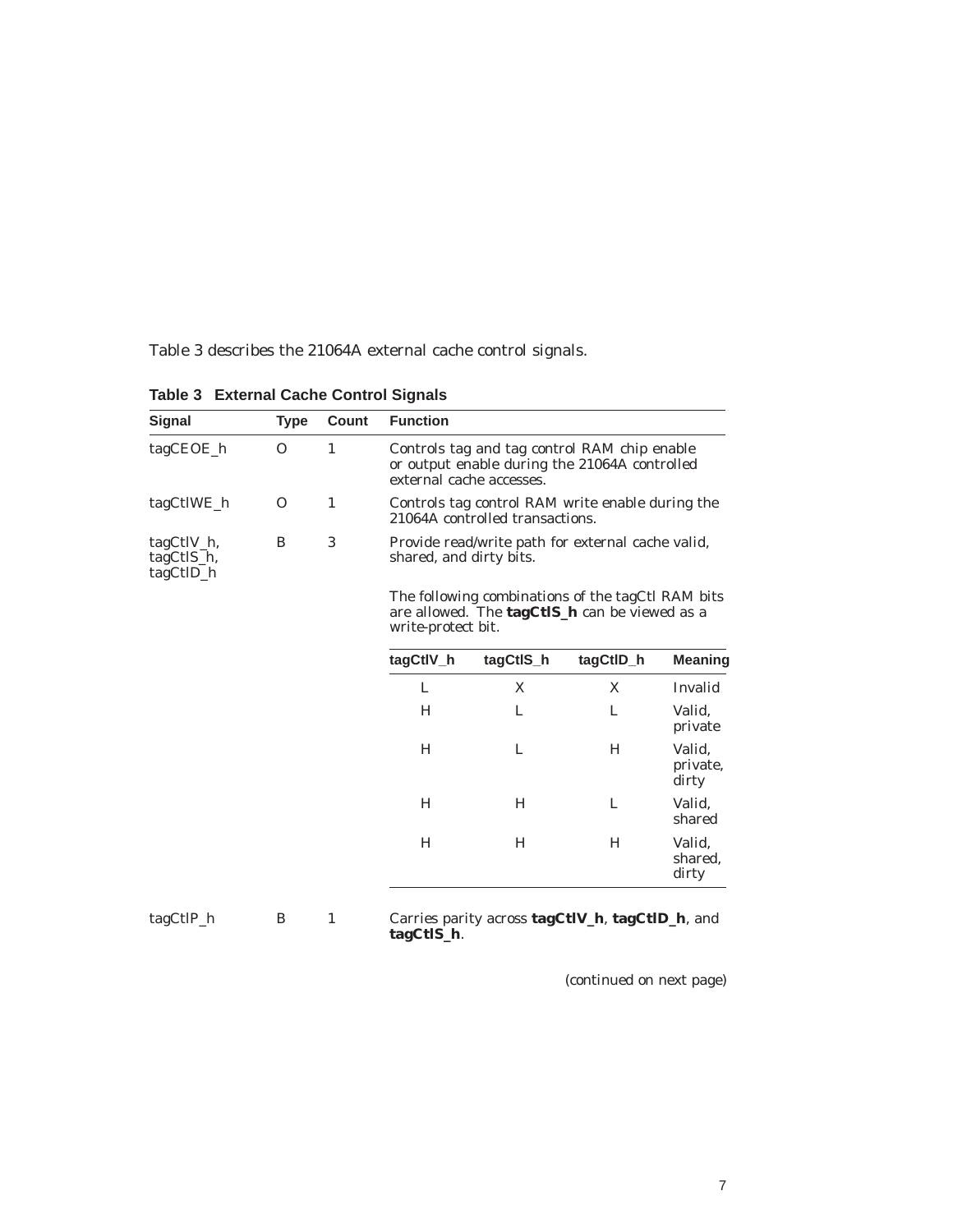| <b>Signal</b>           | Type     | Count          | <b>Function</b>                                                                                                                                        |
|-------------------------|----------|----------------|--------------------------------------------------------------------------------------------------------------------------------------------------------|
| tagAdr_h<br>[33:18]     | T        | 16             | Carries the address contents of the tagAdr RAM to<br>the 21064A address comparator and parity checker.                                                 |
| tagAdrP_h               | I        | $\mathbf{1}$   | Carries the parity contents of the tagAdr RAM to<br>the 21064A address comparator and parity checker.                                                  |
| tagOk_h,<br>tagOk_l     | T        | $\overline{c}$ | Bus interface control signals that allow external<br>logic to stall a CPU-controlled access to the<br>external cache RAMs at the last possible moment. |
| dataCEOE h<br>[3:0]     | $\Omega$ | 4              | Controls data RAMs output enable or chip enable<br>during the 21064A controlled cache accesses.                                                        |
| dataWE $h$ [3:0]        | $\Omega$ | 4              | Controls data RAMs write enable during the<br>21064A controlled cache accesses.                                                                        |
| dataA $\hbox{h}$ [4:3]  | O        | $\overline{c}$ | Controls data RAMs adr_h [4:3] during the<br>21064A controlled cache accesses.                                                                         |
| holdReq_h               | I        | 1              | Asserted by external logic to gain access to the<br>external cache.                                                                                    |
| holdAck h               | O        | $\mathbf{1}$   | Asserted by the 21064A to indicate that external<br>logic has access to the external cache.                                                            |
| dMapWE_h<br>$[1:0]^{1}$ | O        | $\overline{2}$ | Controls the write enable inputs of the (optional)<br>data cache backmap RAM during the 21064A<br>controlled external cache reads.                     |

**Table 3 (Cont.) External Cache Control Signals**

<sup>1</sup>**dMapWE\_h 1** at PGA location M24 was a spare pin on the 21064.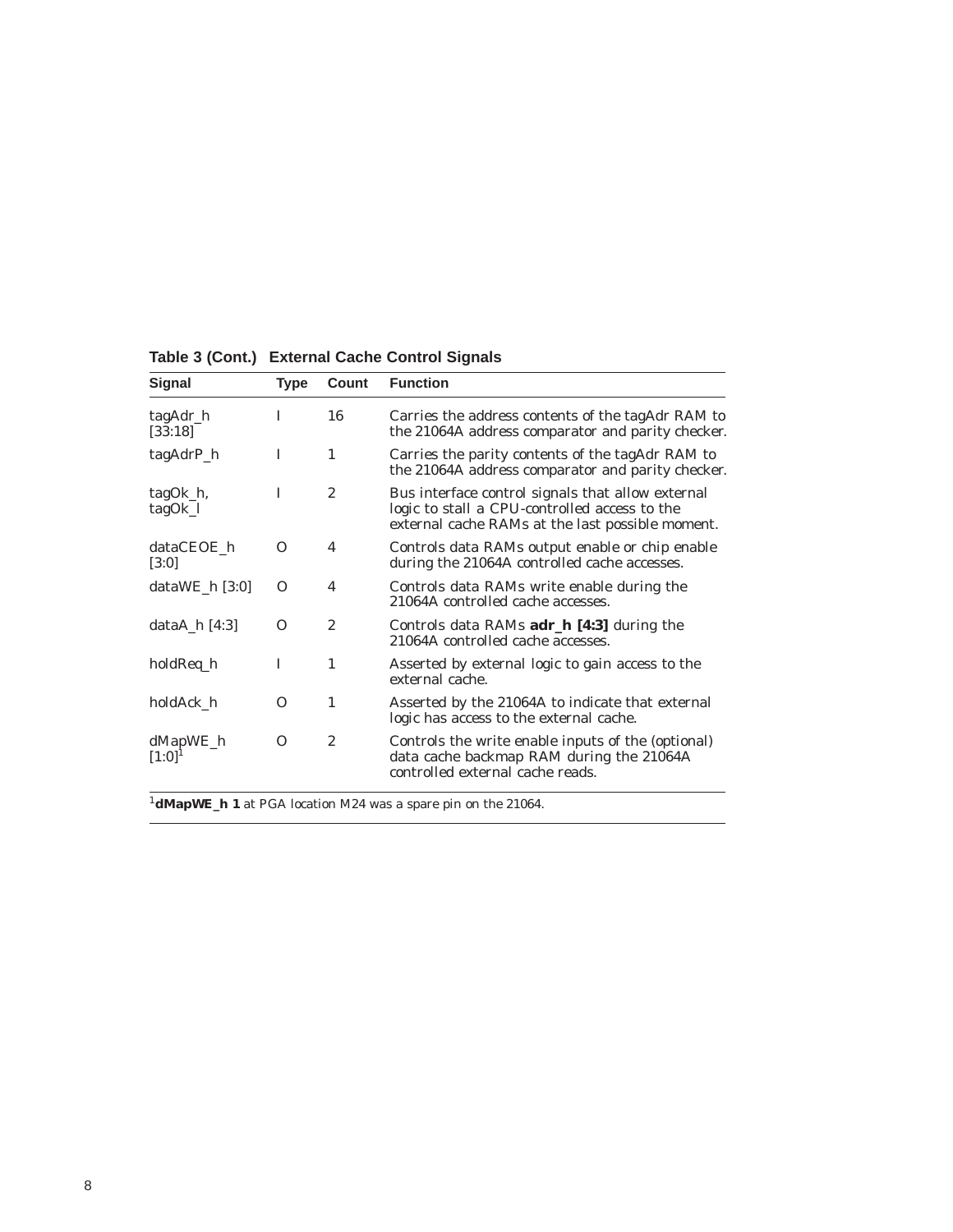Table 4 describes the signals which allow the 21064A to perform LDxL and STxC transactions to and from an external cache.

| <b>Signal</b>     | <b>Type</b> | Count | <b>Function</b>                                                                                                                                                                                                                                                                                                                                                                                        |
|-------------------|-------------|-------|--------------------------------------------------------------------------------------------------------------------------------------------------------------------------------------------------------------------------------------------------------------------------------------------------------------------------------------------------------------------------------------------------------|
| $lockWE_h^1$<br>0 |             | 1     | The 21064A is able to probe Boache for an LDxL<br>transaction. If there is a Bcache hit, then the<br>21064A will assert <b>lockWE_h</b> allowing external<br>logic to set a lock flag bit and load a lock address<br>register.                                                                                                                                                                         |
| $lockFlag_h^2$    | L           |       | This signal line allows external logic to indicate<br>the state of the lock flag bit (set or clear). When<br>the 21064A performs a STxC transaction, it may<br>probe the Bcache and test this signal. If the signal<br>is asserted, then the 21064A will perform the<br>write to Bcache while asserting <b>lockWE_h</b> . This<br>transaction allows the external logic to clear the<br>lock flag bit. |

**Table 4 Fast Lock Mode Signals**

<sup>2</sup>**lockFlag\_h** at PGA location R23 was used for the signal **tagAdr\_h 17** by the 21064.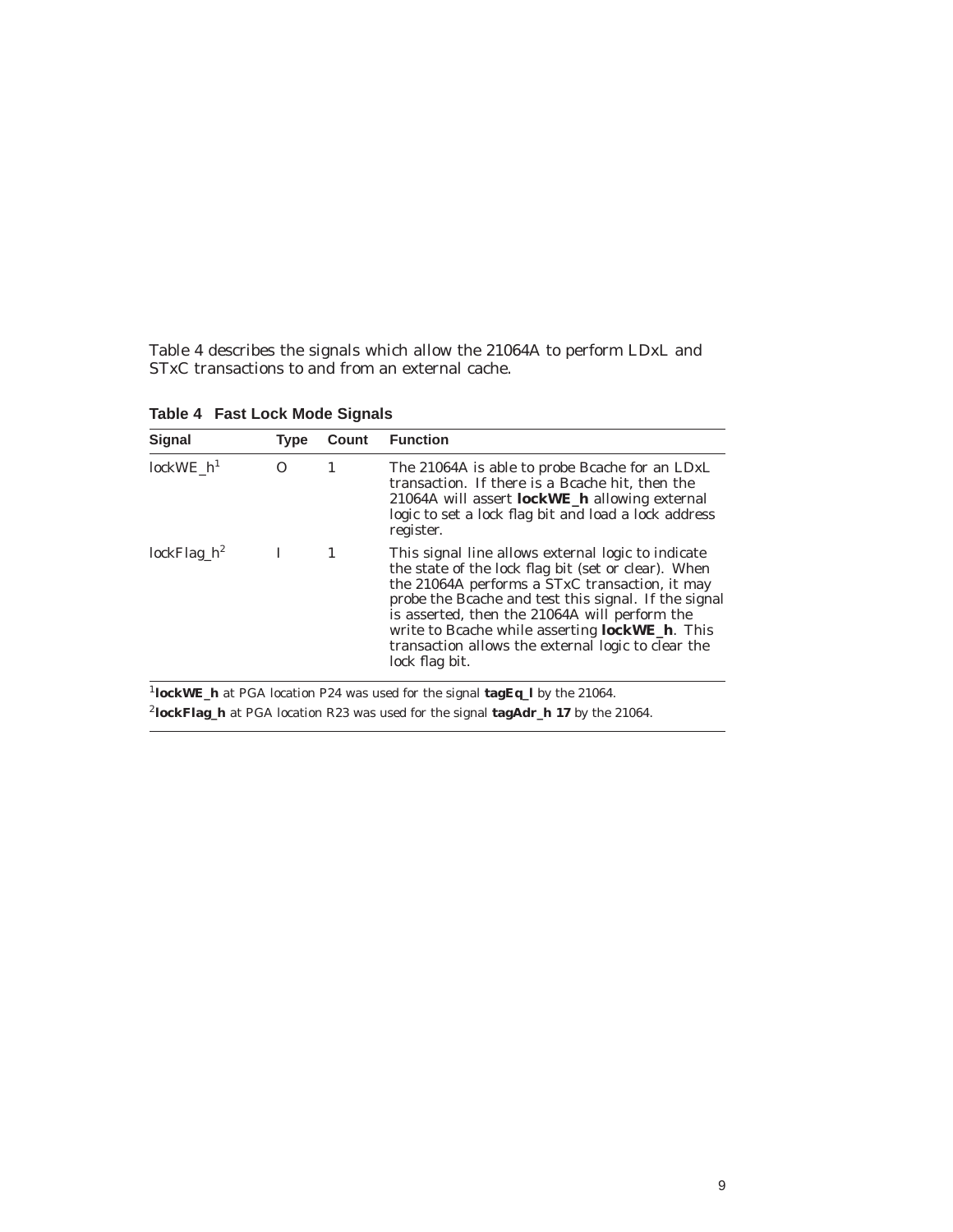Table 5 describes the 21064A external cycle control signals.

| <b>Signal</b>   | <b>Type</b> | Count          | <b>Function</b>                                                                                                                                                                                           |              |              |                                   |
|-----------------|-------------|----------------|-----------------------------------------------------------------------------------------------------------------------------------------------------------------------------------------------------------|--------------|--------------|-----------------------------------|
| $dOE_l$         | L           | 1              | Used by external logic to tell the 21064A to drive<br>the data bus during external write transactions.                                                                                                    |              |              |                                   |
| $dWSel_h [1:0]$ | I           | $\overline{2}$ | Used by external logic to tell the 21064A which<br>part of the 32-byte block of write data should be<br>driven onto the data bus.                                                                         |              |              |                                   |
| $dRAck_h [2:0]$ | I           | 3              | Informs the 21064A that read data is valid on the<br>data bus, and indicates whether data should be<br>cached and whether ECC or parity checking should<br>be attempted. Read data acknowledge types are: |              |              |                                   |
|                 |             |                | dRAck h<br>$\mathbf{2}$                                                                                                                                                                                   | dRAck_h<br>1 | dRAck h<br>0 | Type                              |
|                 |             |                | L                                                                                                                                                                                                         | L            | L            | IDLE                              |
|                 |             |                | H                                                                                                                                                                                                         | L            | L            | $OK_{-}$<br>NCACHE<br><b>NCHK</b> |
|                 |             |                | H                                                                                                                                                                                                         | L            | H            | OK<br><b>NCACHE</b>               |
|                 |             |                | H                                                                                                                                                                                                         | H            | L            | OK_<br><b>NCHK</b>                |
|                 |             |                | H                                                                                                                                                                                                         | H            | H            | 0K                                |

**Table 5 External Cycle Control Signals**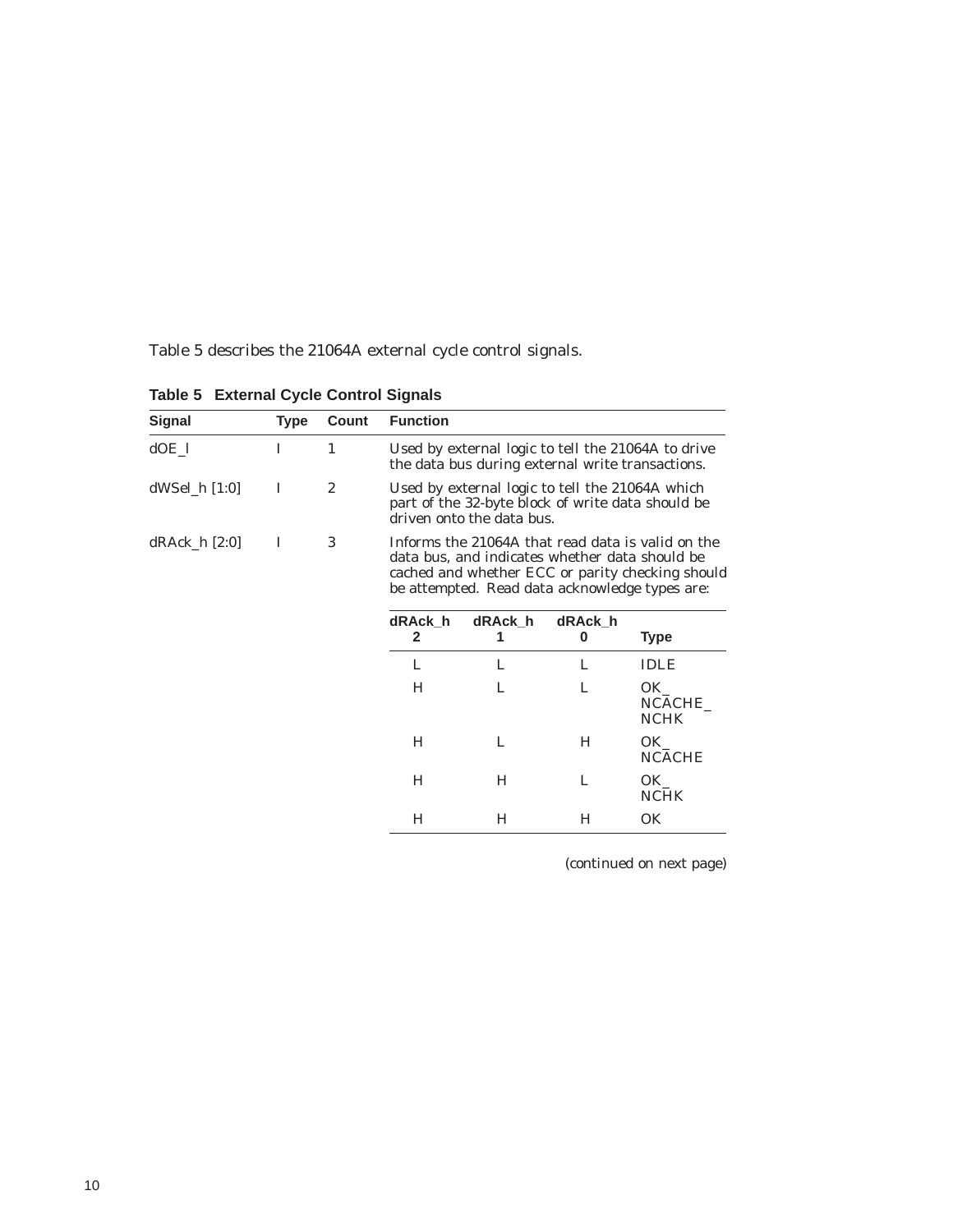| <b>Signal</b>    | <b>Type</b> | Count      | <b>Function</b>                                                                    |          |                                                                                                |                                                     |  |
|------------------|-------------|------------|------------------------------------------------------------------------------------|----------|------------------------------------------------------------------------------------------------|-----------------------------------------------------|--|
| cReq_h [2:0]     | $\Omega$    | 3          |                                                                                    |          | start of an external cycle. The cycle types are:                                               | Used by the 21064A to specify a cycle type at the   |  |
|                  |             |            | cReq_h 2                                                                           | cReq h 1 | $c$ Req $h$ 0                                                                                  | <b>Type</b>                                         |  |
|                  |             |            | L                                                                                  | L        | L                                                                                              | <b>IDLE</b>                                         |  |
|                  |             |            | L                                                                                  | L        | H                                                                                              | <b>BARRIER</b>                                      |  |
|                  |             |            | L                                                                                  | H        | L                                                                                              | <b>FETCH</b>                                        |  |
|                  |             |            | L                                                                                  | H        | H                                                                                              | FETCH_M                                             |  |
|                  |             |            | H                                                                                  | L        | L                                                                                              | READ_<br><b>BLOCK</b>                               |  |
|                  |             |            | H                                                                                  | L        | H                                                                                              | WRITE<br><b>BLOCK</b>                               |  |
|                  |             |            | H                                                                                  | Н        | L                                                                                              | $LDL_L$<br>$LDQ_L$                                  |  |
|                  |             |            | H                                                                                  | Н        | н                                                                                              | STL_C/<br>STQ_C                                     |  |
| $cWMask_h$ [7:0] | O           | 8          |                                                                                    |          | Supplies longword write masks to external logic<br>other miss information during other cycles. | during write cycles; contains miss address bits and |  |
| cAck_h [2:0]     | I           | $\sqrt{3}$ | Used by external logic to acknowledge an external<br>cycle. Acknowledge types are: |          |                                                                                                |                                                     |  |
|                  |             |            | cAck h 2                                                                           | cAck h 1 | cAck h 0                                                                                       | <b>Type</b>                                         |  |
|                  |             |            | L                                                                                  | L        | L                                                                                              | <b>IDLE</b>                                         |  |
|                  |             |            | L                                                                                  | L        | H                                                                                              | HARD_<br><b>ERROR</b>                               |  |
|                  |             |            | L                                                                                  | H        | L                                                                                              | SOFT_<br>ERROR                                      |  |
|                  |             |            | L                                                                                  | H        | H                                                                                              | STL_C_FAIL<br>$/STQ_C$<br><b>FAIL</b>               |  |
|                  |             |            | $H_{\rm}$                                                                          | L        | L                                                                                              | OK                                                  |  |

### **Table 5 (Cont.) External Cycle Control Signals**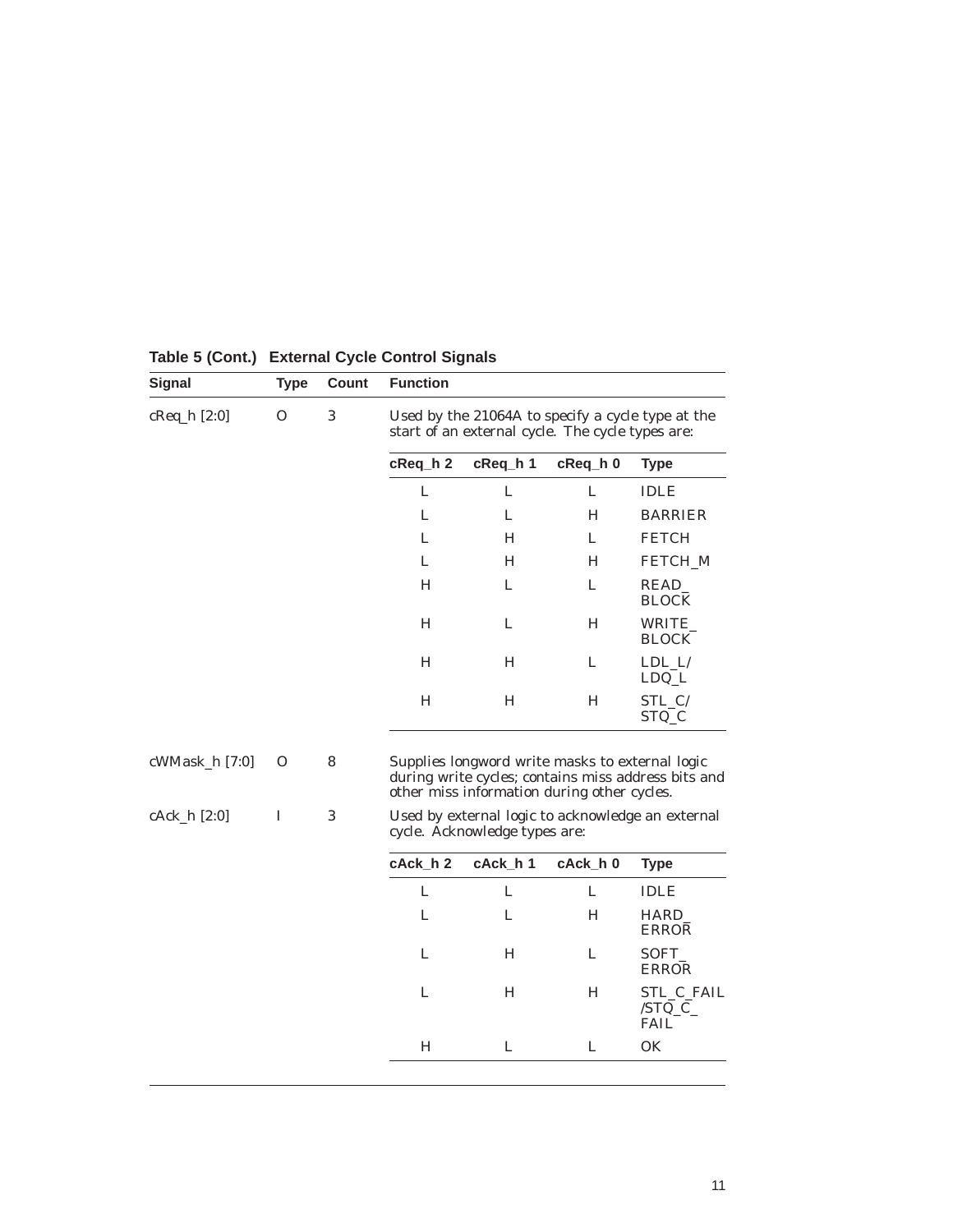Table 6 describes the 21064A interrupt signals.

| <b>Type</b> | Count | <b>Function</b>                                                                                                                                                                                                |          |                                                                                                                                                                  |
|-------------|-------|----------------------------------------------------------------------------------------------------------------------------------------------------------------------------------------------------------------|----------|------------------------------------------------------------------------------------------------------------------------------------------------------------------|
| I           | 6     | These signal lines have two uses:                                                                                                                                                                              |          |                                                                                                                                                                  |
|             |       | ٠                                                                                                                                                                                                              |          |                                                                                                                                                                  |
|             |       |                                                                                                                                                                                                                |          |                                                                                                                                                                  |
| T           | 1     | At reset, this line provides initialization<br>information to the 21064A.<br>When $reset_l$ is asserted, $irq_h [4:3]$ encodes the<br>delay in CPU clock cycles, from sysClkOut1 to<br>sysClkOut2, as follows: |          |                                                                                                                                                                  |
|             |       |                                                                                                                                                                                                                |          |                                                                                                                                                                  |
|             |       | irq_h 4                                                                                                                                                                                                        | $irq_h3$ | <b>Delay</b>                                                                                                                                                     |
|             |       | L                                                                                                                                                                                                              | L        | 0                                                                                                                                                                |
|             |       | L                                                                                                                                                                                                              | H        | 1                                                                                                                                                                |
|             |       | н                                                                                                                                                                                                              | L        | 2                                                                                                                                                                |
|             |       | Н                                                                                                                                                                                                              | H        | 3                                                                                                                                                                |
|             |       |                                                                                                                                                                                                                |          | During normal operation they provide six<br>types of external interrupts to the 21064A.<br>At reset, they provide initialization informa-<br>tion to the 21064A. |

**Table 6 Interrupt Signals**

<sup>1</sup>**sysClkDiv\_h** at PGA location AA16 was a spare pin on the 21064. It has an internal pulldown that draws a maximum current of 200  $\mu$ A at 2.4 V dc.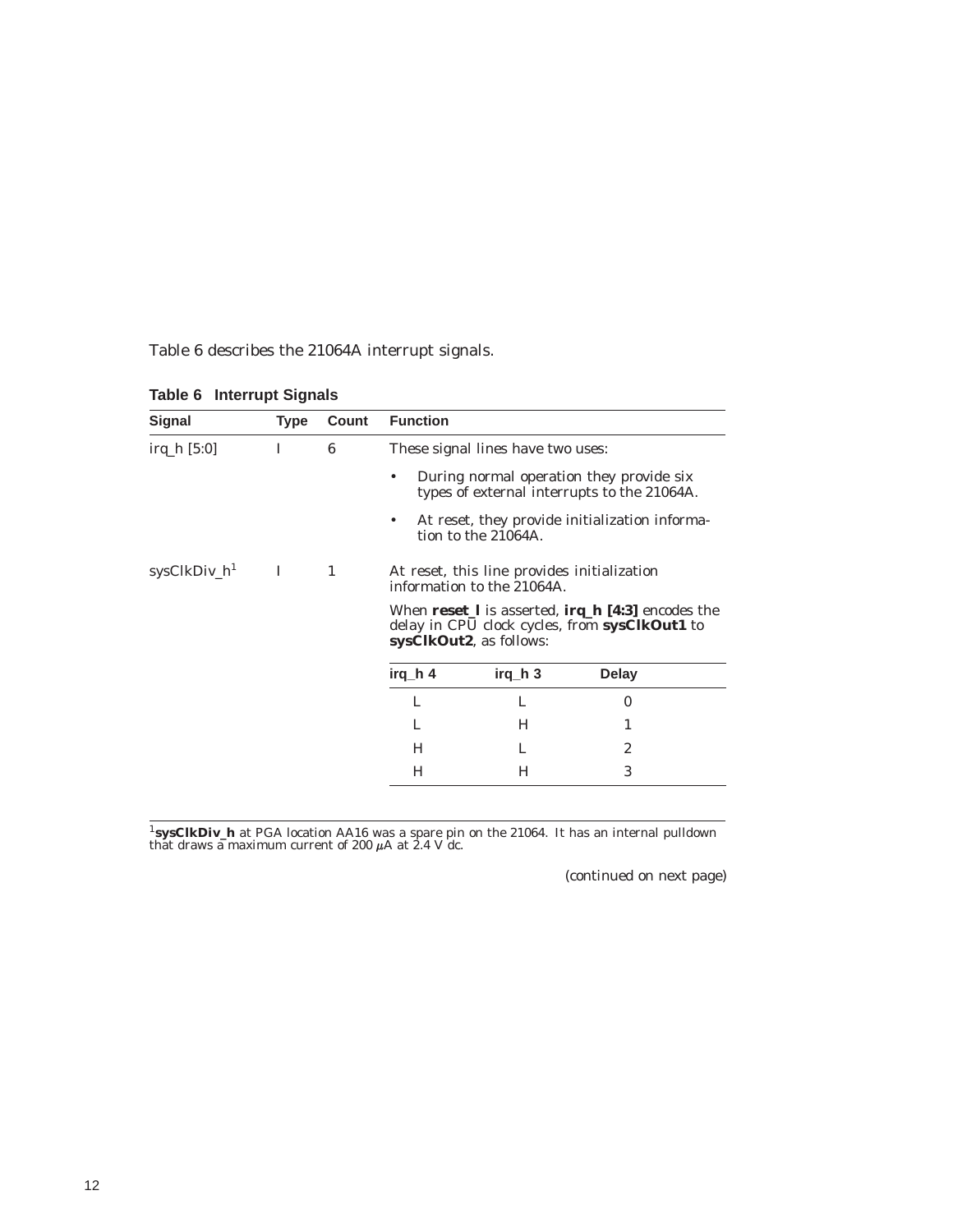| <b>Signal</b> | <b>Type</b> | Count | <b>Function</b>          |                                                                                                                                                      |                         |
|---------------|-------------|-------|--------------------------|------------------------------------------------------------------------------------------------------------------------------------------------------|-------------------------|
|               |             |       | follows:                 | When reset_I is asserted, sysClkDiv_h and<br>irq_h [2:0] encode the value of the divisor used to<br>generate the system clock from the CPU clock, as |                         |
|               |             |       | sysClkDiv_h <sup>1</sup> | irq_h [2:0]                                                                                                                                          | Ratio                   |
|               |             |       | L                        | L<br>L<br>L                                                                                                                                          | $\boldsymbol{2}$        |
|               |             |       | L                        | L<br>L<br>H                                                                                                                                          | 3                       |
|               |             |       | L                        | H<br>L<br>L                                                                                                                                          | $\overline{\mathbf{4}}$ |
|               |             |       | L                        | H<br>L<br>H                                                                                                                                          | $\bf 5$                 |
|               |             |       | L                        | L<br>H<br>$\mathbf{L}$                                                                                                                               | $\bf 6$                 |
|               |             |       | L                        | H<br>L<br>H                                                                                                                                          | 7                       |
|               |             |       | L                        | H<br>$\mathbf{L}$<br>H                                                                                                                               | 8                       |
|               |             |       | L                        | H<br>H<br>H                                                                                                                                          | 9                       |
|               |             |       | H                        | L<br>L<br>L                                                                                                                                          | 10                      |
|               |             |       | H                        | L<br>L<br>H                                                                                                                                          | 11                      |
|               |             |       | H                        | H<br>L<br>L                                                                                                                                          | 12                      |
|               |             |       | H                        | H<br>L<br>H                                                                                                                                          | 13                      |
|               |             |       | H                        | L<br>H<br>- L                                                                                                                                        | 14                      |
|               |             |       | H                        | H<br>H<br>L                                                                                                                                          | 15                      |
|               |             |       | H                        | H<br>L<br>H                                                                                                                                          | 16                      |
|               |             |       | H                        | H<br>H<br>H                                                                                                                                          | 17                      |

**Table 6 (Cont.) Interrupt Signals**

When **reset\_l** is asserted, **irq\_h 5** is used to select 128-bit or 64-bit mode. If **irq\_h 5** is asserted, then 128-bit mode is selected.

<sup>1</sup>**sysClkDiv\_h** at PGA location AA16 was a spare pin on the 21064. It has an internal pulldown that draws a maximum current of 200  $\mu$ A at 2.4 V dc.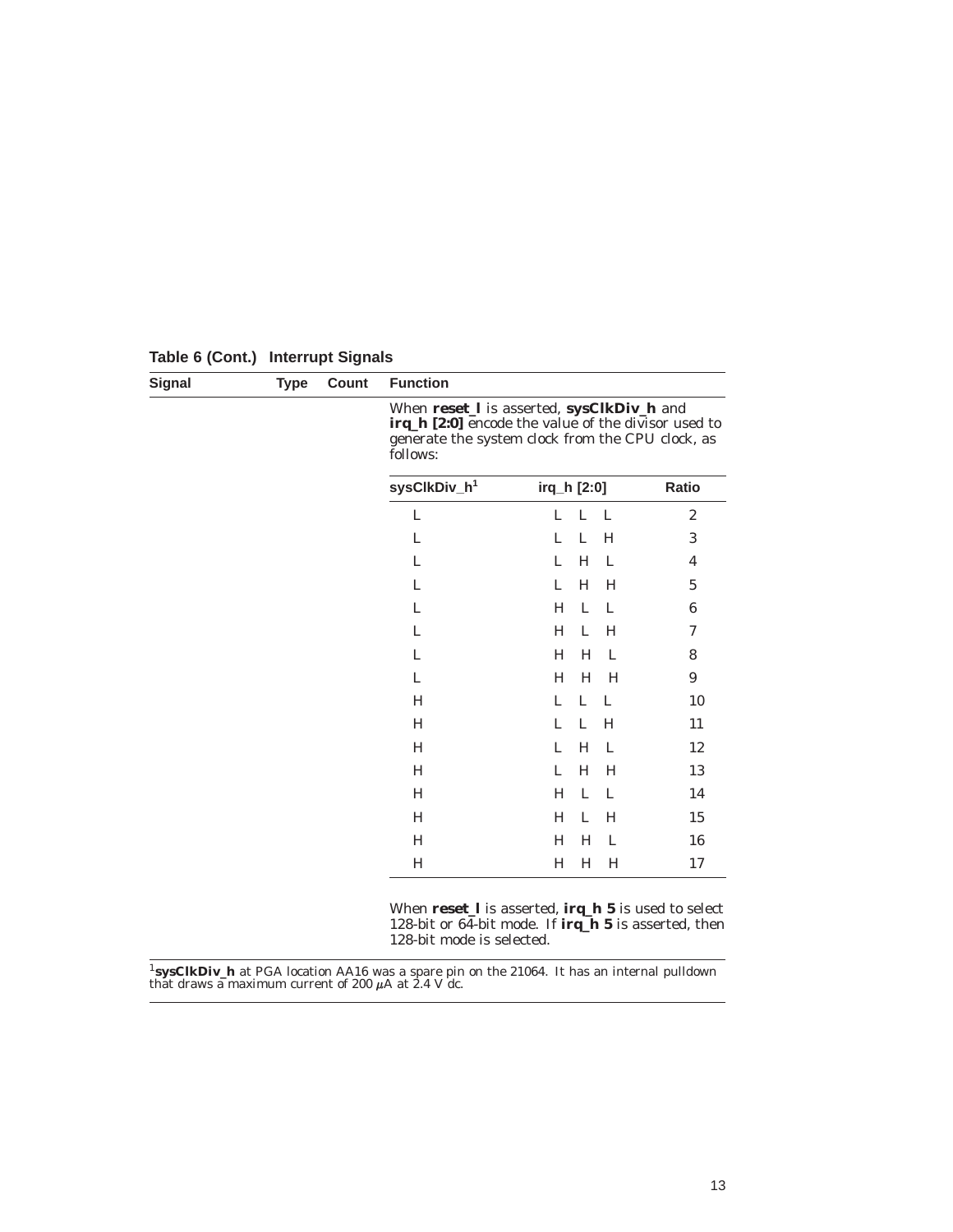Table 7 describes the 21064A instruction cache initialization and serial ROM interface signals.

| Signal                        | Type     | Count | <b>Function</b>                                                                                                                                                                                                                                                                                                                                                                                                                                                                                                                                                                                                                  |  |  |
|-------------------------------|----------|-------|----------------------------------------------------------------------------------------------------------------------------------------------------------------------------------------------------------------------------------------------------------------------------------------------------------------------------------------------------------------------------------------------------------------------------------------------------------------------------------------------------------------------------------------------------------------------------------------------------------------------------------|--|--|
| icMode_h $[2:0]$ <sup>1</sup> | I        | 3     | Determines which Icache initialization mode is<br>used after reset. The 21064A implements several<br>Icache modes used by Digital to support chip and<br>module level testing.                                                                                                                                                                                                                                                                                                                                                                                                                                                   |  |  |
|                               |          |       | icMode_h [2:0]<br><b>Mode</b>                                                                                                                                                                                                                                                                                                                                                                                                                                                                                                                                                                                                    |  |  |
|                               |          |       | <b>Serial ROM</b><br>L<br>Τ.<br>Ι.                                                                                                                                                                                                                                                                                                                                                                                                                                                                                                                                                                                               |  |  |
|                               |          |       | L<br><b>Disabled</b><br>L.<br>H                                                                                                                                                                                                                                                                                                                                                                                                                                                                                                                                                                                                  |  |  |
|                               |          |       | All other combinations<br>Digital reserved                                                                                                                                                                                                                                                                                                                                                                                                                                                                                                                                                                                       |  |  |
| sRomOE 1                      | $\Omega$ | 1     | In serial ROM mode, supplies the output enable to<br>the external serial ROM, serving both as an output<br>enable and as a reset.                                                                                                                                                                                                                                                                                                                                                                                                                                                                                                |  |  |
| sRomD h                       | I        | 1     | In serial ROM mode, inputs external serial ROM<br>data to the 21064A.                                                                                                                                                                                                                                                                                                                                                                                                                                                                                                                                                            |  |  |
| sRomClk_h                     | 0        | 1     | In serial ROM mode, supplies the clock to the<br>external serial ROM that causes it to advance to<br>the next bit.                                                                                                                                                                                                                                                                                                                                                                                                                                                                                                               |  |  |
|                               |          |       | The signals sRomOE_l, sRomD_h, and<br><b>sRomClk_h</b> also serve as simple parallel I/O pins<br>to drive a diagnostic terminal. When the serial<br>ROM is not being read, output signal <b>sRomOE_I</b> is<br>false. This means that <b>sRomOE</b> I can be wired to<br>the active high enable of an RS422 receiver driving<br>onto <b>sRomD_h</b> and to the active high enable of an<br>RS422 driver driving from <b>sRomClk_h</b> . The CPU<br>allows <b>sRomD_h</b> to be read and <b>sRomClk_h</b> to<br>be written by PALcode; this is sufficient hardware<br>support to implement a software-driven serial<br>interface. |  |  |

**Table 7 Instruction Cache Initialization and Serial ROM Interface Signals**

<sup>1</sup>**icMode\_h 2** at PGA location AD7 was a spare pin on the 21064. It has an internal pulldown that draws a maximum current of 200  $\mu$ A at 2.4 V dc.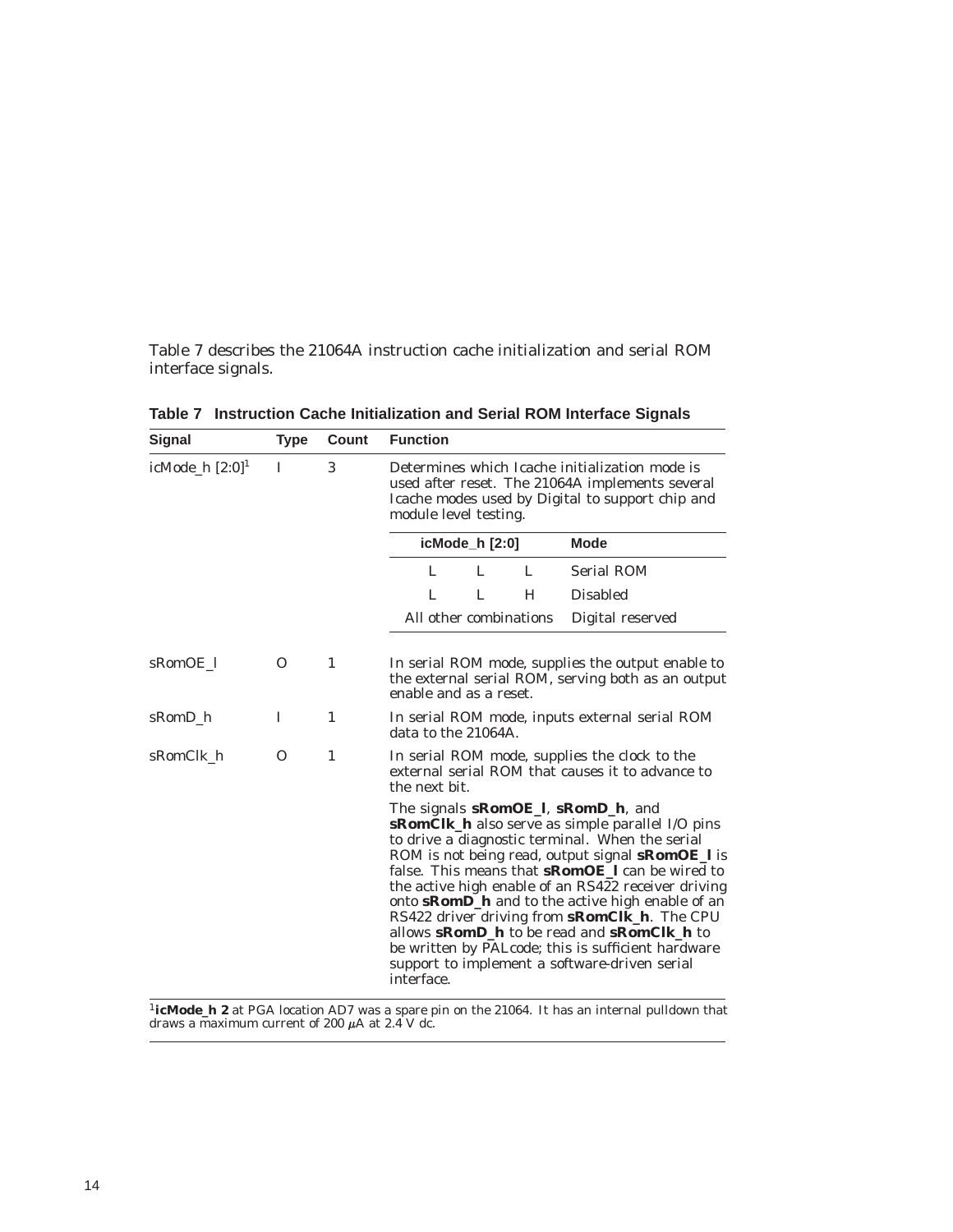Table 8 describes the initialization signal pins **dcOk\_h**, **reset\_l** and **reset\_SClk\_h**.

| <b>Signal</b>    | <b>Type</b> | Count | <b>Function</b>                                                                                 |
|------------------|-------------|-------|-------------------------------------------------------------------------------------------------|
| dcOk h           |             |       | Switches clock sources between an on-chip ring<br>oscillator and the external clock oscillator. |
| reset 1          |             |       | Forces the CPU into a known state.                                                              |
| reset_SClk_ $h1$ |             |       | A test signal. It forces the system clock divider<br>into a known state.                        |

**Table 8 Initialization Signals**

<sup>1</sup>**reset\_SClk\_h** at PGA location AA11 was a spare pin on the 21064. It has an internal pulldown that draws a maximum current of 200  $\mu$ A at 2.4 V dc.

Table 9 describes the 21064A clock signals.

| <b>Signal</b>                 | <b>Type</b> | Count          | <b>Function</b>                                                                                                                                                                                                        |
|-------------------------------|-------------|----------------|------------------------------------------------------------------------------------------------------------------------------------------------------------------------------------------------------------------------|
| clkIn_h, clkIn_l              | л.          | $\overline{2}$ | Supplies the 21064A with a differential clock from<br>external logic.                                                                                                                                                  |
| testClkIn h.<br>testClkIn 1   | L           | $\overline{c}$ | Test signals; should be tied to Vdd and Vss,<br>respectively.                                                                                                                                                          |
| cpuClkOut_h                   | Ω           | 1              | Supplies the internal chip clock for use by the<br>external interface. The low-to-high transition of<br>cpuClkOut_h is the "CPU clock" used in the<br>timing specification for the $tagOk_h$ and $tagOk_l$<br>signals. |
| sysClkOut1_h,<br>sysClkOut1_l | O           | $\mathbf{2}$   | Provides the system clock for use by the<br>external interface. The low-to-high transition<br>of sysClkOut1_h provides the system clock that<br>is used as a timing reference throughout this<br>document.             |
| sysClkOut2_h,<br>sysClkOut2_l | $\Omega$    | $\overline{2}$ | Provide delayed system clock to the external<br>interface. The delay is between zero and three<br>CPU clock cycles.                                                                                                    |

**Table 9 Clock Signals**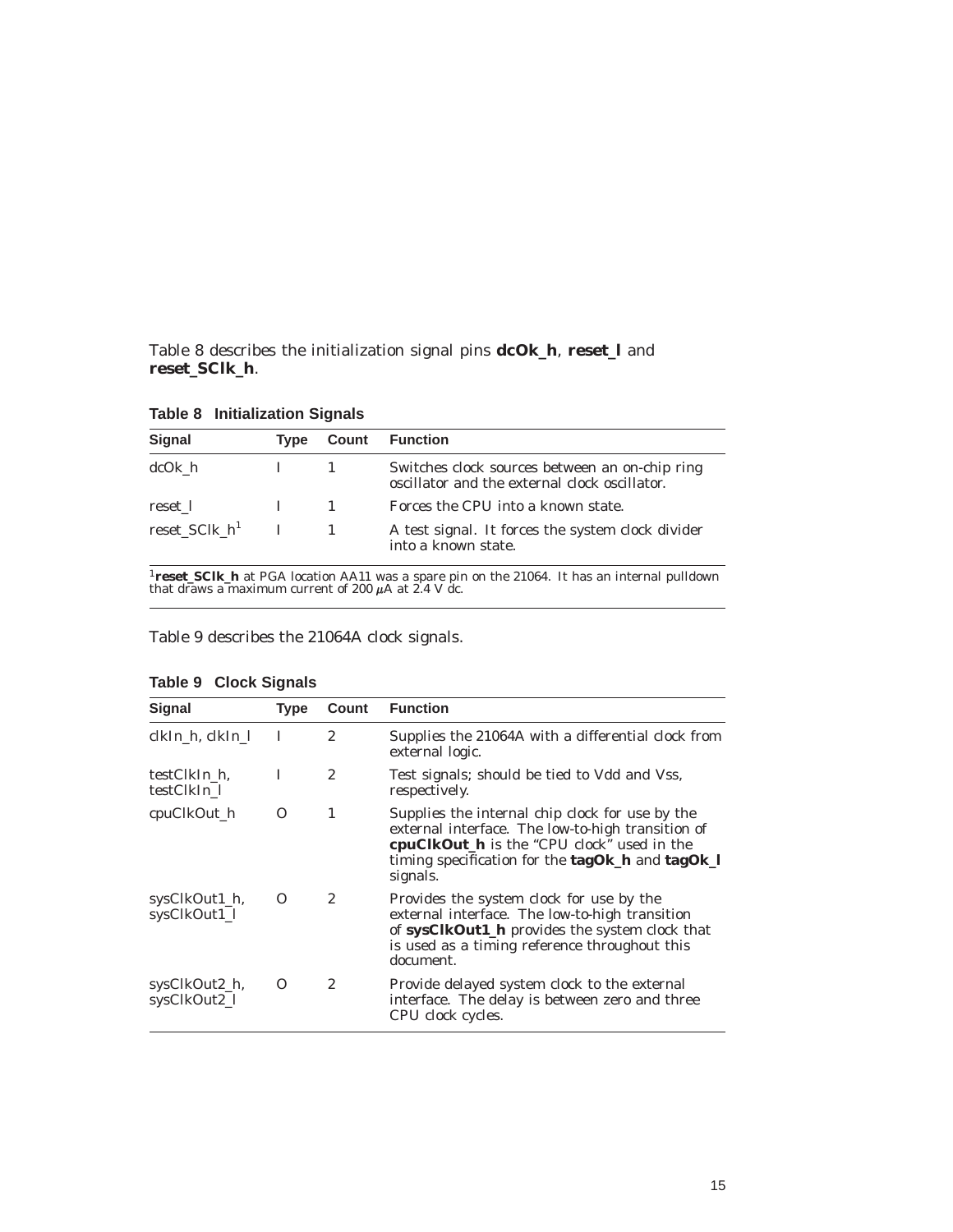Table 10 describes the performance monitoring signals.

| <b>Signal</b>      |              |                       | <b>Type Count Function</b>                                                                      |
|--------------------|--------------|-----------------------|-------------------------------------------------------------------------------------------------|
| perf_cnt_h $[1:0]$ | $\mathbf{I}$ | $\mathbf{2}^{\prime}$ | Provides the 21064A internal performance<br>monitoring hardware with access to off-chip events. |

**Table 10 Performance Monitoring Signals**

Table 11 describes some other signals common to the 21064A.

| <b>Signal</b> | <b>Type</b> | Count | <b>Function</b>                                                                                                                                   |  |  |
|---------------|-------------|-------|---------------------------------------------------------------------------------------------------------------------------------------------------|--|--|
| tristate 1    |             |       | The assertion of this signal forces all the 21064A<br>signals, with the exception of <b>cpuClkOut_h</b> , to the<br>high-impedance state.         |  |  |
| cont 1        |             |       | The assertion of this signal causes the 21064A to<br>connect all signals to Vss, with the exception of<br>certain clock signals and <b>vRef</b> . |  |  |
| vRef          |             |       | Supplies a reference voltage of 1.4 V to the input<br>signal sense circuits.                                                                      |  |  |
| eclOut h      |             |       | Digital reserved; should be tied to Vss.                                                                                                          |  |  |

**Table 11 Other Signals**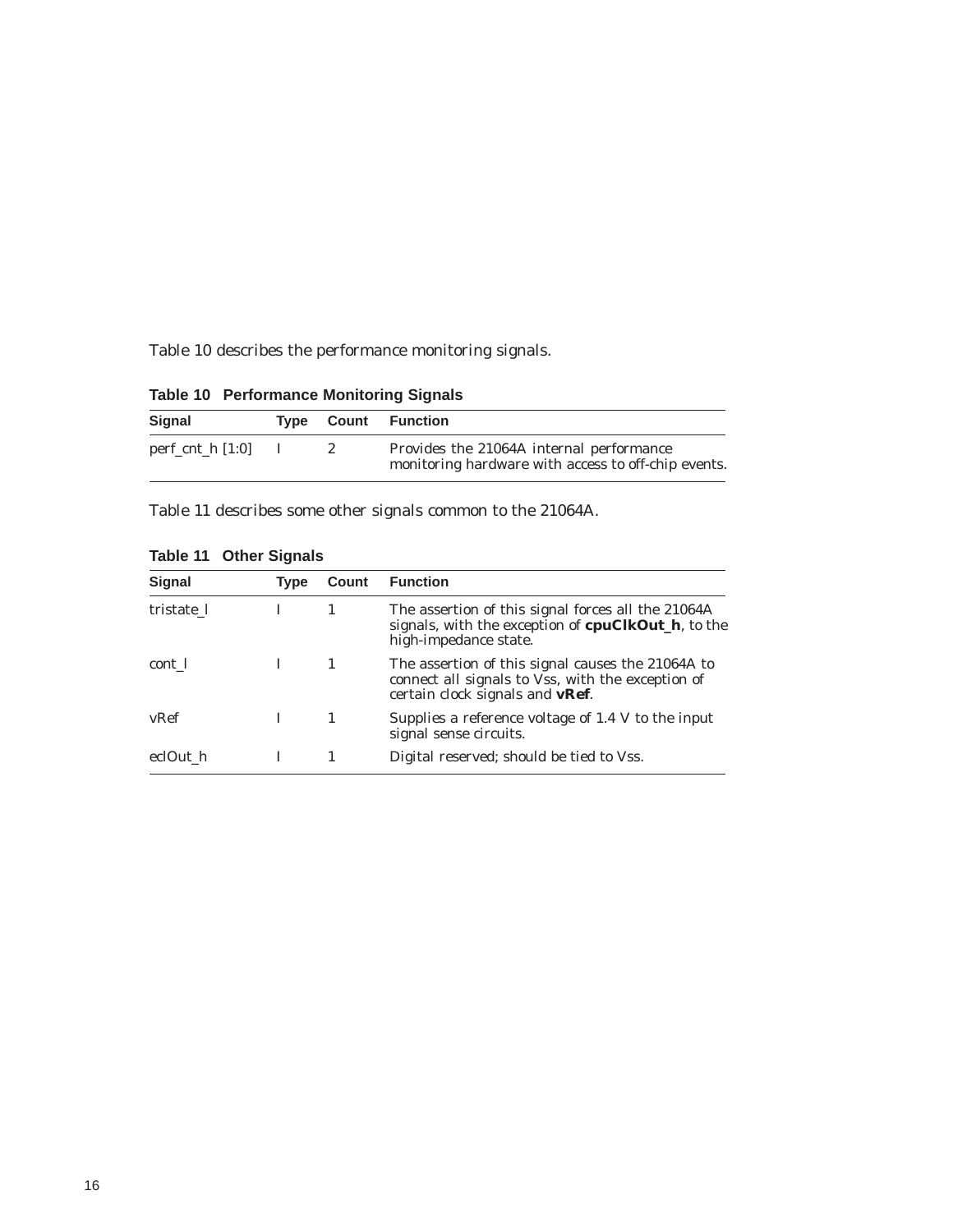### **3 Instruction Set**

This section provides information about instructions for the 21064A.

### **3.1 Instruction Summary**

This section contains a summary of all Alpha architecture instructions. All values are in hexadecimal radix. Table 12 describes the contents of the Format and Opcode columns that are in Table 13.

| <b>Instruction</b><br><b>Format</b> | <b>Format</b><br>Symbol | <b>Opcode</b><br><b>Notation</b> | <b>Meaning</b>                                                                                                            |
|-------------------------------------|-------------------------|----------------------------------|---------------------------------------------------------------------------------------------------------------------------|
| <b>Branch</b>                       | Bra                     | 00                               | oo is the 6-bit opcode field.                                                                                             |
| <b>Floating-</b><br>point           | $F-P$                   | 00.fff                           | oo is the 6-bit opcode field.<br>fff is the 11-bit function code field.                                                   |
| <b>Memory</b>                       | Mem                     | 0 <sub>0</sub>                   | oo is the 6-bit opcode field.                                                                                             |
| Memory/<br>function<br>code         | Mfc                     | 00.ffff                          | oo is the 6-bit opcode field.<br>ffff is the 16-bit function code in the<br>displacement field.                           |
| Memory/<br>branch                   | Mbr                     | oo.h                             | oo is the 6-bit opcode field.<br>h is the high-order two bits of the<br>displacement field.                               |
| Operate                             | Opr                     | 00.ff                            | oo is the 6-bit opcode field.<br>ff is the 7-bit function code field.                                                     |
| PALcode                             | Pcd                     | 00                               | oo is the 6-bit opcode field; the<br>particular PALcode instruction is<br>specified in the 26-bit function code<br>field. |

**Table 12 Instruction Format and Opcode Notation**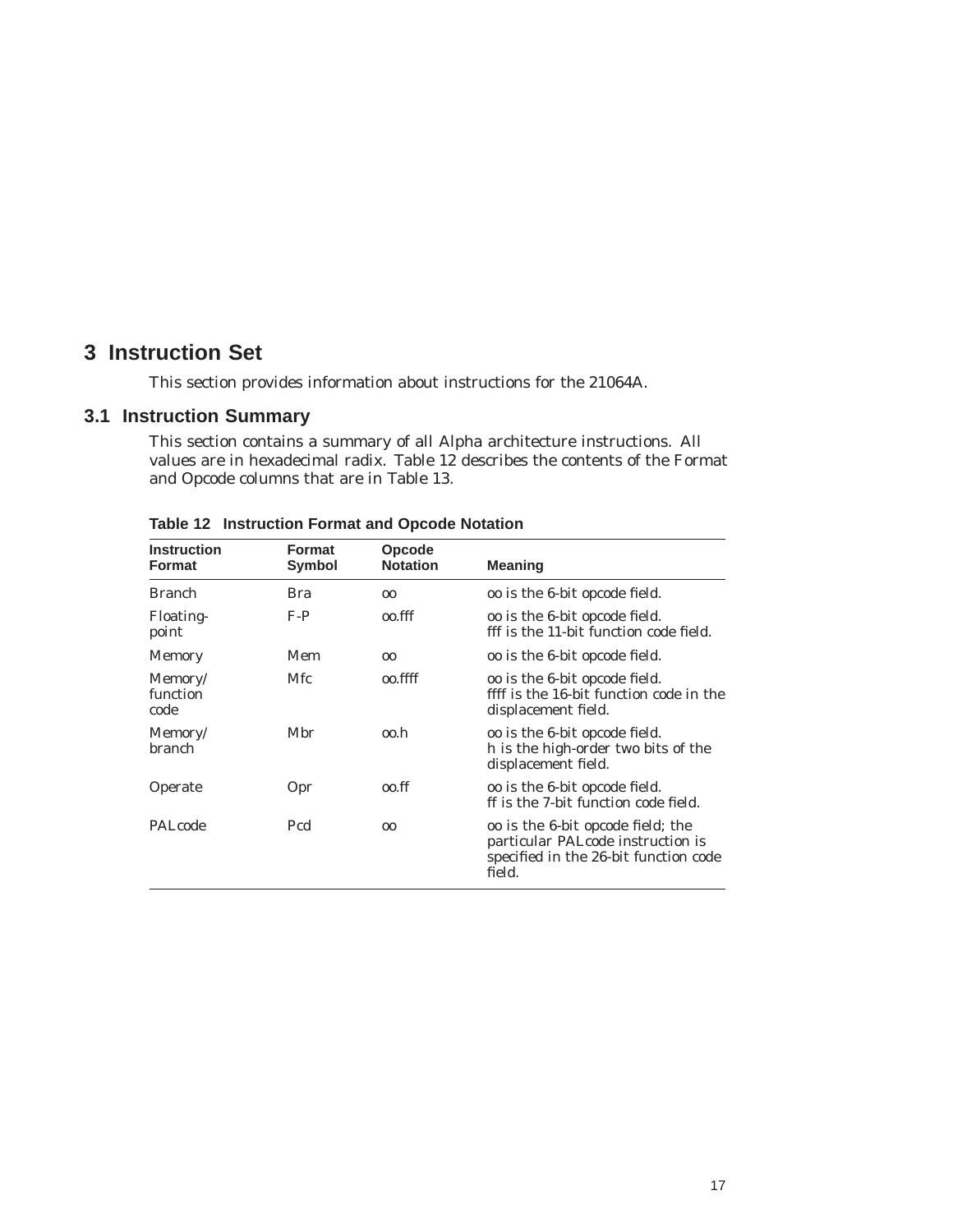Table 13 shows architecture instructions. Table 14 shows qualifiers for IEEE floating-point instructions and Table 15 shows qualifiers for VAX floating-point instructions.

| <b>Mnemonic</b> | Format     | Opcode         | <b>Description</b>            |
|-----------------|------------|----------------|-------------------------------|
| <b>ADDF</b>     | $F-P$      | 15.080         | Add F_floating                |
| <b>ADDG</b>     | $F-P$      | 15.0A0         | Add G_floating                |
| <b>ADDL</b>     | Opr        | 10.00          | Add longword                  |
| <b>ADDL/V</b>   | Opr        | 10.40          | Add longword                  |
| <b>ADDQ</b>     | Opr        | 10.20          | Add quadword                  |
| ADDQ/V          | Opr        | 10.60          | Add quadword                  |
| <b>ADDS</b>     | $F-P$      | 16.080         | Add S_floating                |
| <b>ADDT</b>     | $F-P$      | 16.0A0         | Add T_floating                |
| <b>AND</b>      | Opr        | 11.00          | Logical product               |
| <b>BEQ</b>      | <b>Bra</b> | 39             | Branch if $=$ zero            |
| <b>BGE</b>      | <b>Bra</b> | 3E             | Branch if $\ge$ zero          |
| <b>BGT</b>      | <b>Bra</b> | 3F             | Branch if $>$ zero            |
| <b>BIC</b>      | Opr        | 11.0           | Bit clear                     |
| <b>BIS</b>      | Opr        | 11.20          | Logical sum                   |
| <b>BLBC</b>     | <b>Bra</b> | 38             | Branch if low bit clear       |
| <b>BLBS</b>     | <b>Bra</b> | 3 <sub>C</sub> | Branch if low bit set         |
| <b>BLE</b>      | <b>Bra</b> | 3B             | Branch if $\leq$ zero         |
| <b>BLT</b>      | <b>Bra</b> | 3A             | Branch if $\lt$ zero          |
| <b>BNE</b>      | <b>Bra</b> | 3D             | Branch if $\neq$ zero         |
| <b>BR</b>       | <b>Bra</b> | 30             | Unconditional branch          |
| <b>BSR</b>      | Mbr        | 34             | Branch to subroutine          |
| <b>CALL_PAL</b> | Pcd        | $00\,$         | Trap to PALcode               |
| <b>CMOVEQ</b>   | Opr        | 11.24          | $CMOVE$ if $=$ zero           |
| <b>CMOVGE</b>   | Opr        | 11.46          | CMOVE if $\ge$ zero           |
| <b>CMOVGT</b>   | Opr        | 11.66          | $CMOVE$ if $>$ zero           |
| <b>CMOVLBC</b>  | Opr        | 11.16          | <b>CMOVE</b> if low bit clear |
| <b>CMOVLBS</b>  | Opr        | 11.14          | CMOVE if low bit set          |
| <b>CMOVLE</b>   | Opr        | 11.64          | CMOVE if $\leq$ zero          |
| <b>CMOVLT</b>   | Opr        | 11.44          | $CMOVE$ if $\lt$ zero         |
| <b>CMOVNE</b>   | Opr        | 11.26          | CMOVE if $\neq$ zero          |
| <b>CMPBGE</b>   | Opr        | 10.0F          | Compare byte                  |
| <b>CMPEQ</b>    | Opr        | 10.2D          | Compare signed quadword equal |
| <b>CMPGEQ</b>   | $F-P$      | 15.0A5         | Compare G_floating equal      |

**Table 13 Architecture Instructions**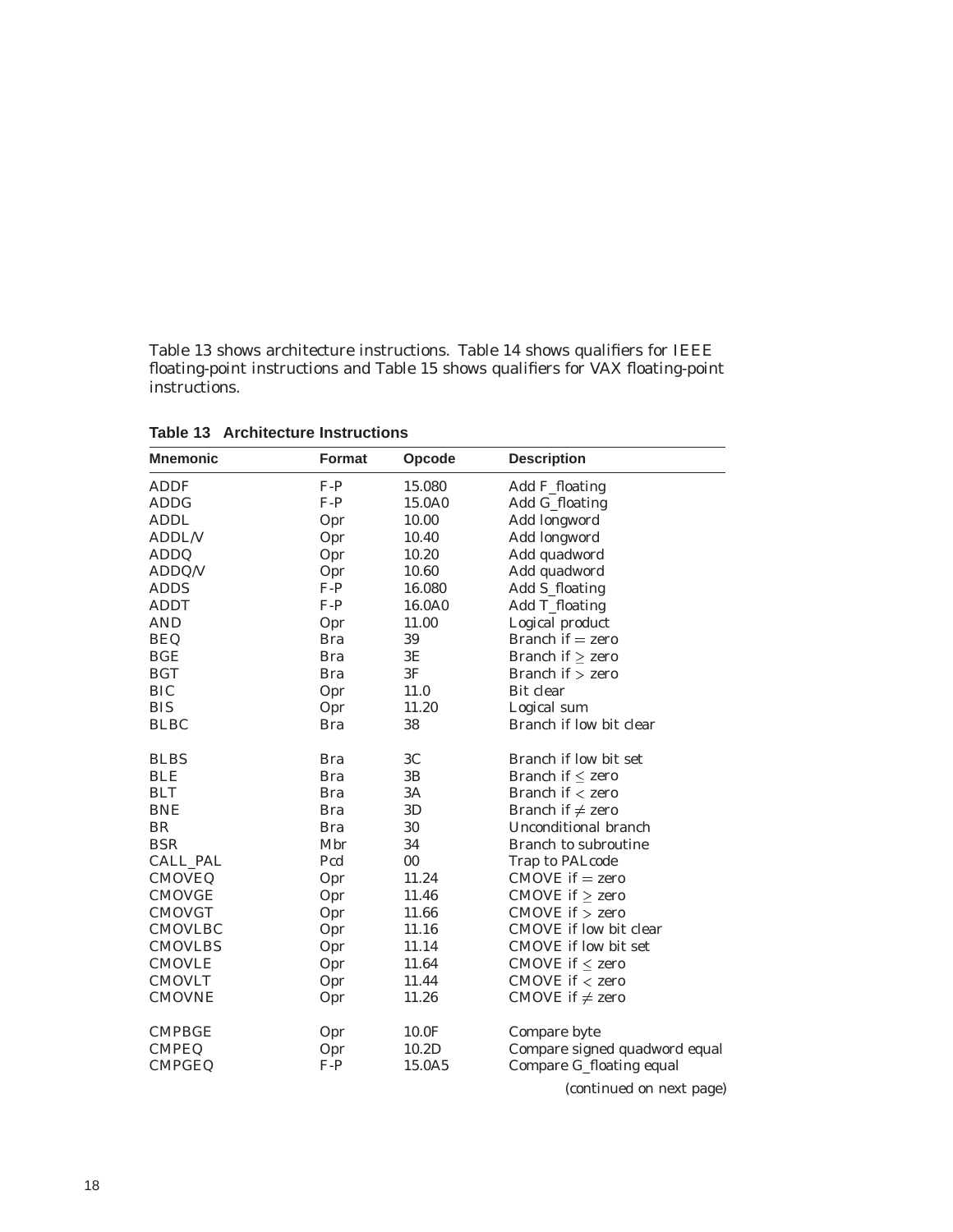| <b>Mnemonic</b> | <b>Format</b><br>Opcode |                    | <b>Description</b>                              |  |  |  |
|-----------------|-------------------------|--------------------|-------------------------------------------------|--|--|--|
| <b>CMPGLE</b>   | $F-P$                   | 15.0A7             | Compare G_floating less than or<br>equal        |  |  |  |
| <b>CMPGLT</b>   | $F-P$                   | 15.0A6             | Compare G_floating less than                    |  |  |  |
| <b>CMPLE</b>    | Opr                     | 10.6D              | Compare signed quadword less<br>than or equal   |  |  |  |
| <b>CMPLT</b>    | Opr                     | 10.4D              | Compare signed quadword less<br>than            |  |  |  |
| <b>CMPTEQ</b>   | $F-P$                   | 16.0A5             | Compare T_floating equal                        |  |  |  |
| <b>CMPTLE</b>   | $F-P$                   | 16.0A7             | Compare T_floating less than or<br>equal        |  |  |  |
| <b>CMPTLT</b>   | $F-P$                   | 16.0A6             | Compare T_floating less than                    |  |  |  |
| <b>CMPTUN</b>   | $F-P$                   | 16.0A4             | Compare T_floating unordered                    |  |  |  |
| <b>CMPULE</b>   | Opr                     | 10.3D              | Compare unsigned quadword<br>less than or equal |  |  |  |
| <b>CMPULT</b>   | Opr                     | 10.1D              | Compare unsigned quadword<br>less than          |  |  |  |
| <b>CPYS</b>     | $F-P$                   | 17.020             | Copy sign                                       |  |  |  |
| <b>CPYSE</b>    | $F-P$                   | 17.022             | Copy sign and exponent                          |  |  |  |
| <b>CPYSN</b>    | $F-P$                   | 17.021             | Copy sign negate                                |  |  |  |
| <b>CVTDG</b>    | $F-P$                   | 15.09E             | Convert D_floating to G_floating                |  |  |  |
| <b>CVTGD</b>    | $F-P$                   | 15.0AD             | Convert G_floating to D_floating                |  |  |  |
| <b>CVTGF</b>    | $F-P$                   | 15.0AC             | Convert G_floating to F_floating                |  |  |  |
| <b>CVTGQ</b>    | $F-P$                   | 15.0AF             | Convert G_floating to quadword                  |  |  |  |
| <b>CVTLQ</b>    | $F-P$                   | 17.010             | Convert longword to quadword                    |  |  |  |
| <b>CVTQF</b>    | $F-P$                   | 15.0BC             | Convert quadword to F_floating                  |  |  |  |
| <b>CVTQG</b>    | $F-P$                   | 15.0BE             | Convert quadword to G_floating                  |  |  |  |
| <b>CVTQL</b>    | $F-P$                   | 17.030             | Convert quadword to longword                    |  |  |  |
| <b>CVTQL/SV</b> | $F-P$                   | 17.530             | Convert quadword to longword                    |  |  |  |
| <b>CVTQL/V</b>  | $F-P$                   | 17.130             | Convert quadword to longword                    |  |  |  |
| <b>CVTQS</b>    | $F-P$                   | 16.0 <sub>BC</sub> | Convert quadword to S_floating                  |  |  |  |
| <b>CVTQT</b>    | $F-P$                   | 16.0BE             | Convert quadword to T_floating                  |  |  |  |
| <b>CVTST</b>    | $F-P$                   | 16.2AC             | Convert S_floating to T_floating                |  |  |  |
| <b>CVTTQ</b>    | $F-P$                   | 16.0AF             | Convert T_floating to quadword                  |  |  |  |
| <b>CVTTS</b>    | $F-P$                   | 16.0AC             | Convert T_floating to S_floating                |  |  |  |
| <b>DIVF</b>     | $F-P$                   | 15.083             | Divide F_floating                               |  |  |  |
| <b>DIVG</b>     | $F-P$                   | 15.0A3             | Divide G_floating                               |  |  |  |
| <b>DIVS</b>     | $F-P$                   | 16.083             | Divide S_floating                               |  |  |  |
| <b>DIVT</b>     | $F-P$                   | 16.0A3             | Divide T_floating                               |  |  |  |

**Table 13 (Cont.) Architecture Instructions**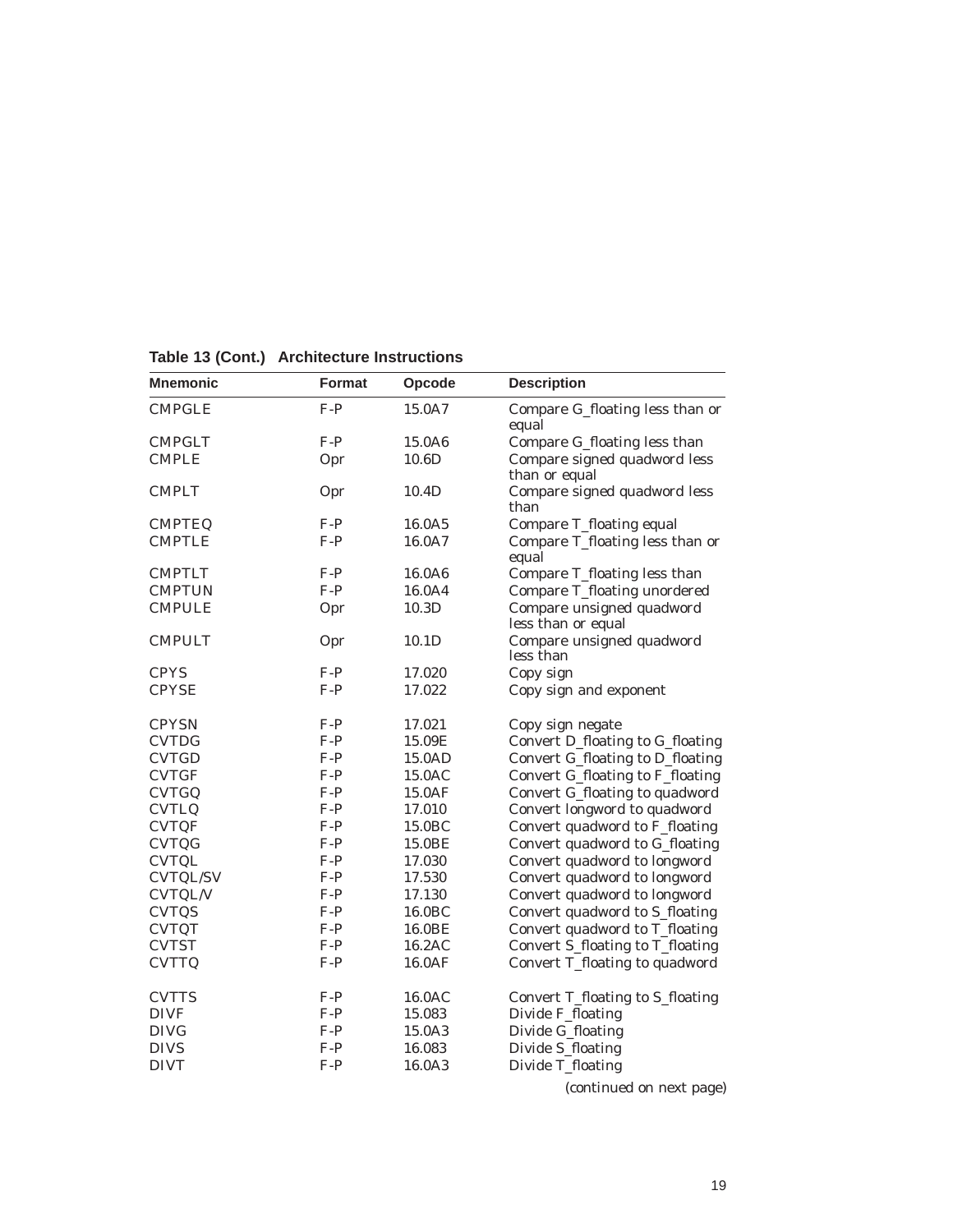| <b>Mnemonic</b> | <b>Format</b> | Opcode            | <b>Description</b>             |  |  |  |
|-----------------|---------------|-------------------|--------------------------------|--|--|--|
| EQV             | Opr           | 11.48             | Logical equivalence            |  |  |  |
| <b>EXCB</b>     | Mfc           | 18.0400           | <b>Exception barrier</b>       |  |  |  |
| <b>EXTBL</b>    | Opr           | 12.06             | Extract byte low               |  |  |  |
| <b>EXTLH</b>    | Opr           | 12.6A             | Extract longword high          |  |  |  |
| <b>EXTLL</b>    | Opr           | 12.26             | <b>Extract longword low</b>    |  |  |  |
| <b>EXTQH</b>    | Opr           | 12.7A             | Extract quadword high          |  |  |  |
| <b>EXTQL</b>    | Opr           | 12.36             | Extract quadword low           |  |  |  |
| <b>EXTWH</b>    | Opr           | 12.5A             | Extract word high              |  |  |  |
| <b>EXTWL</b>    | Opr           | 12.16             | Extract word low               |  |  |  |
| <b>FBEQ</b>     | <b>Bra</b>    | 31                | Floating branch if $=$ zero    |  |  |  |
| <b>FBGE</b>     | <b>Bra</b>    | 36                | Floating branch if $\ge$ zero  |  |  |  |
| <b>FBGT</b>     | <b>Bra</b>    | 37                | Floating branch if $>$ zero    |  |  |  |
| <b>FBLE</b>     | <b>Bra</b>    | 33                | Floating branch if $\leq$ zero |  |  |  |
| <b>FBLT</b>     | <b>Bra</b>    | 32                | Floating branch if < zero      |  |  |  |
| <b>FBNE</b>     | <b>Bra</b>    | 35                | Floating branch if $\neq$ zero |  |  |  |
| <b>FCMOVEQ</b>  | $F-P$         | 17.02A            | $FCMOVE$ if = zero             |  |  |  |
| <b>FCMOVGE</b>  | $F-P$         | 17.02D            | FCMOVE if $\ge$ zero           |  |  |  |
| <b>FCMOVGT</b>  | $F-P$         | 17.02F            | FCMOVE if > zero               |  |  |  |
| <b>FCMOVLE</b>  | $F-P$         | 17.02E            | FCMOVE if $\leq$ zero          |  |  |  |
| <b>FCMOVLT</b>  | $F-P$         | 17.02C            | <b>FCMOVE if &lt; zero</b>     |  |  |  |
| <b>FCMOVNE</b>  | $F-P$         | 17.02B            | FCMOVE if $\neq$ zero          |  |  |  |
| <b>FETCH</b>    | Mfc           | 18.8000           | Prefetch data                  |  |  |  |
| FETCH_M         | Mfc           | 18.A000           | Prefetch data, modify intent   |  |  |  |
| <b>INSBL</b>    | Opr           | 12.0 <sub>B</sub> | Insert byte low                |  |  |  |
| <b>INSLH</b>    | Opr           | 12.67             | Insert longword high           |  |  |  |
| <b>INSLL</b>    | Opr           | 12.2B             | <b>Insert longword low</b>     |  |  |  |
| <b>INSQH</b>    | Opr           | 12.77             | Insert quadword high           |  |  |  |
| <b>INSQL</b>    | Opr           | 12.3B             | Insert quadword low            |  |  |  |
| <b>INSWH</b>    | Opr           | 12.57             | Insert word high               |  |  |  |
| <b>INSWL</b>    | Opr           | 12.1 <sub>B</sub> | Insert word low                |  |  |  |
| <b>JMP</b>      | Mbr           | 1A.0              | Jump                           |  |  |  |
| <b>JSR</b>      | Mbr           | 1A.1              | Jump to subroutine             |  |  |  |
| JSR_COROUTINE   | Mbr           | 1A.3              | Jump to subroutine return      |  |  |  |
| <b>LDA</b>      | Mem           | 08                | Load address                   |  |  |  |
| <b>LDAH</b>     | Mem           | 09                | Load address high              |  |  |  |
| <b>LDF</b>      | Mem           | 20                | Load F_floating                |  |  |  |
| <b>LDG</b>      | Mem           | 21                | Load G_floating                |  |  |  |

**Table 13 (Cont.) Architecture Instructions**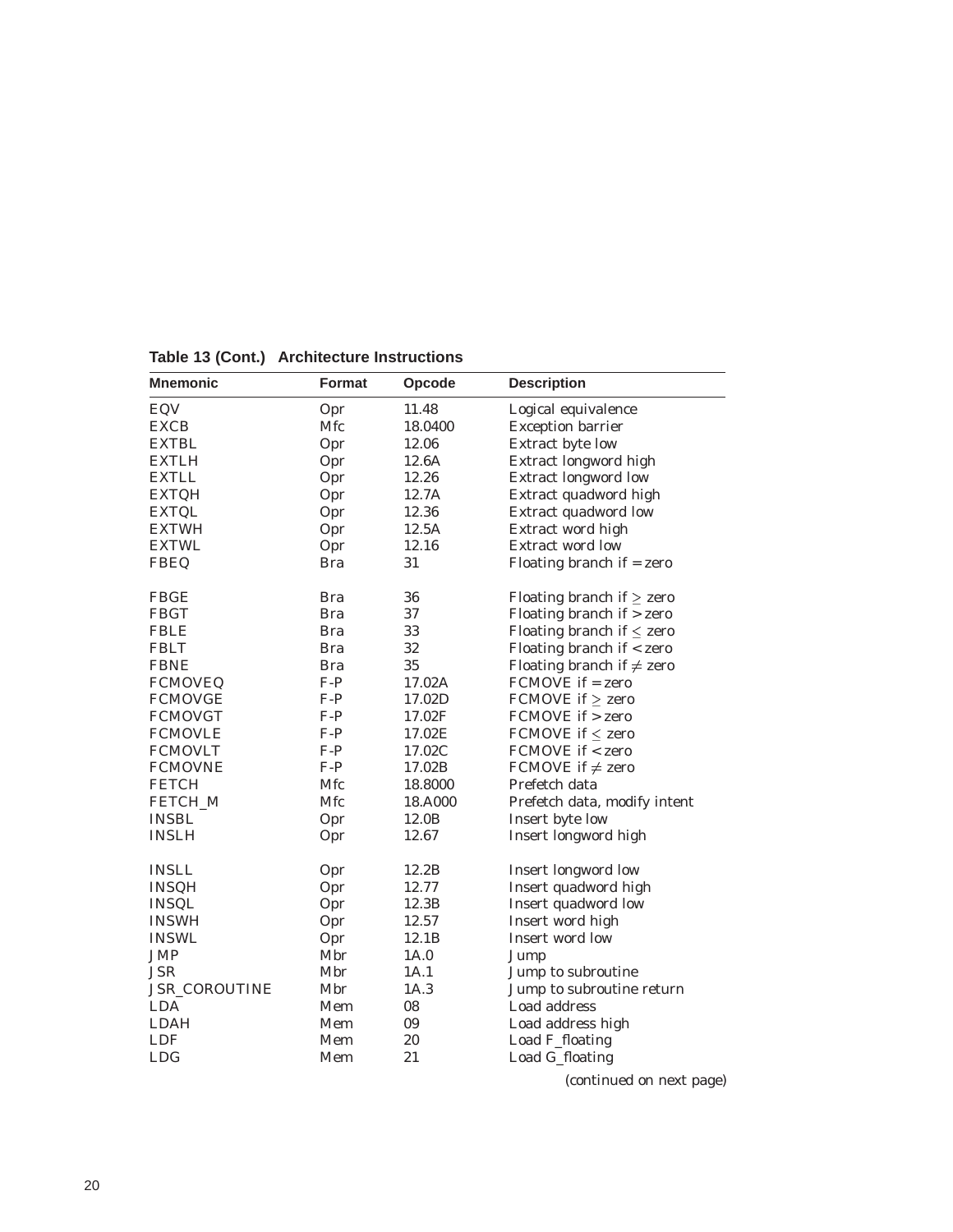| <b>Mnemonic</b> | Format | Opcode         | <b>Description</b>                    |  |  |  |
|-----------------|--------|----------------|---------------------------------------|--|--|--|
| <b>LDL</b>      | Mem    | 28             | Load sign-extended longword           |  |  |  |
| ${\rm LDL\_L}$  | Mem    | 2A             | Load sign-extended longword<br>locked |  |  |  |
| LDQ             | Mem    | 29             | Load quadword                         |  |  |  |
| LDQ_L           | Mem    | 2B             | Load quadword locked                  |  |  |  |
| LDQ_U           | Mem    | 0 <sub>B</sub> | Load unaligned quadword               |  |  |  |
| <b>LDS</b>      | Mem    | 22             | Load S_floating                       |  |  |  |
| <b>LDT</b>      | Mem    | 23             | Load T_floating                       |  |  |  |
| MВ              | Mfc    | 18.4000        | Memory barrier                        |  |  |  |
| MF_FPCR         | $F-P$  | 17.025         | Move from FPCR                        |  |  |  |
| <b>MSKBL</b>    | Opr    | 12.02          | Mask byte low                         |  |  |  |
| MSKLH           | Opr    | 12.62          | Mask longword high                    |  |  |  |
| <b>MSKLL</b>    | Opr    | 12.22          | Mask longword low                     |  |  |  |
| <b>MSKQH</b>    | Opr    | 12.72          | Mask quadword high                    |  |  |  |
| <b>MSKQL</b>    | Opr    | 12.32          | Mask quadword low                     |  |  |  |
| <b>MSKWH</b>    | Opr    | 12.52          | Mask word high                        |  |  |  |
| <b>MSKWL</b>    | Opr    | 12.12          | Mask word low                         |  |  |  |
| MT_FPCR         | $F-P$  | 17.024         | Move to FPCR                          |  |  |  |
| <b>MULF</b>     | $F-P$  | 15.082         | <b>Multiply F_floating</b>            |  |  |  |
| <b>MULG</b>     | $F-P$  | 15.0A2         | Multiply G_floating                   |  |  |  |
| <b>MULL</b>     | Opr    | 13.00          | Multiply longword                     |  |  |  |
| <b>MULL/V</b>   | Opr    | 13.40          | Multiply longword                     |  |  |  |
| <b>MULQ</b>     | Opr    | 13.20          | Multiply quadword                     |  |  |  |
| MULQ/V          | Opr    | 13.60          | Multiply quadword                     |  |  |  |
| <b>MULS</b>     | $F-P$  | 16.082         | Multiply S_floating                   |  |  |  |
| <b>MULT</b>     | $F-P$  | 16.0A2         | Multiply T_floating                   |  |  |  |
| <b>ORNOT</b>    | Opr    | 11.28          | Logical sum with complement           |  |  |  |
| RC              | Mfc    | 18.E000        | Read and clear                        |  |  |  |
| RET             | Mbr    | 1A.2           | Return from subroutine                |  |  |  |
| <b>RPCC</b>     | Mfc    | 18.C000        | Read process cycle counter            |  |  |  |
| RS              | Mfc    | 18.F000        | Read and set                          |  |  |  |
| <b>S4ADDL</b>   | Opr    | 10.02          | Scaled add longword by 4              |  |  |  |
| S4ADDQ          | Opr    | 10.22          | Scaled add quadword by 4              |  |  |  |
| <b>S4SUBL</b>   | Opr    | 10.0B          | Scaled subtract longword by 4         |  |  |  |
| S4SUBQ          | Opr    | 10.2B          | Scaled subtract quadword by 4         |  |  |  |
| <b>S8ADDL</b>   | Opr    | 10.12          | Scaled add longword by 8              |  |  |  |

**Table 13 (Cont.) Architecture Instructions**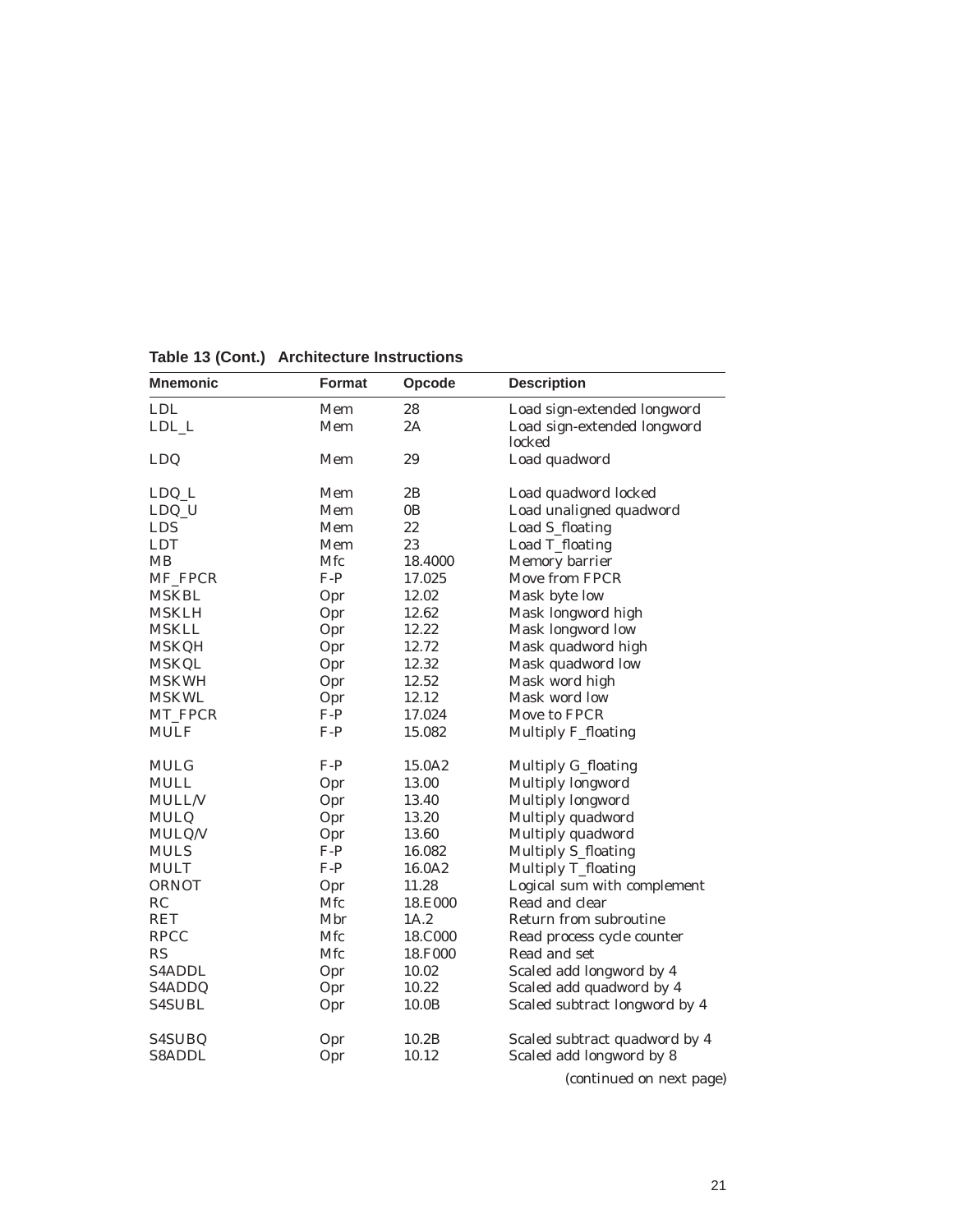| <b>Mnemonic</b><br>Opcode<br><b>Format</b> |       | <b>Description</b>  |                                    |  |  |
|--------------------------------------------|-------|---------------------|------------------------------------|--|--|
| S8ADDQ                                     | Opr   | 10.32               | Scaled add quadword by 8           |  |  |
| <b>S8SUBL</b>                              | Opr   | 10.1B               | Scaled subtract longword by 8      |  |  |
| S8SUBQ                                     | Opr   | 10.3B               | Scaled subtract quadword by 8      |  |  |
| <b>SLL</b>                                 | Opr   | 12.39               | Shift left logical                 |  |  |
| <b>SRA</b>                                 | Opr   | 12.3C               | Shift right arithmetic             |  |  |
| <b>SRL</b>                                 | Opr   | 12.34               | Shift right logical                |  |  |
| <b>STF</b>                                 | Mem   | 24                  | <b>Store F_floating</b>            |  |  |
| <b>STG</b>                                 | Mem   | 25                  | Store G_floating                   |  |  |
| <b>STS</b>                                 | Mem   | 26                  | <b>Store S_floating</b>            |  |  |
| <b>STL</b>                                 | Mem   | 2C                  | Store longword                     |  |  |
| STL_C                                      | Mem   | 2E                  | Store longword conditional         |  |  |
| <b>STQ</b>                                 | Mem   | 2D                  | Store quadword                     |  |  |
| STQ_C                                      | Mem   | 2F                  | Store quadword conditional         |  |  |
| STQ_U                                      | Mem   | 0 <sub>F</sub>      | Store unaligned quadword           |  |  |
| <b>STT</b>                                 | Mem   | 27                  | <b>Store T_floating</b>            |  |  |
| <b>SUBF</b>                                | $F-P$ | 15.081              | <b>Subtract F_floating</b>         |  |  |
| <b>SUBG</b>                                | $F-P$ | 15.0A1              | <b>Subtract G_floating</b>         |  |  |
| <b>SUBL</b>                                | Opr   | 10.09               | Subtract longword                  |  |  |
| <b>SUBL/V</b>                              | Opr   | 10.49               | Subtract longword                  |  |  |
| <b>SUBQ</b>                                | Opr   | 10.29               | Subtract quadword                  |  |  |
| SUBQ/V                                     | Opr   | 10.69               | Subtract quadword                  |  |  |
| <b>SUBS</b>                                | $F-P$ | 16.081              | Subtract S_floating                |  |  |
| <b>SUBT</b>                                | $F-P$ | 16.0A1              | Subtract T_floating                |  |  |
| <b>TRAPB</b>                               | Mfc   | 18.0000             | Trap barrier                       |  |  |
| <b>UMULH</b>                               | Opr   | 13.30               | Unsigned multiply quadword<br>high |  |  |
| <b>WMB</b>                                 | Mfc   | 18.44               | Write memory barrier               |  |  |
| <b>XOR</b>                                 | Opr   | 11.40               | Logical difference                 |  |  |
| ZAP                                        | Opr   | 12.30<br>Zero bytes |                                    |  |  |
| <b>ZAPNOT</b>                              | Opr   | 12.31               | Zero bytes not                     |  |  |
|                                            |       |                     |                                    |  |  |

**Table 13 (Cont.) Architecture Instructions**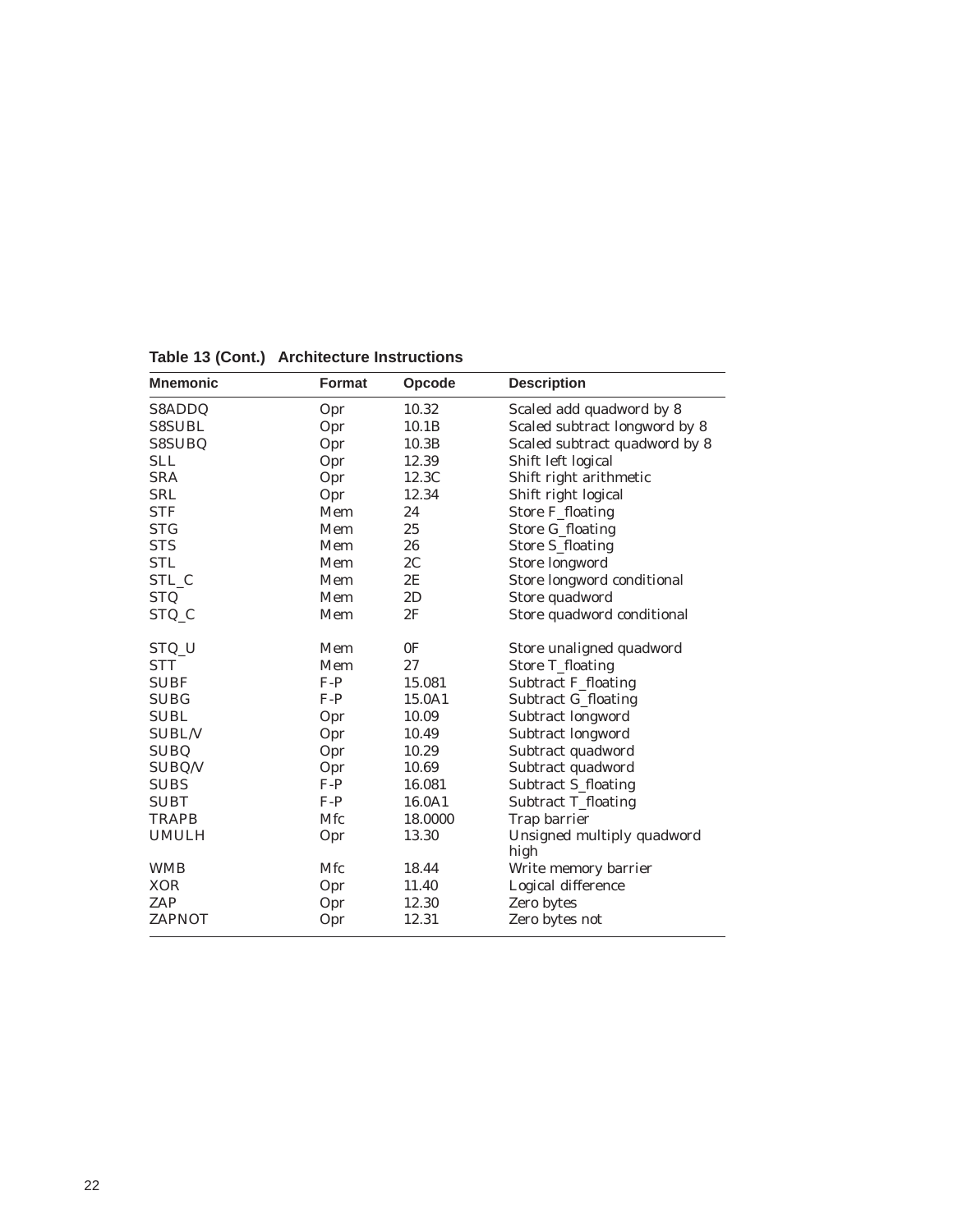### **3.2 IEEE Floating-Point Instructions**

Table 14 lists the hexadecimal value of the 11-bit function code field for the IEEE floating-point instructions, with and without qualifiers. The opcode for these instructions is  $16_{16}$ .

**Mnemonic None /C /M /D /U /UC /UM /UD** ADDS 080 000 040 0C0 180 100 140 1C0 ADDT 0A0 020 060 0E0 1A0 120 160 1E0 CMPTEQ 0A5 – – – – – – – CMPTLT 0A6 – – – – – – – CMPTLE 0A7 – – – – – – – CMPTUN 0A4 – – – – – – –<br>CVTQS 0BC 03C 07C 0FC – – – – CVTQS 0BC 03C 07C 0FC – – – – CVTQT 0BE 03E 07E 0FE – – – – CVTTS 0AC 02C 06C 0EC 1AC 12C 16C 1EC DIVS 083 003 043 0C3 183 103 143 1C3 DIVT 0A3 023 063 0E3 1A3 123 163 1E3 MULS 082 002 042 0C2 182 102 142 1C2 MULT 0A2 022 062 0E2 1A2 122 162 1E2 SUBS 081 001 041 0C1 181 101 141 1C1 SUBT 0A1 021 061 0E1 1A1 121 161 1E1

**Table 14 IEEE Floating-Point Instruction Function Codes**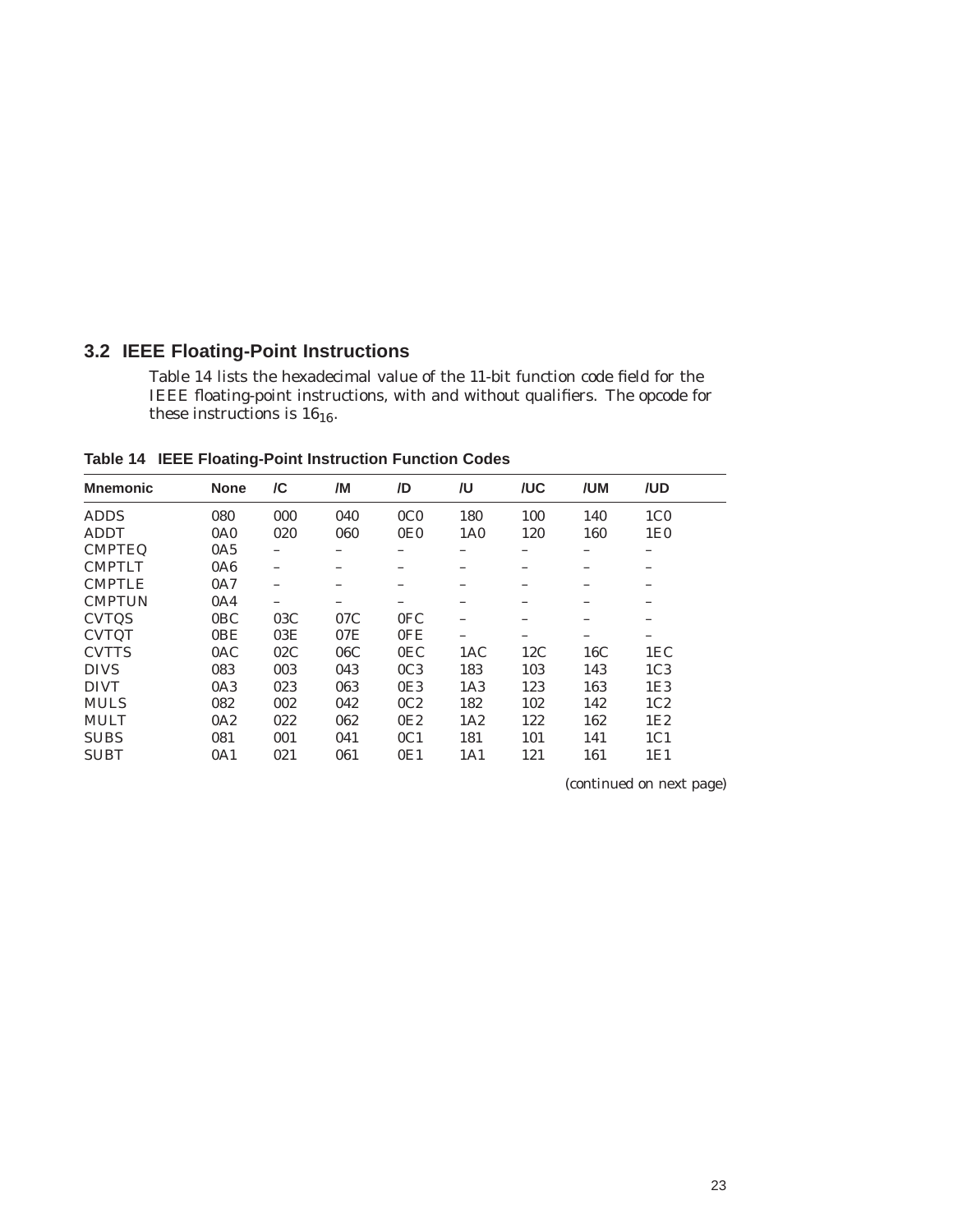| <b>Mnemonic</b> | /SU             | /SUC | /SUM | /SUD       | /SUI            | /SUIC | /SUIM | /SUID           |  |
|-----------------|-----------------|------|------|------------|-----------------|-------|-------|-----------------|--|
| <b>ADDS</b>     | 580             | 500  | 540  | <b>5C0</b> | 780             | 700   | 740   | <b>7C0</b>      |  |
| <b>ADDT</b>     | 5A0             | 520  | 560  | 5E0        | <b>7A0</b>      | 720   | 760   | <b>7E0</b>      |  |
| <b>CMPTEQ</b>   | 5A <sub>5</sub> |      |      |            |                 |       |       |                 |  |
| <b>CMPTLT</b>   | 5A6             |      |      |            |                 |       |       |                 |  |
| <b>CMPTLE</b>   | 5A7             |      |      |            |                 |       |       |                 |  |
| <b>CMPTUN</b>   | 5A4             |      |      |            |                 | -     |       |                 |  |
| <b>CVTQS</b>    | -               | -    | -    | -          | 7BC             | 73C   | 77C   | 7FC             |  |
| <b>CVTQT</b>    |                 |      |      |            | 7BE             | 73E   | 77E   | 7FE             |  |
| <b>CVTTS</b>    | 5AC             | 52C  | 56C  | 5EC        | 7AC             | 72C   | 76C   | 7EC             |  |
| <b>DIVS</b>     | 583             | 503  | 543  | 5C3        | 783             | 703   | 743   | 7C <sub>3</sub> |  |
| <b>DIVT</b>     | 5A3             | 523  | 563  | 5E3        | <b>7A3</b>      | 723   | 763   | 7E3             |  |
| <b>MULS</b>     | 582             | 502  | 542  | 5C2        | 782             | 702   | 742   | 7C2             |  |
| <b>MULT</b>     | 5A2             | 522  | 562  | 5E2        | 7A <sub>2</sub> | 722   | 762   | 7E <sub>2</sub> |  |
| <b>SUBS</b>     | 581             | 501  | 541  | 5C1        | 781             | 701   | 741   | 7C1             |  |
| <b>SUBT</b>     | 5A1             | 521  | 561  | 5E1        | 7A1             | 721   | 761   | 7E1             |  |
| <b>Mnemonic</b> | <b>None</b>     | /S   |      |            |                 |       |       |                 |  |
| <b>CVTST</b>    | 2AC             | 6AC  |      |            |                 |       |       |                 |  |
| <b>Mnemonic</b> | <b>None</b>     | /C   | /V   | <b>NC</b>  | /SV             | /SVC  | /SVI  | /SVIC           |  |
| <b>CVTTQ</b>    | 0AF             | 02F  | 1AF  | 12F        | 5AF             | 52F   | 7AF   | 72F             |  |
| <b>Mnemonic</b> | D               | /VD  | /SVD | /SVID      | /M              | /VM   | /SVM  | /SVIM           |  |
| <b>CVTTQ</b>    | 0EF             | 1EF  | 5EF  | 7EF        | 06F             | 16F   | 56F   | 76F             |  |
|                 |                 |      |      |            |                 |       |       |                 |  |

### **Table 14 (Cont.) IEEE Floating-Point Instruction Function Codes**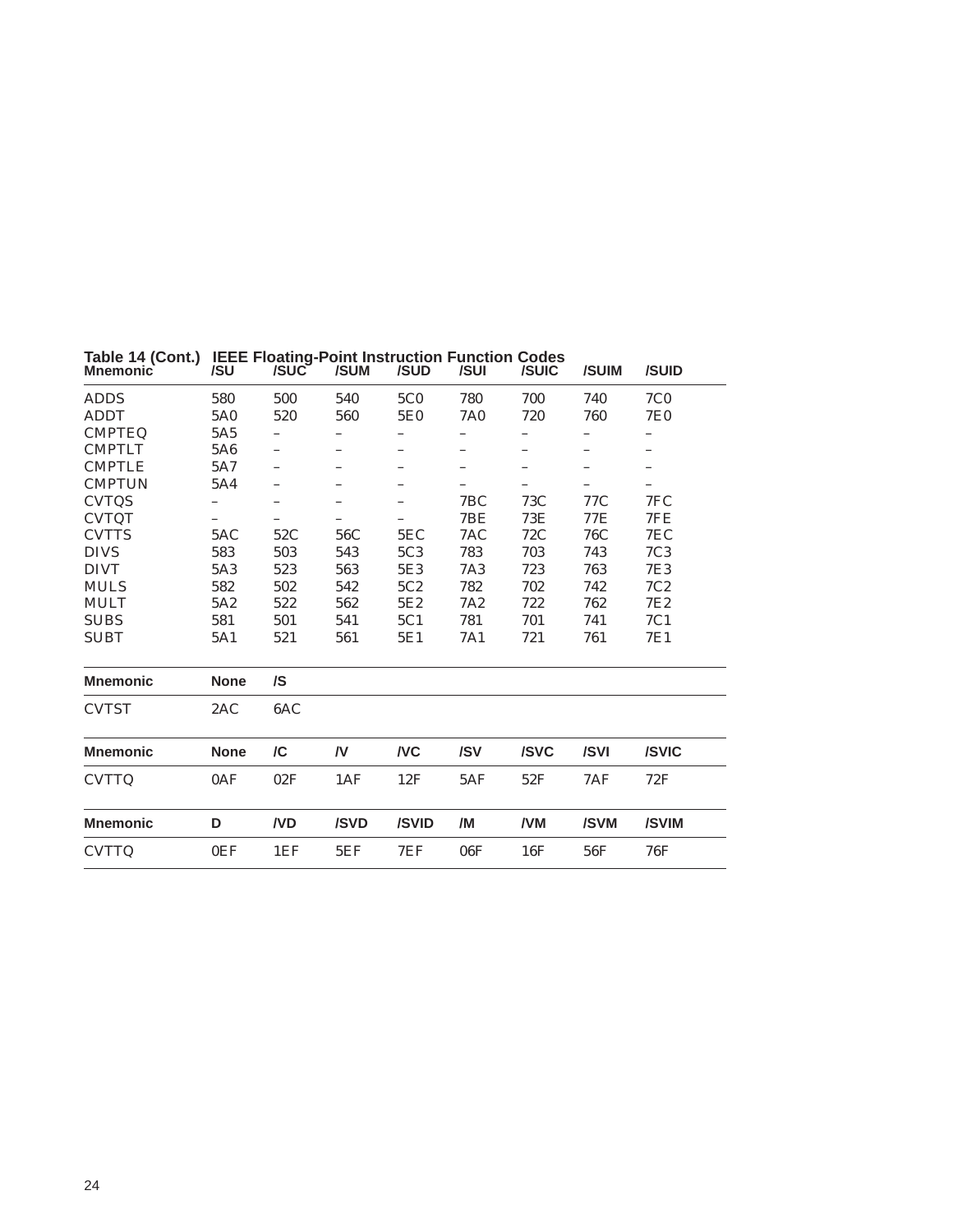### **3.3 21064A IEEE Floating-Point Conformance**

The 21064A supports the IEEE floating-point operations as defined by the Alpha architecture. Support for a complete implementation of the IEEE *Standard for Binary Floating-Point Arithmetic* (ANSI/IEEE Standard 754- 1985) is provided by a combination of hardware and software as described in the *Alpha Architecture Reference Manual*.

Additional information about writing code to support precise exception handling (necessary for complete conformance to the standard) is in the *Alpha Architecture Reference Manual*.

The following information is specific to the 21064A:

• Invalid operation (INV)

The invalid operation trap is always enabled. If the trap occurs, then the destination register is UNPREDICTABLE. This exception is signaled if any VAX architecture operand is non-finite (reserved operand or dirty zero) and the operation can take an exception. (Certain instructions, such as CPYS, never take an exception.) This exception is signaled if any IEEE operand is non-finite (NAN, INF, denorm) and the operation can take an exception. This trap is also signaled for an IEEE format divide of  $+/- 0$ divided by  $+/-$  0. If the exception occurs, then FPCR[INV] is set and the trap is signaled to the Ibox.

• Divide by zero (DZE)

The divide-by-zero trap is always enabled. If the trap occurs, then the destination register is UNPREDICTABLE. For VAX architecture format, this exception is signaled whenever the numerator is valid and the denominator is zero. For IEEE format, this exception is signaled whenever the numerator is valid and non-zero, with a denominator of  $+/-$  0. If the exception occurs, then FPCR[DZE] is set and the trap is signaled to the Ibox.

For IEEE format divides, 0/0 signals INV, not DZE.

• Floating overflow (OVF)

The floating overflow trap is always enabled. If the trap occurs, then the destination register is UNPREDICTABLE. The exception is signaled if the rounded result exceeds in magnitude the largest finite number that can be represented by the destination format. This applies only to operations whose destination is a floating-point data type. If the exception occurs, then FPCR[OVF] is set and the trap is signaled to the Ibox.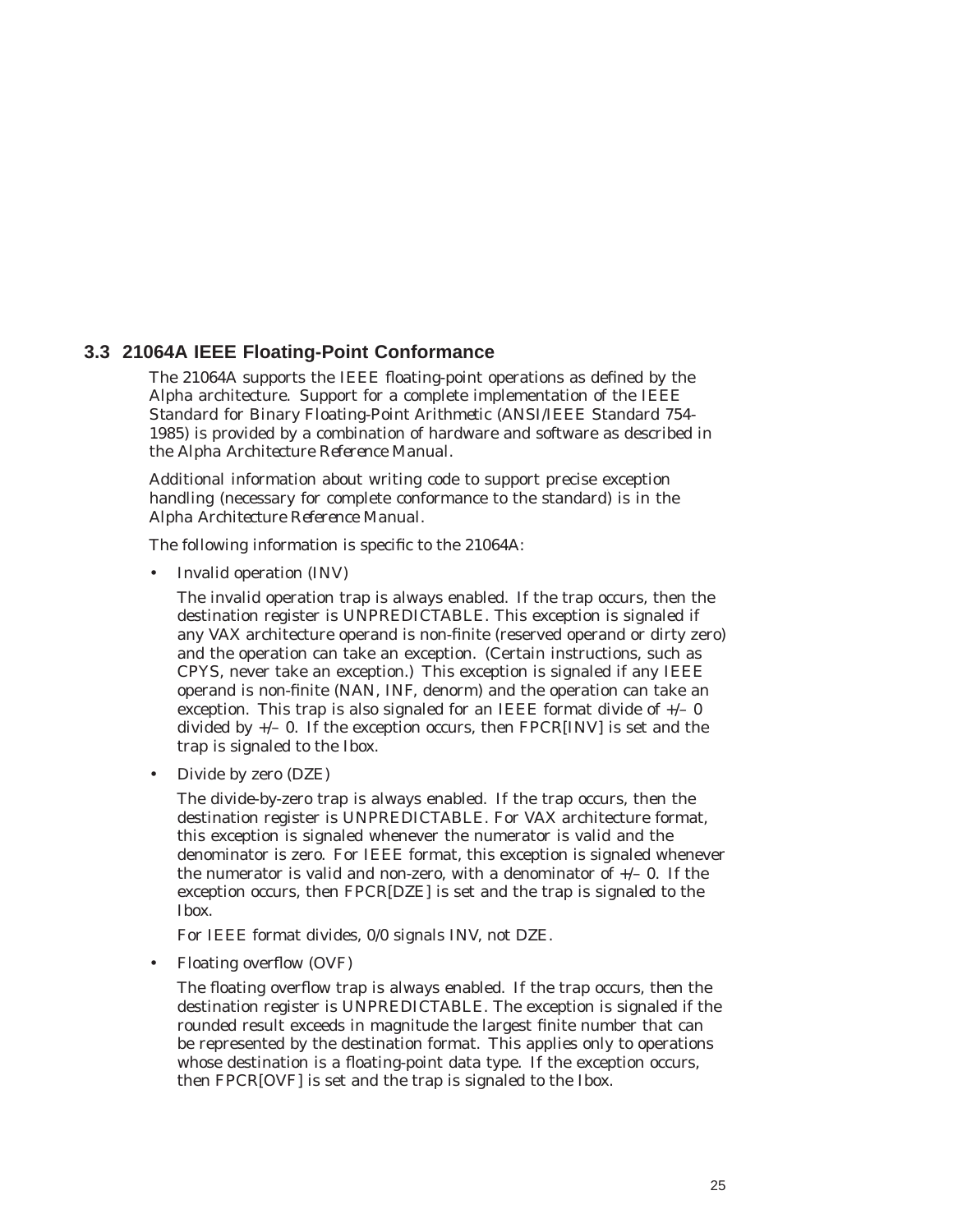#### • Underflow (UNF)

The underflow trap can be disabled. If underflow occurs, then the destination register is forced to a true zero, consisting of a full 64 bits of zero. This is done even if the proper IEEE result would have been –0. The exception is signaled if the rounded result is smaller in magnitude than the smallest finite number that can be represented by the destination format. If the exception occurs, then FPCR[UNF] is set. If the trap is enabled, then the trap is signaled to the Ibox.

• Inexact (INE)

The inexact trap can be disabled. The destination register always contains the properly rounded result, whether the trap is enabled. The exception is signaled if the rounded result is different from what would have been produced if infinite precision (infinitely wide data) were available. For floating-point results, this requires both an infinite precision exponent and fraction. For integer results, this requires an infinite precision integer. If the exception occurs, then FPCR[INE] is set. If the trap is enabled, then the trap is signaled to the Ibox.

The IEEE-754 specification allows INE to occur concurrently with either OVF or UNF. Whenever OVF is signaled (if the inexact trap is enabled), INE is also signaled. Whenever UNF is signaled (if the inexact trap is enabled), INE is also signaled. The inexact trap also occurs concurrently with integer overflow. All valid opcodes that enable INE also enable both overflow and underflow.

If a CVTQL results in an integer overflow (IOV), then FPCR[INE] is automatically set. (The INE trap is never signaled to the Ibox because there is no CVTQL opcode that enables the inexact trap.)

DIVx/I behavior is slightly different. If the DIVx/I instruction does not take an input exception (that is, no INV or DZE), then the Fbox calculates and stores the correct rounded result. The Fbox calculates the inexact flag, setting FPCR [INE] if appropriate, and trapping on DIVx/SI instructions only when the result is really inexact.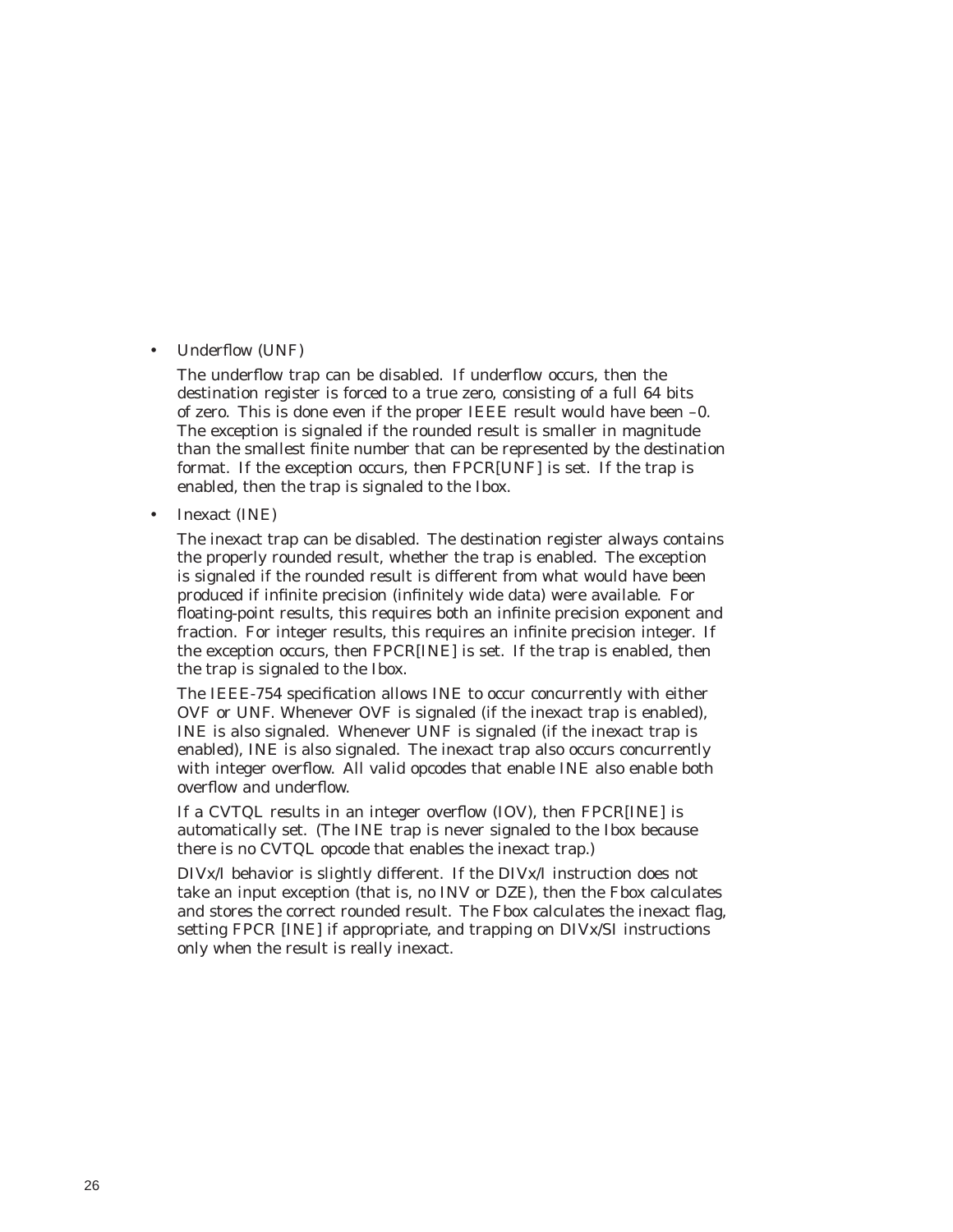• Integer overflow (IOV)

The integer overflow trap can be disabled. The destination register always contains the low-order bits ([64] or [32]) of the true result (not the truncated bits). Integer overflow can occur with CVTTQ, CVTGQ or CVTQL. In conversions from floating to quadword or longword integer, an integer overflow occurs if the rounded result is outside the range  $-2^{63}$   $\ldots$   $2^{63}$  – 1. In conversions from quadword integer to longword integer, an integer overflow occurs if the result is outside the range  $-2^{31}$  ...  $2^{31}$  – 1. If the exception occurs, then the appropriate bit in the FPCR is set. If the trap is enabled, then the trap is signaled to the Ibox.

• Software completion (SWC)

The software completion signal is not recorded in the FPCR. The state of this signal is always sent to the Ibox. If the Ibox detects the assertion of any of the listed exceptions concurrent with the assertion of the SWC signal, then it sets EXC\_SUM[SWC].

Input exceptions always take priority over output exceptions. If both exception types occur, then only the input exception is recorded in the FPCR, and only the input exception is signaled to the Ibox.

#### **Programming Note**

Because underflow cannot occur for CMPT*xx*, there is no difference in function or performance between CMPT*xx*/S and CMPT*xx*/SU. It is intended that software generate CMPT*xx*/SU in place of CMPT*xx*/S.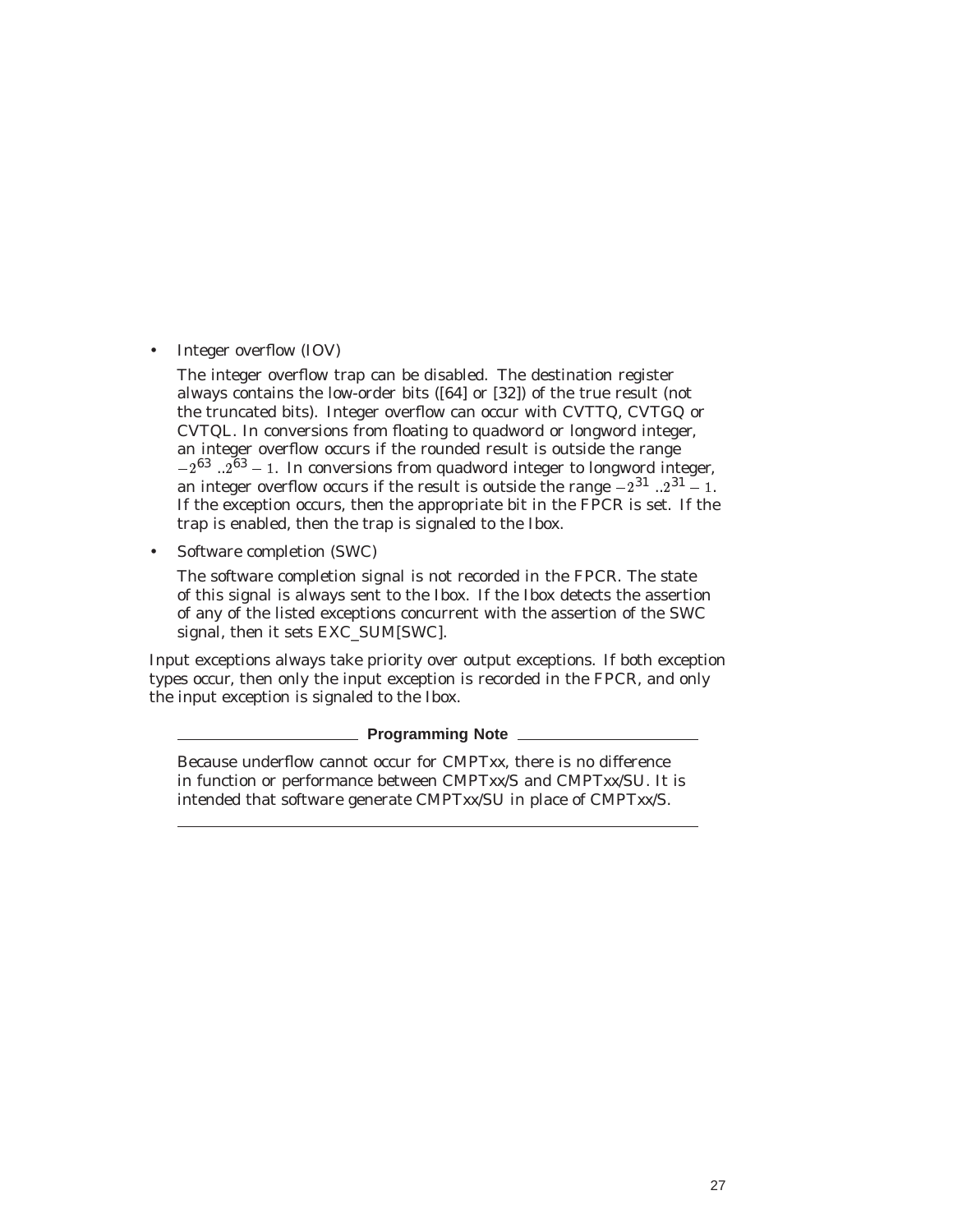### **3.4 VAX Floating-Point Instructions**

Table 15 lists the hexadecimal value of the 11-bit function code field for the VAX floating-point instructions, with and without qualifiers. The opcode for these instructions is  $15_{16}$ .

| <b>Mnemonic</b> | <b>None</b>     | /C  | /U              | /UC       | /S         | /SC | /SU | /SUC |
|-----------------|-----------------|-----|-----------------|-----------|------------|-----|-----|------|
| <b>ADDF</b>     | 080             | 000 | 180             | 100       | 480        | 400 | 580 | 500  |
| <b>CVTDG</b>    | 09E             | 01E | 19E             | 11E       | 49E        | 41E | 59E | 51E  |
| <b>ADDG</b>     | 0A <sub>0</sub> | 020 | 1A <sub>0</sub> | 120       | <b>4A0</b> | 420 | 5A0 | 520  |
| <b>CMPGEQ</b>   | 0A5             |     |                 |           | 4A5        |     |     |      |
| <b>CMPGLT</b>   | 0A6             |     |                 |           | <b>4A6</b> | —   |     |      |
| <b>CMPGLE</b>   | 0A7             |     |                 |           | 4A7        |     |     |      |
| <b>CVTGF</b>    | 0AC             | 02C | 1AC             | 12C       | 4AC        | 42C | 5AC | 52C  |
| <b>CVTGD</b>    | 0AD             | 02D | 1AD             | 12D       | 4AD        | 42D | 5AD | 52D  |
| <b>CVTQF</b>    | 0BC             | 03C |                 |           | -          |     |     | —    |
| <b>CVTQG</b>    | 0BE             | 03E |                 | -         | -          |     |     |      |
| <b>DIVF</b>     | 083             | 003 | 183             | 103       | 483        | 403 | 583 | 503  |
| <b>DIVG</b>     | 0A3             | 023 | 1A <sub>3</sub> | 123       | 4A3        | 423 | 5A3 | 523  |
| <b>MULF</b>     | 082             | 002 | 182             | 102       | 482        | 402 | 582 | 502  |
| <b>MULG</b>     | 0A2             | 022 | 1A2             | 122       | 4A2        | 422 | 5A2 | 522  |
| <b>SUBF</b>     | 081             | 001 | 181             | 101       | 481        | 401 | 581 | 501  |
| <b>SUBG</b>     | 0A1             | 021 | 1A1             | 121       | 4A1        | 421 | 5A1 | 521  |
|                 |                 |     |                 |           |            |     |     |      |
| <b>Mnemonic</b> | <b>None</b>     | /C  | /V              | <b>NC</b> | /S         | /SC | /SV | /SVC |
| <b>CVTGQ</b>    | 0AF             | 02F | 1AF             | 12F       | 4AF        | 42F | 5AF | 52F  |

**Table 15 VAX Floating-Point Instruction Function Codes**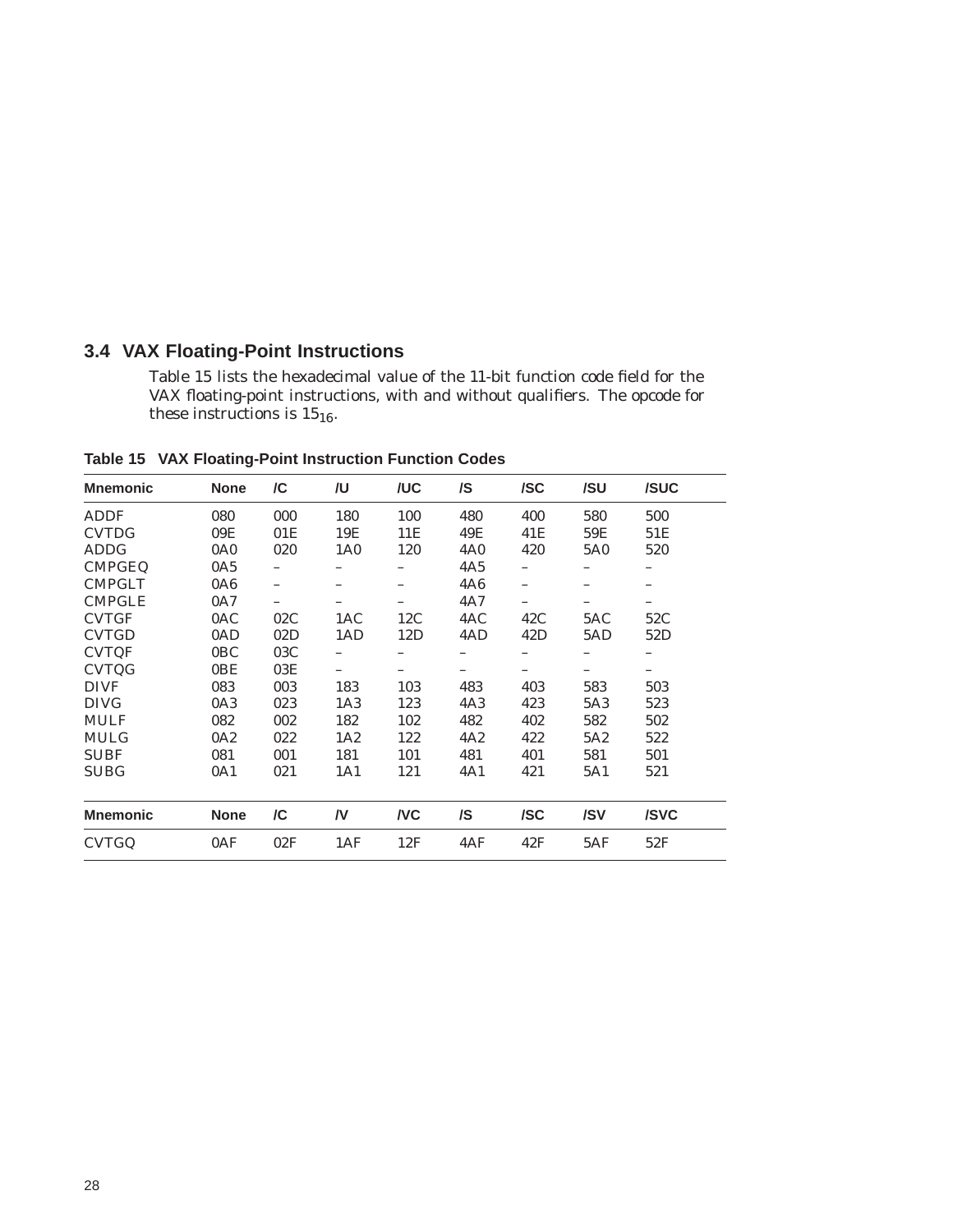# **3.5 Required PALcode Function Codes**

The opcodes listed in Table 16 are required for all Alpha implementations. The notation used is oo.ffff, where oo is the hexadecimal 6-bit opcode and ffff is the hexadecimal 26-bit function code.

|  | <b>Table 16 Required PALcode Function Codes</b> |  |
|--|-------------------------------------------------|--|
|--|-------------------------------------------------|--|

| <b>Mnemonic</b> | Tvpe         | <b>Function Code</b> |  |
|-----------------|--------------|----------------------|--|
| <b>DRAINA</b>   | Privileged   | 00.0002              |  |
| <b>HALT</b>     | Privileged   | 00.0000              |  |
| <b>IMB</b>      | Unprivileged | 00.0086              |  |

# **3.6 Opcodes Reserved for PALcode**

The opcodes listed in Table 17 are reserved by the Alpha architecture and used in implementing PALcode for the 21064A. See the *Alpha Architecture Reference Manual* for more information.

| 21064A<br><b>Mnemonic</b> | Opcode | <b>Architecture</b><br><b>Mnemonic</b> | 21064A<br><b>Mnemonic</b> | Opcode | Architecture<br><b>Mnemonic</b> |
|---------------------------|--------|----------------------------------------|---------------------------|--------|---------------------------------|
| <b>HW MFPR</b>            | 19     | PAL <sub>19</sub>                      | HW LD                     | 1Β     | PAL <sub>1</sub> B              |
| HW MTPR                   | 1D     | PAL <sub>1</sub> D                     | HW REI                    | 1Е     | PAL1E                           |
| HW ST                     | 1F     | PAL1F                                  | –                         |        |                                 |

**Table 17 Opcodes Specific to the 21064A**

# **3.7 Opcodes Reserved for Digital**

Table 18 lists the opcodes that are reserved for Digital.

**Table 18 Opcodes Reserved for Digital**

| Mnemonic     | Opcode         | <b>Mnemonic</b>   | Opcode | <b>Mnemonic</b>   | Opcode         |
|--------------|----------------|-------------------|--------|-------------------|----------------|
| OPC01        | 01             | OPC <sub>02</sub> | 02     | OPC <sub>03</sub> | 03             |
| OPC04        | 04             | OPC <sub>05</sub> | 05     | OPC <sub>06</sub> | 06             |
| OPC07        | 07             | OPC0A             | 0A     | <b>OPCOC</b>      | 0 <sup>C</sup> |
| <b>OPCOD</b> | 0 <sub>D</sub> | <b>OPCOE</b>      | 0E     | OPC <sub>14</sub> | 14             |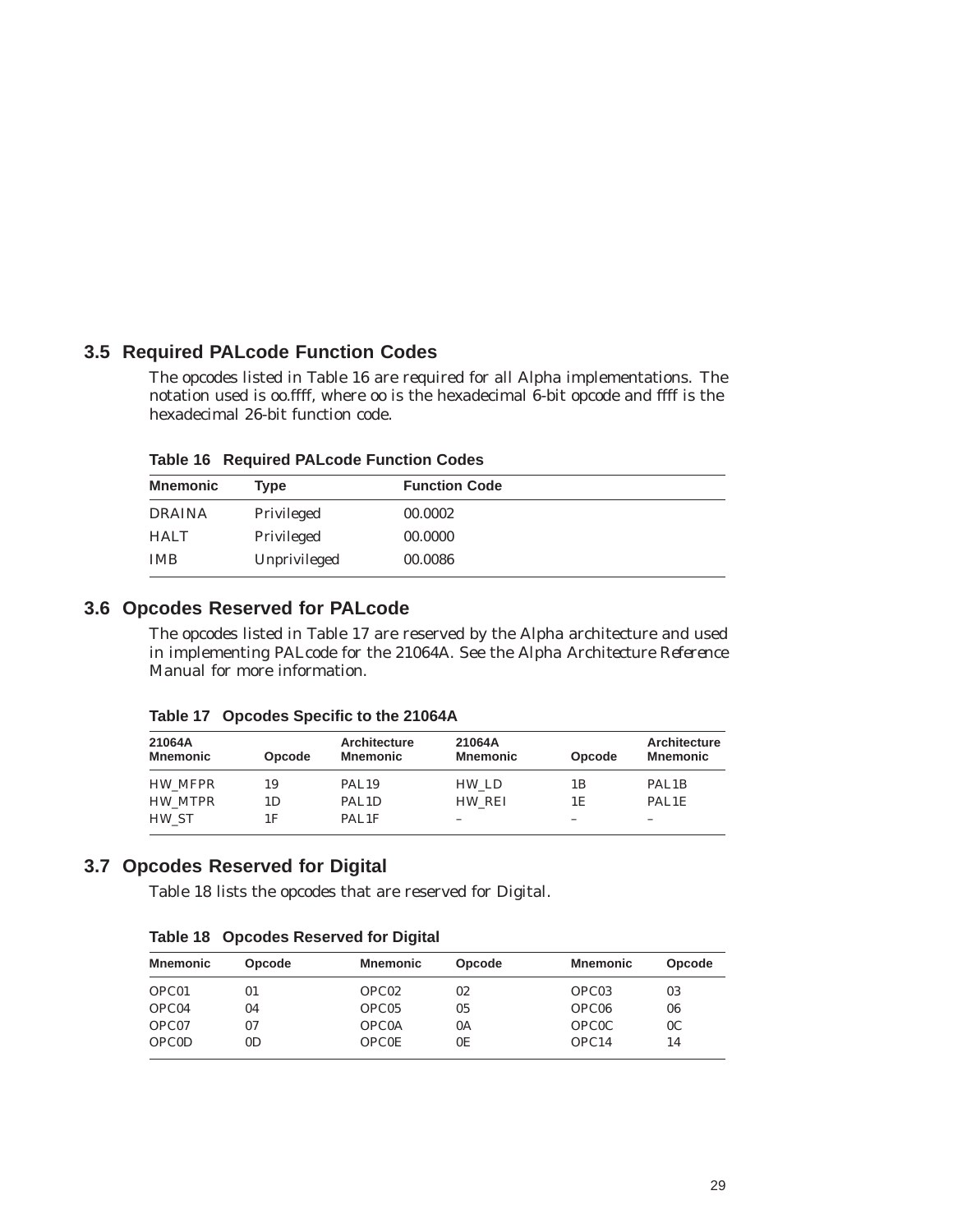# **3.8 Instructions Specific to the 21064A**

Table 19 lists instructions that are specific to the 21064A.

| <b>Mnemonic</b> | <b>Operation</b>                     | <b>Type</b>         |
|-----------------|--------------------------------------|---------------------|
| HW_MTPR         | Move data to processor<br>register   | PALmode, privileged |
| HW_MFPR         | Move data from processor<br>register | PALmode, privileged |
| HW LD           | Load data from memory                | PALmode, privileged |
| HW ST           | Store data in memory                 | PALmode, privileged |
| HW_REI          | Return from PALmode<br>exception     | PALmode, privileged |

**Table 19 Instructions Specific to the 21064A**

# **Programming Note**

PALcode uses the HW\_LD and HW\_ST instructions to access memory outside the realm of normal Alpha memory management.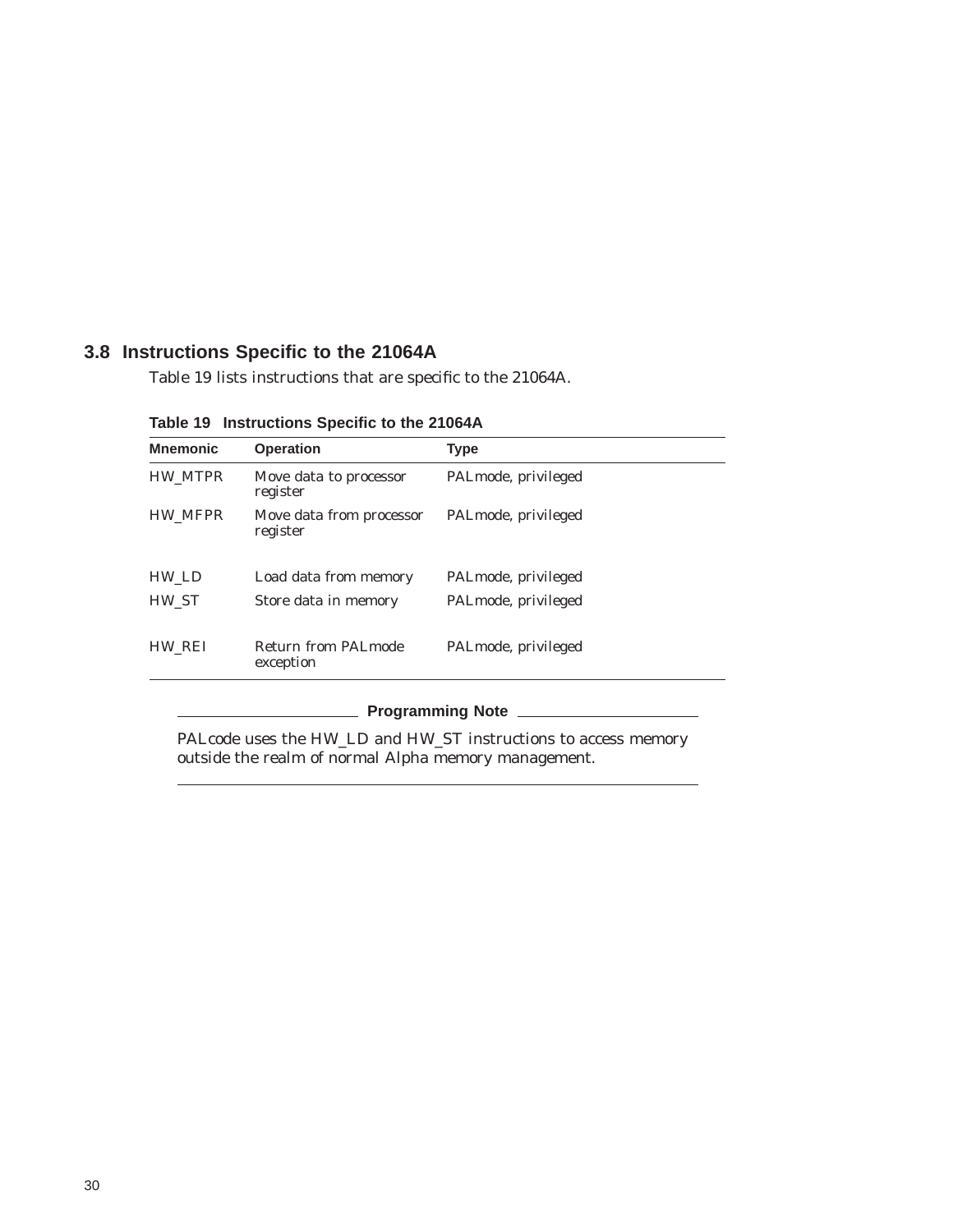# **4 Internal Processor Registers**

This section describes the internal processor registers of the 21064A microprocessor. The section is organized as follows:

- Ibox and Abox Internal Processor Registers
- PAL\_TEMP Registers
- Lock Registers
- Internal Processor Registers Reset State

For the **21064A-275-PC**, the Abox Control Register SPE\_1 field, described in Section 4.2.11, functions differently from the other four 21064A microprocessors. This register field controls the memory management operation mode.

# **4.1 Ibox Internal Processor Registers**

This section describes each Ibox internal processor register (IPR).

#### **4.1.1 Translation Buffer Tag Register (TB\_TAG)**

The TB\_TAG register is a write-only register that holds the tag for the next translation buffer update operation in the Instruction Translation Buffer (ITB) or the Data Translation Buffer (DTB). The tag is written to a temporary register and not transferred to the ITB or DTB until the Instruction Translation Buffer Page Table Entry (ITB\_PTE) or the Data Translation Buffer Page Table Entry (DTB\_PTE) register is written. The entry to be written is chosen at the time of the ITB\_PTE or DTB\_PTE write operation by a notlast-used algorithm, implemented in hardware. Figure 2 shows the TB\_TAG register format.

**Note**

Writing to the Instruction Translation Buffer Tag array (ITB\_TAG) is only performed while in PALmode, regardless of the state of the hardware enable (HWE) bit in the ICCSR register.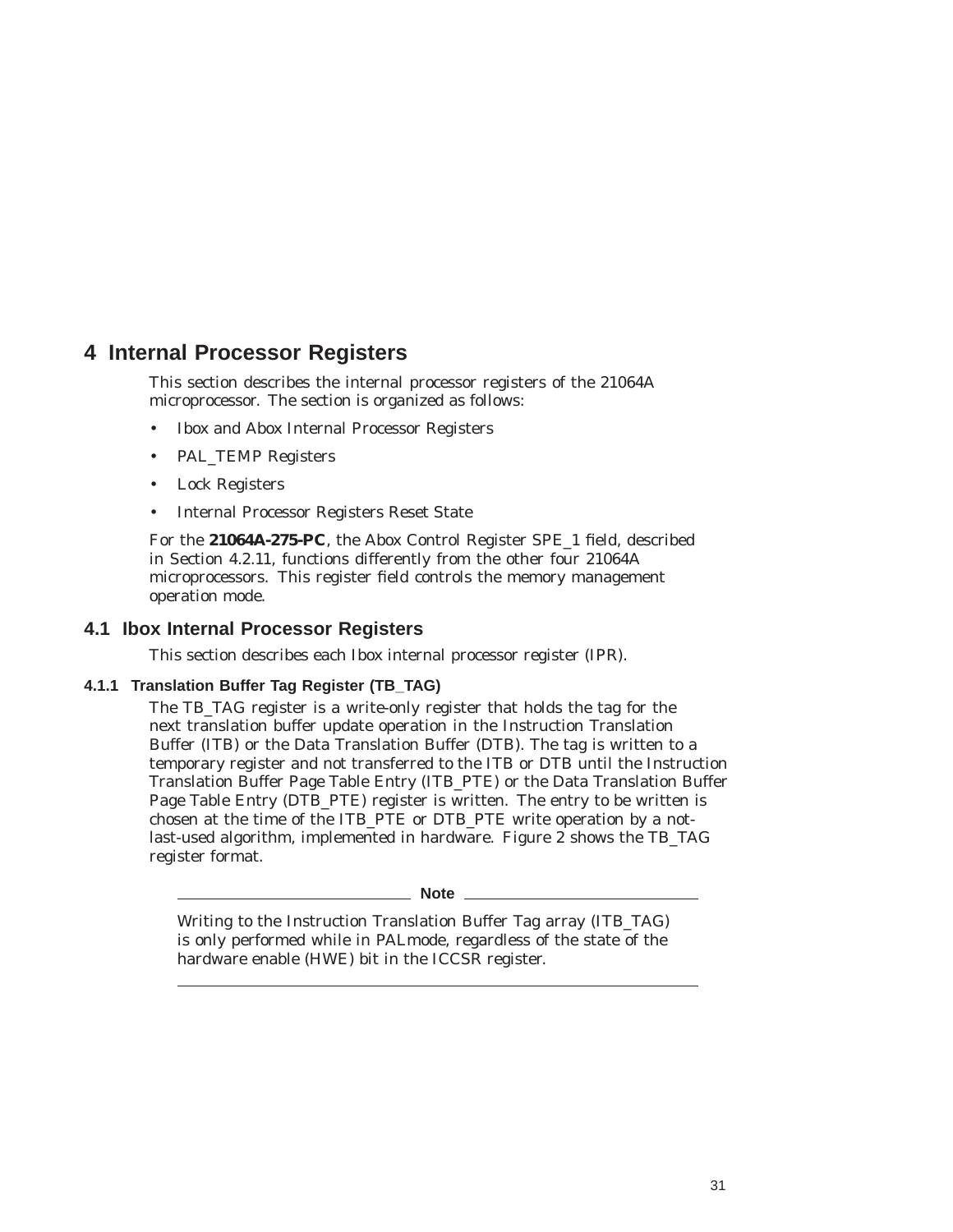# **Figure 2 Translation Buffer Tag Register**

Small Page Format:

| 63 |                                   | 43 42     |       | 13 12<br>00  |
|----|-----------------------------------|-----------|-------|--------------|
|    | <b>IGN</b>                        | VA[42:13] |       | <b>IGN</b>   |
|    | $GH = 11(bin)$ Format (ITB only): |           |       |              |
| 63 |                                   | 43 42     | 22 21 | 00           |
|    | <b>IGN</b>                        | VA[42:22] |       | <b>IGN</b>   |
|    |                                   |           |       | LJ-01834-TI0 |

## **4.1.2 Instruction Translation Buffer Page Table Entry Register (ITB\_PTE)**

The ITB\_PTE register is a read/write register, representing twelve page table entries split into two distinct arrays. The first eight page table entries provide small page (8K byte) translations while the remaining four provide large page (4 MB) translations. The entry to be written is chosen by a not-last-used algorithm implemented in hardware for each array independently and the status of the TB\_CTL. Writes to the ITB\_PTE register use the memory format bit positions as described in the *Alpha Architecture Reference Manual*, with the exception that some fields are ignored.

The ITB's tag array is updated simultaneously from the TB\_Tag register when the ITB\_PTE register is written. Reads of the ITB\_PTE register require two instructions. The first instruction sends the PTE data to the Instruction Translation Buffer Page Table Entry Temporary register (ITB\_PTE\_TEMP) and the second instruction, reading from the ITB\_PTE\_TEMP register, returns the PTE entry to the register file. Reading or writing the ITB\_PTE register increments the TB entry pointer corresponding to the large/small page selection indicated by the TB\_CTL, which allows reading the entire set of ITB\_PTE register entries. Figure 3 shows the ITB\_PTE register format.

**Note**

Reading and writing the ITB\_PTE register is only performed while in PALmode regardless of the state of the HWE bit in the ICCSR IPR.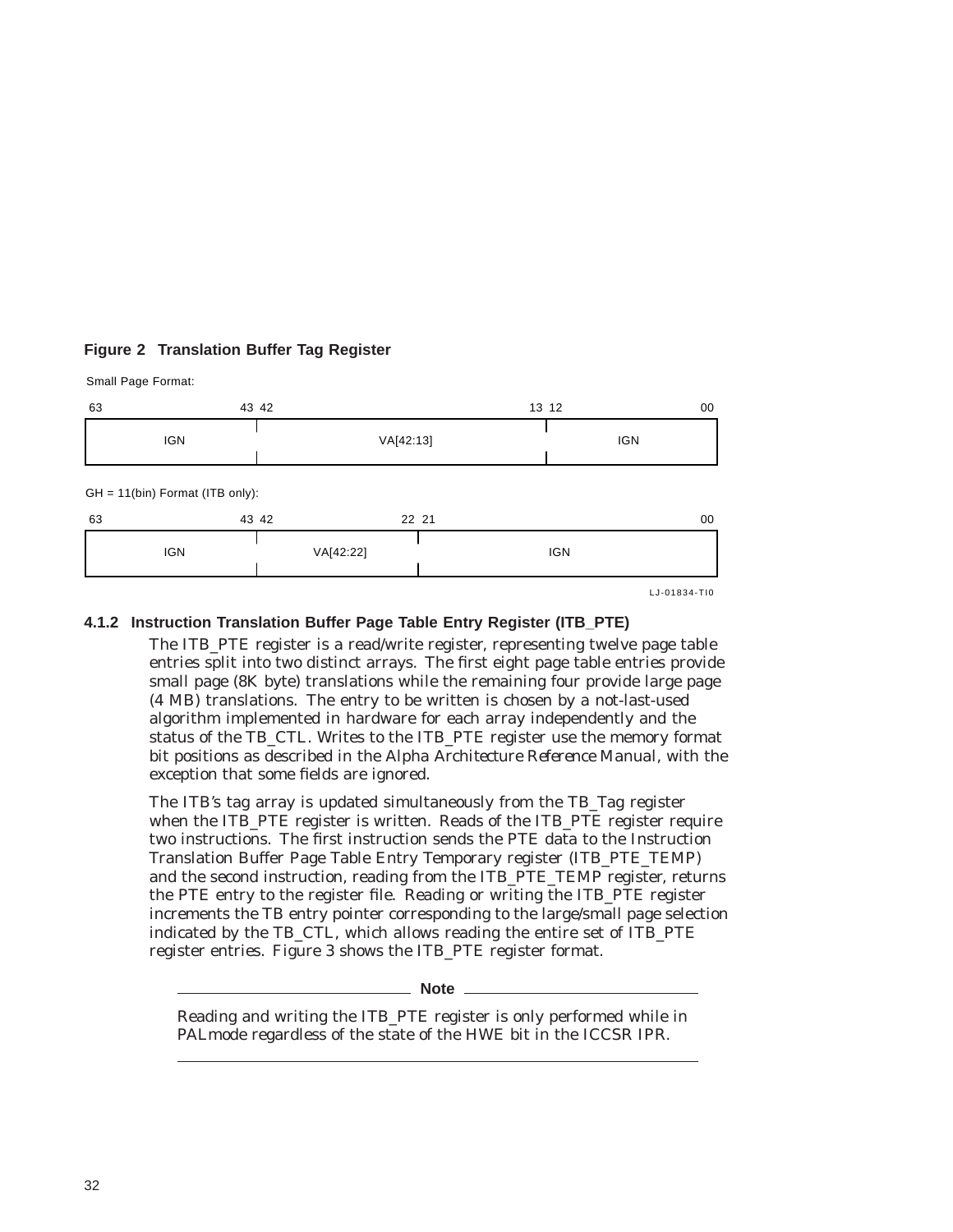# **Figure 3 Instruction Translation Buffer Page Table Entry Register**

Write Format:

| 63 | 53 52        |            |             | 32 31 |            |                   | 12 11 10 09 08 07 |              |             |             |            | 05 04 03    |              | 00 |
|----|--------------|------------|-------------|-------|------------|-------------------|-------------------|--------------|-------------|-------------|------------|-------------|--------------|----|
|    | <b>IGN</b>   | PFN[33:13] |             |       | <b>IGN</b> |                   | U<br>R<br>E.      | S<br>R<br>E  | Ε<br>R<br>Ε | Κ<br>R<br>Ε | <b>IGN</b> | Α<br>S<br>M | <b>IGN</b>   |    |
| 63 | Read Format: |            | 35 34 33    |       |            | 13 12 11 10 09 08 |                   |              |             |             |            |             |              | 00 |
|    | <b>RAZ</b>   |            | A<br>S<br>М |       | PFN[33:13] | U<br>R<br>E       | s l<br>R<br>ΕI    | Е<br>R<br>E. | K<br>R<br>Ε |             |            | <b>RAZ</b>  |              |    |
|    |              |            |             |       |            |                   |                   |              |             |             |            |             | LJ-01835-TI0 |    |

#### **4.1.3 Instruction Cache Control and Status Register (ICCSR)**

The ICCSR register contains various Ibox hardware enables. The only architecturally defined bit in this register is the floating-point enable (FPE), which enables floating-point instructions. When cleared, all floating-point instructions generate exceptions to the FEN entry point in PALcode. Most of this register is cleared by hardware at reset. Fields that are not cleared at reset include ASN, PC0, and PC1.

The hardware enable bit allows the special privileged architecture library code (PALcode) instructions to execute in kernel mode. This bit is intended for diagnostic or operating system alternative PALcode routines only. It does not allow access to the ITB registers if not running in PALmode. Figure 4 shows the ICCSR register format.

Table 20 lists the ICCSR register fields and a brief description. Table 21 lists branch states controlled by the Branch Prediction Enable (BPE) and Branch History Enable (BHE) bits in the ICCSR.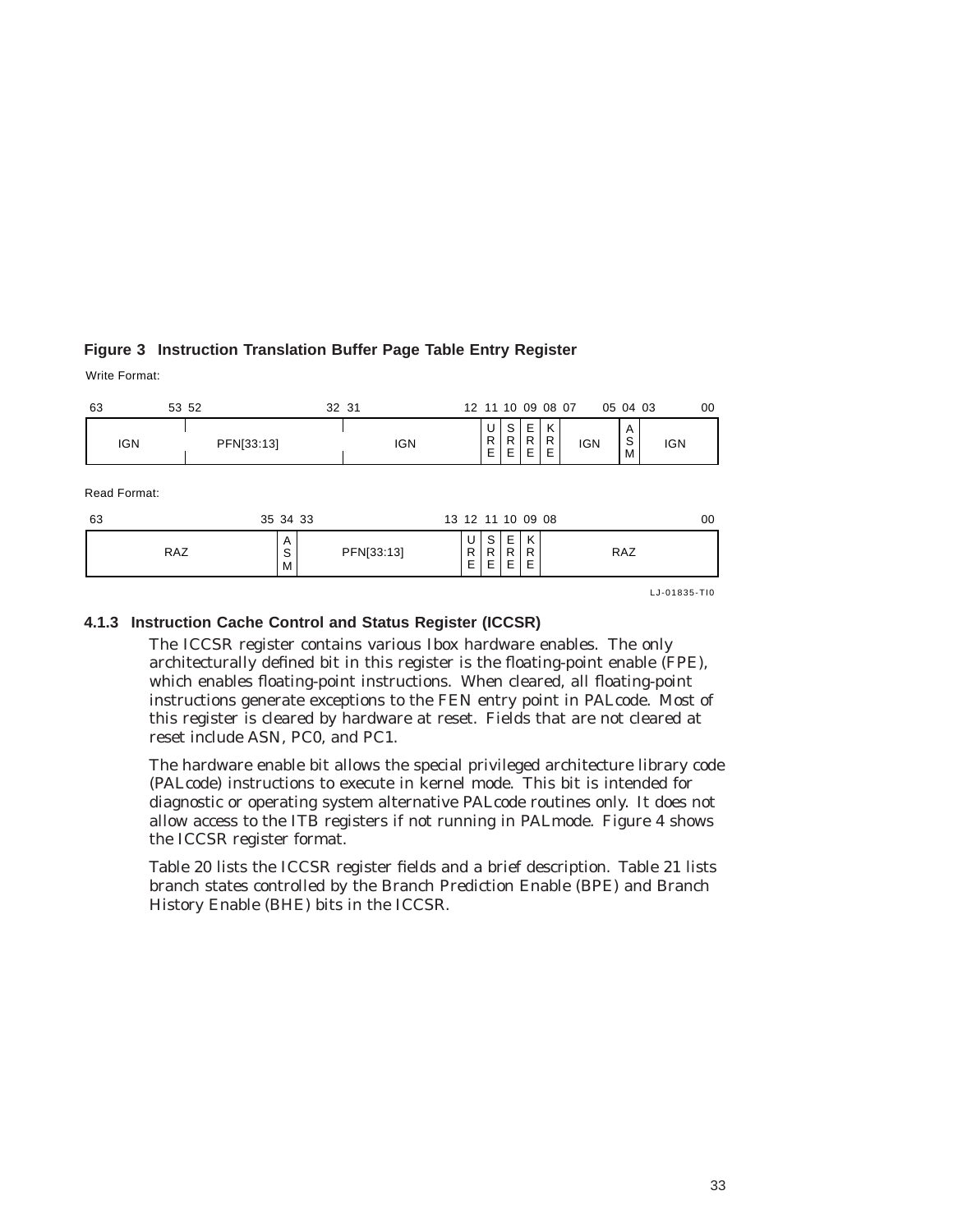# **Figure 4 ICCSR Register**

Write Format:

| 63                                      |             |             | 53 52 |             | 47       |               |             | 46 45 44 43 42 41 40 39 38 37 36 35 34 |                     |             |             |             |             |             |                  |                               |                       |             |                            |  | 32 31 12 11 |                            | 08 07 05 04 03 02 01 00 |              |             |               |             |        |
|-----------------------------------------|-------------|-------------|-------|-------------|----------|---------------|-------------|----------------------------------------|---------------------|-------------|-------------|-------------|-------------|-------------|------------------|-------------------------------|-----------------------|-------------|----------------------------|--|-------------|----------------------------|-------------------------|--------------|-------------|---------------|-------------|--------|
|                                         | <b>MBZ</b>  |             |       |             | ASN[5:0] | R I<br>E<br>S | P<br>C<br>E | P<br>C<br>E                            | R<br>Ε<br>S         | F<br>P<br>E | M<br>Α<br>P | н<br>W<br>E | D           | в<br>н<br>E | J<br>$rac{S}{E}$ | B<br>P<br>E                   | P<br>л.<br>$_{E}^{P}$ |             | PC<br>MUX1<br>[2:0]        |  | MBZ         | <b>PC</b><br>MUX0<br>[3:0] | <b>MBZ</b>              | R<br>E.<br>S | P<br>C<br>0 | <b>MBZ</b>    |             | Р      |
| Read Format:<br>63 46 45 44 43 35 34 33 |             |             |       |             |          |               | 28 27       |                                        |                     |             |             |             |             |             |                  | 24 23 22 21 20 19 18 17 16 15 |                       |             |                            |  |             | 13 12 12 09 08             |                         |              |             | 03 02 01 00   |             |        |
| RAZ                                     | P<br>C<br>E | P<br>С<br>E | RAZ   | R<br>Е<br>S | ASN[5:0] |               |             |                                        | <b>RES</b><br>[5:2] |             | F<br>P<br>E | M<br>A<br>P | H<br>W<br>E | D           | B<br>Н<br>Е      | S<br>E                        | B<br>P<br>E           | P<br>P<br>Е | <b>PC</b><br>MUX1<br>[2:0] |  | PC<br>[3:0] | MUX0                       | RAZ                     |              |             | P<br>С        | P<br>С<br>0 | R<br>Α |
|                                         |             |             |       |             |          |               |             |                                        |                     |             |             |             |             |             |                  |                               |                       |             |                            |  |             |                            |                         |              |             | LJ-01836-TI0A |             |        |

| LJ-01836-TIO |  |  |
|--------------|--|--|

| Table 20 ICCSR Fields and Description |  |
|---------------------------------------|--|
|---------------------------------------|--|

| <b>Field</b> | <b>Type</b>     | <b>Description</b>                                                                                                                                                                                                                                                                                                                                                                                                                                             |
|--------------|-----------------|----------------------------------------------------------------------------------------------------------------------------------------------------------------------------------------------------------------------------------------------------------------------------------------------------------------------------------------------------------------------------------------------------------------------------------------------------------------|
| <b>ASN</b>   | <b>RW</b>       | The ASN field is used in conjunction with the Icache to further<br>qualify cache entries and avoid some cache flushes. The ASN<br>is written to the Icache during fill operations and compared<br>with the I-stream data on fetch operations. Mismatches<br>invalidate the fetch without affecting the Icache. (See the<br>Alpha Architecture Reference Manual.)                                                                                               |
| <b>RES</b>   | RW,0            | The RES state bits are reserved by Digital and should not be<br>used by software.                                                                                                                                                                                                                                                                                                                                                                              |
| PCE          | <b>RW</b>       | If both of these bits are clear, they disable both performance<br>counters. If either bit is set, both performance counters will<br>increment in their usual fashion.                                                                                                                                                                                                                                                                                          |
| <b>FPE</b>   | RW <sub>0</sub> | If set, floating-point instructions can be issued. If clear, floating-<br>point instructions cause FEN exceptions.                                                                                                                                                                                                                                                                                                                                             |
| <b>MAP</b>   | RW <sub>0</sub> | If set, it allows superpage I-stream memory mapping of virtual<br>PC [33:13] directly to Physical PC [33:13] essentially bypassing<br>ITB for virtual PC addresses containing virtual PC $[42:41] = 2$ .<br>Superpage mapping is allowed in kernel mode only. The Icache<br>ASM bit is always set. If clear, superpage mapping is disabled.<br>the contract of the contract of the contract of the contract of the contract of the contract of the contract of |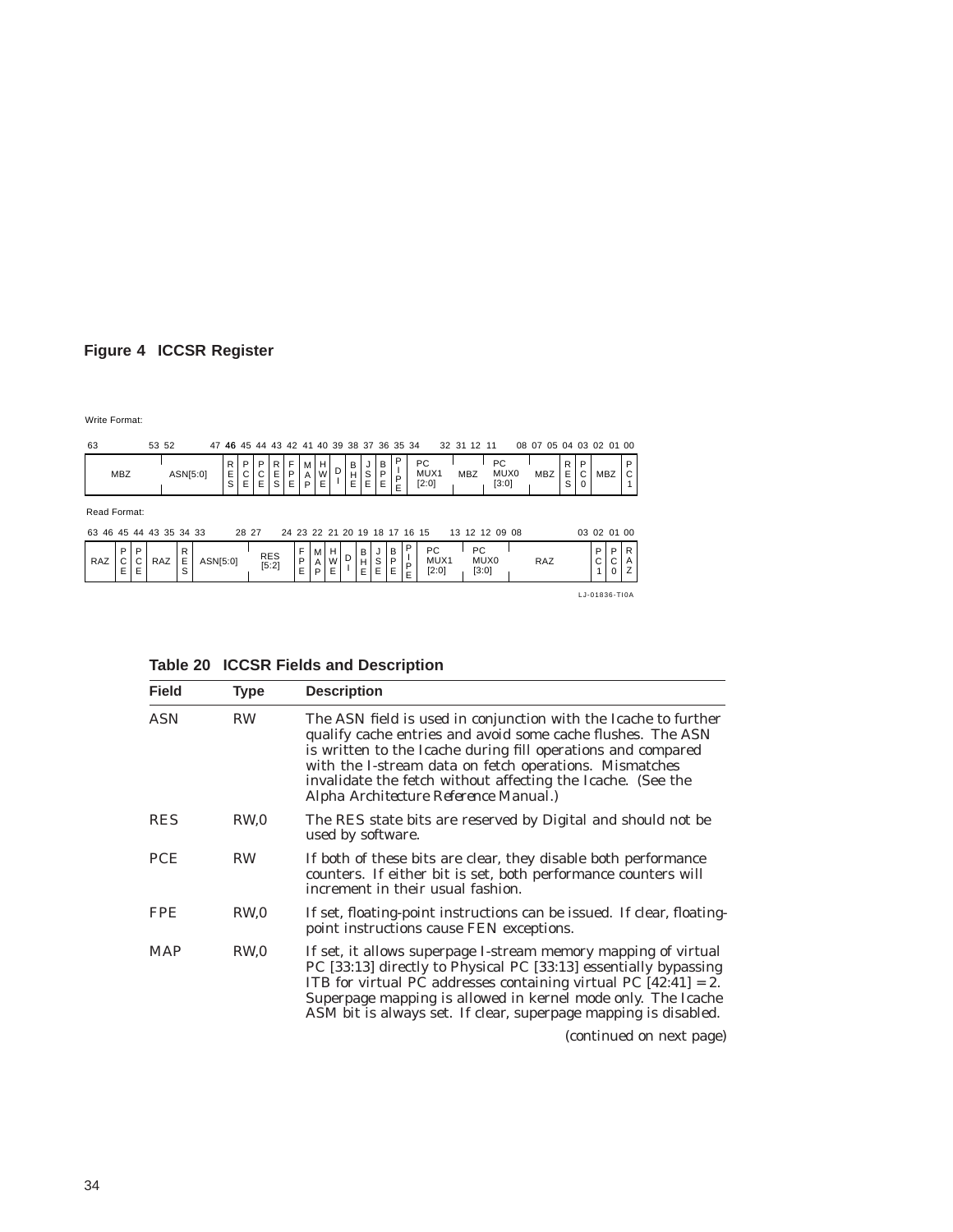**Table 20 (Cont.) ICCSR Fields and Description**

| <b>Field</b>       | <b>Type</b>     | <b>Description</b>                                                                                                                                                                                                                                                                                                                                                                   |
|--------------------|-----------------|--------------------------------------------------------------------------------------------------------------------------------------------------------------------------------------------------------------------------------------------------------------------------------------------------------------------------------------------------------------------------------------|
| <b>HWE</b>         | RW <sub>0</sub> | If set, it allows the five reserved opcodes (PAL19, PAL1B,<br>PAL1D, PAL1E, and PAL1F) instructions to be issued<br>in kernel mode. If cleared, attempts to execute reserved<br>opcodes instructions while not in PAL mode result in OPCDEC<br>exceptions.                                                                                                                           |
| DI                 | RW <sub>0</sub> | If set, it enables dual issue. If cleared, instructions can only<br>single issue.                                                                                                                                                                                                                                                                                                    |
| <b>BHE</b>         | RW <sub>0</sub> | Used in conjunction with BPE. See Table 21 for programming<br>information.                                                                                                                                                                                                                                                                                                           |
| <b>JSE</b>         | RW <sub>0</sub> | If set, it enables the JSR stack to push a return address. If<br>cleared. JSR stack is disabled.                                                                                                                                                                                                                                                                                     |
| <b>BPE</b>         | RW <sub>0</sub> | Used in conjunction with BHE. See Table 21 for programming<br>information.                                                                                                                                                                                                                                                                                                           |
| <b>PIPE</b>        | RW.0            | If clear, it causes all hardware interlocked instructions to drain<br>the machine and waits for the write buffer to empty before<br>issuing the next instruction. Examples of instructions that<br>do not cause the pipe to drain include HW_MTPR, HW_REI,<br>conditional branches, and instructions that have a destination<br>register of R31. If set, pipeline proceeds normally. |
| PCMUX1             | RW <sub>0</sub> | See Table 23 for programming information.                                                                                                                                                                                                                                                                                                                                            |
| PCMUX <sub>0</sub> | RW <sub>0</sub> | See Table 22 for programming information.                                                                                                                                                                                                                                                                                                                                            |
| PC <sub>1</sub>    | <b>RW</b>       | If clear, it enables performance counter 1 interrupt request<br>after 2 <sup>12</sup> events counted. If set, enables performance counter 1<br>interrupt request after $28$ events counted.                                                                                                                                                                                          |
| PC <sub>0</sub>    | <b>RW</b>       | If clear, it enables performance counter 0 interrupt request after<br>$2^{16}$ events counted. If set, it enables performance counter 0<br>interrupt request after $2^{12}$ events counted.                                                                                                                                                                                          |

#### \_ Note \_\_

Using the HW\_MTPR instruction to update the EXC\_ADDR register while in the native mode is restricted to bit [0] being equal to 0. The combination of the native mode and EXC\_ADDR bit [0] being equal to one causes UNDEFINED behavior. This combination is only possible through the use of the HWE bit.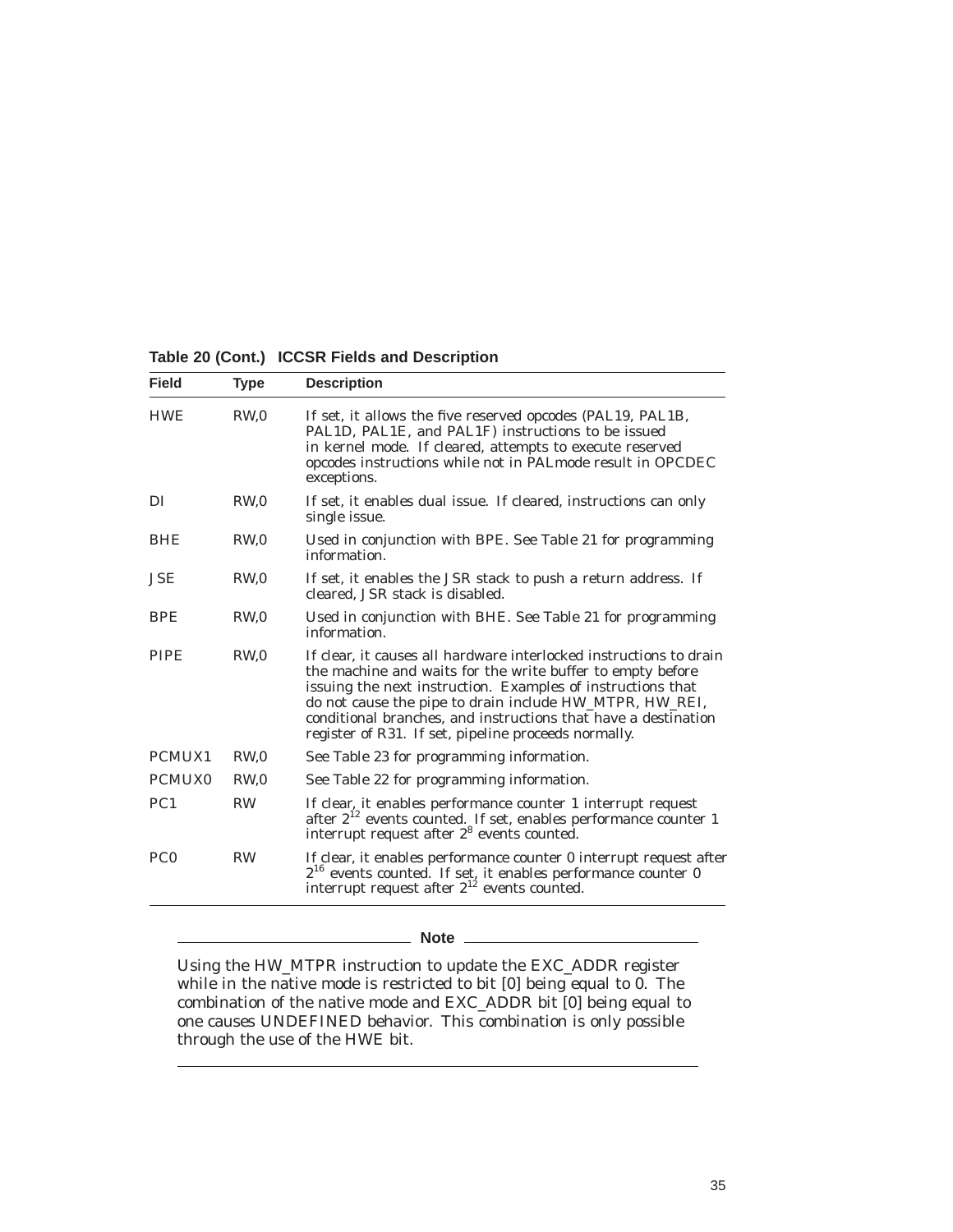| <b>BPE</b> | <b>BHE</b> | <b>Prediction</b>           |
|------------|------------|-----------------------------|
| $\Omega$   | X          | Not Taken                   |
|            |            | <b>Sign of Displacement</b> |
|            |            | <b>Branch History Table</b> |

**Table 21 BHE, BPE Branch Prediction Selection (Conditional Branches Only)**

**4.1.3.1 Performance Counters** The performance counters are reset to zero upon powerup. Otherwise, they are never cleared. The counters are intended as a means of counting events over a long period of time, relative to the event frequency. They provide no means of extracting intermediate counter values.

The performance counters may be enabled or disabled using ICCSR [45:44] (PCE [1:0]).

Since the counters continuously accumulate selected events, despite interrupts being enabled, the first interrupt after selecting a new counter input has an error bound as large as the selected overflow range. Some inputs can over count events occurring simultaneously with D-stream errors that abort the actual event very late in the pipeline.

For example, when counting load instructions, attempts to execute a load resulting in a TB miss exception will increment the performance counter after the first aborted execution attempt and again after the TB fill routine when the load instruction reissues and completes.

Performance counter interrupts are reported six cycles after the event that caused the counter to overflow. Additional delay can occur before an interrupt is serviced, if the processor is executing PALcode that always disables interrupts. Events occurring during the interval between counter overflow and interrupt service are counted toward the next interrupt. Only in the case of a complete counter wraparound while interrupts are disabled will an interrupt be missed.

The six cycles before an interrupt is triggered implies that a maximum of 12 instructions may have completed before the start of the interrupt service routine.

When counting Icache misses, no intervening instructions can complete and the exception PC contains the address of the last Icache miss. Branch mispredictions allow a maximum of only two instructions to complete before start of the interrupt service routine.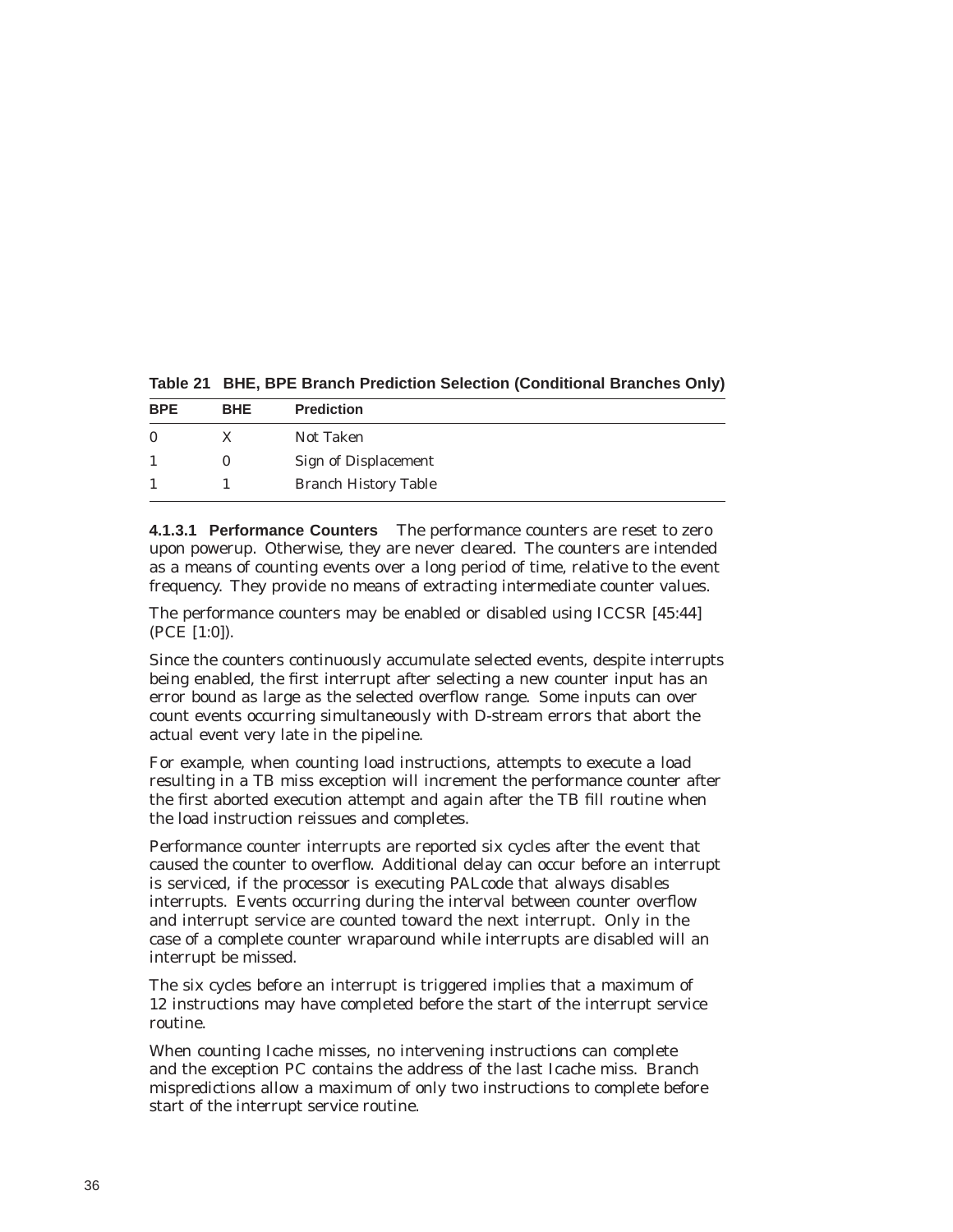Table 22 lists performance counter 0 inputs and Table 23 lists performance counter 1 inputs.

| <b>MUX0 [3:0]</b> | <b>Input</b>               | <b>Comment</b>                                                                                                                                                                   |
|-------------------|----------------------------|----------------------------------------------------------------------------------------------------------------------------------------------------------------------------------|
| 000X              | Total Issues/2             | Counts total issues divided by 2, dual issue<br>increments count by 1.                                                                                                           |
| 001X              | <b>Pipeline Dry</b>        | Counts cycles where nothing issued due to<br>lack of valid I-stream data. Causes include<br>Icache fill, misprediction, branch delay slots,<br>and pipeline drain for exception. |
| 010X              | Load Instructions          | Count all Load instructions.                                                                                                                                                     |
| 011X              | Pipeline Frozen            | Counts cycles where nothing issued due to<br>resource conflict.                                                                                                                  |
| 100X              | <b>Branch Instructions</b> | Counts all conditional branches, uncon-<br>ditional branches, JSR, and HW_REI<br>instructions.                                                                                   |
| 1011              | PALmode                    | Counts cycles while executing in PAL mode.                                                                                                                                       |
| 1010              | Total cycles               | Counts total cycles.                                                                                                                                                             |
| 110X              | Total Non-issues/2         | Counts total non-issues divided by 2 ("no<br>issue" increments count by 1).                                                                                                      |
| 111X              | PERF CNT H [0]             | Counts external events supplied to a pin at<br>a selected system clock cycle interval.                                                                                           |

**Table 22 Performance Counter 0 Input Selection (in ICCSR)**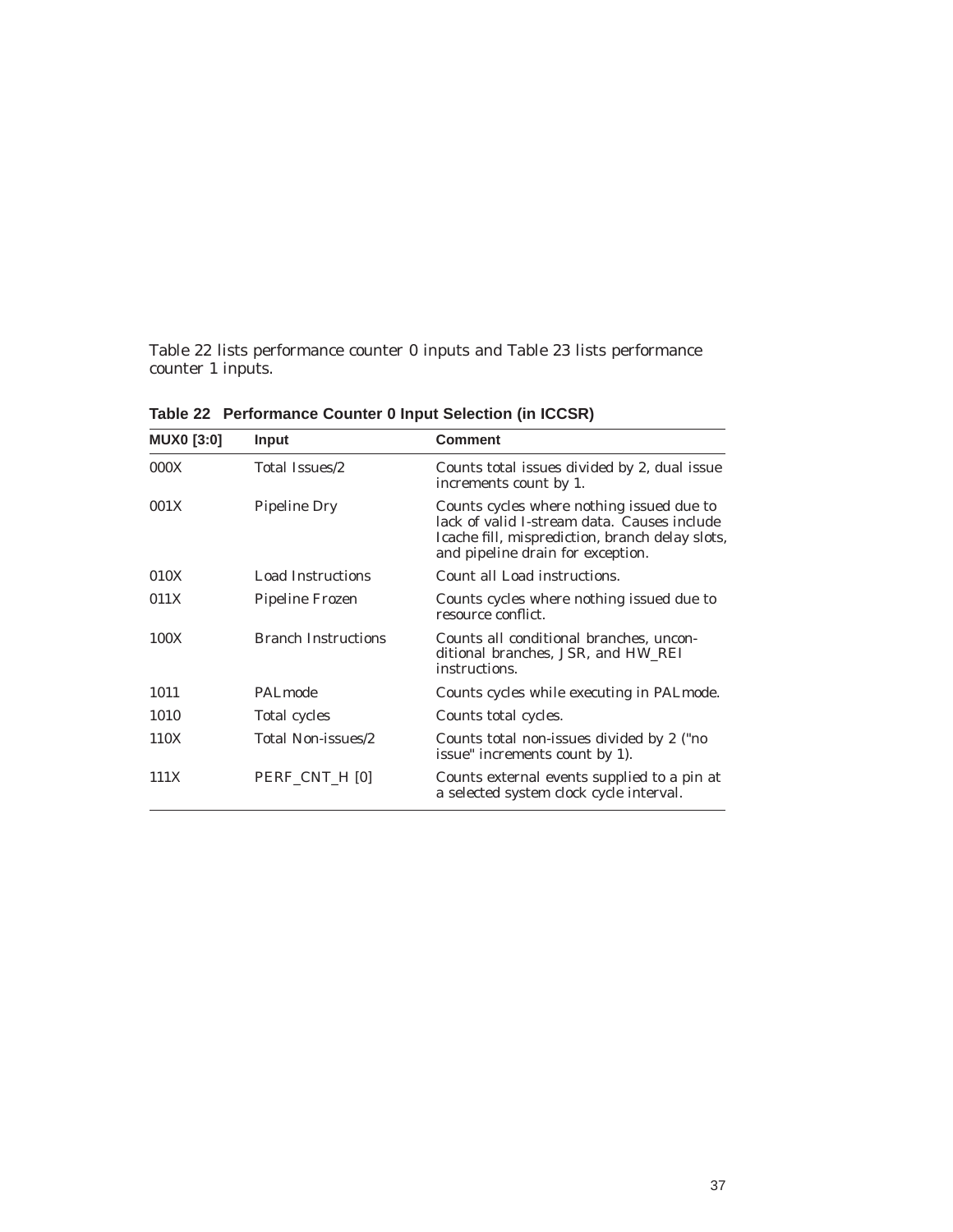| <b>MUX1 [2:0]</b> | <b>Input</b>              | <b>Comment</b>                                                                                                                                                                                |
|-------------------|---------------------------|-----------------------------------------------------------------------------------------------------------------------------------------------------------------------------------------------|
| 000               | Dcache miss               | Counts total Deache misses.                                                                                                                                                                   |
| 001               | Icache miss               | Counts total Icache misses.                                                                                                                                                                   |
| 010               | Dual issues               | Counts cycles of Dual issue.                                                                                                                                                                  |
| 011               | <b>Branch Mispredicts</b> | Counts both conditional branch mispredic-<br>tions and JSR or HW_REI mispredictions.<br>Conditional branch mispredictions cost<br>4 cycles and others cost 5 cycles of dry<br>pipeline delay. |
| 100               | <b>FP</b> Instructions    | Counts total floating-point operate<br>instructions, that is, no FP branch, load,<br>or store.                                                                                                |
| 101               | <b>Integer Operate</b>    | Counts integer operate instructions<br>including LDA and LDAH with destination<br>other than R31.                                                                                             |
| 110               | <b>Store Instructions</b> | Counts total store instructions.                                                                                                                                                              |
| 111               | PERF CNT H [1]            | Counts external events supplied to a pin at<br>a selected system clock cycle interval.                                                                                                        |

**Table 23 Performance Counter 1 Input Selection (in ICCSR)**

#### **4.1.4 Instruction Translation Buffer Page Table Entry Temporary Register (ITB\_PTE\_TEMP)**

The ITB\_PTE\_TEMP register is a read-only holding register for ITB\_PTE read data. Reads of ITB\_PTE register require two instructions to return data to the register file. The two instructions are as follows:

- 1. Read the ITB\_PTE register data to the ITB\_PTE\_TEMP register.
- 2. Read the ITB\_PTE\_TEMP register data to the integer register file.

The ITB\_PTE\_TEMP register is updated on all ITB accesses, both read and write. A read of the ITB\_PTE to the ITB\_PTE\_TEMP should be followed closely by a read of the ITB\_PTE\_TEMP to the register file. Figure 5 shows the ITB\_PTE\_TEMP register format.

**Note**

Reading the ITB\_PTE\_TEMP register is only performed while in PALmode regardless of the state of the HWE bit in the ICCSR.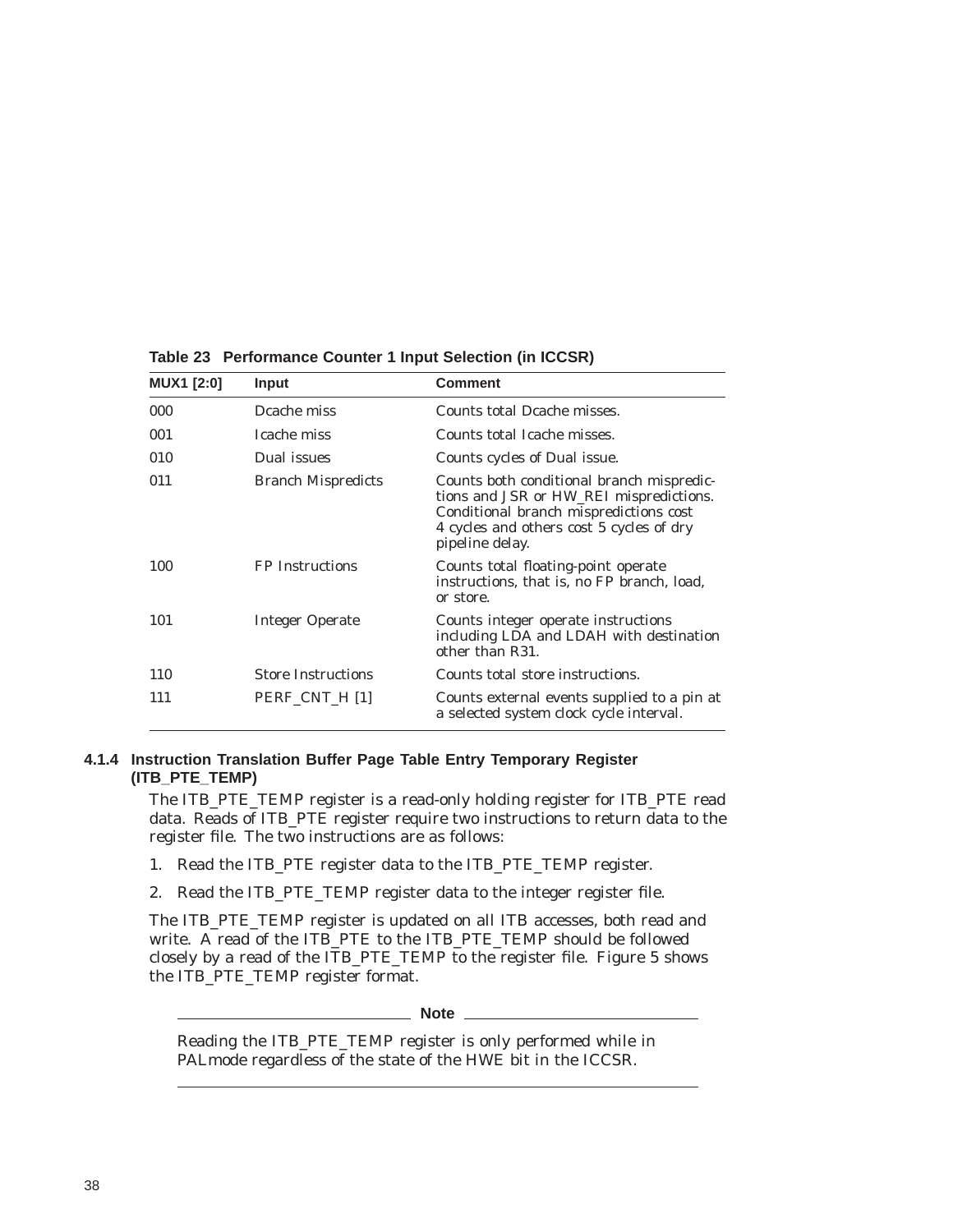# **Figure 5 ITB\_PTE\_TEMP Register**

| 63         | 35 34 33              |            |             |                       |                | 13 12 11 10 09 08 | 00         |
|------------|-----------------------|------------|-------------|-----------------------|----------------|-------------------|------------|
| <b>RAZ</b> | A<br>$\sim$<br>o<br>M | PFN[33:13] | u<br>D<br>– | S<br>ם<br>-<br>⊢<br>_ | $\overline{ }$ | K<br>R<br>E       | <b>RAZ</b> |

LJ-01837-TI0

#### **4.1.5 Exceptions Address Register (EXC\_ADDR)**

The EXC\_ADDR register is a read/write register used to restart the system after exceptions or interrupts. The register can be read and written by the software, by way of the HW\_MTPR instruction. Also, the EXC\_ADDR can be written directly to by the hardware.

The HW\_REI instruction executes a jump to the address contained in the EXC\_ADDR register. The EXC\_ADDR register is written by hardware after an exception to provide a return address for PALcode.

The instruction pointed to by the EXC\_ADDR register did not complete its execution. The LSB of the EXC\_ADDR register is used to indicate PALmode to the hardware. When the LSB is clear, the HW\_REI instruction executes a jump to native (non-PAL) mode, enabling address translation.

CALL\_PAL exceptions load the EXC\_ADDR with the PC of the instruction following the CALL\_PAL. This function allows CALL\_PAL service routines to return without needing to increment the value in the EXC\_ADDR register.

This feature requires careful treatment in PALcode. Arithmetic traps and machine check exceptions can preempt CALL\_PAL exceptions resulting in an incorrect value being saved in the EXC\_ADDR register. In the cases of an arithmetic trap or machine check exception (only in these cases), EXC\_ADDR [1] takes on special meaning. PALcode servicing these two exceptions must:

- Interpret a 0 in EXC\_ADDR [1] as indicating that the PC in EXC\_ADDR [63:2] is too large by a value of 4 bytes and subtract 4 before executing a HW\_REI from this address.
- Interpret a 1 in EXC\_ADDR [1] as indicating that the PC in EXC\_ADDR [63:2] is correct and clear the value of EXC\_ADDR [1].

All other PALcode entry points except reset can expect EXC\_ADDR [1] to be 0.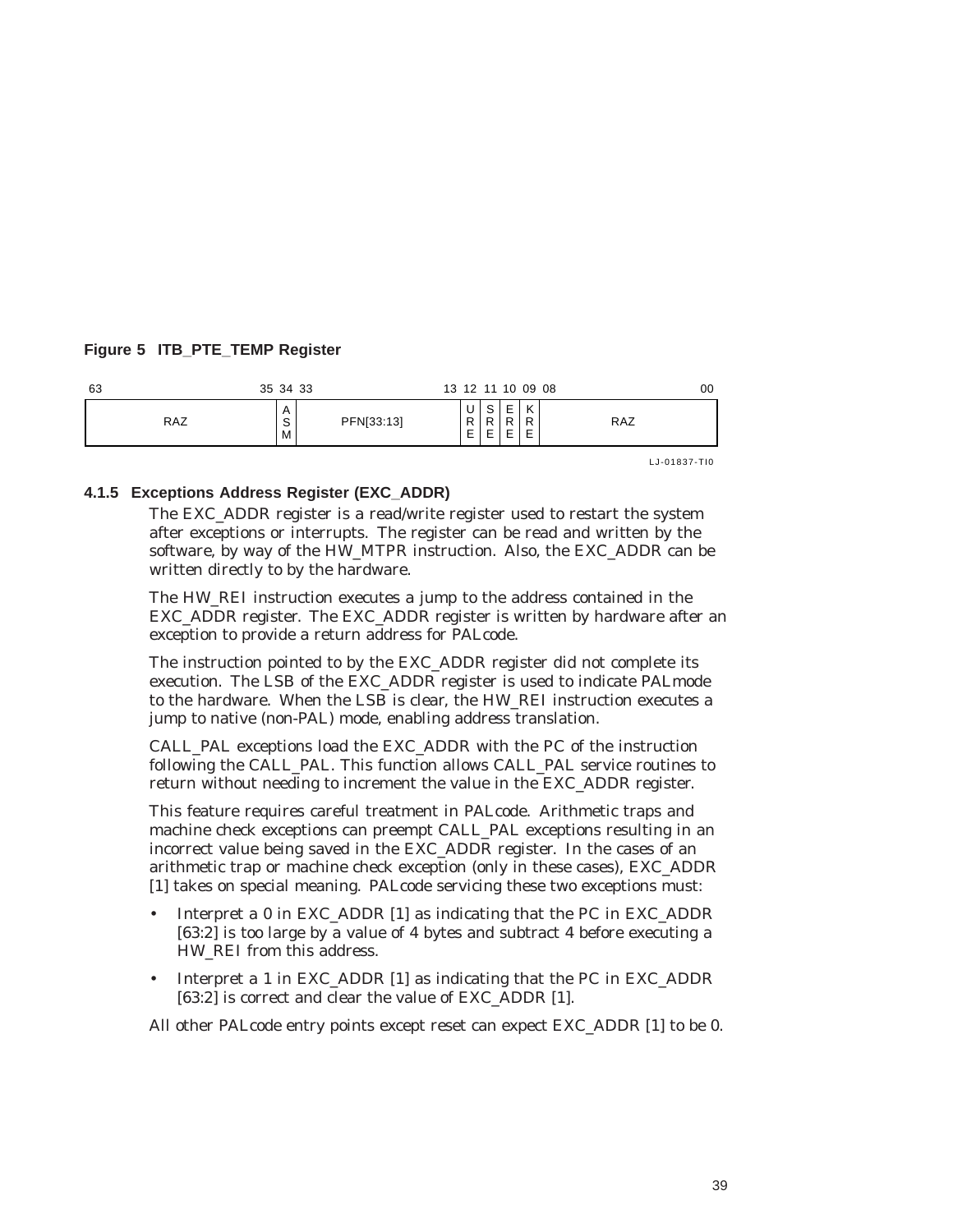The logic allows the following code sequence to conditionally subtract 4 from the address in the EXC\_ADDR register without the use of an additional register. This code sequence must be present in arithmetic trap and machine check flows only.

HW\_MFPR Rx, EXC\_ADDR ; read EXC\_ADDR into GPR SUBQ Rx, 2,Rx ; subtract 2 causing borrow if bit [1]=0 BIC Rx, 2,Rx ; clear bit [1] HW\_MTPR Rx, EXC\_ADDR ; write back to EXC\_ADDR

Figure 6 shows the exception address register format.

## **Figure 6 Exception Address Register**

| 63       | 02 01 00 |   |             |
|----------|----------|---|-------------|
| PC[63:2] |          | G | D<br>Α<br>– |
|          |          |   |             |

# **4.1.6 Clear Serial Line Interrupt Register (SL\_CLR)**

The SL\_CLR is a write-only register that clears the:

- Serial line interrupt request
- Performance counter interrupt requests
- CRD interrupt request

The indicated bit must be written with a zero to clear the selected interrupt source. Figure 7 shows the clear serial line interrupt register format. Table 24 lists the register fields and a description.

#### **Figure 7 Clear Serial Line Interrupt Register**

| 63         | 33 32 31              |            | 16 15 14         |            |                       | 09 08 07 03 02 01 00 |                            |            |
|------------|-----------------------|------------|------------------|------------|-----------------------|----------------------|----------------------------|------------|
| <b>IGN</b> | S<br>┕<br>$\sim$<br>◡ | <b>IGN</b> | D<br>$\sim$<br>◡ | <b>IGN</b> | D<br>$\sim$<br>ັ<br>0 | <b>IGN</b>           | $\sim$<br>◡<br>D<br>-<br>◡ | <b>IGN</b> |
|            |                       |            |                  |            |                       |                      |                            |            |

LJ-01839-TI0

LJ-01838-TI0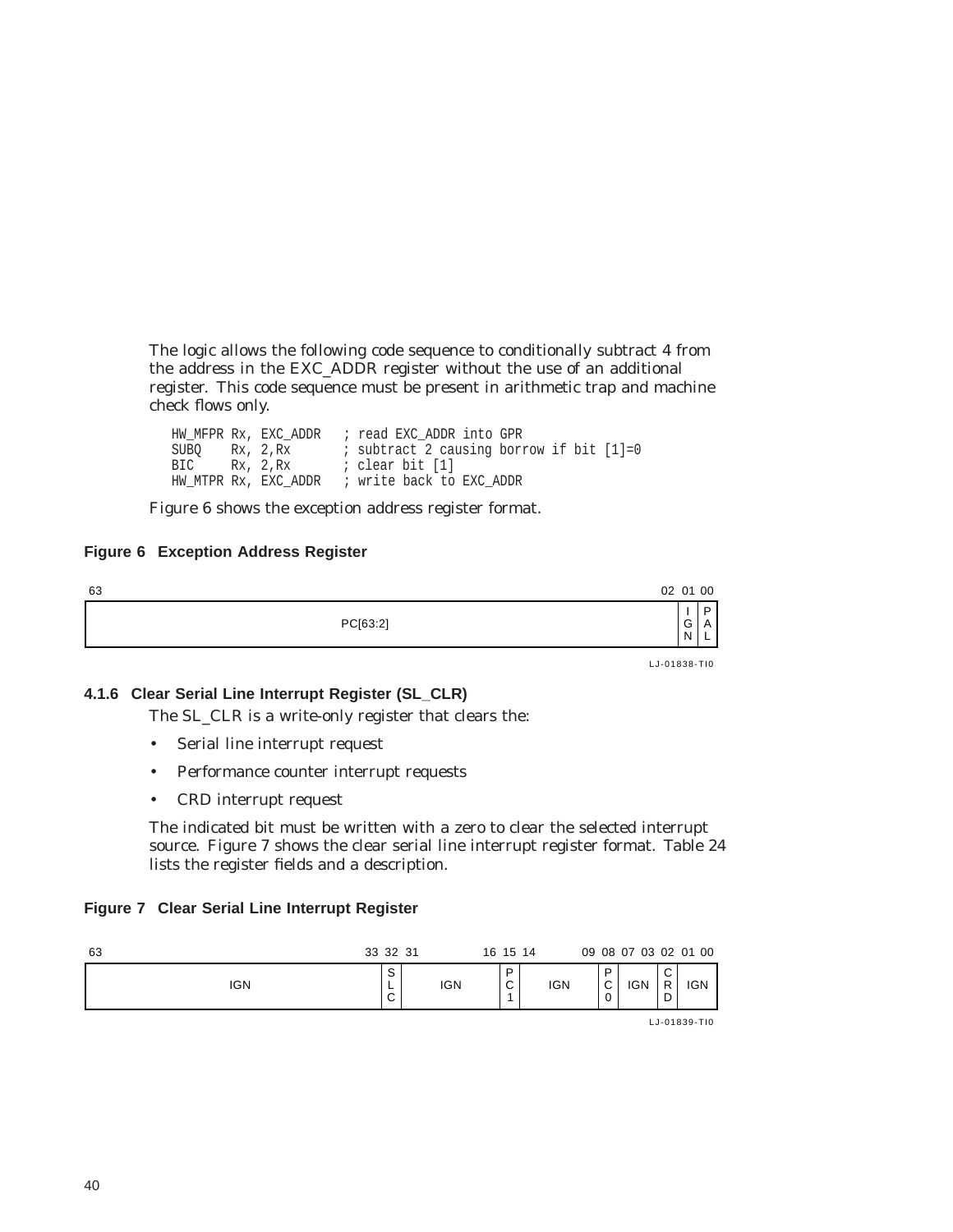| <b>Field</b>    | Type             | <b>Description</b>                                  |
|-----------------|------------------|-----------------------------------------------------|
| <b>CRD</b>      | W <sub>0</sub> C | Clears the correctable read error interrupt request |
| PC <sub>1</sub> | W <sub>0</sub> C | Clears the performance counter 1 interrupt request  |
| PC <sub>0</sub> | W <sub>0</sub> C | Clears the performance counter 0 interrupt request  |
| <b>SLC</b>      | W <sub>0</sub> C | Clears the serial line interrupt request            |

**Table 24 Clear Serial Line Interrupt Register Fields**

# **4.1.7 Serial Line Receive Register (SL\_RCV)**

The SL\_RCV register contains a single read-only bit (RCV). This bit is used with the interrupt control registers, the **sRomD\_h** pin, and the **sRomClk\_h** pin to provide an on-chip serial line function. The RCV bit is functionally connected to the **sRomD\_h** pin after the Icache is loaded from the external serial ROM. Using a software timing loop, the RCV bit can be read to receive external data one bit at a time.

A serial line interrupt is requested on detection of any transition on the receive line that sets the SLR bit in the HIRR. The serial line interrupt can be disabled by clearing the HIER register SLE bit.

Figure 8 shows the Serial Line Receive Register format.

# **Figure 8 Serial Line Receive Register**

| 63 |            | 04 03 02                         | 00           |
|----|------------|----------------------------------|--------------|
|    | <b>RAZ</b> | $\mathsf{R}$<br>$\sim$<br>◡<br>v | <b>RAZ</b>   |
|    |            |                                  | LJ-01840-TI0 |

#### **4.1.8 Instruction Translation Buffer ZAP Register (ITBZAP)**

A write to this register invalidates all twelve instruction translation buffer (ITB) entries. It also resets both the NLU pointers to their initial state. The ITBZAP register is only written to in PALmode.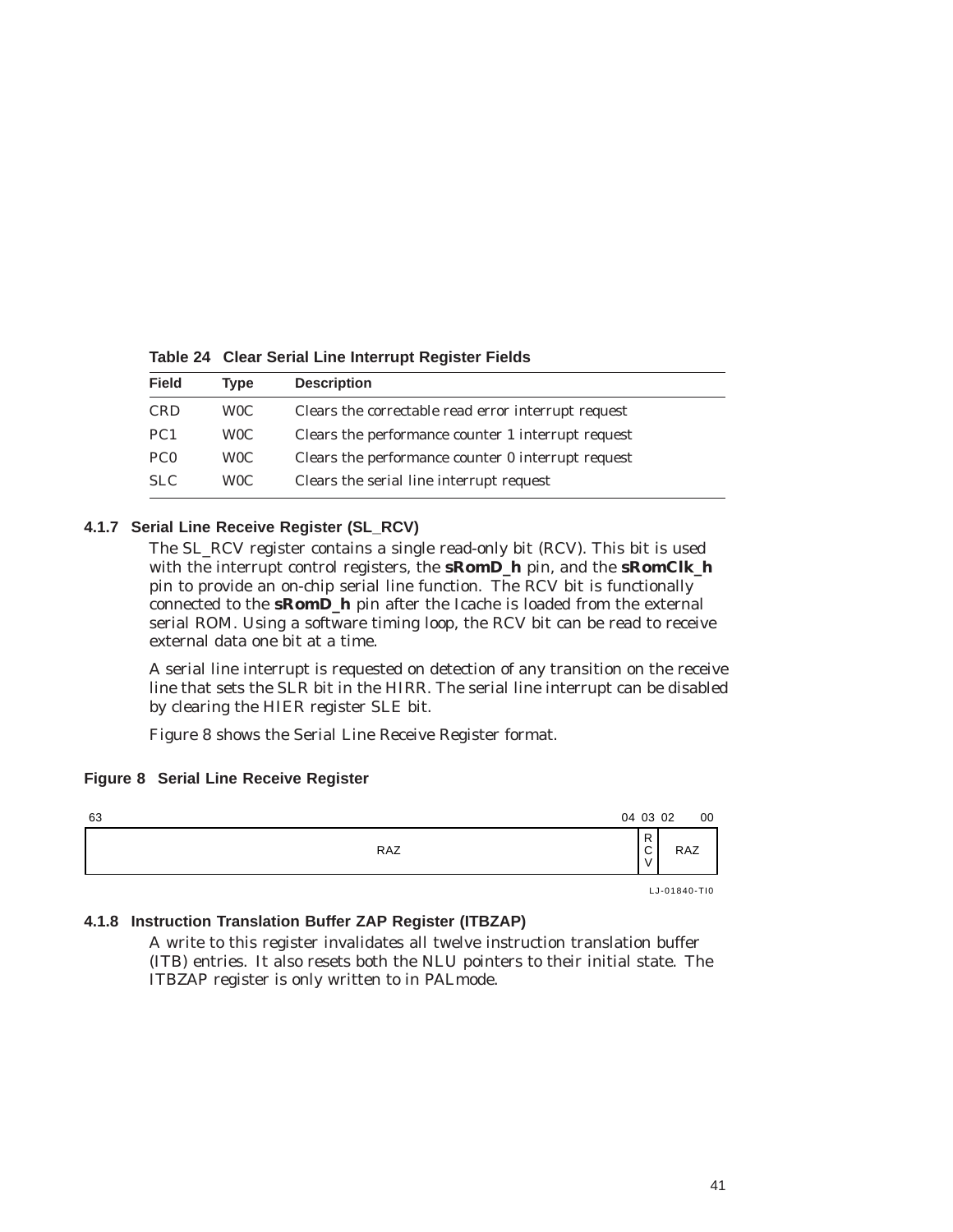# **4.1.9 Instruction Translation Buffer ASM Register (ITBASM)**

A write to this register invalidates all ITB entries, in which the ITB\_PTE ASM bit is equal to zero. The ITBASM register is only written to in PALmode.

# **4.1.10 Instruction Translation Buffer IS Register (ITBIS)**

A write to the ITBIS register invalidates all twelve ITB entries. It also resets both the NLU pointers to their initial state. The ITBIS register is only written to in PALmode. This register functions the same as the ITBZAP register.

#### **4.1.11 Processor Status Register (PS)**

The PS register is a read/write register containing only the current mode bits of the architecturally defined PS. Figure 9 shows the PS register format. See the *Alpha Architecture Reference Manual* for additional information.

#### **Figure 9 Processor Status Register**

Write Format:

| 63 | 05 04 03 02 |                  |                  | 00 |
|----|-------------|------------------|------------------|----|
|    | <b>IGN</b>  | $\sim$<br>ັ<br>M | $\sim$<br>╰<br>M |    |
|    |             |                  |                  |    |

Read Format:

| D<br>◡<br>◡<br>RAZ<br>RAZ<br>$M_{\odot}$<br>M | 63 | 35 34 33 | 02 01 00 |
|-----------------------------------------------|----|----------|----------|
|                                               |    |          | _        |

LJ-01841-TI0

#### **4.1.12 Exception Summary Register (EXC\_SUM)**

The EXC\_SUM register records the various types of arithmetic traps that occurred since the last time the EXC\_SUM was written (cleared). When the result of an arithmetic operation produces an arithmetic trap, the corresponding EXC\_SUM bit is set.

The register containing the result of the operation is recorded in the exception register write mask parameter, as a single bit in a 64-bit shift register specifying registers F31-F0 and I31-I0. The EXC\_SUM register provides a one-bit window to the exception register write mask parameter. This is visible only through the EXC\_SUM register.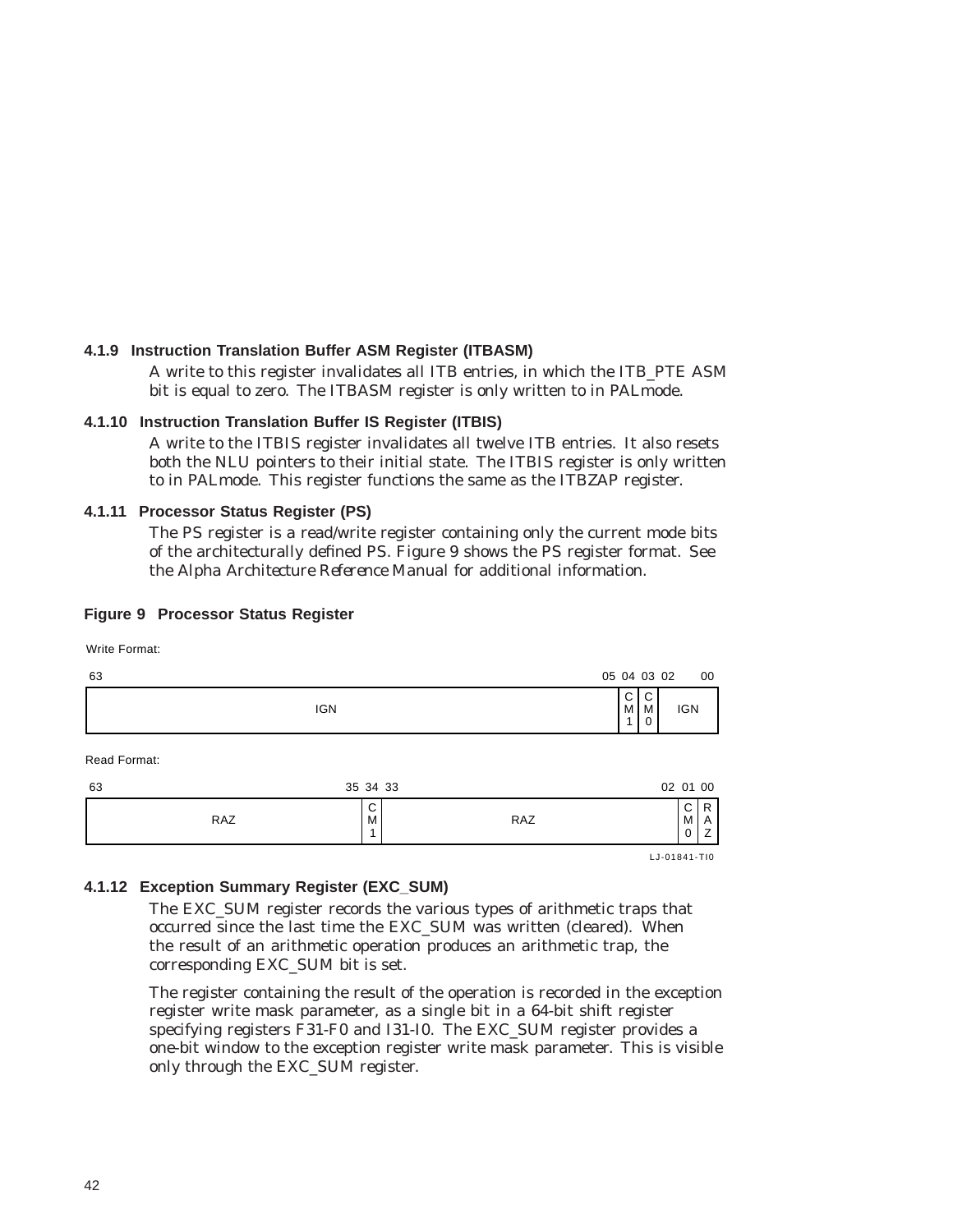Each read to the EXC\_SUM shifts one bit in order F31-F0 then I31-I0. The read also clears the corresponding bit. The EXC\_SUM must be read 64 times to extract the complete mask and clear the entire register. If no integer traps are present (IOV=0), only the first 32 corresponding floating-point register bits need to be read and cleared.

Any write to EXC\_SUM clears bits [8:2] and does not affect the write mask bit.

The Write Mask register bit clears three cycles after a read. Code intended to read the register must allow at least three cycles between reads. This allows the clear and shift operations to complete in order to ensure reading successive bits. Figure 10 shows the exception summary register format. Table 25 lists the register fields and descriptions.

## **Figure 10 Exception Summary Register**

| 63         | 34 33 32         |            |        |  |   |   |                       | 09 08 07 06 05 04 03 02 01 00 |
|------------|------------------|------------|--------|--|---|---|-----------------------|-------------------------------|
| <b>RAZ</b> | М<br>$\sim$<br>ٮ | <b>RAZ</b> | Е<br>v |  | ◡ | N | $\sim$<br>W<br>$\sim$ | R                             |
|            |                  |            |        |  |   |   |                       | LJ-01842-TI0                  |

| <b>Table 25 Exception Summary Register Fields</b> |  |
|---------------------------------------------------|--|
|---------------------------------------------------|--|

| <b>Field</b> | Type      | <b>Description</b>                                                                                                                                                                                                                                                                                                                                                                                                                                                                                                                                                                                                                           |
|--------------|-----------|----------------------------------------------------------------------------------------------------------------------------------------------------------------------------------------------------------------------------------------------------------------------------------------------------------------------------------------------------------------------------------------------------------------------------------------------------------------------------------------------------------------------------------------------------------------------------------------------------------------------------------------------|
| <b>SWC</b>   | <b>WA</b> | Indicates software completion possible. The bit is set after a floating-point<br>instruction containing the /S modifier completes with an arithmetic trap<br>and all previous floating-point instructions that trapped since the last HW_<br>MTPR EXC SUM also contained the /S modifier. The SWC bit is cleared<br>whenever a floating-point instruction without the /S modifier completes<br>with an arithmetic trap. The bit remains cleared regardless of additional<br>arithmetic traps until the register is written by way of an HW_MTPR<br>instruction. The bit is always cleared upon any HW_MTPR write to the<br>EXC_SUM register. |
| <b>INV</b>   | <b>WA</b> | Indicates invalid operation.                                                                                                                                                                                                                                                                                                                                                                                                                                                                                                                                                                                                                 |
| <b>DZE</b>   | <b>WA</b> | Indicates divide by zero.                                                                                                                                                                                                                                                                                                                                                                                                                                                                                                                                                                                                                    |
| <b>FOV</b>   | WA.       | Indicates floating-point overflow.                                                                                                                                                                                                                                                                                                                                                                                                                                                                                                                                                                                                           |
| <b>UNF</b>   | <b>WA</b> | Indicates floating-point underflow.                                                                                                                                                                                                                                                                                                                                                                                                                                                                                                                                                                                                          |
| <b>INE</b>   | <b>WA</b> | Indicates floating inexact error.                                                                                                                                                                                                                                                                                                                                                                                                                                                                                                                                                                                                            |
| <b>IOV</b>   | <b>WA</b> | Indicates Fbox convert to integer overflow or integer arithmetic overflow.                                                                                                                                                                                                                                                                                                                                                                                                                                                                                                                                                                   |
| <b>MSK</b>   | RC        | Exception Register Write Mask IPR window.                                                                                                                                                                                                                                                                                                                                                                                                                                                                                                                                                                                                    |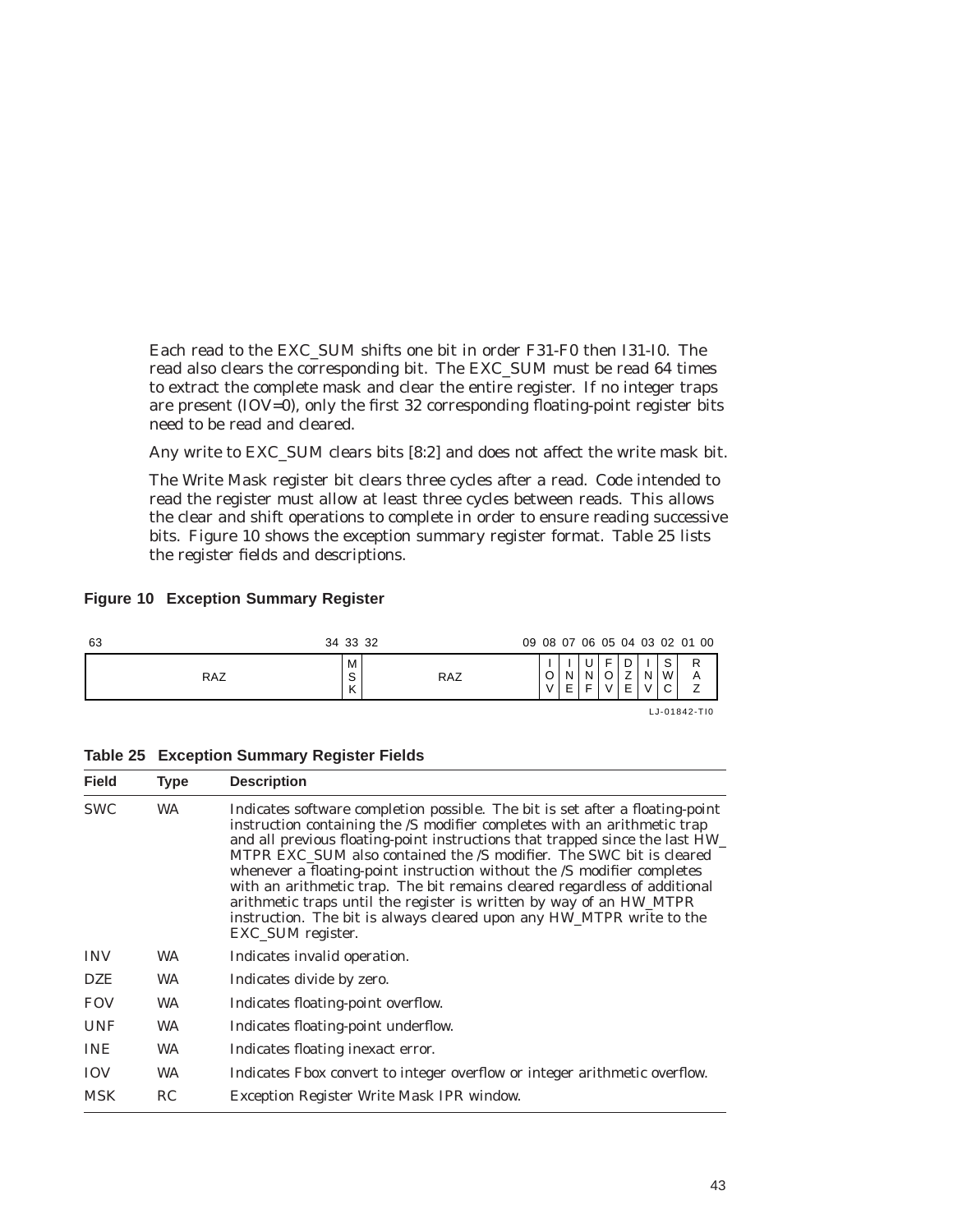## **4.1.13 PAL\_BASE Address Register (PAL\_BASE)**

The PAL\_BASE register is a read/write register containing the base address for PALcode. This register is cleared by the hardware at reset. Figure 11 shows the PAL\_BASE address register format.

#### **Figure 11 PAL\_BASE Address Register**

| 63      | 34 33           | 00<br>14 13          |
|---------|-----------------|----------------------|
| IGN/RAZ | PAL_BASE[33:14] | IGN/RAZ              |
|         |                 | $1.1 - 0.1843 - T10$ |

LJ-01843-TI0

# **4.1.14 Hardware Interrupt Request Register (HIRR)**

The HIRR is a read-only register providing a record of all currently outstanding interrupt requests and summary bits at the time of the read. For each bit of the HIRR [5:0], there is a corresponding bit of the Hardware Interrupt Enable register (HIER) that must be set to request an interrupt.

In addition to returning the status of the hardware interrupt requests, a read of the HIRR returns the state of the software interrupt and AST requests.

**Note** 2008

A read of the HIRR can return a value of zero if the hardware interrupt was released before the read (passive release).

The register guarantees that the HWR bit reflects the status as shown by the HIRR bits. All interrupt requests are blocked while executing in PALmode. Figure 12 shows the hardware interrupt request register format. Table 26 lists the register fields and gives a description of each.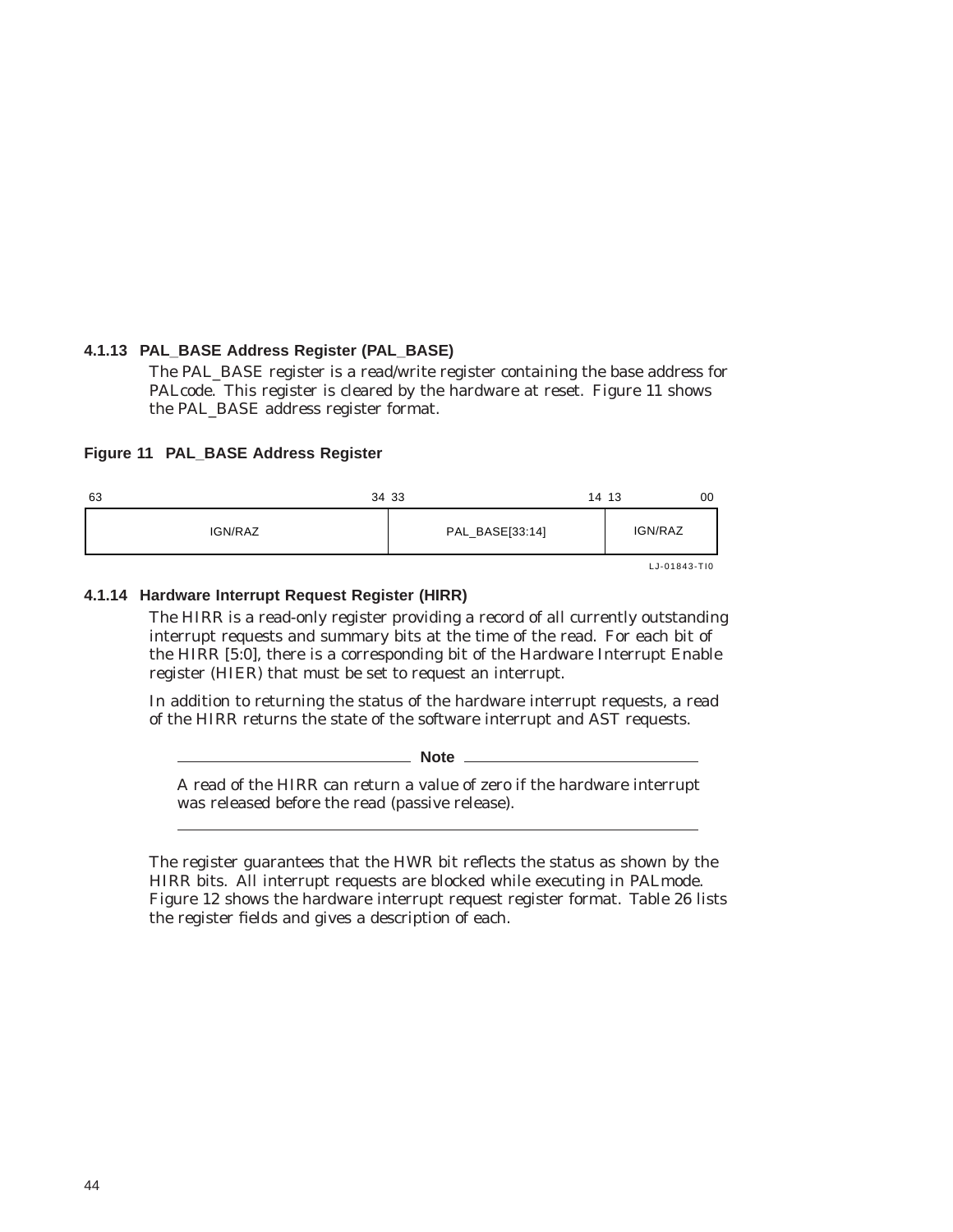# **Figure 12 Hardware Interrupt Request Register**

|     | 33 32                  | 29 28 |                       | 14 13 12                    |                      |                       | 10 09 08 07                |                      | 05 04 03 02 01 00     |        |                        |   |      |
|-----|------------------------|-------|-----------------------|-----------------------------|----------------------|-----------------------|----------------------------|----------------------|-----------------------|--------|------------------------|---|------|
| RAZ | USEK<br>ASTRR<br>[3:0] |       | <b>SIRR</b><br>[15:1] | $\mathbf{C}$<br>ت<br>-<br>∽ | <b>HIRR</b><br>[2:0] | D<br>C<br>$\mathbf 0$ | . P<br>C<br>$\overline{A}$ | <b>HIRR</b><br>[5:3] | $\sim$<br>◡<br>R<br>R | Α<br>R | $\mathbf{C}$<br>W<br>D | W | ים ו |

LJ-01844-TI0

| <b>Field</b>       | <b>Type</b>    | <b>Description</b>                                                                                                                                                                                                  |
|--------------------|----------------|---------------------------------------------------------------------------------------------------------------------------------------------------------------------------------------------------------------------|
| <b>HWR</b>         | <b>RO</b>      | Is set if any hardware interrupt request and correspond-<br>ing enable is set                                                                                                                                       |
| <b>SWR</b>         | R <sub>O</sub> | Is set if any software interrupt request and corresponding<br>enable is set                                                                                                                                         |
| <b>ATR</b>         | <sub>RO</sub>  | Is set if any AST request and corresponding enable is set.<br>This bit also requires that the processor mode be equal to<br>or higher than the request mode. SIER 2 must be set to<br>allow AST interrupt requests. |
| <b>CRR</b>         | R <sub>O</sub> | CRD correctable read error interrupt request. This<br>interrupt is cleared by way of the SL_CLR register.                                                                                                           |
| <b>HIRR</b> [5:0]  | <b>RO</b>      | Contains delayed copies of <b>Irq_h [5:0]</b> pins                                                                                                                                                                  |
| PC <sub>1</sub>    | <b>RO</b>      | Performance counter 1 interrupt request                                                                                                                                                                             |
| PC <sub>0</sub>    | R <sub>O</sub> | Performance counter 0 interrupt request                                                                                                                                                                             |
| <b>SLR</b>         | <b>RO</b>      | Serial line interrupt request. Also see SL_RCV, SL_<br>XMIT, and SL CLR                                                                                                                                             |
| SIRR [15:1]        | <b>RO</b>      | Corresponds to software interrupt request 15 through 1                                                                                                                                                              |
| <b>ASTRR [3:0]</b> | RO             | Corresponds to AST request 3 through 0 (USEK)                                                                                                                                                                       |

**Table 26 Hardware Interrupt Request Register Fields**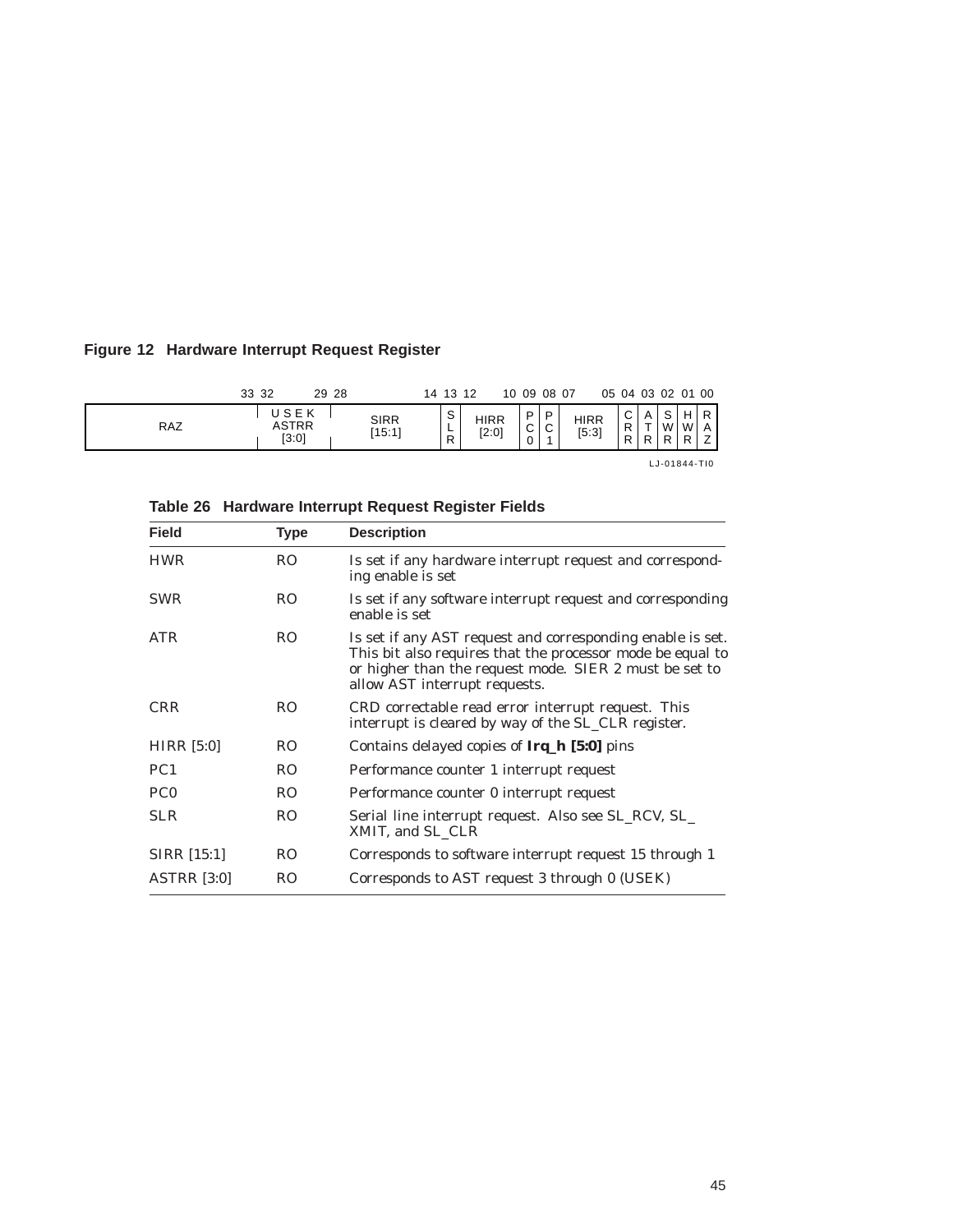# **4.1.15 Software Interrupt Request Register (SIRR)**

The SIRR is a read/write register used to control software interrupt requests. For each bit of the SIRR, there is a corresponding bit of the Software Interrupt Enable register (SIER) that must be set to request an interrupt. Reads of the SIRR return the complete set of interrupt request registers and summary bits (see Table 26 for details). All interrupt requests are blocked while executing in PALmode. Figure 13 shows the SIRR format.

#### **Figure 13 Software Interrupt Request Register**

| Write Format:      |       |       |                               |       |                       |  |          |  |                        |             |             |             |                   |             |          |                       |                         |     |
|--------------------|-------|-------|-------------------------------|-------|-----------------------|--|----------|--|------------------------|-------------|-------------|-------------|-------------------|-------------|----------|-----------------------|-------------------------|-----|
| 63                 | 48 47 |       |                               |       | 33 32                 |  |          |  |                        |             |             |             |                   |             |          |                       |                         | 00  |
| <b>IGN</b>         |       |       | SIRR[15:1]                    |       | <b>IGN</b>            |  |          |  |                        |             |             |             |                   |             |          |                       |                         |     |
| Read Format:<br>63 |       | 33 32 |                               | 29 28 |                       |  | 14 13 12 |  |                        |             | 10 09 08 07 |             | 05 04 03 02 01 00 |             |          |                       |                         |     |
| RAZ                |       |       | USEK<br><b>ASTRR</b><br>[3:0] |       | <b>SIRR</b><br>[15:1] |  | S<br>R   |  | <b>HIRR</b><br>$[2:0]$ | P<br>C<br>0 | P<br>С      | <b>HIRR</b> | [5:3]             | С<br>R<br>R | T<br>R I | $A \mid S$<br>W<br>R. | W A<br>R <sub>1</sub> Z | H R |
|                    |       |       |                               |       |                       |  |          |  |                        |             |             |             |                   |             |          | LJ-01845-TI0          |                         |     |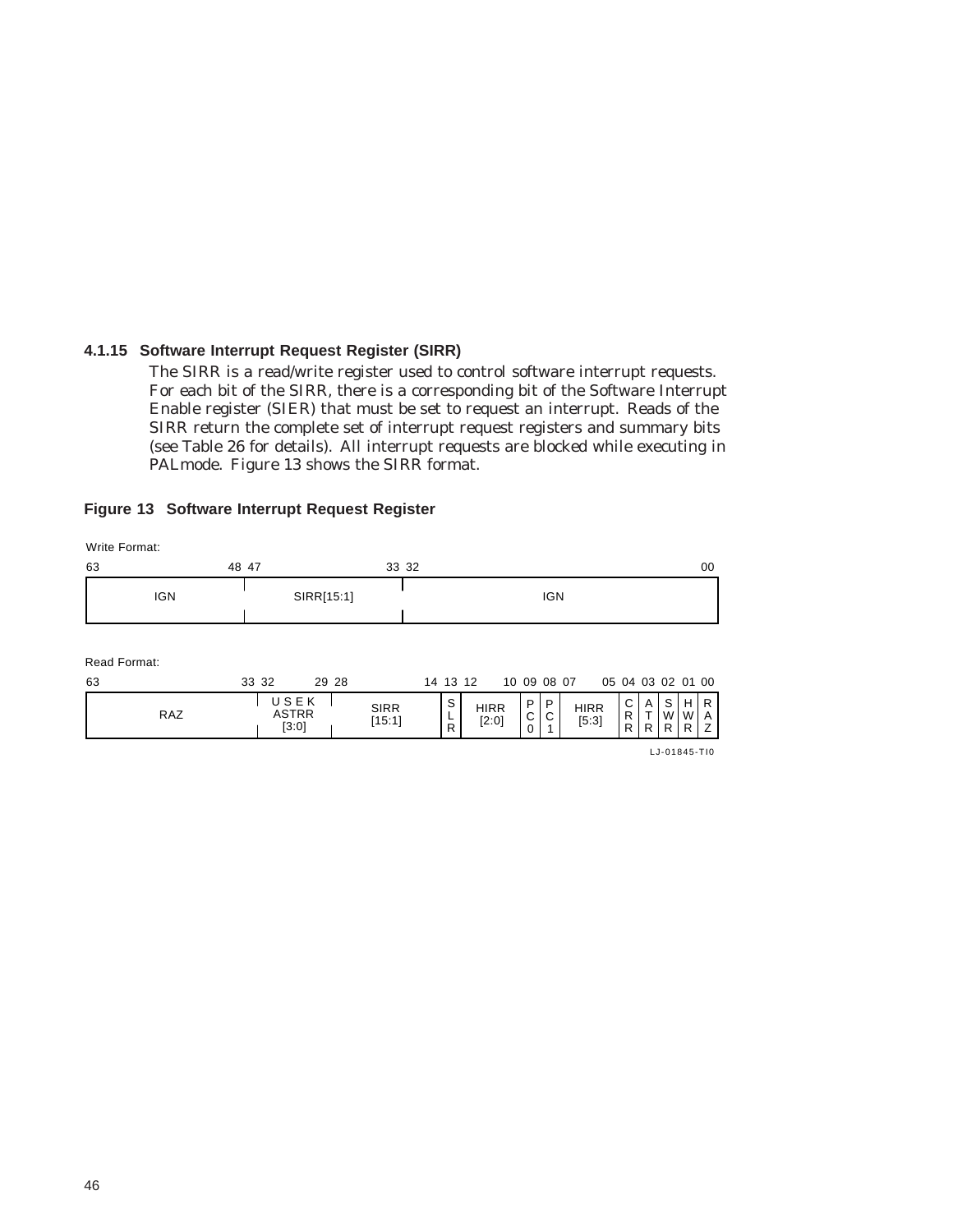## **4.1.16 Asynchronous Trap Request Register (ASTRR)**

The ASTRR is a read/write register. It contains bits to request AST interrupts in each of the processor modes. To generate an AST interrupt, the corresponding enable bit in the ASTER must be set. Also, the processor must be in the selected processor mode or higher privilege as described by the current value of the PS CM bits. AST interrupts are enabled if the SIER 2 is set. This provides a mechanism to lock out AST requests over certain IPL levels.

All interrupt requests are blocked while executing in PALmode. Reads of the ASTRR return the complete set of interrupt request registers and summary bits. See Table 26 for details. Figure 14 shows the ASTRR format.

## **Figure 14 Asynchronous Trap Request Register**

ASTRR [3:0]

Write Format:

| 63 |              | 52 51 50 49 48 47 |                         |                |             |       |       |        |    |            |  |           |                                |     |      | 00 |
|----|--------------|-------------------|-------------------------|----------------|-------------|-------|-------|--------|----|------------|--|-----------|--------------------------------|-----|------|----|
|    | <b>IGN</b>   | U<br>A<br>R.      | S.<br>A<br>$R^{\prime}$ | ΕI<br>A<br>R I | K<br>A<br>R |       |       |        |    | <b>IGN</b> |  |           |                                |     |      |    |
|    | Read Format: |                   |                         |                |             |       |       |        |    |            |  |           |                                |     |      |    |
| 63 |              |                   |                         |                |             | 33 32 | 29 28 |        |    | 14 13 12   |  |           | 10 09 08 07  05 04 03 02 01 00 |     |      |    |
|    |              |                   |                         |                |             | USEK  |       | $\sim$ | S. | 11000      |  | $P$   $P$ | 11000                          | C I | ASHR |    |

SIRR [15:1]

RAZ ASTRR  $\begin{bmatrix} 5:3 \end{bmatrix}$   $\begin{bmatrix} 15:1 \end{bmatrix}$   $\begin{bmatrix} 1 \end{bmatrix}$   $\begin{bmatrix} 2:0 \end{bmatrix}$   $\begin{bmatrix} 0 \end{bmatrix}$   $\begin{bmatrix} 0 \end{bmatrix}$   $\begin{bmatrix} 1 \end{bmatrix}$   $\begin{bmatrix} 5:3 \end{bmatrix}$ 

LJ-01846-TI0

A T R S W R H W R R A Z

C R R

P C P C 1  $\overline{0}$ 

HIRR<br>[5:3]

HIRR [2:0]

S L R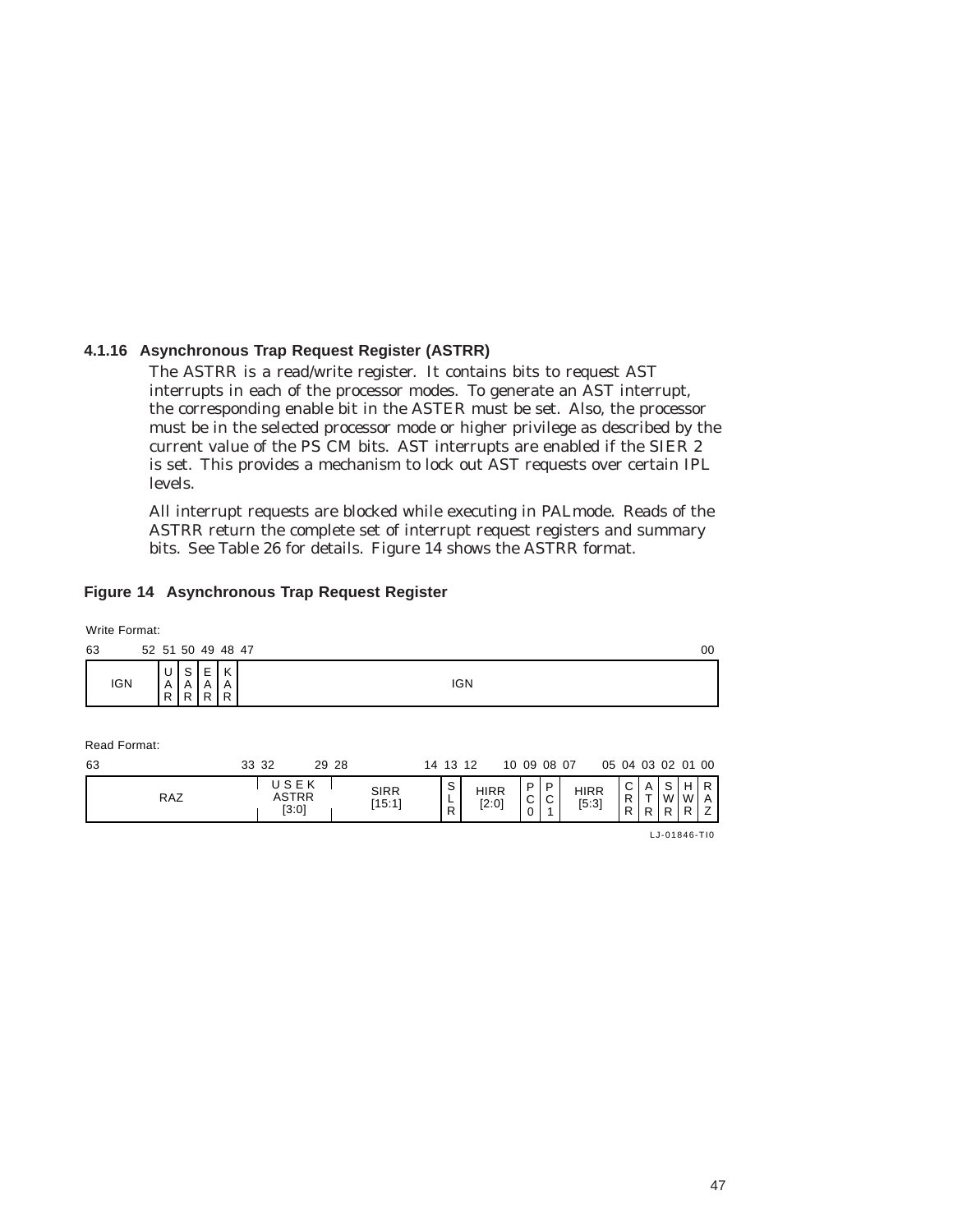# **4.1.17 Hardware Interrupt Enable Register (HIER)**

The HIER is a read/write register. It is used to enable corresponding bits of the HIRR requesting interrupt. The PC0, PC1, SLE, and CRE bits of this register enable the:

- Performance counters
- Serial line
- Correctable read interrupts

There is a one-to-one correspondence between the interrupt requests and enable bits. As with the reads of the interrupt request registers, reads of the HIER return the complete set of interrupt enable registers. See Table 26 for details. Figure 15 shows the hardware interrupt enable register format. Table 27 lists the register fields and a description of each.

# **Figure 15 Hardware Interrupt Enable Register**

Write Format:

| 63         | 33 32 31    |            | 16 15 14         |           | 09 08 07         |            | 02                         | 00         |
|------------|-------------|------------|------------------|-----------|------------------|------------|----------------------------|------------|
| <b>IGN</b> | ٮ<br>-<br>- | <b>IGN</b> | P<br>$\sim$<br>ັ | HIER[5:0] | D<br>$\sim$<br>◡ | <b>IGN</b> | ⌒<br>◡<br>R<br>-<br>-<br>- | <b>IGN</b> |

Read Format:

| 63         |                                    |                                  |                       | 33 32 31 30 29 28            |                       | 14 13 12                               |                      |                  | 10 09 08 07      |               | 05 04 03                                     | 00  |
|------------|------------------------------------|----------------------------------|-----------------------|------------------------------|-----------------------|----------------------------------------|----------------------|------------------|------------------|---------------|----------------------------------------------|-----|
| <b>RAZ</b> | ັ<br>Λ<br>$\overline{ }$<br>⊢<br>− | $\mathbf{C}$<br>u<br>A<br>-<br>- | F<br>-<br>A<br>ᄃ<br>- | $\mathbf{v}$<br>r.<br>A<br>Ε | <b>SIER</b><br>[15:1] | $\sim$<br>ت<br><b>.</b><br>-<br>⊢<br>- | <b>HIER</b><br>[2:0] | P<br>$\sim$<br>◡ | P<br>$\sim$<br>◡ | HIER<br>[5:3] | $\sim$<br>◡<br>R<br>$\overline{ }$<br>⊢<br>- | RAZ |

LJ-01847-TI0

**Table 27 Hardware Interrupt Enable Register Fields**

| <b>Field</b>       | <b>Type</b> | <b>Description</b>                                      |
|--------------------|-------------|---------------------------------------------------------|
| HIER $[5:0]$       | <b>RW</b>   | Interrupt enables for pins Irq <sub>_h</sub> [5:0]      |
| <b>SIER</b> [15:1] | <b>RW</b>   | Corresponds to software interrupt requests 15 through 1 |
| <b>ASTER</b> [3:0] | <b>RW</b>   | Corresponds to ASTRR enable 3 through 0 (USEK)          |
| PC <sub>1</sub>    | <b>RW</b>   | Performance counter 1 interrupt enable                  |
|                    |             | (continued on next page)                                |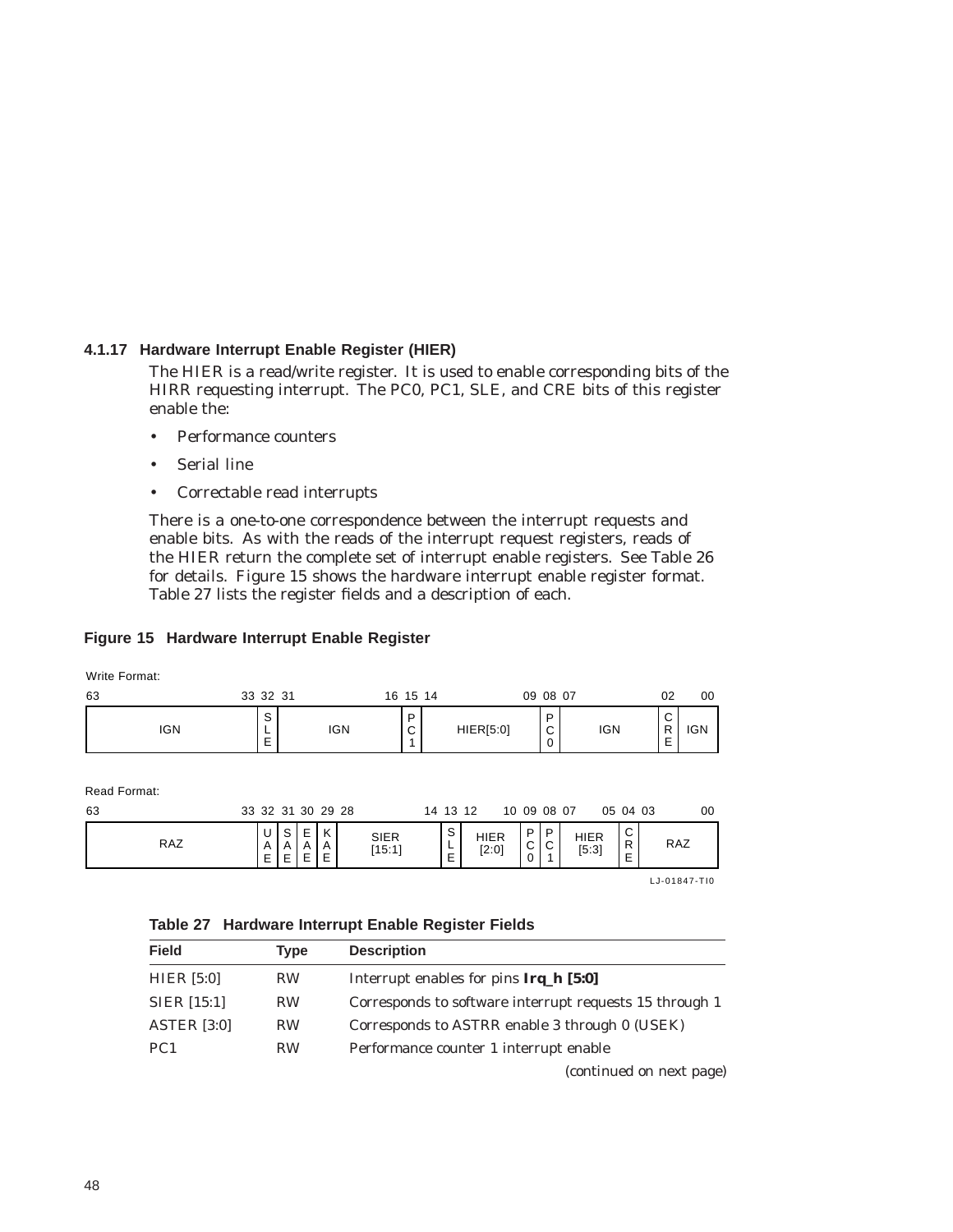| <b>Field</b>    | Type      | <b>Description</b>                                                                  |
|-----------------|-----------|-------------------------------------------------------------------------------------|
| PC <sub>0</sub> | <b>RW</b> | Performance counter 0 interrupt enable                                              |
| <b>SLE</b>      | <b>RW</b> | Serial line interrupt enable                                                        |
| <b>CRE</b>      | <b>RW</b> | Also see SL RCV, SL XMIT, and SL CLR<br>CRD correctable read error interrupt enable |
|                 |           | This interrupt request is cleared by way of the SL_CLR<br>register                  |

#### **Table 27 (Cont.) Hardware Interrupt Enable Register Fields**

#### **4.1.18 Software Interrupt Enable Register (SIER)**

The SIER is a read/write register. It is used to enable corresponding bits of the SIRR requesting interrupts. There is a one-to-one correspondence between the interrupt requests and enable bits. As with the reads of the interrupt request registers, reads of the SIER return the complete set of interrupt enable registers. See Table 26 for details. Figure 16 shows the software interrupt enable register format.

#### **Figure 16 Software Interrupt Enable Register**

| Write Format:      |                   |                         |                |
|--------------------|-------------------|-------------------------|----------------|
| 63<br>48 47        |                   | 33 32                   | 00             |
| <b>IGN</b>         | SIER[15:1]        | <b>IGN</b>              |                |
| Read Format:<br>63 | 33 32 31 30 29 28 | 10 09 08 07<br>14 13 12 | 00<br>05 04 03 |

P C 1 P C 0 SIER [15:1] HIER [2:0] HIER HIER  $\begin{bmatrix} 6:3 \end{bmatrix}$  RAZ S L E C R E U A E S A E E A E K A E RAZ

LJ-01848-TI0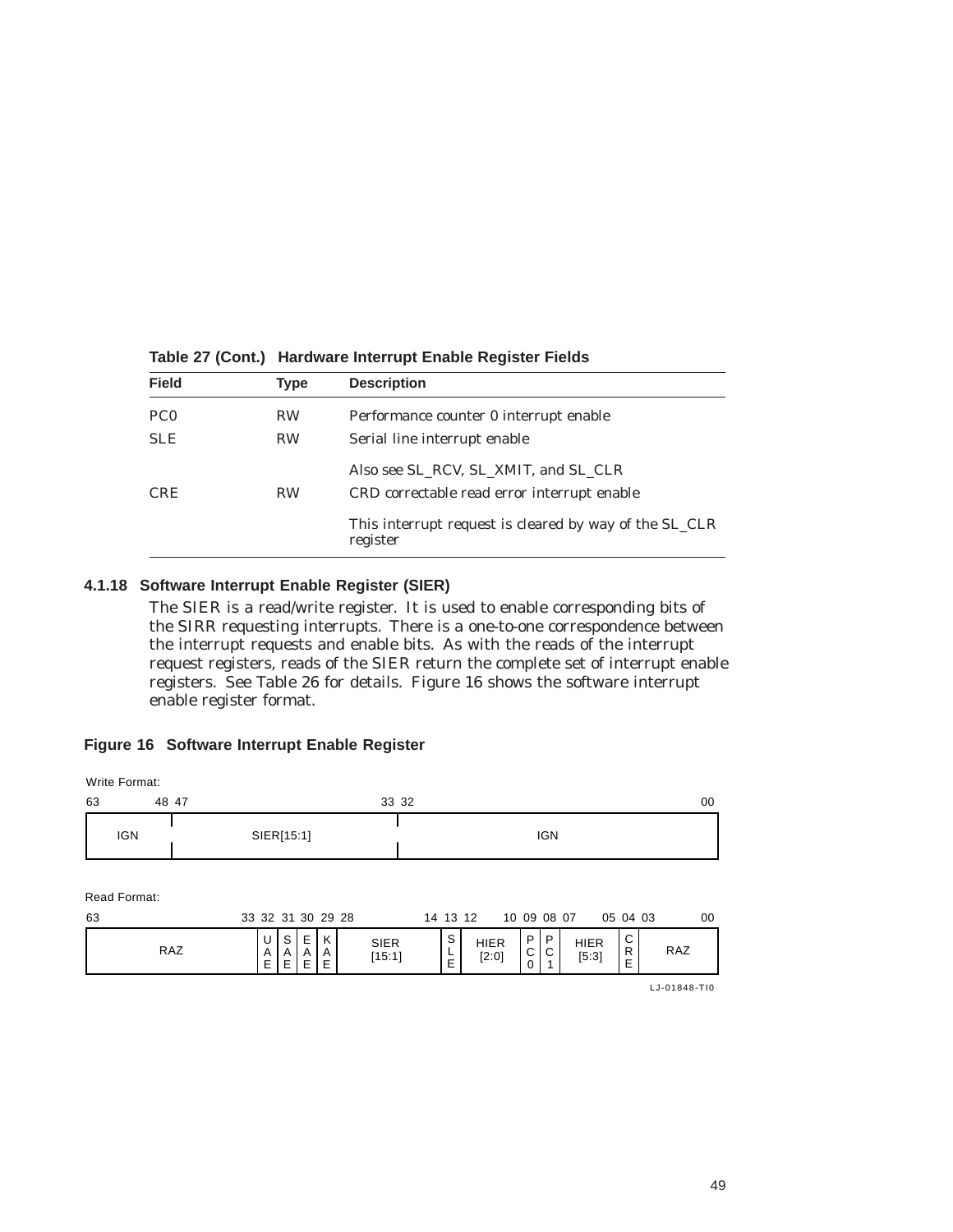## **4.1.19 AST Interrupt Enable Register (ASTER)**

The ASTER is a read/write register. It is used to enable corresponding bits of the ASTRR requesting interrupts. There is a one-to-one correspondence between the interrupt requests and enable bits. As with the reads of the interrupt request registers, reads of the ASTER return the complete set of interrupt enable registers. See Table 26 for details. Figure 17 shows the ASTER format.

#### **Figure 17 AST Interrupt Enable Register**

|    | Write Format: |             |                   |             |             |              |             |              |             |                   |                       |            |                        |             |        |                      |                        |              |    |
|----|---------------|-------------|-------------------|-------------|-------------|--------------|-------------|--------------|-------------|-------------------|-----------------------|------------|------------------------|-------------|--------|----------------------|------------------------|--------------|----|
| 63 |               |             | 52 51 50 49 48 47 |             |             |              |             |              |             |                   |                       |            |                        |             |        |                      |                        |              | 00 |
|    | <b>IGN</b>    | U<br>A<br>E | S<br>A<br>E       | Е<br>A<br>E | K<br>A<br>Ε |              |             |              |             |                   |                       | <b>IGN</b> |                        |             |        |                      |                        |              |    |
| 63 | Read Format:  |             |                   |             |             |              |             |              |             | 33 32 31 30 29 28 |                       |            | 14 13 12               | 10 09 08 07 |        |                      | 05 04 03               |              | 00 |
|    |               |             | <b>RAZ</b>        |             |             | U<br>A<br>E. | S<br>Α<br>Е | E.<br>Α<br>E | K<br>A<br>Е |                   | <b>SIER</b><br>[15:1] | S<br>E     | <b>HIER</b><br>$[2:0]$ | P<br>C<br>0 | P<br>С | <b>HIER</b><br>[5:3] | C<br>$\mathsf{R}$<br>E | RAZ          |    |
|    |               |             |                   |             |             |              |             |              |             |                   |                       |            |                        |             |        |                      |                        | LJ-01849-TI0 |    |

#### **4.1.20 Serial Line Transmit Register (SL\_XMIT)**

The SL\_XMIT register contains a single write-only bit. This bit is used with the interrupt control registers, the **sRomD\_h** pin, and the **sRomClk\_h** pin to provide an on-chip serial line function. The TMT bit is functionally connected to the **sRomClk\_h** pin after the Icache is loaded from the external serial ROM. Writing the TMT bit can be used to transmit data off chip, one bit at a time under a software timing loop. Figure 18 shows the SL\_XMIT register format.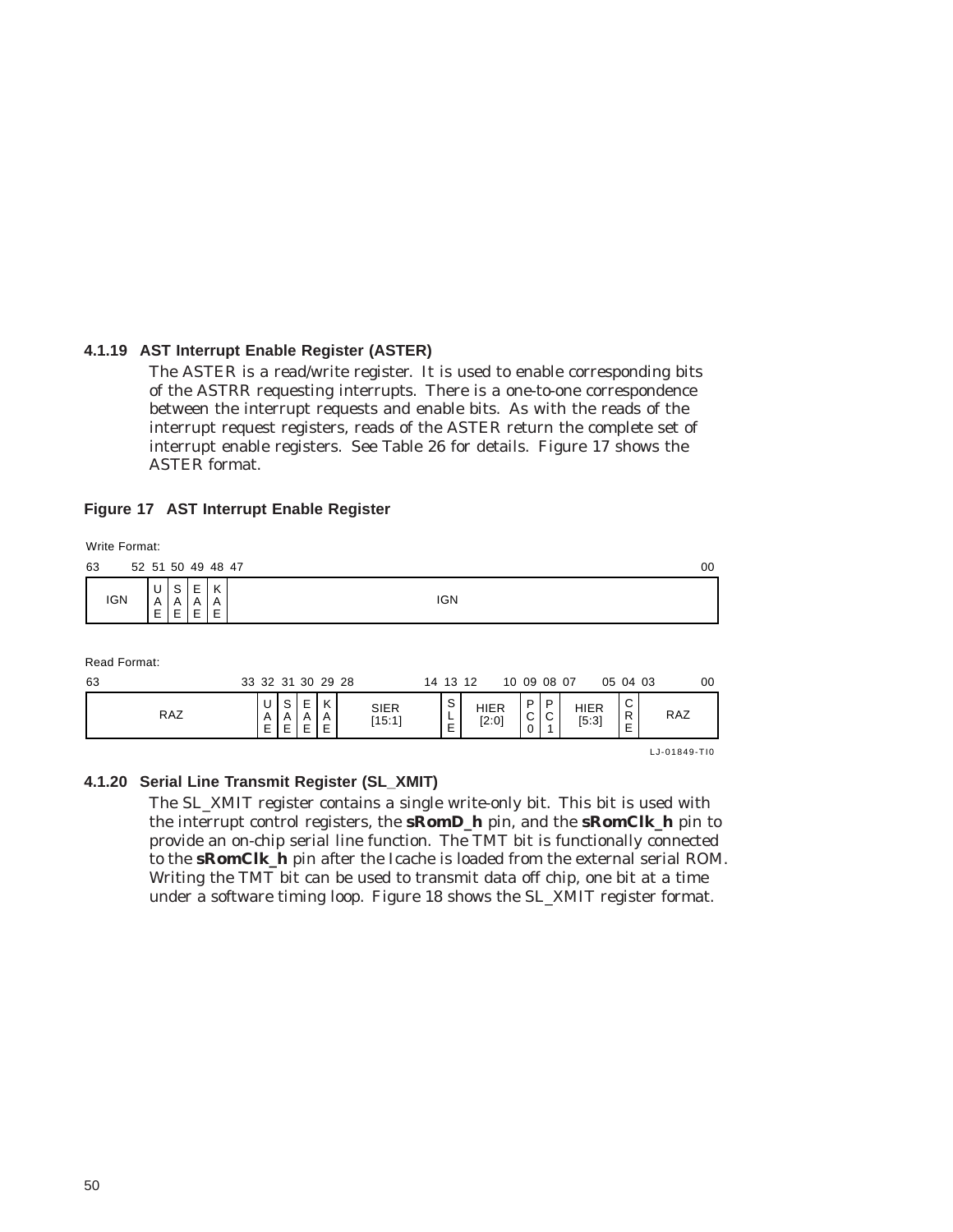# **Figure 18 Serial Line Transmit Register**



# **4.2 Abox Internal Processor Registers**

The following sections describe the Abox internal processor registers.

#### **4.2.1 Translation Buffer Control Register (TB\_CTL)**

The granularity hint (GH) field selects between th TB page mapping sizes. There are two sizes in the ITB and four sizes in the DTB. When only two sizes are provided, the large-page-select (GH=11(bin)) field selects the largest mapping size (512 \* 8 KB). All other values select the smallest (8 KB) size. The GH field affects both reads and writes to the ITB and DTB. Figure 19 shows the translation buffer control register format. See the *Alpha Architecture Reference Manual* for additional information.

#### **Figure 19 Translation Buffer Control Register**

| 63 |            | 07 06 05 04 |                    | 00 |
|----|------------|-------------|--------------------|----|
|    | <b>IGN</b> | GH          | <b>IGN</b>         |    |
|    |            |             | $LJ - 01851 - T10$ |    |

## **4.2.2 Data Translation Buffer Page Table Entry Register (DTB\_PTE)**

The DTB\_PTE register is a read/write register representing the 32-entry DTB. The entry to be written is chosen by a not-last-used (NLU) algorithm implemented in the hardware. A DTB round robin (DTB\_RR) algorithm can be selected by setting ABOX\_CTL [9]. Writes to the DTB\_PTE use the memory format bit positions as described in the *Alpha Architecture Reference Manual* with the exception that some fields are ignored. The valid bit is not represented in hardware.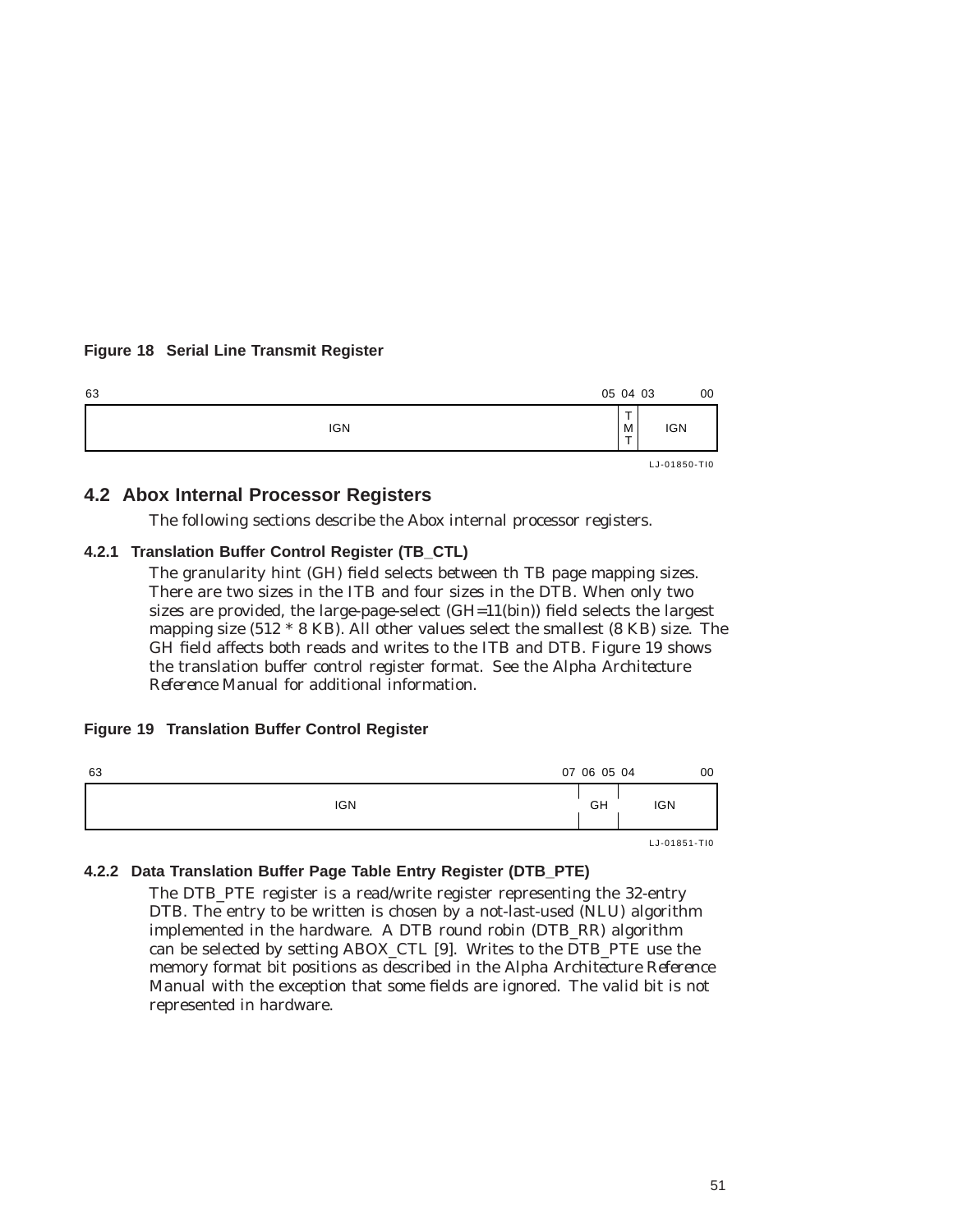The DTB's tag array is updated simultaneously from the TB\_Tag register when the DTB\_PTE register is written. Reads of the DTB\_PTE require two instructions. The first instruction sends the PTE data to the Data Translation Buffer Page Table Entry Temporary register (DTB\_PTE\_TEMP). The second instruction, reading from the DTB\_PTE\_TEMP register, returns the PTE entry to the register file. Reading or writing the DTB\_PTE register increments the TB entry pointer of the DTB, which allows reading the entire set of DTB\_PTE entries. Figure 20 shows the DTB\_PTE register format.

## **Figure 20 Data Translation Buffer Page Table Entry Register**

| 63<br>53 52 |            | 32 31 | 16 15 14 13 12 11 10 |                        |   |    |        |                               |             | 09 08 07 05 04 03 02 01 00 |        |        |                |             |
|-------------|------------|-------|----------------------|------------------------|---|----|--------|-------------------------------|-------------|----------------------------|--------|--------|----------------|-------------|
| IGN         | PFN[33:13] | IGN   |                      | ົ<br>W.<br>W<br>ᄂ<br>- | M | W. | $\sim$ | D<br>$\overline{\phantom{0}}$ | K<br>R<br>E | <b>IGN</b>                 | S<br>м | G<br>N | M <sub>l</sub> | $\sim$<br>N |

LJ-01852-TI0

# **4.2.3 Data Translation Buffer Page Table Entry Temporary Register (DTB\_PTE\_TEMP)** The DTB PTE TEMP register is a read-only holding register for DTB PTE read data. Reads of the DTB\_PTE require two instructions to return the data to the register file. The two instructions are as follows:

- Read the DTB\_PTE register data to the DTB\_PTE\_TEMP register.
- Read the DTB\_PTE\_TEMP register data to the integer register file.

Figure 21 shows DTB\_PTE\_TEMP register format.

# **Figure 21 Data Translation Buffer Page Table Entry Temporary Register**

| 63  | 35 34 33                 |            |   |                       |                     |   |        |        |                                  |               |     |                     | 13 12 11 10 09 08 07 06 05 04 03 02 00 |
|-----|--------------------------|------------|---|-----------------------|---------------------|---|--------|--------|----------------------------------|---------------|-----|---------------------|----------------------------------------|
| RAZ | $\overline{A}$<br>S<br>M | PFN[33:13] | P | $\sim$<br>ت<br>Þ<br>E | $\overline{ }$<br>- | P | W<br>F | W<br>- | $\overline{ }$<br>$\overline{ }$ | K<br>W W<br>E | w l | $\overline{ }$<br>R | RAZ                                    |

LJ-01853-TI0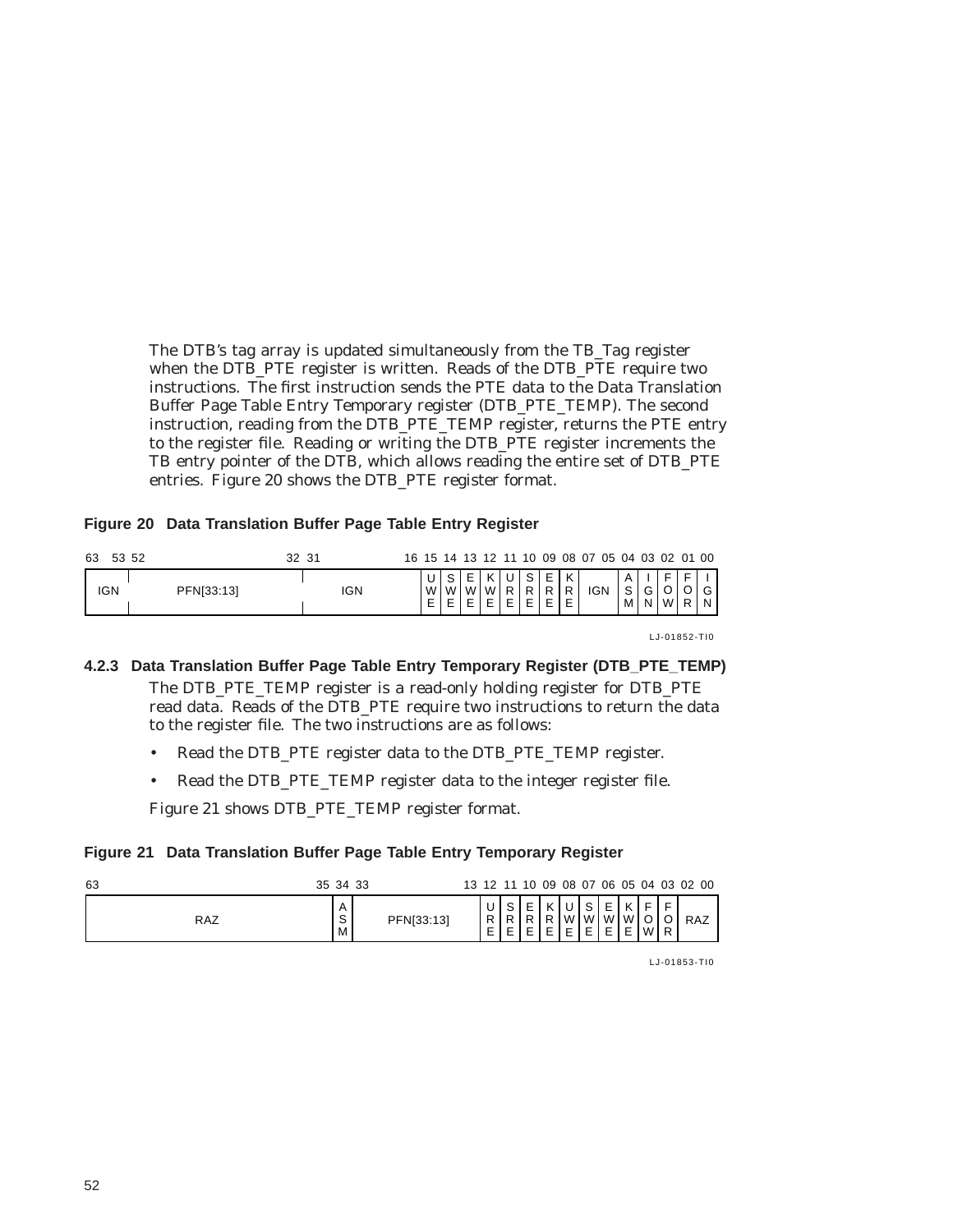# **4.2.4 Memory Management Control and Status Register (MM\_CSR)**

When D-stream faults occur the information about the fault is latched and saved in the MM\_CSR register. The virtual address register (VA) and MM\_CSR registers are locked against further updates until the software reads the Virtual Address register. PALcode must explicitly unlock this register whenever its entry point is higher in priority than a DTB miss. The MM\_CSR bits are only modified by the hardware when the register is not locked and a memory management error or a DTB miss occurs. The MM\_CSR is unlocked after reset. Figure 22 shows the MM\_CSR register format. Table 28 lists the register fields and a brief description.

## **Figure 22 Memory Management Control and Status Register**

| 63 |     | 15 14         | 09 08 |           | 04 03 02 01 00        |                           |             |        |
|----|-----|---------------|-------|-----------|-----------------------|---------------------------|-------------|--------|
|    | RAZ | <b>OPCODE</b> |       | <b>RA</b> | F<br>$\sim$<br>ັ<br>W | $\overline{ }$<br>ັ<br>R. | A<br>$\sim$ | W<br>R |
|    |     |               |       |           |                       |                           |             |        |

LJ-01854-TI0

**Table 28 Memory Management Control and Status Register**

| <b>Field</b>  | Type | <b>Description</b>                                          |
|---------------|------|-------------------------------------------------------------|
| WR            | RO.  | Set if reference that caused error was a write.             |
| ACV           | RO.  | Set if reference caused an access violation.                |
| <b>FOR</b>    | RO.  | Set if reference was a read and the PTE's FOR bit was set.  |
| <b>FOW</b>    | RO.  | Set if reference was a write and the PTE's FOW bit was set. |
| RA            | RO.  | RA field of the faulting instruction.                       |
| <b>OPCODE</b> | RO.  | Opcode field of the faulting instruction.                   |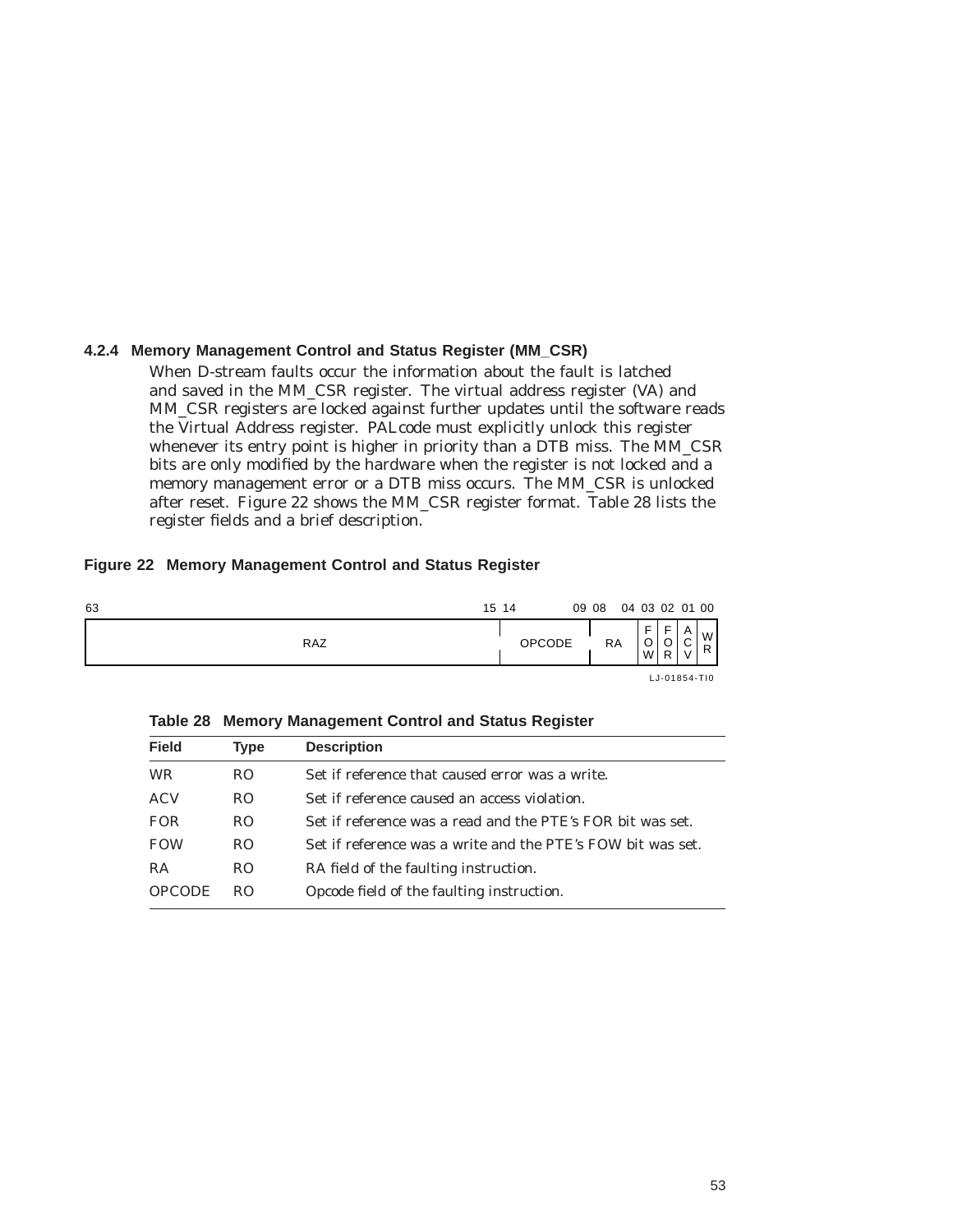#### **4.2.5 Virtual Address Register (VA)**

When D-stream faults or DTB misses occur, the effective virtual address associated with the fault or miss is latched in the read-only VA register. The VA and MM\_CSR registers are locked against further updates until the software reads the VA register. The VA register is unlocked after reset. PALcode must explicitly unlock this register whenever its entry point is higher in priority than a DTB miss.

## **4.2.6 Data Translation Buffer ZAP Register (DTBZAP)**

The DTBZAP is a pseudo-register. A write to this register invalidates all 32 DTB entries. It also resets the not-last-used (NLU) pointer to its initial state.

#### **4.2.7 Data Translation Buffer ASM Register (DTBASM)**

The DTBASM is a pseudo-register. A write to this register invalidates all 32 DTB entries in which the ASM bit is equal to zero.

## **4.2.8 Data Translation Buffer Invalidate Single Register (DTBIS)**

A write to this pseudo-register will invalidate the DTB entry, which maps the virtual address held in the integer register. The integer register is identified by the Rb field of the HW\_MTPR instruction, used to perform the write.

# **4.2.9 Flush Instruction Cache Register (FLUSH\_IC)**

A write to this pseudo-register flushes the entire instruction cache.

# **4.2.10 Flush Instruction Cache ASM Register (FLUSH\_IC\_ASM)**

A write to this pseudo-register invalidates all Icache blocks in which the ASM bit is clear.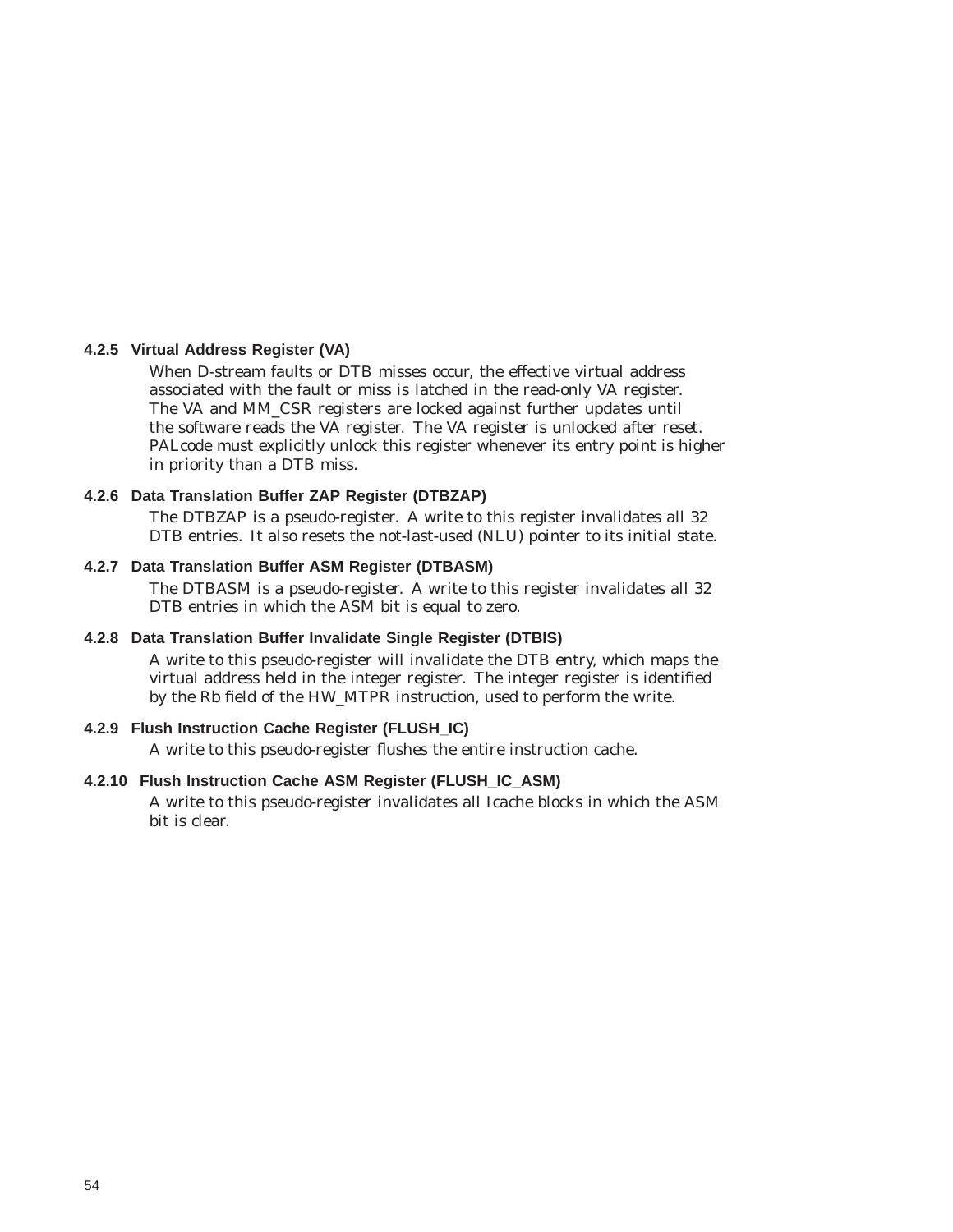# **4.2.11 Abox Control Register (ABOX\_CTL)**

Figure 23 shows the Abox control register format. Table 29 lists the register fields and descriptions.

## **Figure 23 Abox Control Register**



|  |  |  | <b>Table 29 Abox Control Register Fields</b> |  |
|--|--|--|----------------------------------------------|--|
|--|--|--|----------------------------------------------|--|

| <b>Field</b> | Tvpe | <b>Description</b>                                                                                                                                         |
|--------------|------|------------------------------------------------------------------------------------------------------------------------------------------------------------|
| WB DIS       | WO.0 | Write Buffer unload Disable. When set, this bit prevents the write<br>buffer from sending write data to the BIU. It should be set for<br>diagnostics only. |
|              |      | (continued on next page)                                                                                                                                   |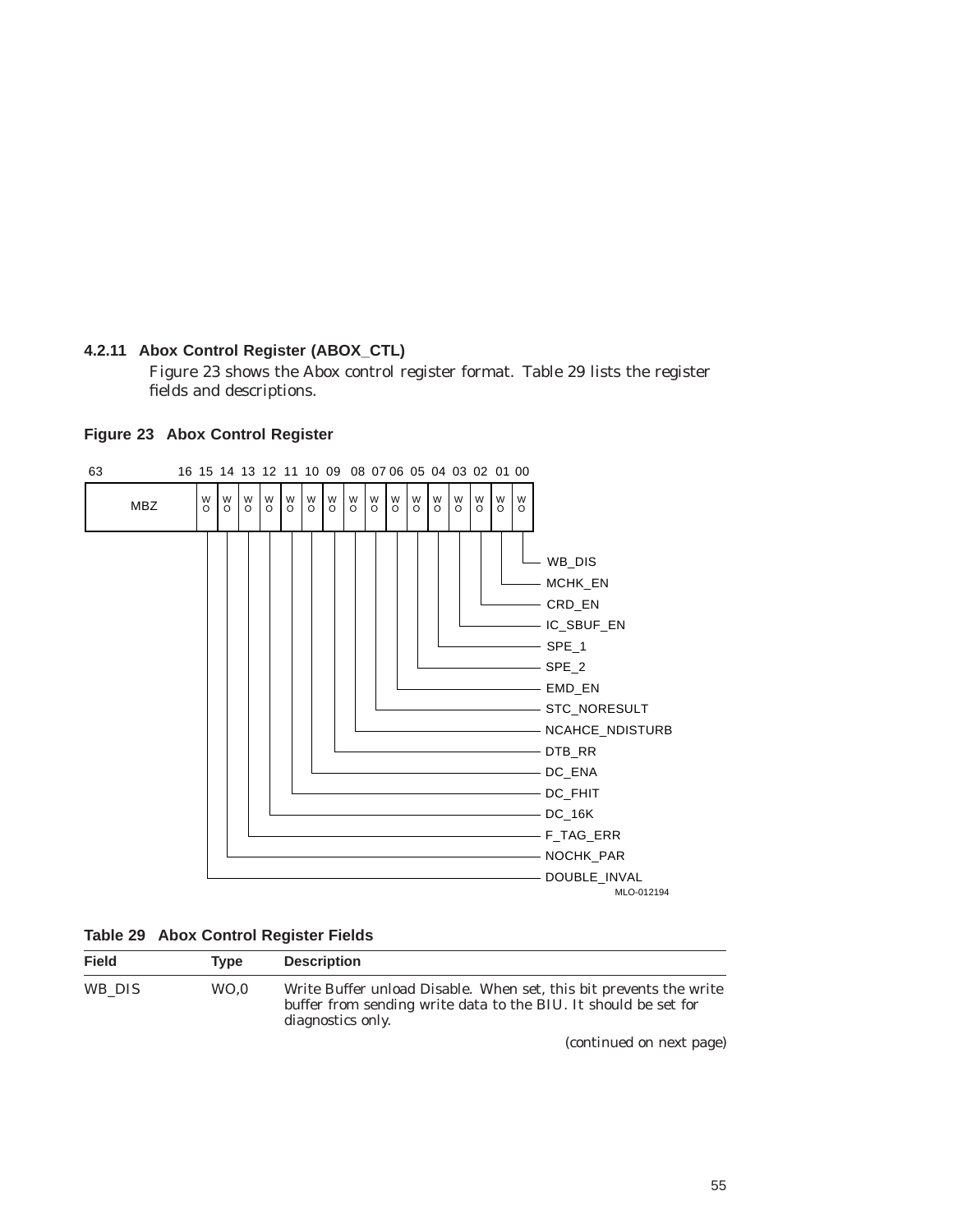# **Table 29 (Cont.) Abox Control Register Fields**

| <b>Field</b>      | <b>Type</b>     | <b>Description</b>                                                                                                                                                                                                                                                                                                                                                  |
|-------------------|-----------------|---------------------------------------------------------------------------------------------------------------------------------------------------------------------------------------------------------------------------------------------------------------------------------------------------------------------------------------------------------------------|
| MCHK_EN           | WO <sub>0</sub> | Machine Check Enable. When this bit is set, the Abox generates<br>a machine check when errors (which are not correctable by the<br>hardware) are encountered. When this bit is cleared, uncorrectable<br>errors do not cause a machine check. However, the BIU_STAT,<br>DC_STAT, BIU_ADDR, and FILL_ADDR registers are updated and<br>locked when the errors occur. |
| CRD_EN            | WO <sub>0</sub> | Corrected read data interrupt enable. When this bit is set,<br>the Abox generates an interrupt request whenever a pin bus<br>transaction is terminated with a <b>cAck_h</b> code of SOFT_ERROR.                                                                                                                                                                     |
| <b>IC_SBUF_EN</b> | WO.0            | Icache stream buffer enable. When set, this bit enables operation<br>of a single entry Icache stream buffer.                                                                                                                                                                                                                                                        |
| SPE_1             | WO <sub>0</sub> | When this bit is set, it enables one-to-one superpage mapping of<br>the D-stream virtual addresses with VA $[42:30] = I \overline{FFE}$ $\overline{[Hex]}$ to<br>the physical addresses with PA $[33:30] = 0$ (Hex). Access is only<br>allowed in kernel mode.                                                                                                      |
|                   |                 | <b>Note</b>                                                                                                                                                                                                                                                                                                                                                         |
|                   |                 | For the 21064A-275-PC this bit must<br>always be set when virtual-to-physical<br>mapping is enabled. Operation in native<br>mode (not PALmode) with this bit clear will<br>will cause 21064A-275-PC operation to be<br><b>UNPREDICTABLE.</b>                                                                                                                        |
| SPE <sub>2</sub>  | WO <sub>0</sub> | When this bit is set, it enables one-to-one super page mapping of<br>the D-stream virtual addresses with VA [33:13] directly to physical<br>addresses PA [33:13], if virtual address bits VA $[42:41] = 2$ . Virtual<br>address bits VA [40:34] are ignored in this translation. Access is<br>only allowed in kernel mode.                                          |
| EMD EN            | WO <sub>0</sub> | Limited hardware support is provided for big endian data formats<br>by way of bit [6] of the ABOX_CTL register. When set, this bit<br>inverts the physical address bit [2] for all D-stream references.<br>It is intended that the chip endian mode be selected during<br>initialization of PALcode only.                                                           |
|                   |                 | (continued on next page)                                                                                                                                                                                                                                                                                                                                            |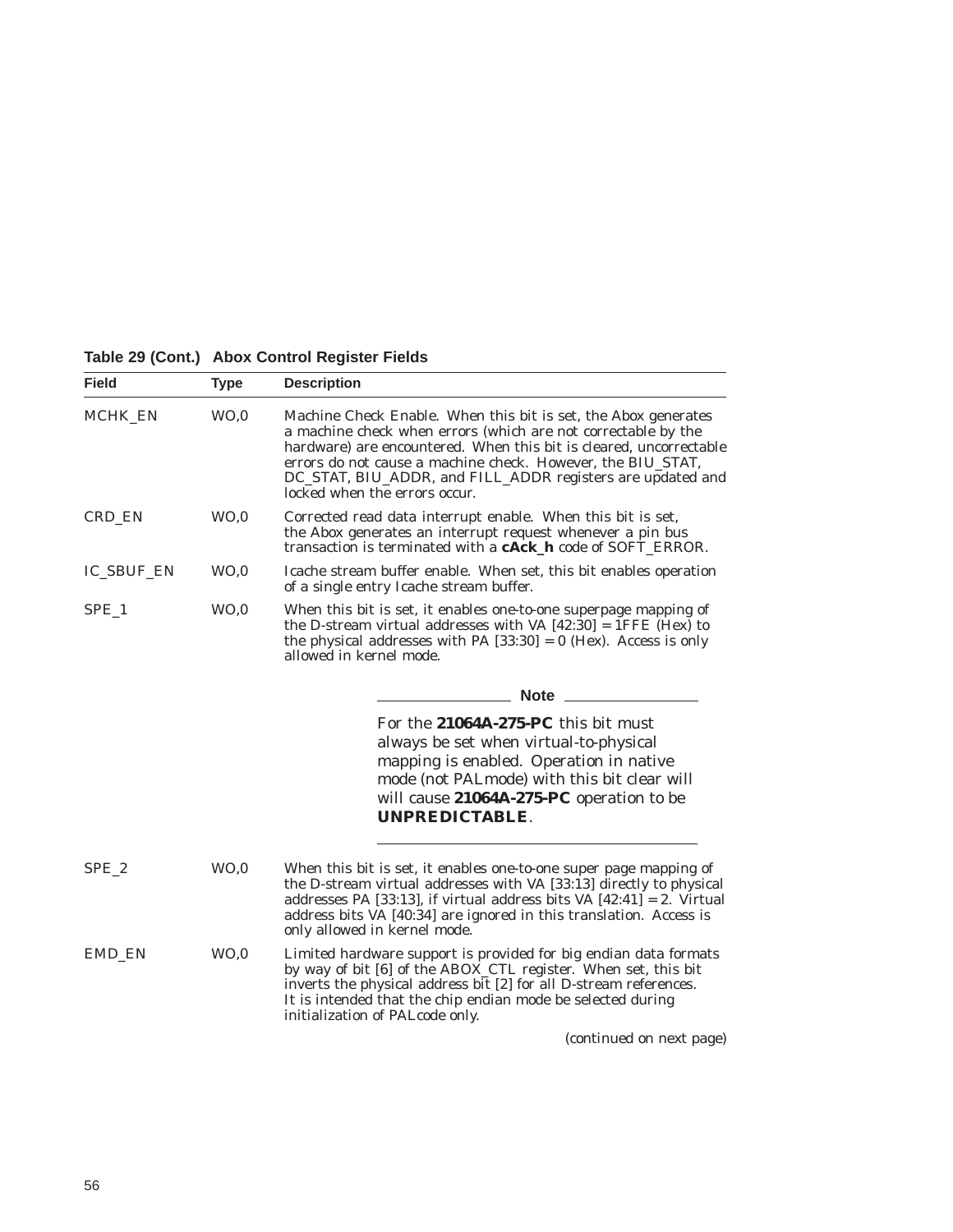| <b>Field</b>              | <b>Type</b>     | <b>Description</b>                                                                                                                                                                                                                                                                                                                                                  |
|---------------------------|-----------------|---------------------------------------------------------------------------------------------------------------------------------------------------------------------------------------------------------------------------------------------------------------------------------------------------------------------------------------------------------------------|
| STC_NORESULT WO,0         |                 | When clear the 21064A implements lock operation in conformance<br>to Alpha Architecture.                                                                                                                                                                                                                                                                            |
|                           |                 | When set the the 21064A does not conform to Alpha architecture.<br>See the following two items.<br>When STC_NORESULT is set these two items apply.                                                                                                                                                                                                                  |
|                           |                 | The result written into the register identified by Ra in STL_<br>٠<br>C/STQ_C and HW_ST/C instructions is UNPREDICTABLE.<br>This allows the Ibox to restart the memory reference pipeline<br>when the STL_C/STQ_C is transferred from the write buffer<br>to the BIU, and so increases the repetition rate with which<br>STL_C/STQ_C instructions can be processed. |
|                           |                 | LDL_L/LDQ_L, STL_C/STQ_C and HW_ST/C instructions will<br>$\bullet$<br>invalidate the Dcache line associated with their generated<br>address. These invalidates will not be visible to load or store<br>instructions that issue in the two CPU cycles after<br>the LDL_L/LDQ_L, STL_C/STQ_C or HW_ST/C issues.                                                      |
|                           |                 | This bit is cleared by chip reset.                                                                                                                                                                                                                                                                                                                                  |
| NCACHE<br><b>NDISTURB</b> | WO <sub>0</sub> | When this bit is set, it enables a mode which make noncacheable<br>only those external reads for which the 21064A does not probe the<br>external cache. This bit is cleared by chip reset.                                                                                                                                                                          |
| $DTB_R$ $RR^2$            | WO <sub>0</sub> | When this bit is set, it selects the round robin replacement<br>algorithm in the DTB.                                                                                                                                                                                                                                                                               |
| DC_ENA                    | WO <sub>0</sub> | Deache enable. When clear, this bit disables and flushes the<br>Deache. When set, this bit enables the Deache.                                                                                                                                                                                                                                                      |
| DC FHIT                   | WO, 0           | Deache force hit. When set, this bit forces all D-stream references<br>to hit in the Dcache. This bit takes precedence over DC_ENA.<br>That is, when DC_FHIT is set and DC_ENA is clear all D-stream<br>references hit in the Dcache.                                                                                                                               |
| <b>DC 16K</b>             | WO <sub>0</sub> | Set to select 16K byte Dcache. Clear to select 8K byte Dcache.                                                                                                                                                                                                                                                                                                      |
| F_TAG_ERR                 | WO <sub>0</sub> | Set to generate bad Dcache tag parity on fills.                                                                                                                                                                                                                                                                                                                     |
| NOCHK_PAR                 | WO, 0           | Set to disable checking of Icache and Dcache parity.                                                                                                                                                                                                                                                                                                                |
| DOUBLE_<br><b>INVAL</b>   | WO, 0           | When set, asserting <b>dInvReq_h 0</b> invalidates both Dcache blocks<br>addressed by <b>iAdr_h</b> [12:5].                                                                                                                                                                                                                                                         |

# **Table 29 (Cont.) Abox Control Register Fields**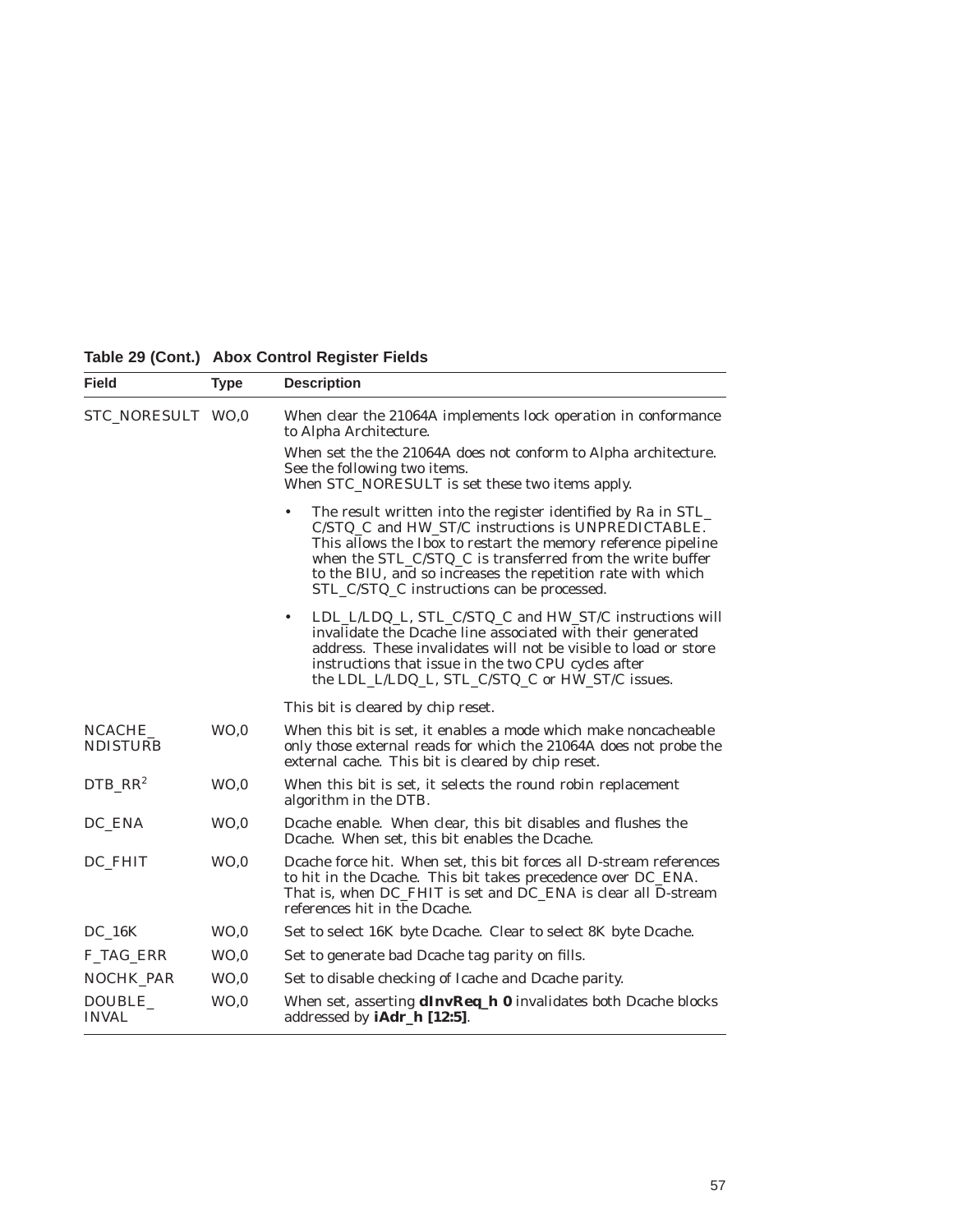## **4.2.12 Alternate Processor Mode Register (ALT\_MODE)**

The ALT\_MODE is a write-only register. The AM field specifies the alternate processor mode used by HW\_LD and HW\_ST instructions that have their ALT bit (bit [14]) set. Figure 24 shows the alternate processor mode register format and Table 30 lists the register modes.

#### **Figure 24 Alternate Processor Mode Register**

| 63 |            | 05 04 03 02 |                                                                                                                                                                                     | 00 |
|----|------------|-------------|-------------------------------------------------------------------------------------------------------------------------------------------------------------------------------------|----|
|    | <b>IGN</b> | AM          | <b>IGN</b>                                                                                                                                                                          |    |
|    |            |             | $\overline{1}$ $\overline{1}$ $\overline{0}$ $\overline{1}$ $\overline{0}$ $\overline{0}$ $\overline{0}$ $\overline{0}$ $\overline{0}$ $\overline{1}$ $\overline{1}$ $\overline{0}$ |    |

LJ-01856-TI0

| ALT_MODE [4:3] | <b>Mode</b> |  |
|----------------|-------------|--|
| 0 <sub>0</sub> | Kernel      |  |
| 0 <sub>1</sub> | Executive   |  |
| 10             | Supervisor  |  |
| $1\;1$         | User        |  |
|                |             |  |

#### **Table 30 Alternate Processor Mode Register**

#### **4.2.13 Cycle Counter Register (CC)**

The 21064A supports a cycle counter, as described in the *Alpha Architecture Reference Manual*. When enabled, the CC increments once each CPU cycle. The HW\_MTPR Rn, CC writes the CC [63:32] with the value held in the Rn [63:32]. The CC [31:0] are not changed. This register is read by the RPCC instruction as defined in the *Alpha Architecture Reference Manual*.

Figure 25 shows the register format (top register) when read by the HW\_MFPR Rn, CC instruction and when written (bottom register) by the HW\_MTPR Rn, CC instruction.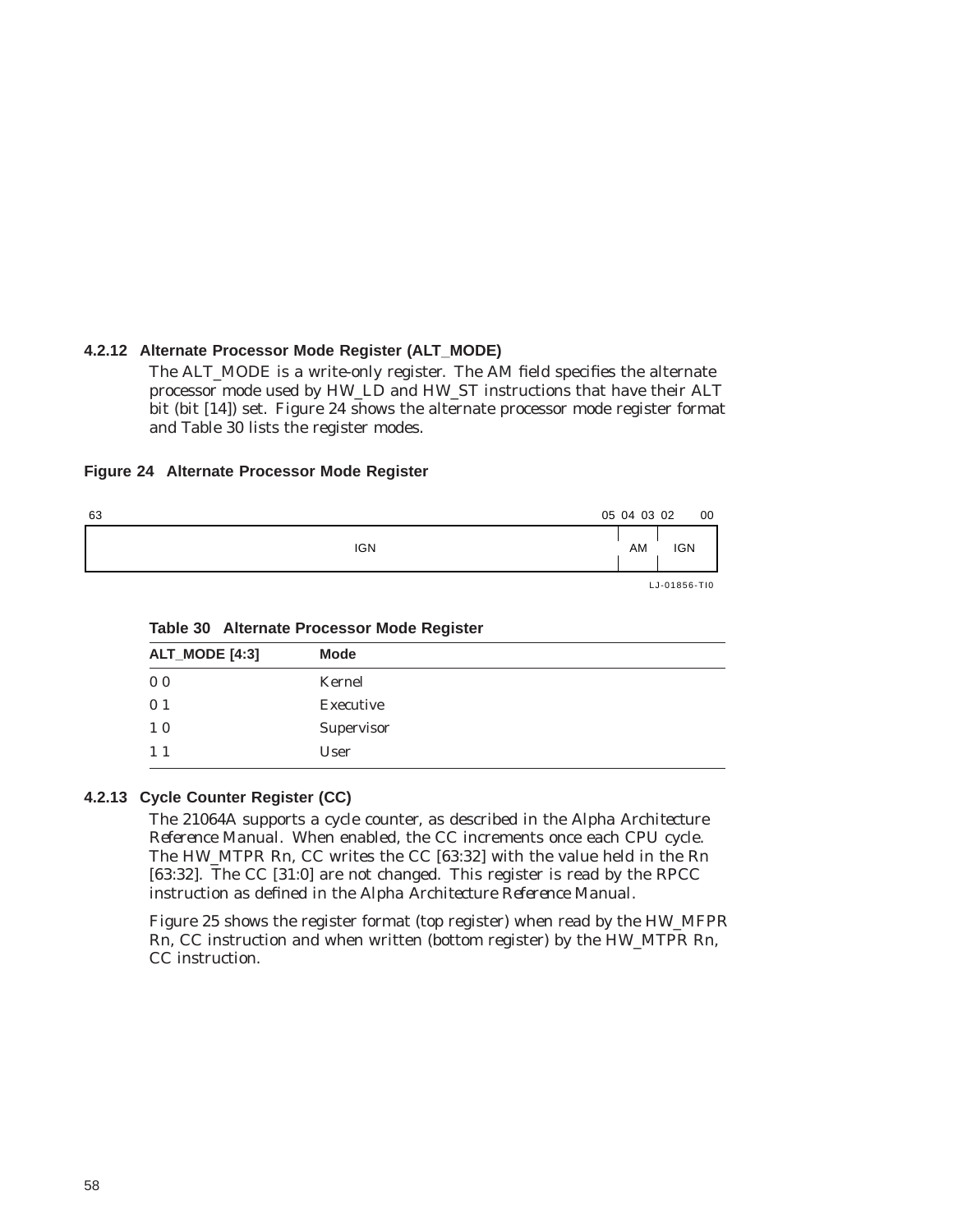# **Figure 25 Cycle Counter Register**

| Read Format:<br>63  |               | 32 31 |                | 00 |
|---------------------|---------------|-------|----------------|----|
|                     | <b>OFFSET</b> |       | <b>COUNTER</b> |    |
| Write Format:<br>63 |               | 32 31 |                | 00 |
|                     | <b>OFFSET</b> |       | <b>IGN</b>     |    |
|                     |               |       |                |    |

LJ-02162-TI0

# **4.2.14 Cycle Counter Control Register (CC\_CTL)**

The HW\_MTPR Rn, CC\_CTL\_writes the CC\_[31:0] with the value held in Rn [31:0]. The CC register bits [63:32] are not changed. The CC register bits [3:0] must be written with zero. If Rn bit [32] is set, then the counter is enabled, otherwise the counter is disabled. CC\_CTL is a write-only register. Figure 26 shows the register format when written by the HW\_MTPR Rn, CC\_CTL instruction.

# **Figure 26 Cycle Counter Control Register**

CC\_CTL Register Format



LJ-02161-TI0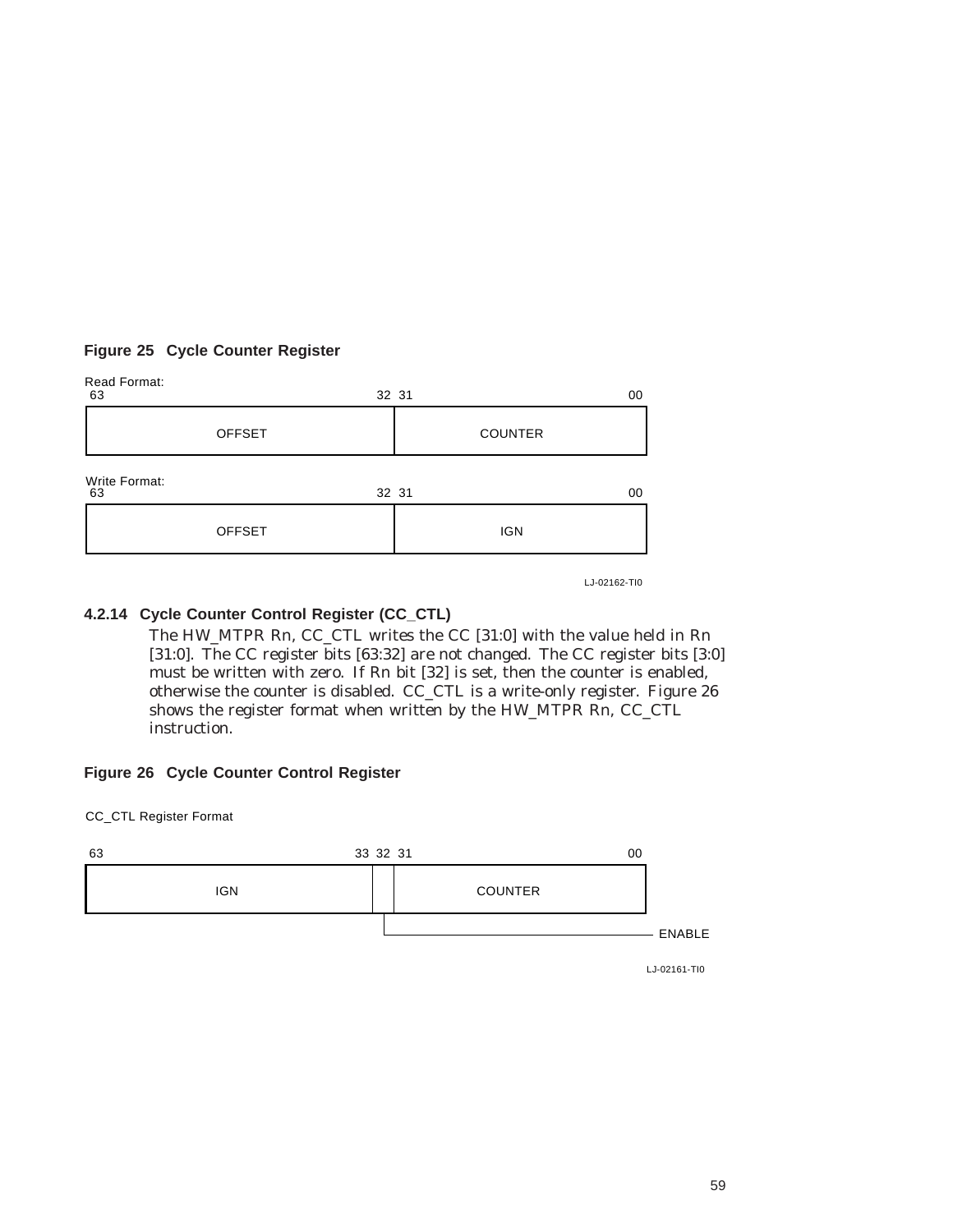# **4.2.15 Bus Interface Unit Control Register (BIU\_CTL)**

Figure 27 shows the bus interface unit control register format. Table 31 lists the register fields and gives a description of each.



## **Figure 27 21064A Bus Interface Unit Control Register**

|  | Table 31 Bus Interface Unit Control Register Fields |  |  |  |  |
|--|-----------------------------------------------------|--|--|--|--|
|--|-----------------------------------------------------|--|--|--|--|

| <b>Field</b> | Tvpe | <b>Description</b>                                                                                                                                                                                                                                             |
|--------------|------|----------------------------------------------------------------------------------------------------------------------------------------------------------------------------------------------------------------------------------------------------------------|
| BC ENA       | WO.0 | External cache enable. When this bit is cleared, the bit<br>disables the external cache. When the Bcache is disabled, the<br>BIU does not probe the external cache tag store for read/write<br>references; it launches a request on <b>cReq_h</b> immediately. |
|              |      | (continued on nort nogo)                                                                                                                                                                                                                                       |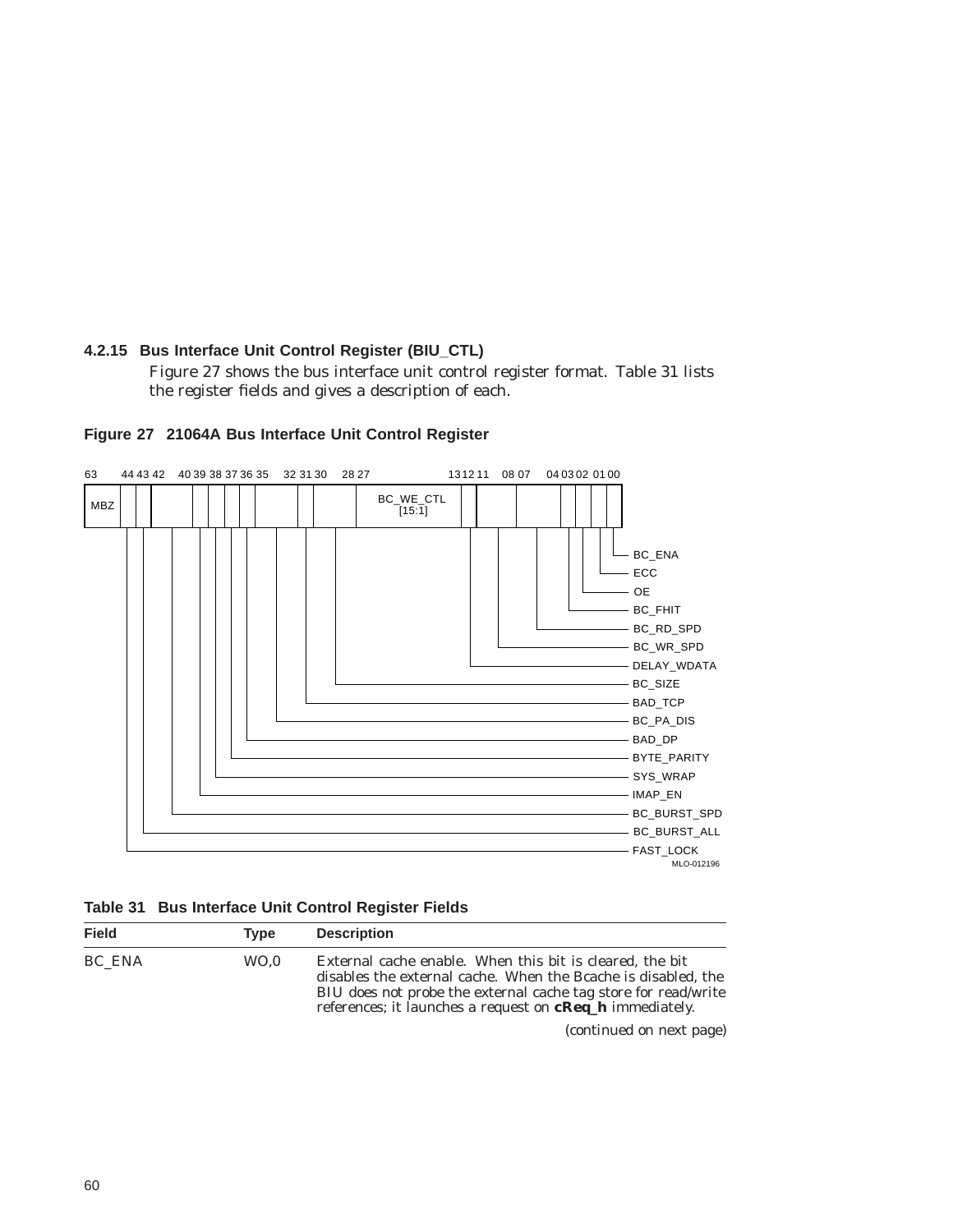**Field Type Description** ECC WO,0 When this bit is clear, the 21064A generates/expects parity on four of the **check\_h** pins. When this bit is set, the 21064A generates/expects ECC on the **check\_h** pins. OE WO,0 When this bit is set, the 21064A does not assert its chip enable pins during RAM write cycles, thus enabling these pins to be connected to the output enable pins of the cache RAMs. **Caution** The output enable bit in the BIU\_CTL register (BIU\_CTL [2]) must be set if the system uses SRAMs in the output enable mode (that is, if the **tagCEOE** and/or **dataCEOE** signals are connected to the output enable input of the SRAM and the 21064A enable is always enabled). If this bit is inadvertently cleared, the tag and data SRAMs will be enabled during writes, and damage can result. BC\_FHIT WO,0 External cache force hit. When this bit is set and the BC\_ENA bit is also set, all pin bus READ\_BLOCK and WRITE\_BLOCK transactions are forced to hit in external cache. Tag and tag control parity are ignored. The BC\_ENA takes precedence over BC\_FHIT. When BC\_ENA is cleared and BC\_FHIT is set, no tag probes occur and external requests are directed to the **cReq\_h** pins. **Note** The BC\_PA\_DIS field takes precedence

over the BC\_FHIT bit.

**Table 31 (Cont.) Bus Interface Unit Control Register Fields**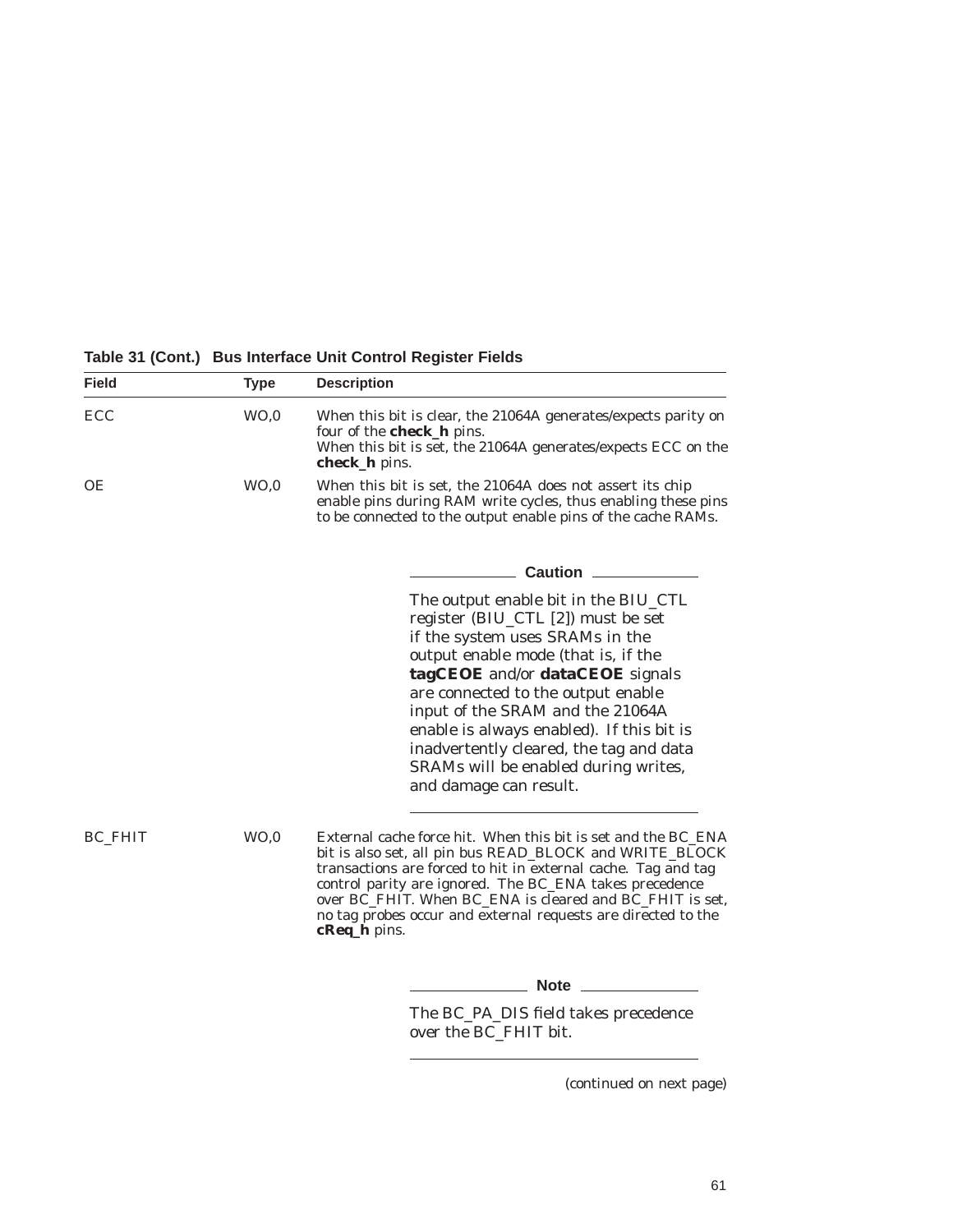|  |  |  | Table 31 (Cont.) Bus Interface Unit Control Register Fields |
|--|--|--|-------------------------------------------------------------|
|--|--|--|-------------------------------------------------------------|

| <b>Field</b>   | <b>Type</b>     | <b>Description</b>                                                                                                                                                                                                                                                                                                                                                                                                                                                                                                                                                                                                                                                                                                                                                                               |  |
|----------------|-----------------|--------------------------------------------------------------------------------------------------------------------------------------------------------------------------------------------------------------------------------------------------------------------------------------------------------------------------------------------------------------------------------------------------------------------------------------------------------------------------------------------------------------------------------------------------------------------------------------------------------------------------------------------------------------------------------------------------------------------------------------------------------------------------------------------------|--|
| BC_RD_SPD      | WO, 0           | External cache read speed. This field indicates to the BIU the<br>read access time of the RAMs used to implement the off-chip<br>external cache, measured in CPU cycles. It should be written<br>with a value equal to one less than the read access time of the<br>external cache RAMs.                                                                                                                                                                                                                                                                                                                                                                                                                                                                                                         |  |
|                |                 | 21064A access times for reads must be in the range [16:3]<br>CPU cycles, which means the values for the BC_RD_SPD field<br>are in the range of [15:2].                                                                                                                                                                                                                                                                                                                                                                                                                                                                                                                                                                                                                                           |  |
| BC_WR_SPD      | WO, 0           | External cache write speed. This field indicates to the BIU the<br>write cycle time of the RAMs used to implement the off-chip<br>external cache, measured in CPU cycles. It should be written<br>with a value equal to one less than the write cycle time of the<br>external cache RAMs.                                                                                                                                                                                                                                                                                                                                                                                                                                                                                                        |  |
|                |                 | The access times for writes must be in the range [16:2] CPU<br>cycles, which means the values for the BC_WR_SPD field are<br>in the range of $[15:1]$ .                                                                                                                                                                                                                                                                                                                                                                                                                                                                                                                                                                                                                                          |  |
| DELAY_WDATA    | WO, 0           | When this bit is set, it changes the timing of the data bus<br>during external cache writes.                                                                                                                                                                                                                                                                                                                                                                                                                                                                                                                                                                                                                                                                                                     |  |
| BC_WE_CTL      | WO <sub>0</sub> | External cache write enable control. This field is used to<br>control the timing of the write enable and chip enable pins<br>during writes into the data and tag control RAMs. It consists<br>of 15 bits, where each bit determines the value placed on the<br>write enable and chip enable pins during a given CPU cycle of<br>the RAM write access. When a given bit of the BC_WE_CTL<br>is set, the write enable and chip enable pins are asserted<br>during the corresponding CPU cycle of the RAM access. The<br>BC_WE_CTL bit [0] (bit [13] in BIU_CTL) corresponds to the<br>second cycle of the write access, BC_WE_CTL [1] (bit [14] in<br>BIU_CTL) to the third CPU cycle, and so on. The write enable<br>pins will never be asserted in the first CPU cycle of a RAM<br>write access. |  |
|                |                 | Unused bits in the BC_WE_CTL field must be written with<br>zeros.                                                                                                                                                                                                                                                                                                                                                                                                                                                                                                                                                                                                                                                                                                                                |  |
| <b>BC_SIZE</b> | WO, 0           | This field is used to indicate the size of the external cache.<br>See Table 32 for the encodings.                                                                                                                                                                                                                                                                                                                                                                                                                                                                                                                                                                                                                                                                                                |  |
| BAD_TCP        | WO, 0           | When set, this bit causes the 21064A to write bad parity into<br>the tag control RAM whenever it does a fast external RAM<br>write. (Diagnostic use only.)                                                                                                                                                                                                                                                                                                                                                                                                                                                                                                                                                                                                                                       |  |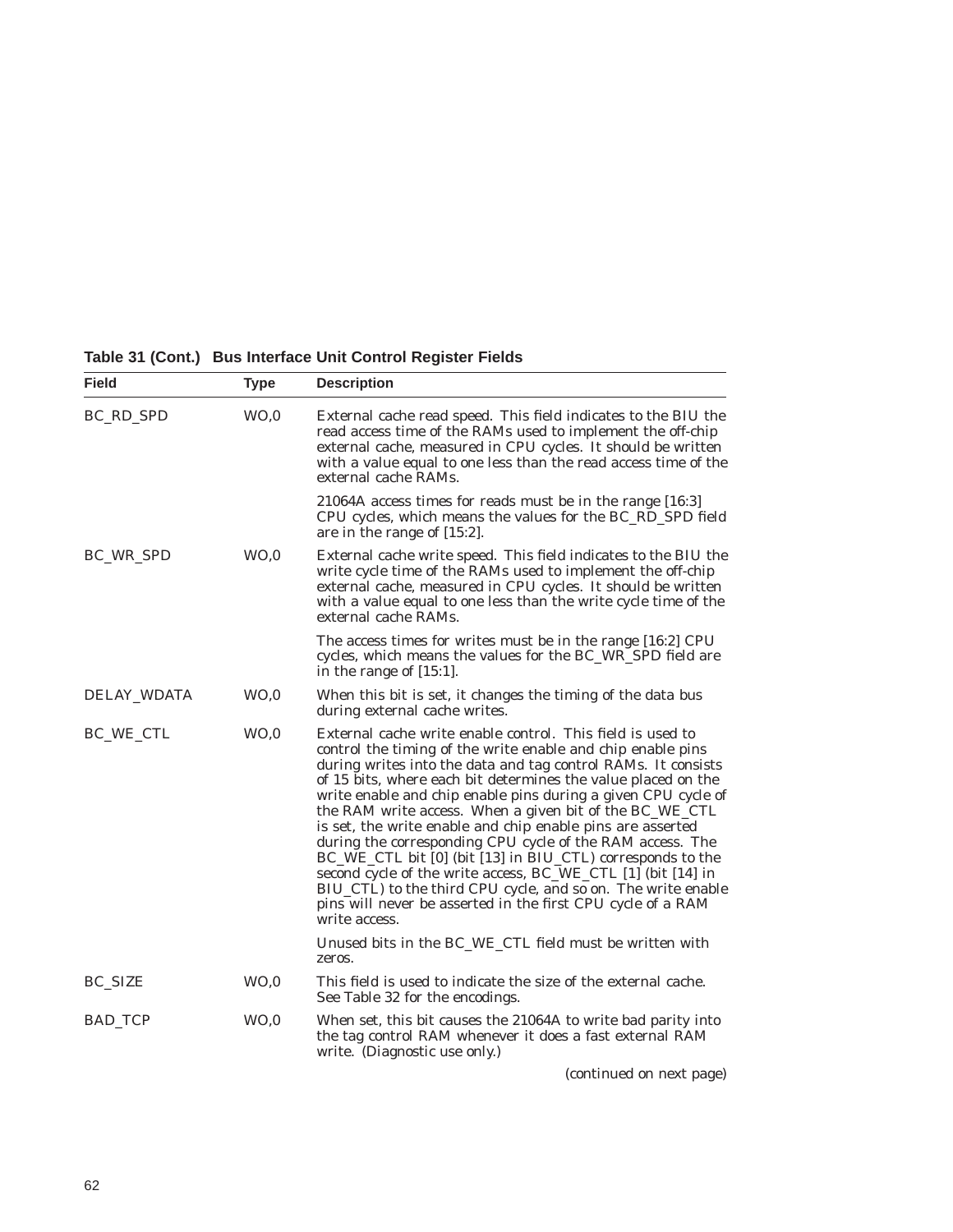| Table 31 (Cont.) Bus Interface Unit Control Register Fields |  |
|-------------------------------------------------------------|--|
|                                                             |  |

| <b>Field</b>        | <b>Type</b>     | <b>Description</b>                                                                                                                                                                                                                                                                                                                                                                                                                                                                                                                                                                                             |  |  |
|---------------------|-----------------|----------------------------------------------------------------------------------------------------------------------------------------------------------------------------------------------------------------------------------------------------------------------------------------------------------------------------------------------------------------------------------------------------------------------------------------------------------------------------------------------------------------------------------------------------------------------------------------------------------------|--|--|
| BC_PA_DIS           | WO <sub>0</sub> | This 4-bit field may be used to prevent the CPU chip from<br>using the external cache to service reads and writes based<br>upon the quadrant of physical address space that they<br>reference. The correspondence between this bit field and<br>the physical address space is shown in Table 33.                                                                                                                                                                                                                                                                                                               |  |  |
|                     |                 | When a read or write reference is presented to the BIU the<br>values of BC_PA_DIS, BC_ENA, and the physical address<br>bits [33:32] determine whether to attempt to use the external<br>cache to satisfy the reference. If the external cache is not to be<br>used for a given reference the BIU does not probe the tag store<br>and makes the appropriate system request immediately. The<br>value of BC_PA_DIS has NO impact on which portions of the<br>physical address space can be cached in the primary caches.<br>System components control this by way of the <b>dRAck_h</b> field<br>of the pin bus. |  |  |
| <b>BAD DP</b>       | WO <sub>0</sub> | When this bit is set, the BAD_DP causes the 21064A to invert<br>the value placed on bits $[0]$ , $[7]$ , $[14]$ and $[21]$ of the <b>check</b> <sub>h</sub><br>[27:0] field during off-chip writes. This produces bad parity<br>when the 21064A is in parity mode, and bad check bit codes<br>when in ECC mode. (Diagnostic use only.)                                                                                                                                                                                                                                                                         |  |  |
| SYS_WRAP            | WO, 0           | When this bit is set, it indicates that the system returns read<br>response data wrapped around the requested chunk. This bit<br>is cleared by chip reset.                                                                                                                                                                                                                                                                                                                                                                                                                                                     |  |  |
| <b>BC_BURST_SPD</b> | WO, 0           | When these bits are cleared, the timing of all Bcache reads is<br>controlled by the value of BC_RD_SPD.<br>When these bits are set in 128-bit mode, the second read takes<br>BC_BURST_SPD+1 cycles.<br>When these bits are set in 64-bit mode, the second and fourth<br>reads take BC_BURST_SPD+1 cycles.<br>If BC_BURST_ALL is set, the third read takes BC_BURST_<br>SPD+1 cycles also.                                                                                                                                                                                                                      |  |  |
| <b>BC_BURST_ALL</b> | WO, 0           | In 64-bit mode this bit is set if BC_BURST_SPD should be<br>used to time the third (of four) RAM read cycle.                                                                                                                                                                                                                                                                                                                                                                                                                                                                                                   |  |  |
| BYTE_PARITY         | WO, 0           | If set when BIU_CTL ECC is cleared, external byte parity is<br>selected.<br>If set when BIU_CTL ECC is set, this bit is ignored.                                                                                                                                                                                                                                                                                                                                                                                                                                                                               |  |  |
| <b>IMAP_EN</b>      | WO <sub>0</sub> | Set to allow <b>dMapWE_h [1:0]</b> to assert for I-stream backup<br>cache reads.                                                                                                                                                                                                                                                                                                                                                                                                                                                                                                                               |  |  |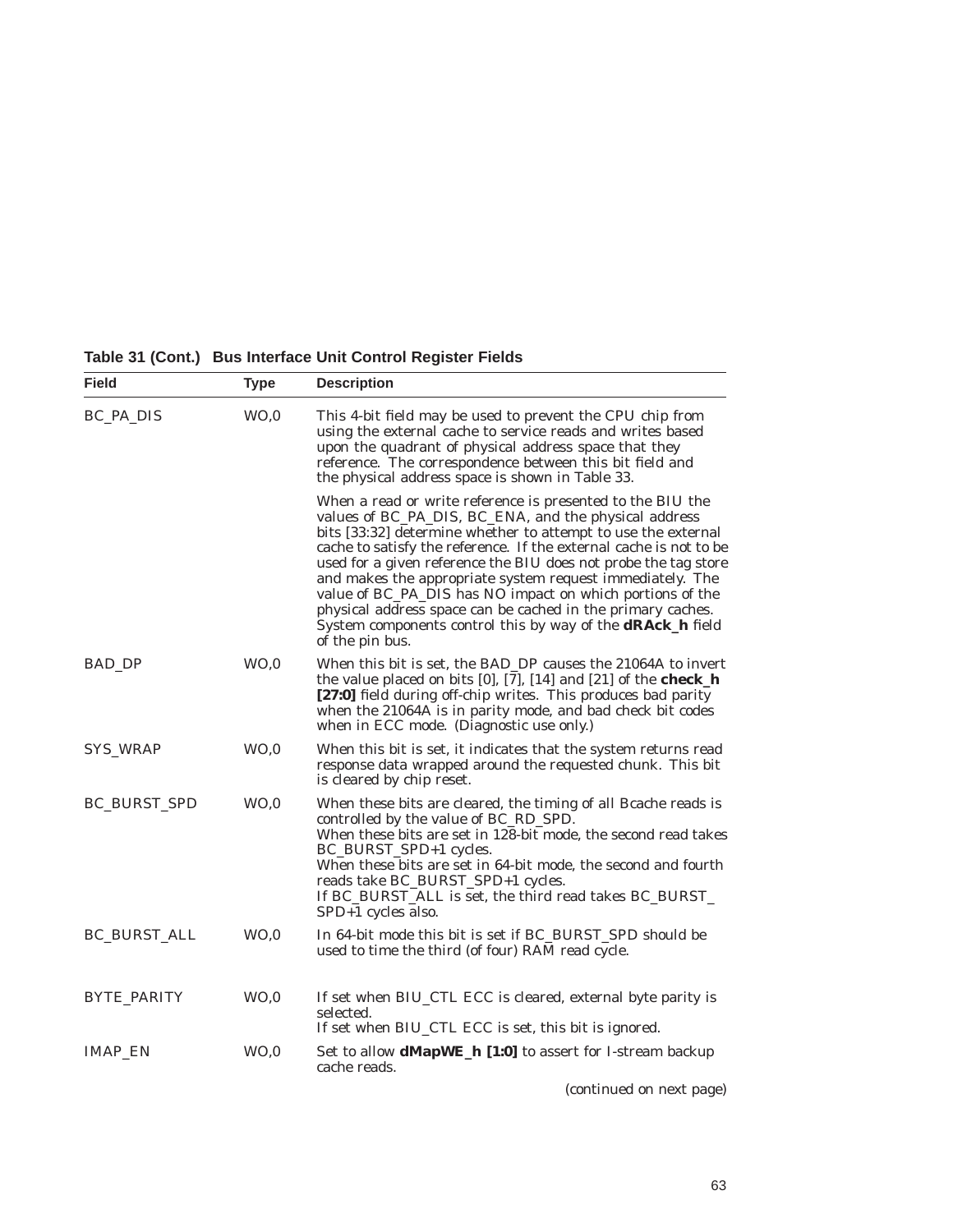| <b>Field</b>     | Tvpe | <b>Description</b>                                                                                                                                                   |
|------------------|------|----------------------------------------------------------------------------------------------------------------------------------------------------------------------|
| <b>FAST LOCK</b> | WO.0 | When set, FAST_LOCK mode operation is selected. FAST_<br>LOCK mode can only be used when BIU_CTL [2] OE is also<br>set indicating that OE mode Bcache RAMs are used. |

# **Table 31 (Cont.) Bus Interface Unit Control Register Fields**

Table 32 lists the encoding for BC\_SIZE. Table 33 lists the BIU\_CTL physical addresses.

# **Table 32 BC\_SIZE**

| <b>BC_SIZE</b> | <b>Cache Size</b> | <b>BC SIZE</b> | <b>Cache Size</b> |  |
|----------------|-------------------|----------------|-------------------|--|
| 000            | 128 KB            | 100            | 2 MB              |  |
| 001            | 256 KB            | 101            | 4 MB              |  |
| 010            | 512 KB            | 110            | 8 MB              |  |
| 011            | 1 MB              | 111            | 16 MB             |  |

# **Table 33 BC\_PA\_DIS**

| <b>BIU CTL Bits</b> | <b>Physical Address</b> | <b>BIU CTL Bits</b> | <b>Physical Address</b> |
|---------------------|-------------------------|---------------------|-------------------------|
| -32                 | $PA$ [33:32] = 0        | 34                  | $PA$ [33:32] = 2        |
| -33                 | $PA$ [33:32] = 1        | 35                  | $PA$ [33:32] = 3        |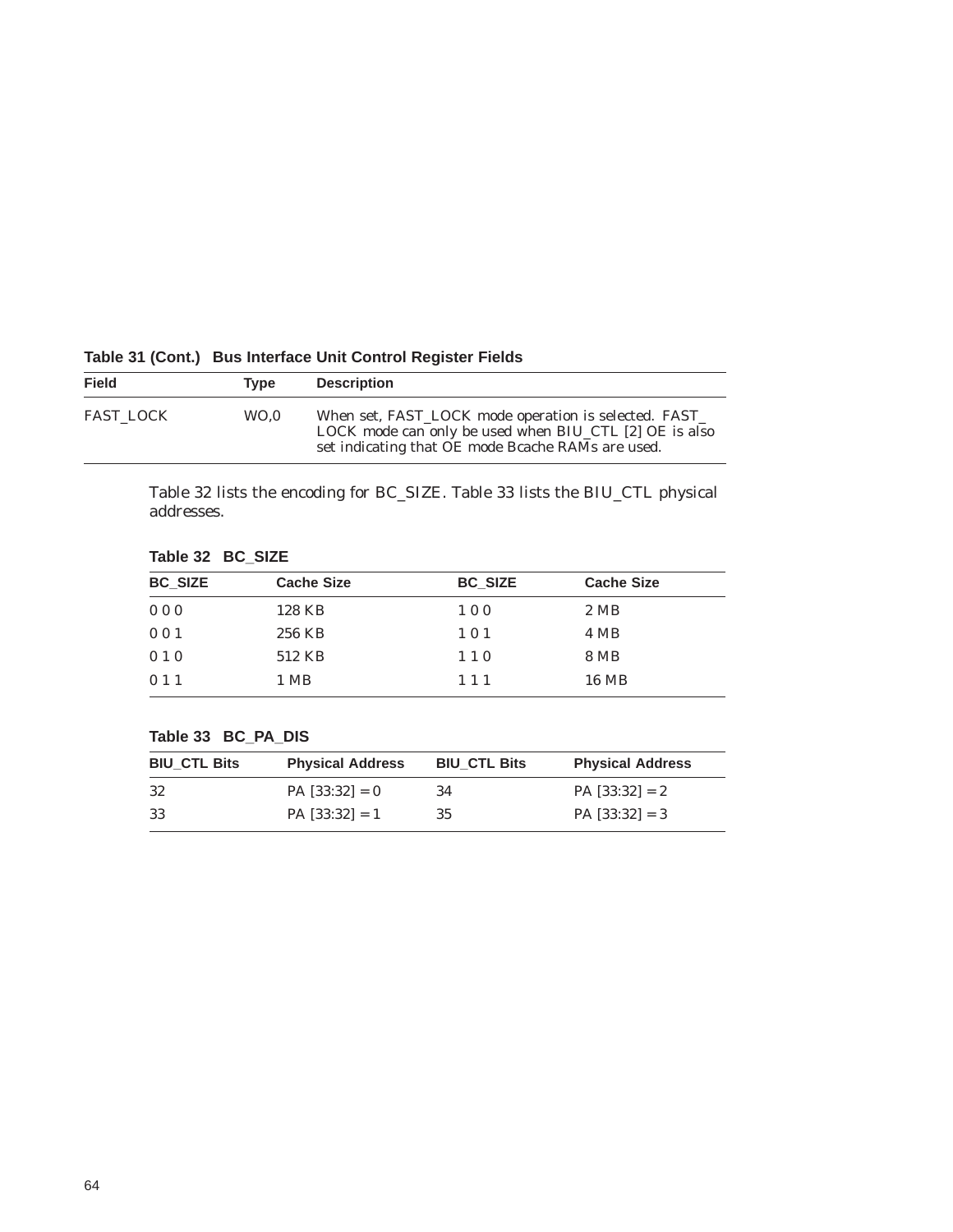## **4.2.16 Cache Status Register (C\_STAT)**

The C\_STAT is a read-only register and is only used by the diagnostics.

Figure 28 shows the 21064A Dcache status register format. Table 34 lists the register fields and gives a description of each.

## **Figure 28 Cache Status Register**



|  |  |  | Table 34 Cache Status Register Fields |  |
|--|--|--|---------------------------------------|--|
|--|--|--|---------------------------------------|--|

| <b>Field</b> | <b>Type</b> | <b>Description</b>                                                                                                                                                                                                                                         |
|--------------|-------------|------------------------------------------------------------------------------------------------------------------------------------------------------------------------------------------------------------------------------------------------------------|
| CHIP ID      | RO.         | These bits identify the devices as listed here:                                                                                                                                                                                                            |
|              |             | $0012$ -Early version of 21064A<br>٠                                                                                                                                                                                                                       |
|              |             | $0112$ -Production version of 21064A<br>٠                                                                                                                                                                                                                  |
| DC HIT       | RO.         | This bit indicates whether the last load or store<br>instruction processed by the Abox hit (DC_HIT set)<br>or missed (DC HIT clear) the Deache. Loads that miss<br>the Dcache can be completed without requiring external<br>reads. (Diagnostic use only.) |
| DC ERR       | RC.         | Set by Dcache parity error.                                                                                                                                                                                                                                |
| IC ERR       | RC          | Set by Icache parity error.                                                                                                                                                                                                                                |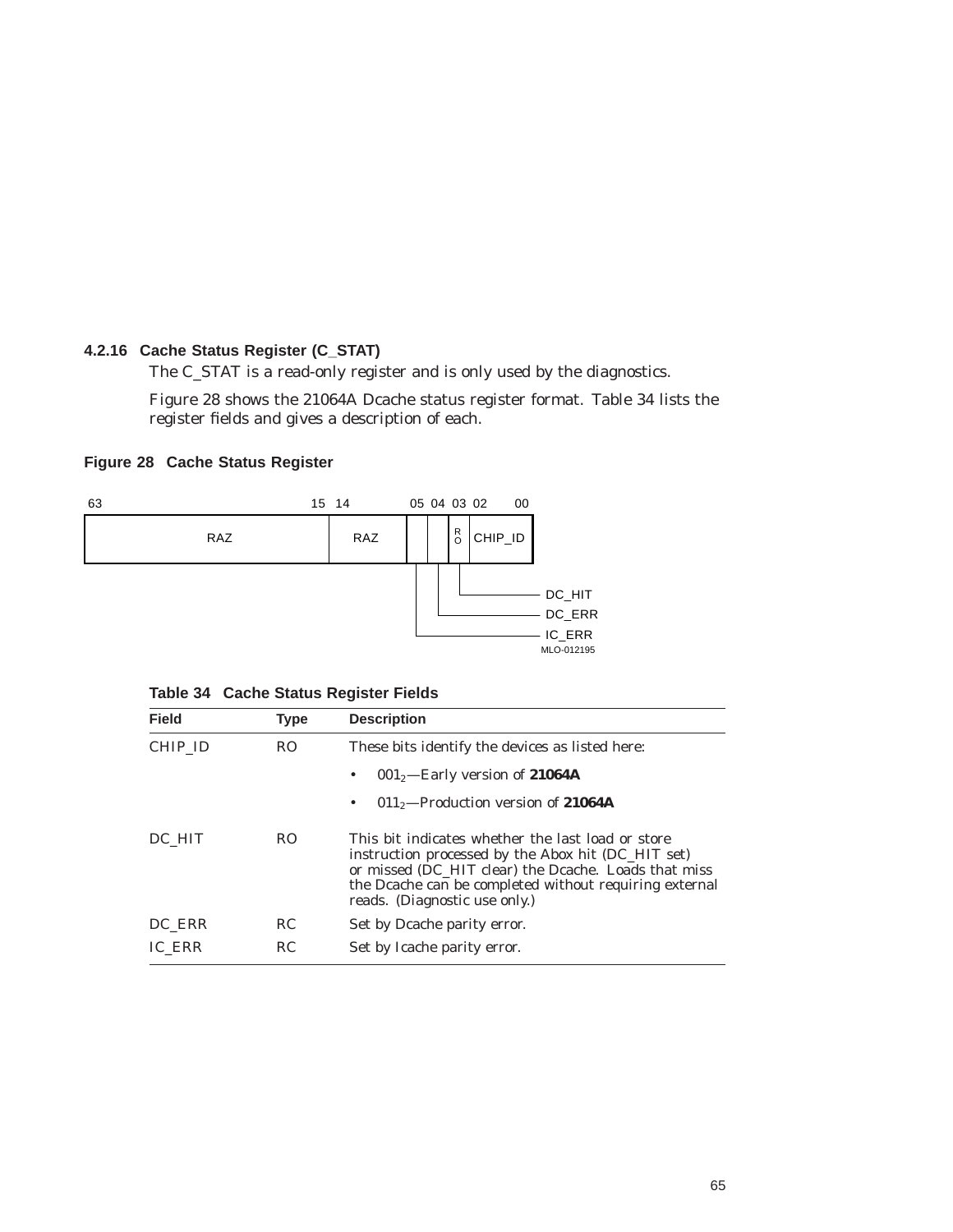### **4.2.17 Bus Interface Unit Status Register (BIU\_STAT)**

The BIU\_STAT is a read-only register.

Bits [6:0] of the BIU\_STAT register are locked against further updates when one of the following bits is set:

- BIU\_HERR
- BIU\_SERR
- BC\_TPERR
- BC\_TCPERR

The address associated with the error is latched and locked in the BIU\_ ADDR register. Bits [6:0] of the BIU\_STAT register and BIU\_ADDR are also spuriously locked when a parity error or an uncorrectable ECC error occurs during a primary cache fill operation. The BIU\_STAT bits [7:0] and BIU\_ ADDR are unlocked when the BIU\_ADDR register is read.

When FILL\_ECC or FILL\_DPERR is set, BIU\_STAT bits [13:8] are locked against further updates. The address associated with the error is latched and locked in the FILL\_ADDR register. The BIU\_STAT bits [14:8] and FILL\_ADDR are unlocked when the FILL\_ADDR register is read.

This register is not unlocked or cleared by reset and needs to be explicitly cleared by PALcode.

Figure 29 shows the bus interface unit status register format. Table 35 lists the register fields and gives a description of each.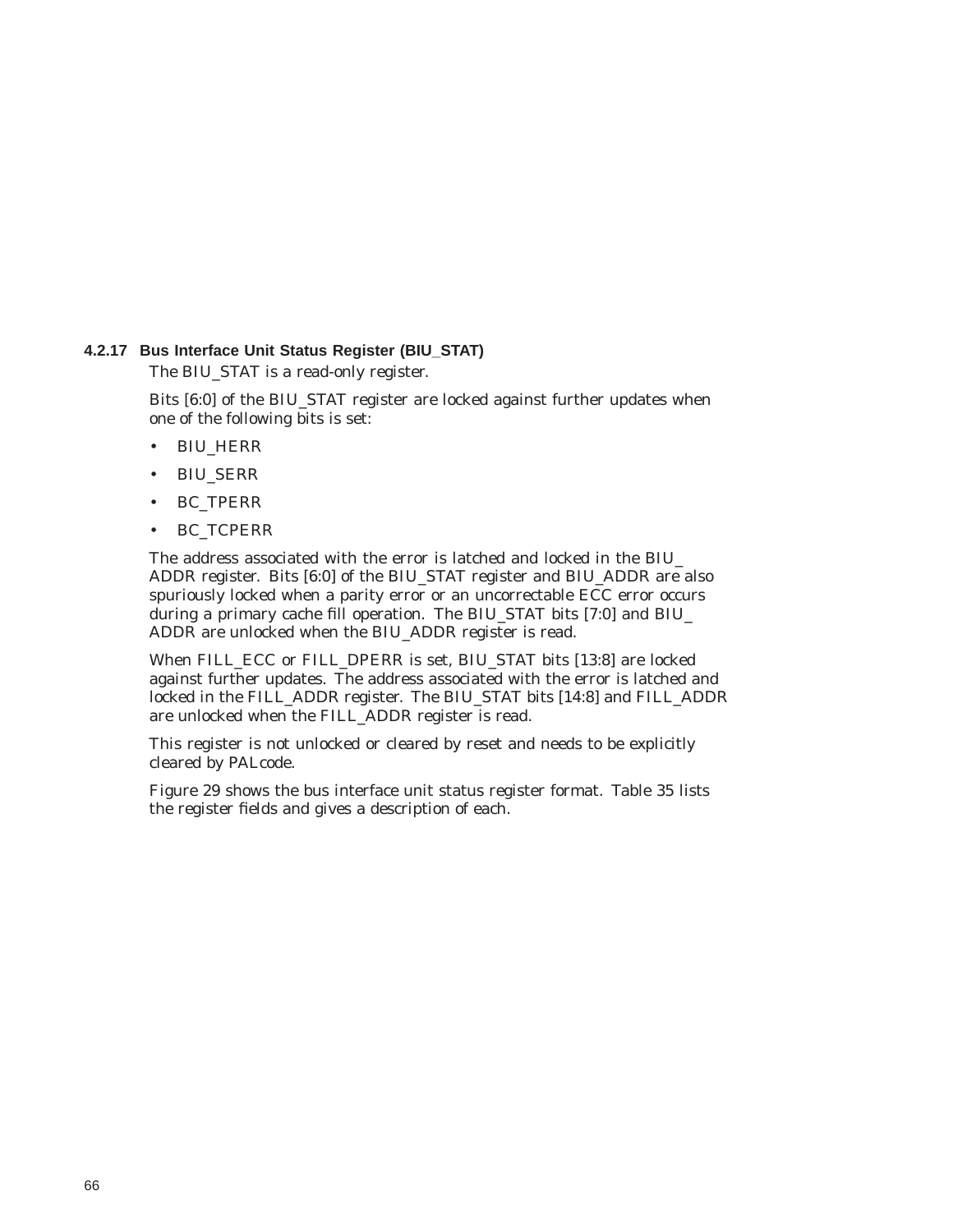

## **Figure 29 Bus Interface Unit Status Register**

| Table 35 Bus Interface Unit Status Register Fields |  |  |
|----------------------------------------------------|--|--|
|                                                    |  |  |

| <b>Field</b>     | <b>Type</b>    | <b>Description</b>                                                                                                                 |  |  |
|------------------|----------------|------------------------------------------------------------------------------------------------------------------------------------|--|--|
| <b>BIU HERR</b>  | R <sub>O</sub> | When this bit is set, it indicates that an external cycle<br>was terminated with the <b>cAck_h</b> pins indicating HARD_<br>ERROR. |  |  |
| <b>BIU SERR</b>  | RO.            | When this bit is set, it indicates that an external cycle<br>was terminated with the <b>cAck_h</b> pins indicating SOFT_<br>ERROR. |  |  |
| <b>BC TPERR</b>  | RO.            | When this bit is set, it indicates that an external cache<br>tag probe encountered bad parity in the tag address<br>RAM.           |  |  |
| <b>BC TCPERR</b> | RO.            | When this bit is set, it indicates that an external cache<br>tag probe encountered bad parity in the tag control RAM.              |  |  |
| <b>BIU CMD</b>   | RO.            | This field latches the cycle type on the cReq_h pins when<br>a BIU HERR. BIU SERR. BC TPERR. or BC TCPERR<br>error occurs.         |  |  |

(continued on next page)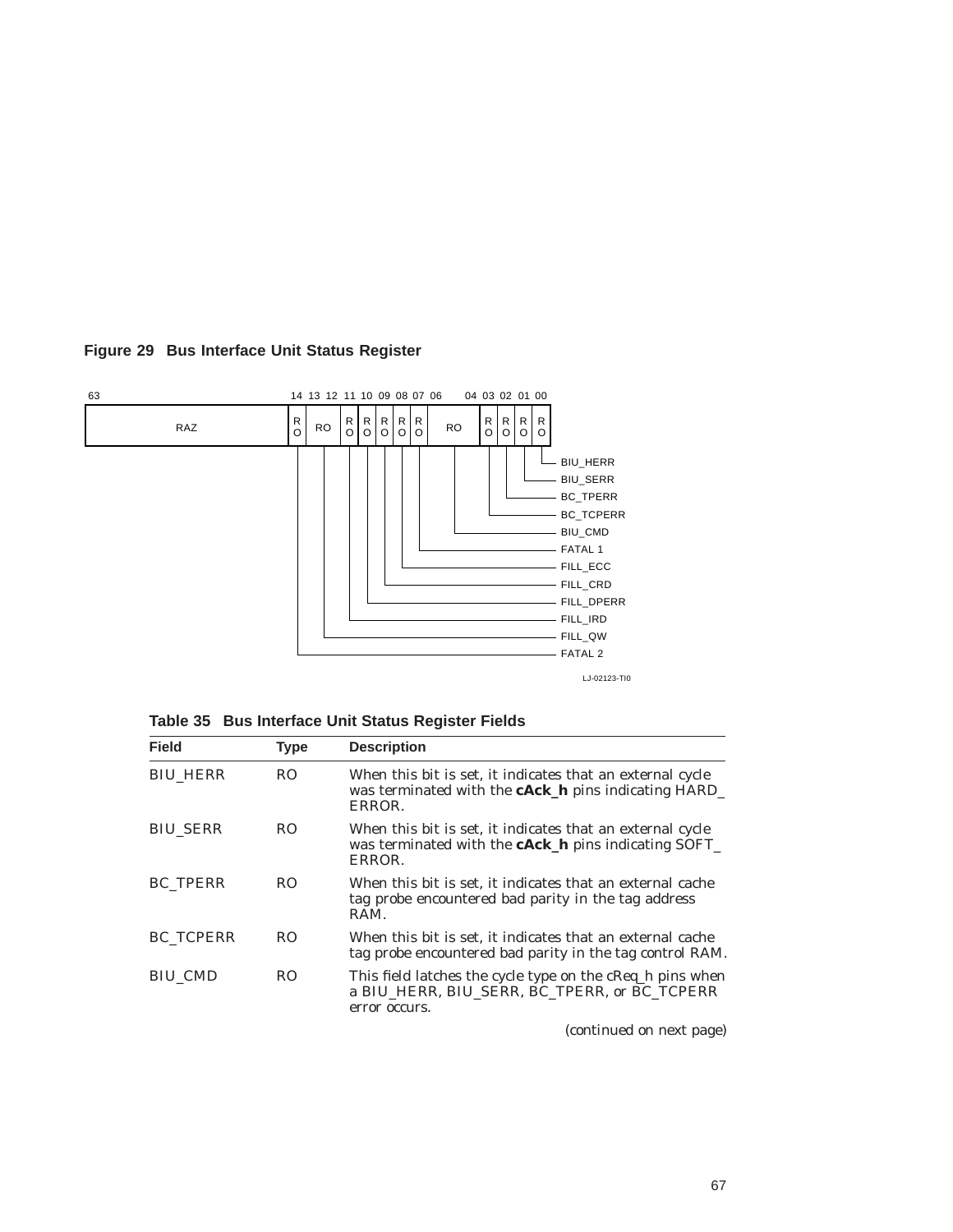**Table 35 (Cont.) Bus Interface Unit Status Register Fields**

| <b>Field</b>       | <b>Type</b>    | <b>Description</b>                                                                                                                                                                                                                                                                                                           |  |  |  |
|--------------------|----------------|------------------------------------------------------------------------------------------------------------------------------------------------------------------------------------------------------------------------------------------------------------------------------------------------------------------------------|--|--|--|
| <b>FATAL1</b>      | R <sub>O</sub> | When this bit is set, it indicates that an external cycle<br>was terminated with the <b>cAck_h</b> pins indicating HARD_<br>ERROR or that an external cache tag probe encountered<br>bad parity in the tag address RAM or the tag control<br>RAM while one of BIU_HERR, BIU_SERR, BC_TPERR,<br>or BC_TCPERR was already set. |  |  |  |
| <b>FILL ECC</b>    | R <sub>O</sub> | ECC error. When this bit is set, it indicates that primary<br>cache fill data received from outside the CPU chip<br>contained an ECC error.                                                                                                                                                                                  |  |  |  |
| FILL CRD           | R <sub>O</sub> | Correctable read. This bit only has meaning when FILL_<br>ECC is set. When this bit is set, it indicates that the<br>information latched in BIU_STAT [13:8], FILL_ADDR,<br>and FILL_SYNDROME relates to an error quadword<br>which does not contain multi-bit errors in either of its<br>component longwords.                |  |  |  |
| FILL DPERR         | <b>RO</b>      | Fill Parity Error. When this bit is set, it indicates that<br>the BIU received data with a parity error from outside<br>the CPU chip while performing either a Dcache or Icache<br>fill. FILL_DPERR is only meaningful when the CPU chip<br>is in parity mode, as opposed to ECC mode.                                       |  |  |  |
| FILL IRD           | <b>RO</b>      | This bit is only meaningful when either FILL_ECC or<br>FILL DPERR is set. The FILL IRD bit is set to indicate<br>that the error that caused FILL_ECC or FILL_DPERR<br>to set occurred during an Icache fill and clear to indicate<br>that the error occurred during a Dcache fill.                                           |  |  |  |
| <b>FILL QW</b>     | <b>RO</b>      | This field is only meaningful when either FILL_ECC or<br>FILL_DPERR is set. The FILL_QW bit identifies the<br>quadword within the hexaword primary cache fill block<br>which caused the error. It can be used together with<br>FILL_ADDR [33:5] to get the complete physical address<br>of the bad quadword.                 |  |  |  |
| FATAL <sub>2</sub> | R <sub>O</sub> | When this bit is set, it indicates that a primary cache<br>fill operation resulted in either a multi-bit ECC error or<br>in a parity error while FILL_ECC or FILL_DPERR was<br>already set.                                                                                                                                  |  |  |  |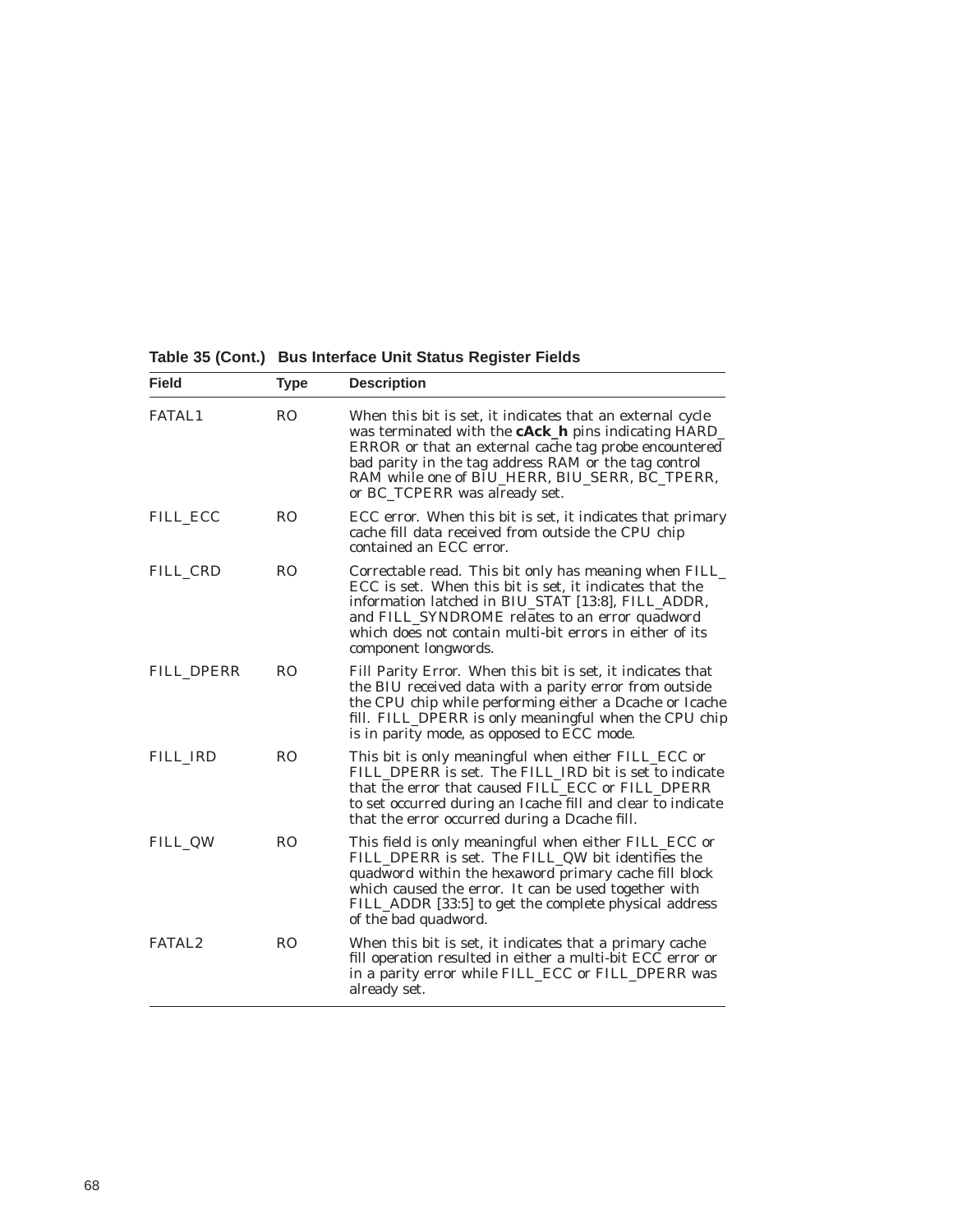#### **4.2.18 Bus Interface Unit Address Register (BIU\_ADDR)**

The BIU\_ADDR is a read-only register that contains the physical address associated with errors reported by BIU\_STAT [7:0]. Its contents are meaningful only when one of BIU\_HERR, BIU\_SERR, BC\_TPERR, or BC\_TCPERR are set. Reads of the BIU\_ADDR register unlock both BIU\_ADDR and BIU\_STAT [7:0].

The BIU\_ADDR bits [33:5] contain the values of **adr\_h** bits [33:5] associated with the pin bus transaction that resulted in the error indicated in BIU\_STAT [7:0].

If the BIU\_CMD field of the BIU\_STAT register indicates that the transaction that received the error was READ\_BLOCK or load\_locked, then BIU\_ADDR [4:2] are UNPREDICTABLE. If the BIU\_CMD field of the BIU\_STAT register encodes any pin bus command other than READ\_BLOCK or load\_locked, then BIU\_ADDR bits [4:2] will contain zeros. The BIU\_ADDR bits [63:34] and BIU\_ ADDR bits [1:0] always read as zero. Figure 30 shows the bus interface unit address register (BIU\_ADDR) format.

#### **Figure 30 Bus Interface Unit Address Register**

BIU\_ADDR Register Format



LJ-02160-TI0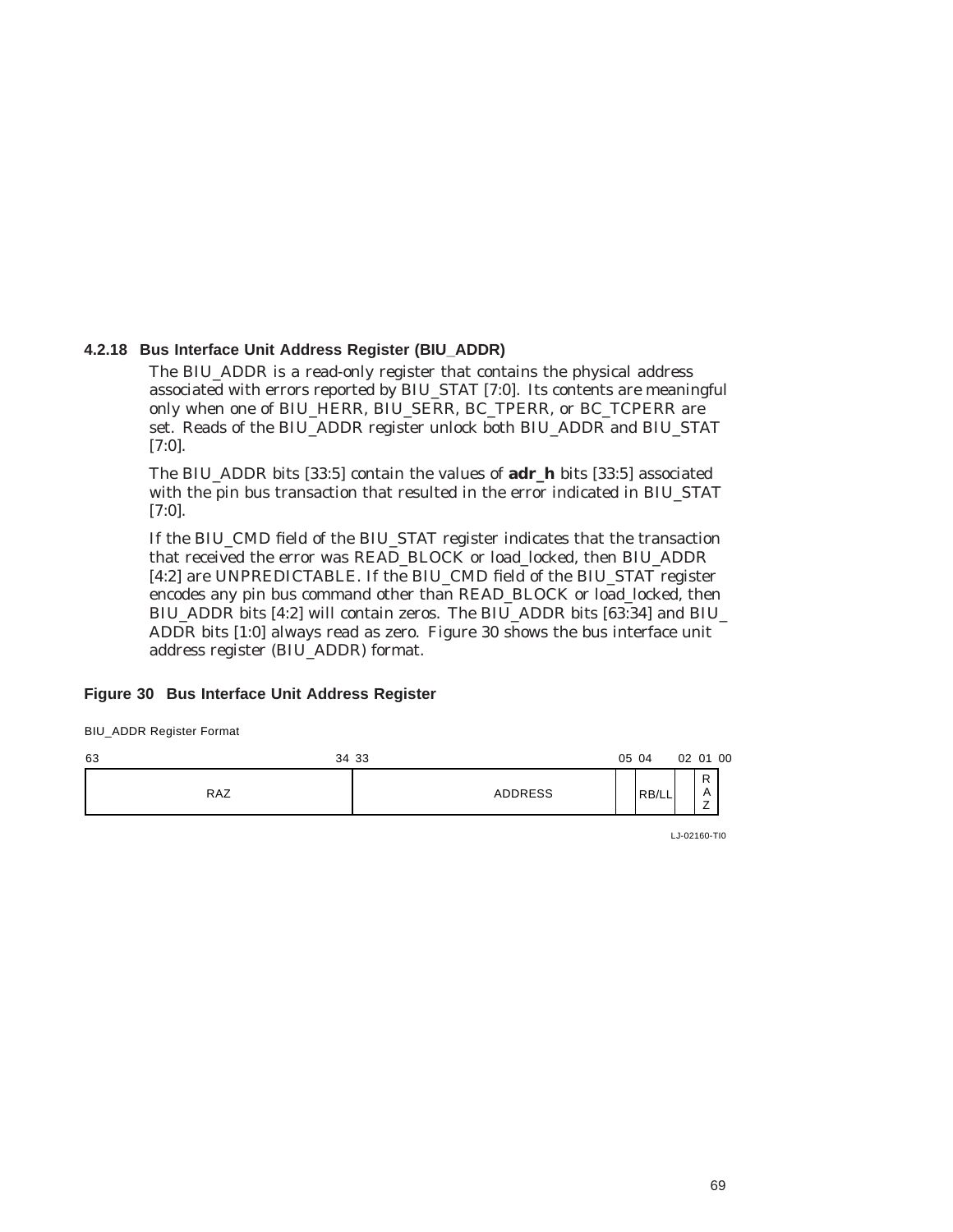#### **4.2.19 Fill Address Register (FILL\_ADDR)**

The FILL\_ADDR is a read-only register that contains the physical address associated with errors reported by BIU\_STAT bits [14:8]. Its contents are meaningful only when FILL\_ECC or FILL\_DPERR is set. Reads of the FILL\_ ADDR unlock FILL\_ADDR, BIU\_STAT bits [14:8] and FILL\_SYNDROME.

The FILL\_ADDR bits [33:5] identify the 32-byte cache block that the CPU was attempting to read when the error occurred.

If the FILL\_IRD bit of the BIU\_STAT register is clear, it indicates that the error occurred during a D-stream cache fill. At such times, FILL\_ADDR bits [4:2] contain bits [4:2] of the physical address generated by the load instruction that triggered the cache fill. If FILL\_IRD is set, then FILL\_ADDR bits [4:2] are UNPREDICTABLE. The FILL\_ADDR bits [63:34] and FILL\_ADDR bits [1:0] will read as zero. Figure 31 shows the fill address register (FILL\_ADDR) format.

#### **Figure 31 Fill Address Register**

Fill\_ADDR Register Format



LJ-02159-TI0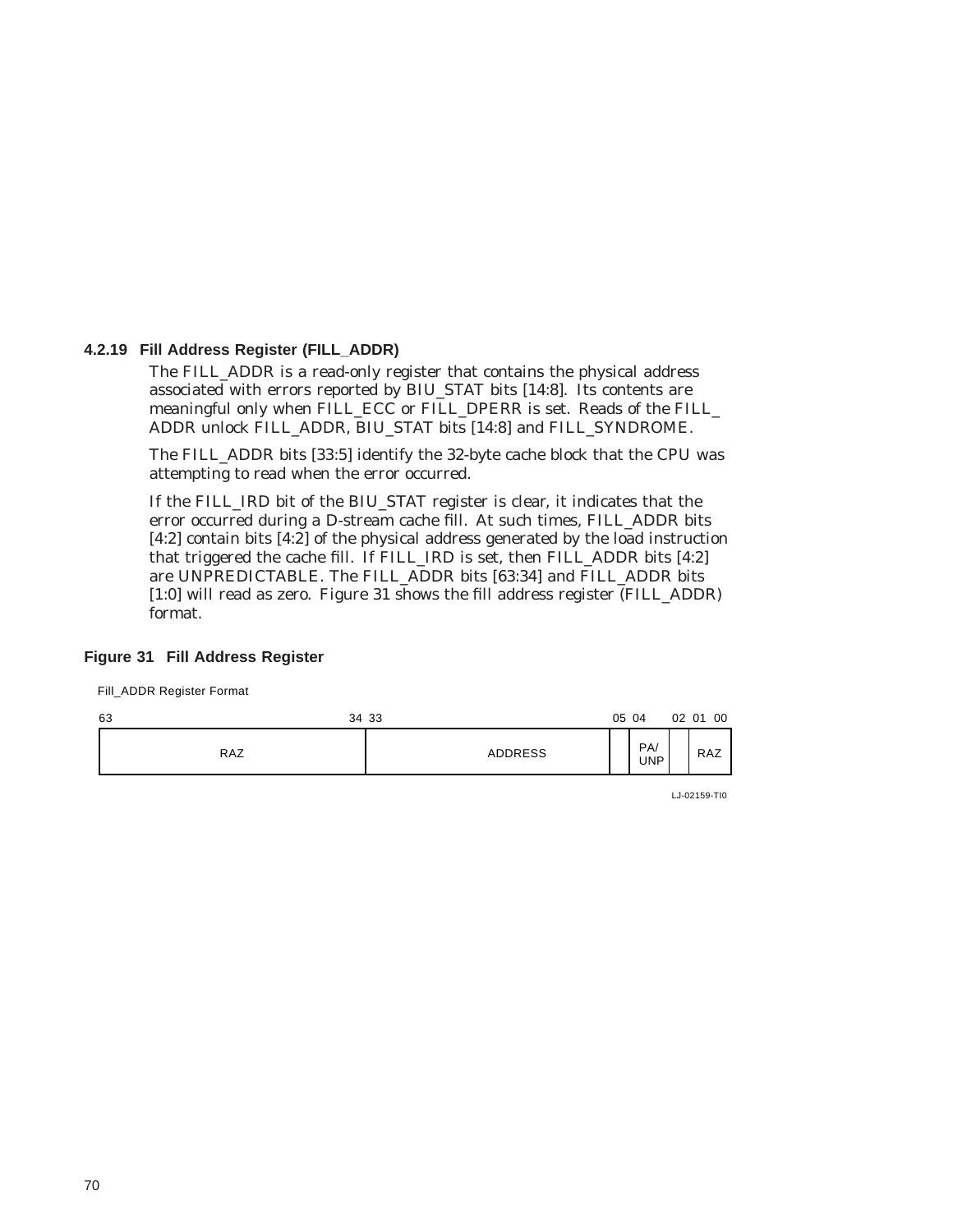### **4.2.20 Fill Syndrome Register (FILL\_SYNDROME)**

The FILL\_SYNDROME register is a 14-bit read-only register.

If the chip is in ECC mode and an ECC error is recognized during a primary cache fill operation, the syndrome bits associated with the bad quadword are locked in the FILL\_SYNDROME register. The FILL\_SYNDROME bits [6:0] contain the syndrome associated with the lower longword of the quadword, and FILL\_SYNDROME bits [13:7] contain the syndrome associated with the upper longword of the quadword. A syndrome value of zero means that no errors were found in the associated longword. See Table 36 for a list of syndromes associated with correctable single-bit errors. The FILL\_SYNDROME register is unlocked when the FILL\_ADDR register is read.

If the chip is in parity mode and a parity error is recognized during a primary cache fill operation, the FILL\_SYNDROME register indicates which of the longwords in the quadword got bad parity. The FILL\_SYNDROME bit [0] is set to indicate that the lower longword was corrupted, and FILL\_SYNDROME bit [7] is set to indicate that the upper longword was corrupted. The FILL\_ SYNDROME bits [13:8] and [6:1] are RAZ in parity mode. Figure 32 shows the fill syndrome register format.

#### **Figure 32 FILL\_SYNDROME Register**

| 63 |            | 14 13 |         | 07 06 | 00           |
|----|------------|-------|---------|-------|--------------|
|    | <b>RAZ</b> |       | HI[6:0] |       | LO[6:0]      |
|    |            |       |         |       | LJ-01860-TI0 |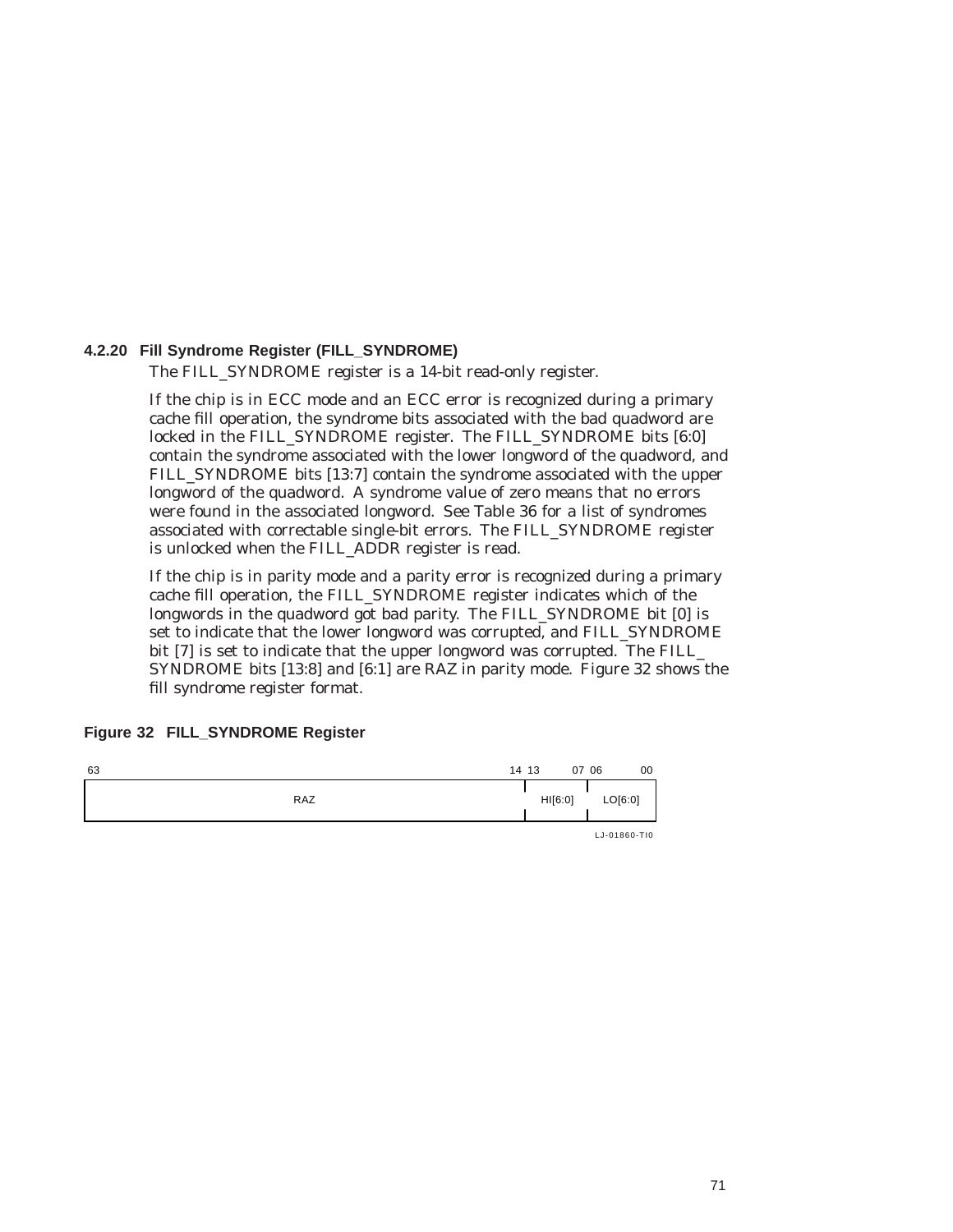| Data<br><b>Bit</b> | <b>Syndrome</b><br>(Hex) | Data<br>Bit | <b>Syndrome</b><br>(Hex) | <b>Check</b><br><b>Bit</b> | <b>Syndrome</b><br>(Hex) |
|--------------------|--------------------------|-------------|--------------------------|----------------------------|--------------------------|
| ${\bf 00}$         | 4F                       | 16          | 0E                       | $00\,$                     | 01                       |
| 01                 | 4A                       | 17          | 0B                       | 01                         | 02                       |
| $02\,$             | $52\,$                   | 18          | 13                       | 02                         | 04                       |
| 03                 | 54                       | 19          | 15                       | 03                         | 08                       |
| 04                 | 57                       | 20          | 16                       | 04                         | 10                       |
| 05                 | 58                       | 21          | $19\,$                   | 05                         | 20                       |
| 06                 | 5B                       | 22          | 1A                       | 06                         | 40                       |
| 07                 | 5D                       | 23          | 1 <sub>C</sub>           |                            |                          |
| ${\bf 08}$         | 23                       | 24          | 62                       |                            |                          |
| 09                 | 25                       | 25          | 64                       |                            |                          |
| $10\,$             | 26                       | 26          | 67                       |                            |                          |
| 11                 | 29                       | 27          | 68                       |                            |                          |
| 12                 | 2A                       | 28          | 6B                       |                            |                          |
| 13                 | 2C                       | $\rm 29$    | 6D                       |                            |                          |
| 14                 | 31                       | 30          | 70                       |                            |                          |
| 15                 | 34                       | 31          | 75                       |                            |                          |

**Table 36 Syndromes for Single-Bit Errors**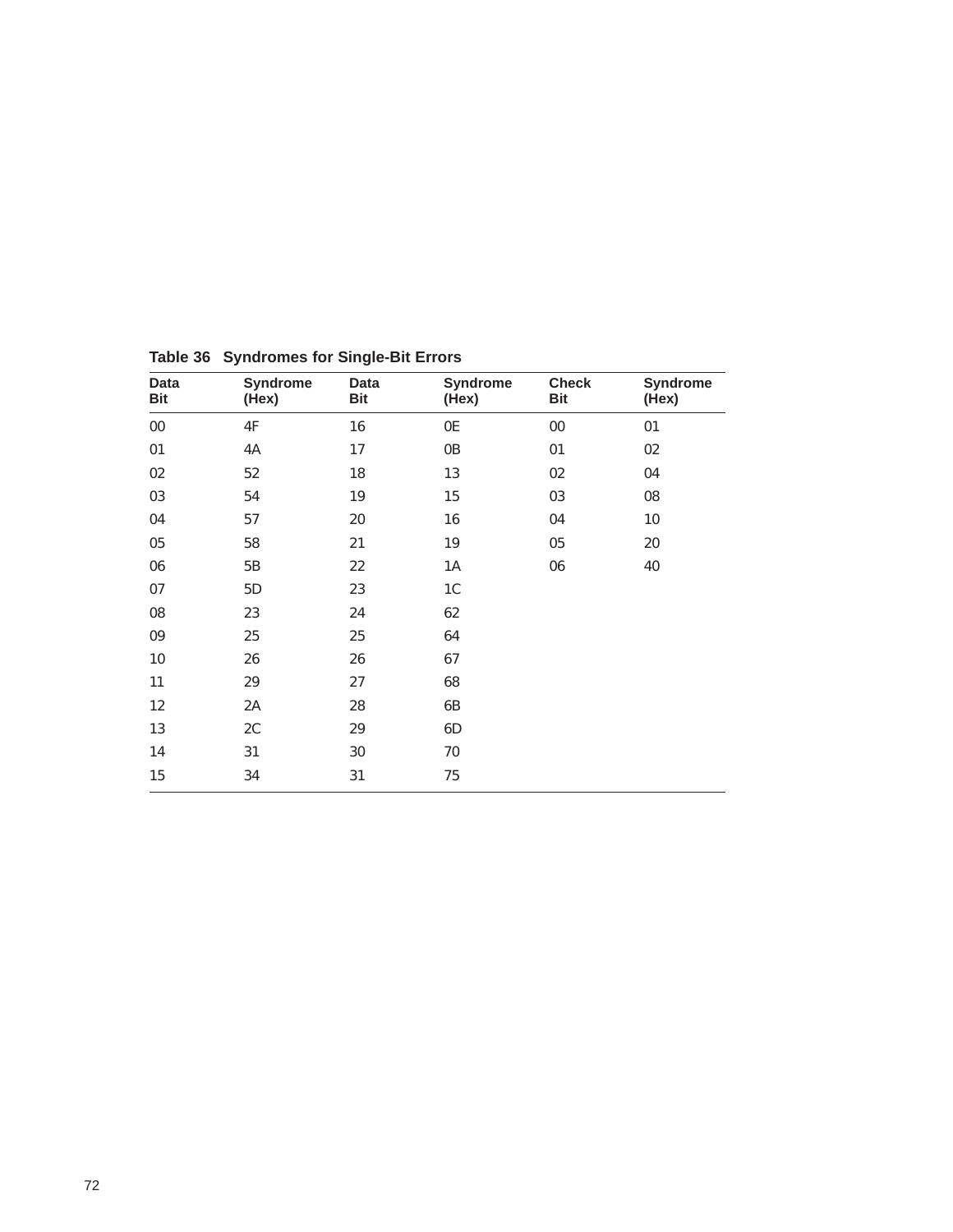#### **4.2.21 Backup Cache Tag Register (BC\_TAG)**

The BC\_TAG is a read-only register. Unless locked, the BC\_TAG register is loaded with the results of every backup cache tag probe. When a tag or tag control parity error or primary fill data error (parity or ECC) occurs, this register is locked against further updates. The software may read the LSB of this register by using the HW\_MFPR instruction. Each time an HW\_MFPR from BC\_TAG completes, the contents of BC\_TAG are shifted one bit position to the right, so that the entire register can be read using a sequence of HW\_ MFPRs. The software may unlock the BC\_TAG register using a HW\_MTPR to BC\_TAG.

Successive HW\_MFPRs from the BC\_TAG register must be separated by at least one null cycle. Figure 33 shows the backup cache tag register format. Table 37 lists the register fields and gives a description of each.



#### **Figure 33 Backup Cache Tag Register**

Unused tag bits in the TAG field of this register are always clear, based on the size of the external cache as determined by the BC\_SIZE field of the BIU\_CTL register.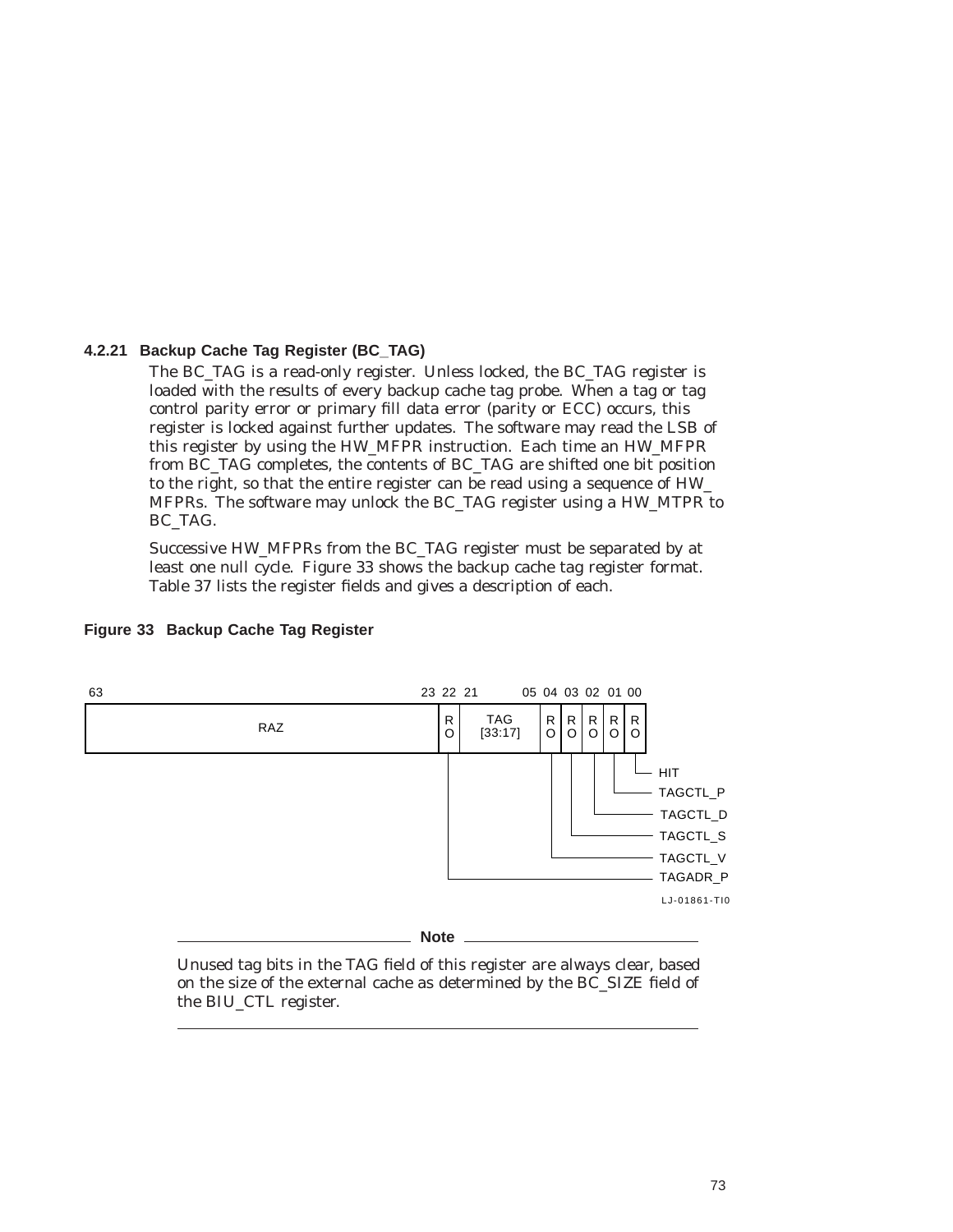| <b>Field</b>    | <b>Type</b>    | <b>Description</b>                                                                                                       |
|-----------------|----------------|--------------------------------------------------------------------------------------------------------------------------|
| <b>TAGADR P</b> | R <sub>O</sub> | Reflects the state of the <b>tagAdrP_h</b> signal of the 21064A<br>when a tag, tag control, or data parity error occurs. |
| <b>TAG</b>      | RO.            | Contains the tag that is being currently probed.                                                                         |
| <b>TAGCTL V</b> | RO.            | Reflects the state of the tagCtlV_h signal of the 21064A<br>when a tag, tag control, or data parity error occurs.        |
| <b>TAGCTL S</b> | RO.            | Reflects the state of the <b>tagCtIS_h</b> signal of the 21064A<br>when a tag, tag control, or parity error occurs.      |
| TAGCTL D        | RO.            | Reflects the state of the tagCtID_h signal of the 21064A<br>when a tag, tag control, or data parity error occurs.        |
| TAGCTL P        | RO.            | Reflects the state of the tagCtIP_h signal of the 21064A<br>when a tag, tag control, or data parity error occurs.        |
| HIT             |                | When set, indicates that there was a tag match when a<br>tag, tag control, or data parity error occurred.                |

**Table 37 Backup Cache Tag Register Fields**

### **4.3 PAL\_TEMP Registers**

The CPU chip contains 32 (64-bit) registers that are accessible by way of the HW\_MxPR instructions. These registers provide temporary storage for PALcode.

## **4.4 Lock Registers**

There are two registers per processor that are associated with the LDQ\_ L/LDL\_L and STQ\_C/STL\_C instructions: the lock\_flag register and the locked\_physical\_address register. The use of these registers is described in the *Alpha Architecture Reference Manual*. These registers are required by the architecture but are *not* implemented on the 21064A. They must be implemented in the application.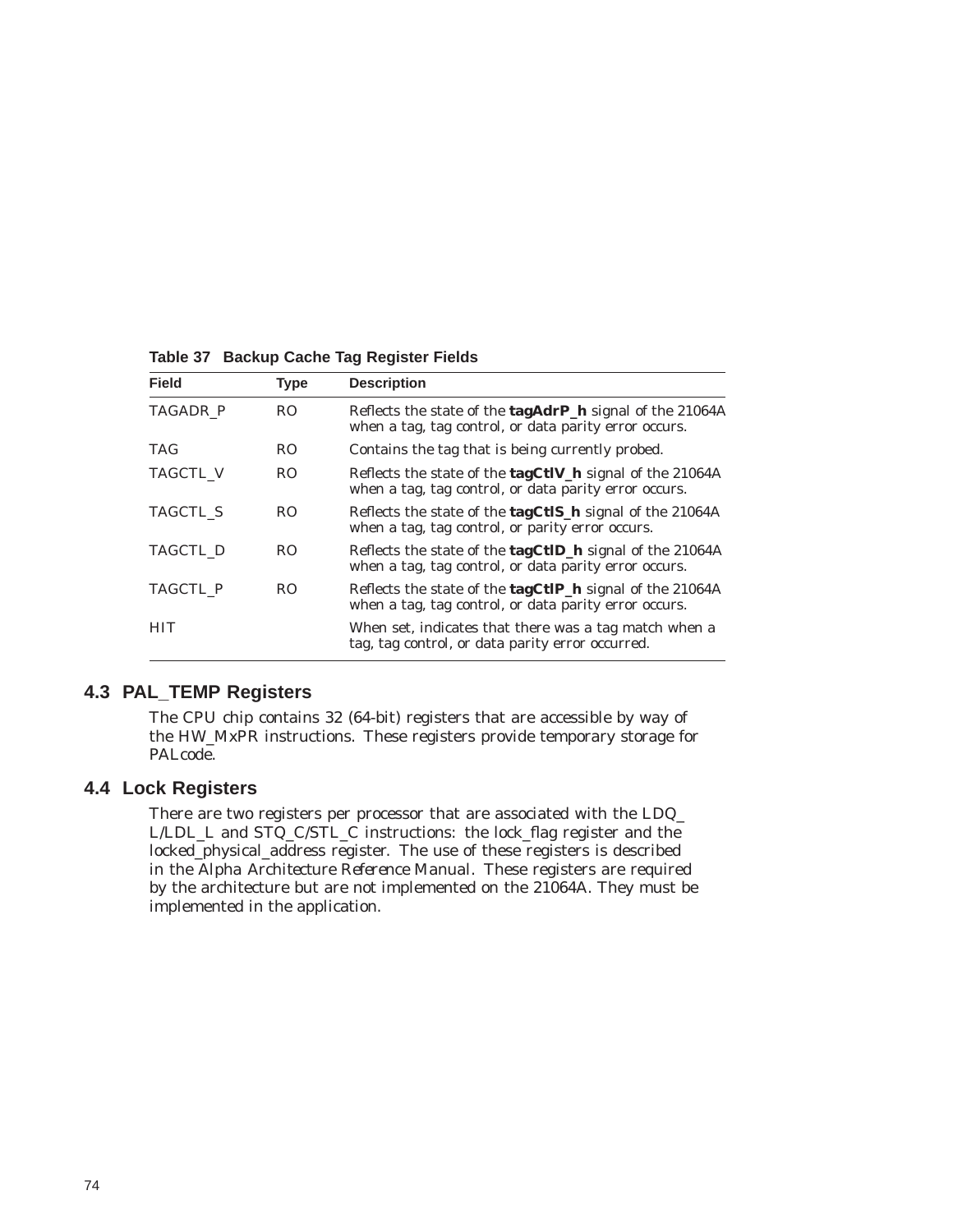## **4.5 Internal Processor Registers Reset State**

Table 38 lists the state of all the internal processor registers (IPRs) immediately following reset. The table also specifies which registers need to be initialized by power-up PALcode.

**Table 38 Internal Process Register Reset State**

| <b>IPR</b>          | <b>Reset State</b>              | <b>Comments</b>                                                                                                                                                                                                                                                                       |
|---------------------|---------------------------------|---------------------------------------------------------------------------------------------------------------------------------------------------------------------------------------------------------------------------------------------------------------------------------------|
| TB_TAG              | <b>UNDEFINED</b>                |                                                                                                                                                                                                                                                                                       |
| <b>ITB PTE</b>      | <b>UNDEFINED</b>                |                                                                                                                                                                                                                                                                                       |
| <b>ICCSR</b>        | cleared except<br>ASN, PC0, PC1 | Floating-point disabled, single<br>issue mode, Pipe mode enabled,<br>JSR predictions disabled, branch<br>predictions disabled, branch<br>history table disabled, performance<br>counters reset to zero, Perf Cnt0:<br>Total Issues/2, Perf Cnt1: Dcache<br>Misses, superpage disabled |
| <b>ITB PTE TEMP</b> | <b>UNDEFINED</b>                |                                                                                                                                                                                                                                                                                       |
| EXC_ADDR            | <b>UNDEFINED</b>                |                                                                                                                                                                                                                                                                                       |
| SL RCV              | <b>UNDEFINED</b>                |                                                                                                                                                                                                                                                                                       |
| <b>ITBZAP</b>       | n/a                             | PALcode must do a ITBZAP on<br>reset before writing the ITB (must<br>do HW_MTPR to ITBZAP register).                                                                                                                                                                                  |
| <b>ITBASM</b>       | n/a                             |                                                                                                                                                                                                                                                                                       |
| <b>ITBIS</b>        | n/a                             |                                                                                                                                                                                                                                                                                       |
| <b>PS</b>           | <b>UNDEFINED</b>                | PALcode must set processor status.                                                                                                                                                                                                                                                    |
| <b>EXC SUM</b>      | <b>UNDEFINED</b>                | PALcode must clear exception<br>summary and exception register<br>write mask by doing 64 reads.                                                                                                                                                                                       |
| PAL BASE            | cleared                         | Cleared on reset.                                                                                                                                                                                                                                                                     |
| <b>HIRR</b>         | n/a                             |                                                                                                                                                                                                                                                                                       |
| <b>SIRR</b>         | <b>UNDEFINED</b>                | PALcode must initialize.                                                                                                                                                                                                                                                              |
| <b>ASTRR</b>        | <b>UNDEFINED</b>                | PAL code must initialize.                                                                                                                                                                                                                                                             |
| <b>HIER</b>         | <b>UNDEFINED</b>                | PALcode must initialize.                                                                                                                                                                                                                                                              |
| <b>SIER</b>         | <b>UNDEFINED</b>                | PALcode must initialize.                                                                                                                                                                                                                                                              |
|                     |                                 | (continued on next page)                                                                                                                                                                                                                                                              |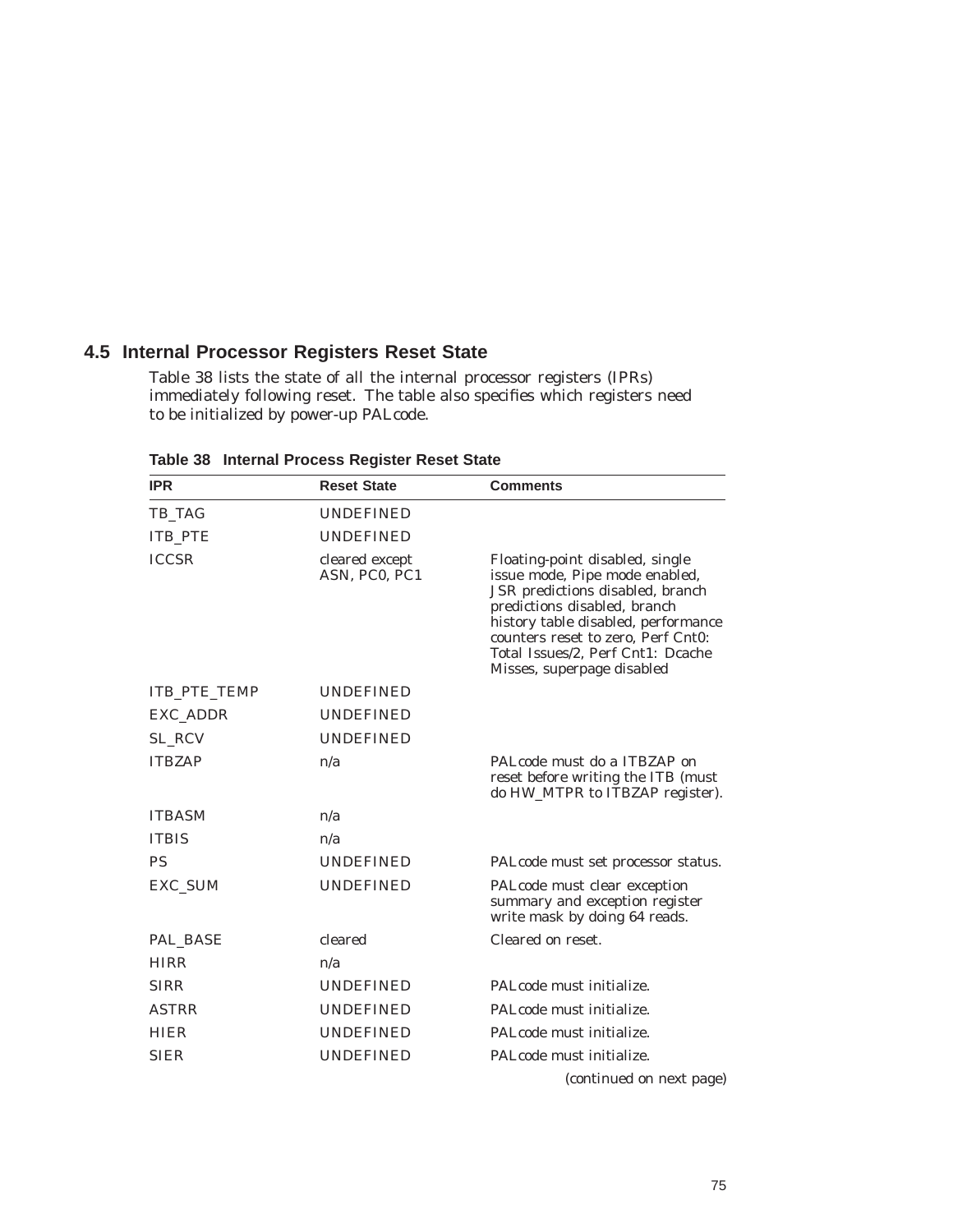| <b>IPR</b>       | <b>Reset State</b> | <b>Comments</b>                                                                                                                                                                                                                                                                      |
|------------------|--------------------|--------------------------------------------------------------------------------------------------------------------------------------------------------------------------------------------------------------------------------------------------------------------------------------|
| <b>ASTER</b>     | <b>UNDEFINED</b>   | PAL code must initialize.                                                                                                                                                                                                                                                            |
| <b>SL XMIT</b>   | <b>UNDEFINED</b>   | PALcode must initialize. Appears<br>on external pin.                                                                                                                                                                                                                                 |
| TB_CTL           | <b>UNDEFINED</b>   | PALcode must select between<br>SP/LP DTB prior to any TB fill.                                                                                                                                                                                                                       |
| DTB PTE          | <b>UNDEFINED</b>   |                                                                                                                                                                                                                                                                                      |
| DTB_PTE_TEMP     | <b>UNDEFINED</b>   |                                                                                                                                                                                                                                                                                      |
| MM_CSR           | <b>UNDEFINED</b>   | Unlocked on reset.                                                                                                                                                                                                                                                                   |
| <b>VA</b>        | <b>UNDEFINED</b>   | Unlocked on reset.                                                                                                                                                                                                                                                                   |
| <b>DTBZAP</b>    | n/a                | PALcode must do a DTBZAP on<br>reset before writing the DTB (must<br>do HW_MTPR to DTBZAP register).                                                                                                                                                                                 |
| <b>DTBASM</b>    | n/a                |                                                                                                                                                                                                                                                                                      |
| <b>DTBIS</b>     | n/a                |                                                                                                                                                                                                                                                                                      |
| <b>BIU_ADDR</b>  | <b>UNDEFINED</b>   | Potentially locked.                                                                                                                                                                                                                                                                  |
| <b>BIU_STAT</b>  | <b>UNDEFINED</b>   | Potentially locked.                                                                                                                                                                                                                                                                  |
| SL_CLR           | <b>UNDEFINED</b>   | PALcode must initialize.                                                                                                                                                                                                                                                             |
| C_STAT           | <b>UNDEFINED</b>   | Potentially locked.                                                                                                                                                                                                                                                                  |
| <b>FILL_ADDR</b> | <b>UNDEFINED</b>   | Potentially locked.                                                                                                                                                                                                                                                                  |
| <b>ABOX_CTL</b>  | cleared            | Write buffer enabled, machine<br>checks disabled, correctable read<br>interrupts disabled, Icache stream<br>buffer disabled, super pages 1 and<br>2 disabled, endian mode disabled,<br>Dcache disabled, forced hit mode<br>off. (STC_NORESULT disabled,<br>NCACHE_NDISTURB disabled) |
| <b>ALT MODE</b>  | <b>UNDEFINED</b>   |                                                                                                                                                                                                                                                                                      |
| CC               | <b>UNDEFINED</b>   | Cycle counter is disabled on reset.                                                                                                                                                                                                                                                  |
|                  |                    | (continued on next page)                                                                                                                                                                                                                                                             |

#### **Table 38 (Cont.) Internal Process Register Reset State**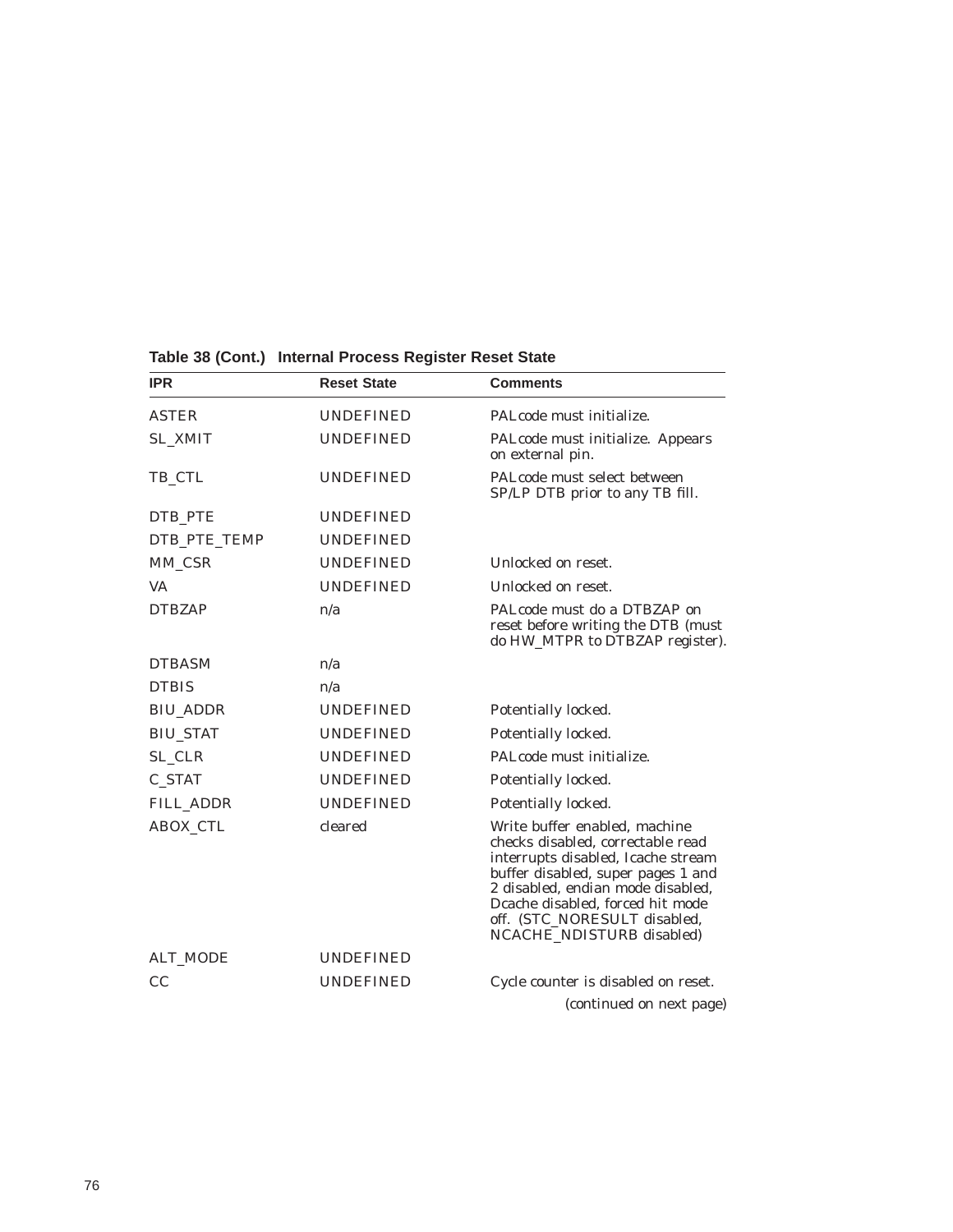| <b>IPR</b>             | <b>Reset State</b> | <b>Comments</b>                                                                                                                                                                                                                         |
|------------------------|--------------------|-----------------------------------------------------------------------------------------------------------------------------------------------------------------------------------------------------------------------------------------|
| CC CTL                 | <b>UNDEFINED</b>   |                                                                                                                                                                                                                                         |
| <b>BIU CTL</b>         | cleared            | Bcache disabled, parity mode<br>enabled, chip enable asserts during<br>RAM write cycles, Bcache forced-<br>hit mode disabled. BC_PA_DIS<br>field cleared. BAD_TCP cleared.<br>BAD DP cleared. DELAY WDATA<br>cleared. SYS WRAP cleared. |
| <b>FILL SYNDROME</b>   | <b>UNDEFINED</b>   | Potentially locked.                                                                                                                                                                                                                     |
| BC TAG                 | <b>UNDEFINED</b>   | Potentially locked.                                                                                                                                                                                                                     |
| <b>PAL TEMP [31:0]</b> | <b>UNDEFINED</b>   |                                                                                                                                                                                                                                         |

#### **Table 38 (Cont.) Internal Process Register Reset State**

**Note** \_\_

The Bcache parameters listed here are all undetermined on reset and must be initialized in the BIU\_CTL register before enabling the Bcache.

- Bcache RAM read speed (BC\_RD\_SPD)
- Bcache RAM write speed (BC\_WR\_SPD)
- Bcache delay write data (DELAY\_WDATA)
- Bcache write enable control (BC\_WE\_CTL)
- Bcache size (BC\_SIZE)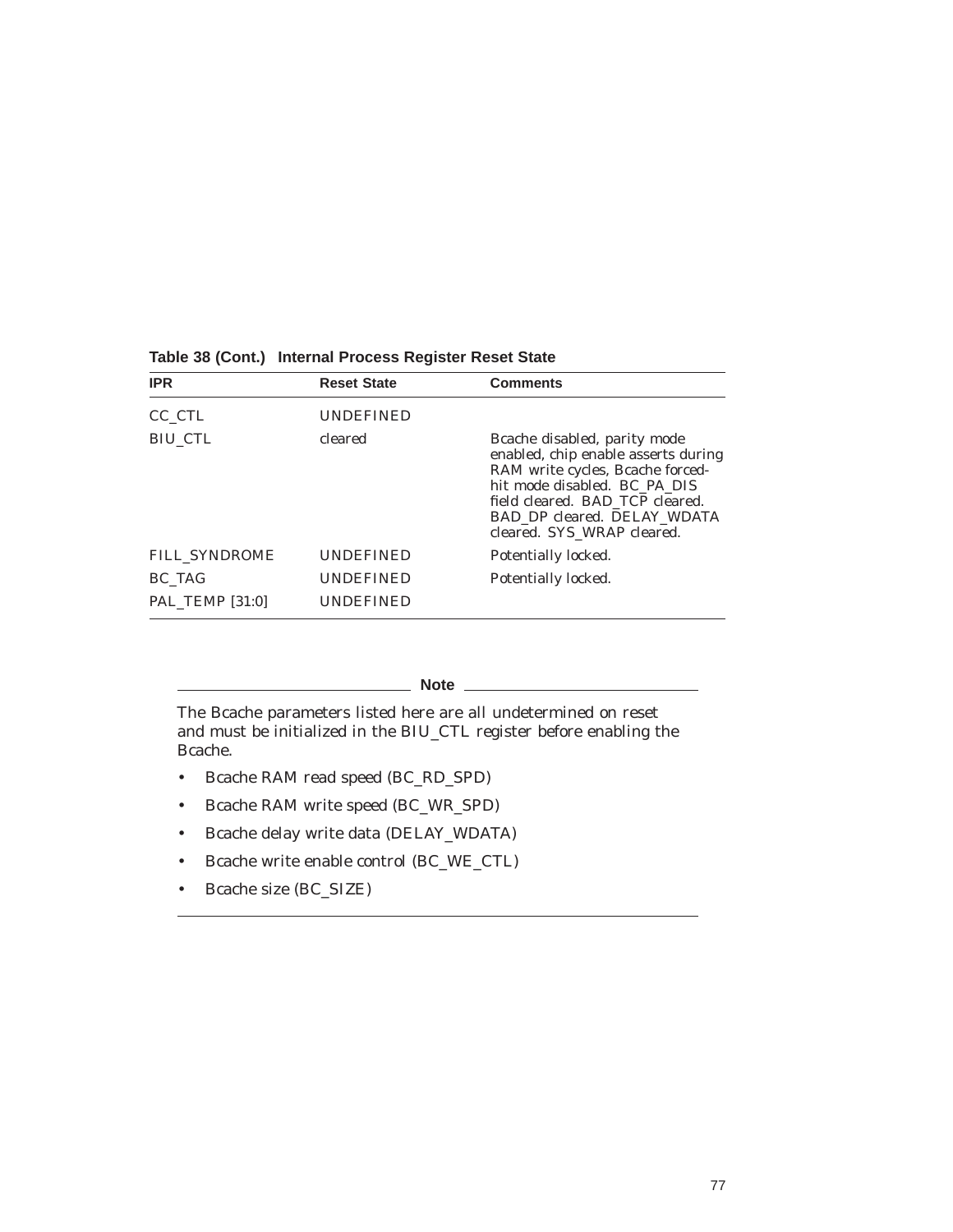# **5 Electrical Characteristics**

Table 39 lists the maximum ratings for the 21064A.

|  |  |  |  | Table 39 21064A Maximum Ratings (PRELIMINARY ESTIMATES) |  |
|--|--|--|--|---------------------------------------------------------|--|
|--|--|--|--|---------------------------------------------------------|--|

| <b>Characteristics</b>                                                                            | <b>Ratings</b>                                                                                                                                   |
|---------------------------------------------------------------------------------------------------|--------------------------------------------------------------------------------------------------------------------------------------------------|
| Storage temperature                                                                               | $-55^{\circ}$ C to 125 <sup>°</sup> C (-67 <sup>°</sup> F to 257 <sup>°</sup> F)                                                                 |
| Supply voltage                                                                                    | $Vss -0.5$ V, Vdd 3.6 V                                                                                                                          |
| Junction temperature                                                                              | 15 °C to 90 °C (59 °F to 194 °F)                                                                                                                 |
| Voltage applied to pins<br>3 V tolerant pins<br>5 V tolerant pins                                 | $-0.5$ V to Vdd + 0.5 V<br>$-0.5$ V to 5.5 V                                                                                                     |
| Case Temperature:<br>21064A-200<br>21064A-233<br>21064A-275, 21064A-275-PC<br>21064A-300          | 0°C to 73°C (32°F to 167.4°F)<br>0°C to $71^{\circ}$ C (32°F to $160^{\circ}$ F)<br>0°C to 67°C (32°F to 153°F)<br>0°C to 65°C (32°F to 149.0°F) |
| Maximum power @Vdd=3.46 V:<br>21064A-200<br>21064A-233<br>21064A-275, 21064A-275-PC<br>21064A-300 | 24.0 W<br>28.0 W<br>33.0 W<br>36.0 W                                                                                                             |

**Note** 2008

See the *Alpha 21064 and Alpha 21064A Microprocessors Hardware Reference Manual* for formulas to calculate peak power and to calculate maximum power at other values of Vdd and clock frequency.

## **Caution** <u>\_\_\_\_\_\_\_\_\_\_\_\_\_\_\_</u>\_\_\_\_\_

Stress beyond the absolute maximum ratings can cause permanent damage to the 21064A. Exposure to absolute maximum rating conditions for extended periods of time can affect the 21064A reliability.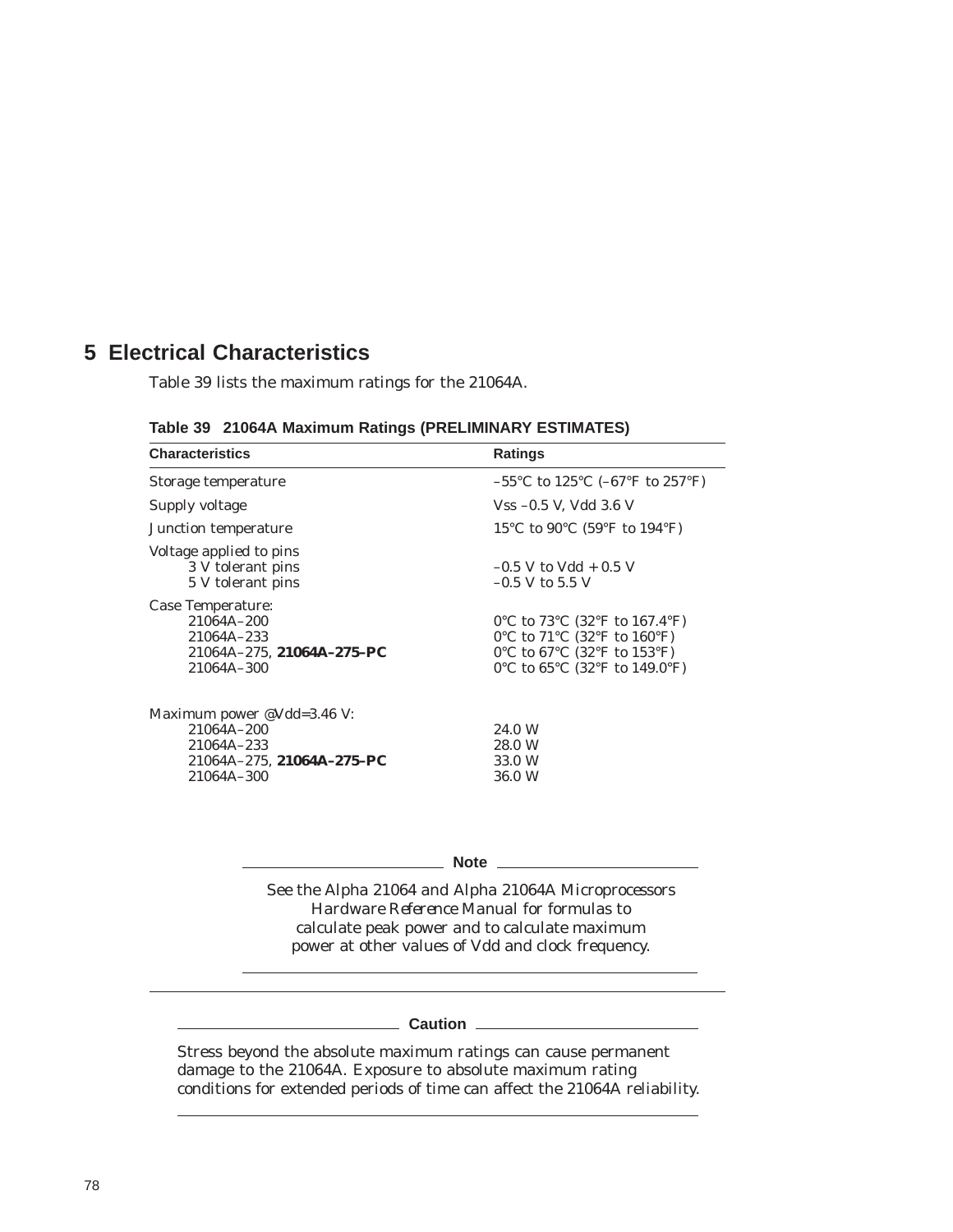## **5.1 DC Characteristics**

The 21064A uses CMOS/TTL voltage levels.

In CMOS mode, the **Vss** pins are connected to 0.0 V and the **Vdd** pins are connected to 3.3 V nominal  $+/- 5\%$ .

**Caution** <u>Little</u>

To prevent damage to the 21064A, it is important that the **Vdd** power supply be stable before any of its input or bidirectional pins are allowed to rise above 4.0 V.

The **vRef** analog input should be connected to a 1.4 V  $+/-10\%$  reference supply.

The **clkIn\_h** and **clkIn\_l** are differential signals generated from an external oscillator circuit. The signals can be ac coupled (if Vcc to the oscillator is greater than **Vdd**), with nominal dc bias of **Vdd**/2 set by a high-impedance (greater than 1K ohm) resistive network on the chip. The signals need not be ac coupled if Vdd is used as the Vcc supply to the oscillator.

The 21064A signal input pins are CMOS inputs that use standard TTL levels, set by **vRef**. Table 40 lists the dc input characteristics.

The following signals are sampled before **vRef** is stable. These signals cannot be driven above the power supply.

dcOk\_h tristate  $1(3.3 V)$ cont\_l (3.3 V) eclOut\_h (GND)

The 21064A output pins are 3.3 V CMOS outputs. These output signals can be driven between **Vdd** and **Vss**. Timing is specified to standard TTL levels. Table 40 lists the dc output characteristics.

The bidirectional pins are ordinary 3.3 V CMOS bidirectional pins.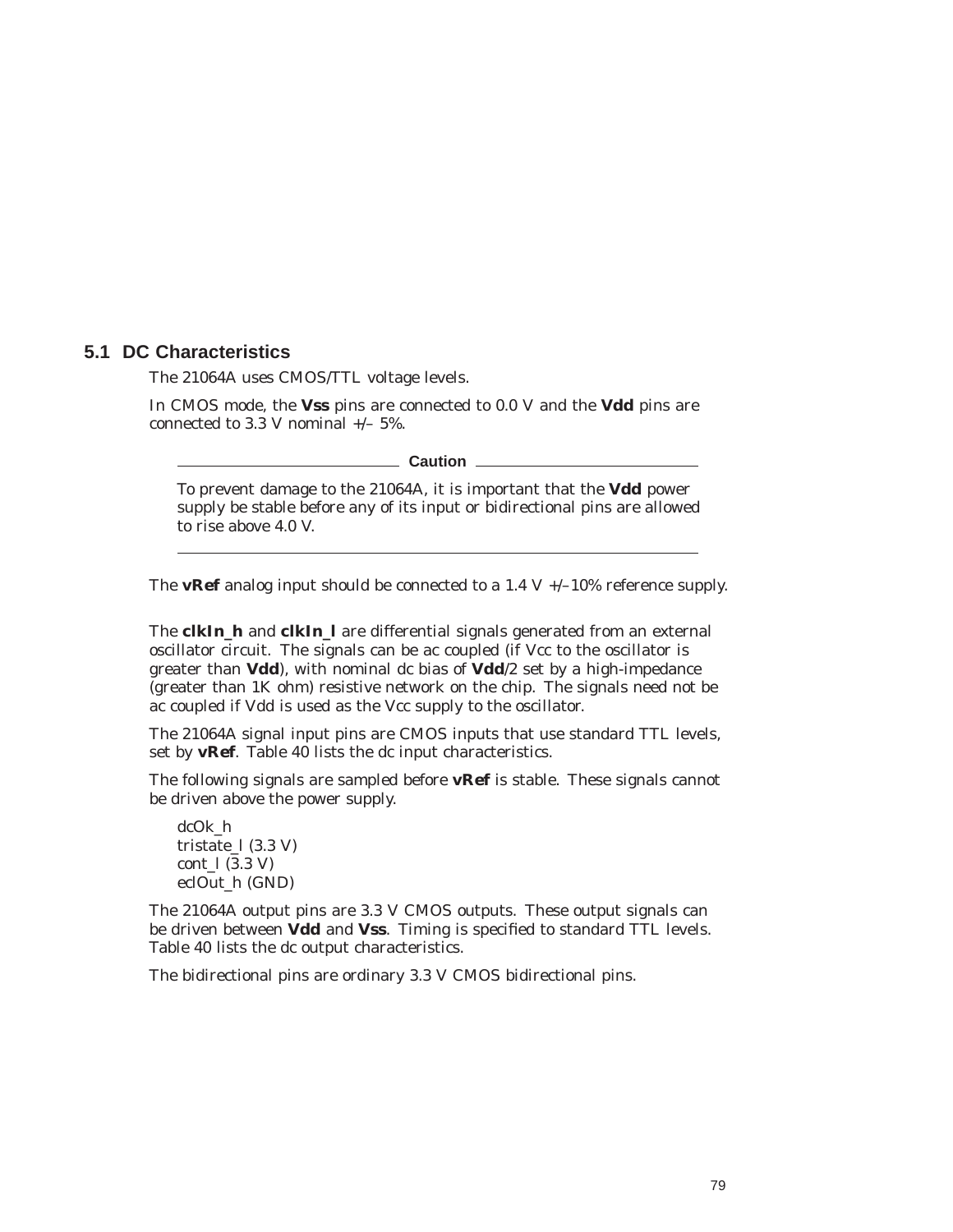| Symbol      | <b>Description</b>                                          | Min    | Max   | <b>Units</b> | <b>Test</b><br><b>Conditions</b>    |
|-------------|-------------------------------------------------------------|--------|-------|--------------|-------------------------------------|
| Vdd         | Power supply voltage                                        | 3.135  | 3.465 | V            |                                     |
| Vih         | High-level input voltage<br>(except dcOk_h and cont_l)      | 2.0    |       | V            |                                     |
| <b>Vihs</b> | High-level input voltage<br>(static pins dcOk_h and cont_l) | 2.7    |       | V            |                                     |
| Vil         | Low-level input voltage                                     |        | 0.8   | V            |                                     |
| Voh         | High-level output voltage<br>$I$ oh = 100 $\mu$ A           | 2.4    |       | V            |                                     |
| Vol         | Low-level output voltage<br>$Iol = 3.2$ mA                  |        | 0.4   | V            |                                     |
| Vdiffc      | Differential clock input swing<br>(duty cycle $45-55%$ )    | 300 mV | 3.0   | V            |                                     |
| Iil         | Input leakage current<br>(except eclOut_h)                  | $-100$ | 100   | $\mu$ A      | $0$ <vin <vdd="" td="" v<=""></vin> |
| Iel         | Input leakage current<br>(eclOut_h)                         | $-150$ | 150   | $\mu$ A      | $0$ <vin <vdd="" td="" v<=""></vin> |
| Ioz         | Output leakage current (tristate)                           | $-100$ | 100   | $\mu$ A      |                                     |
| Icin        | Clock input leakage                                         | $-4$   | 4     | mA           | $0<$ Vin $<$ 3.465 V                |

## **Table 40 DC Input/Output Characteristics**

**Note**

Values in this table are valid only for Vref = 1.4 V.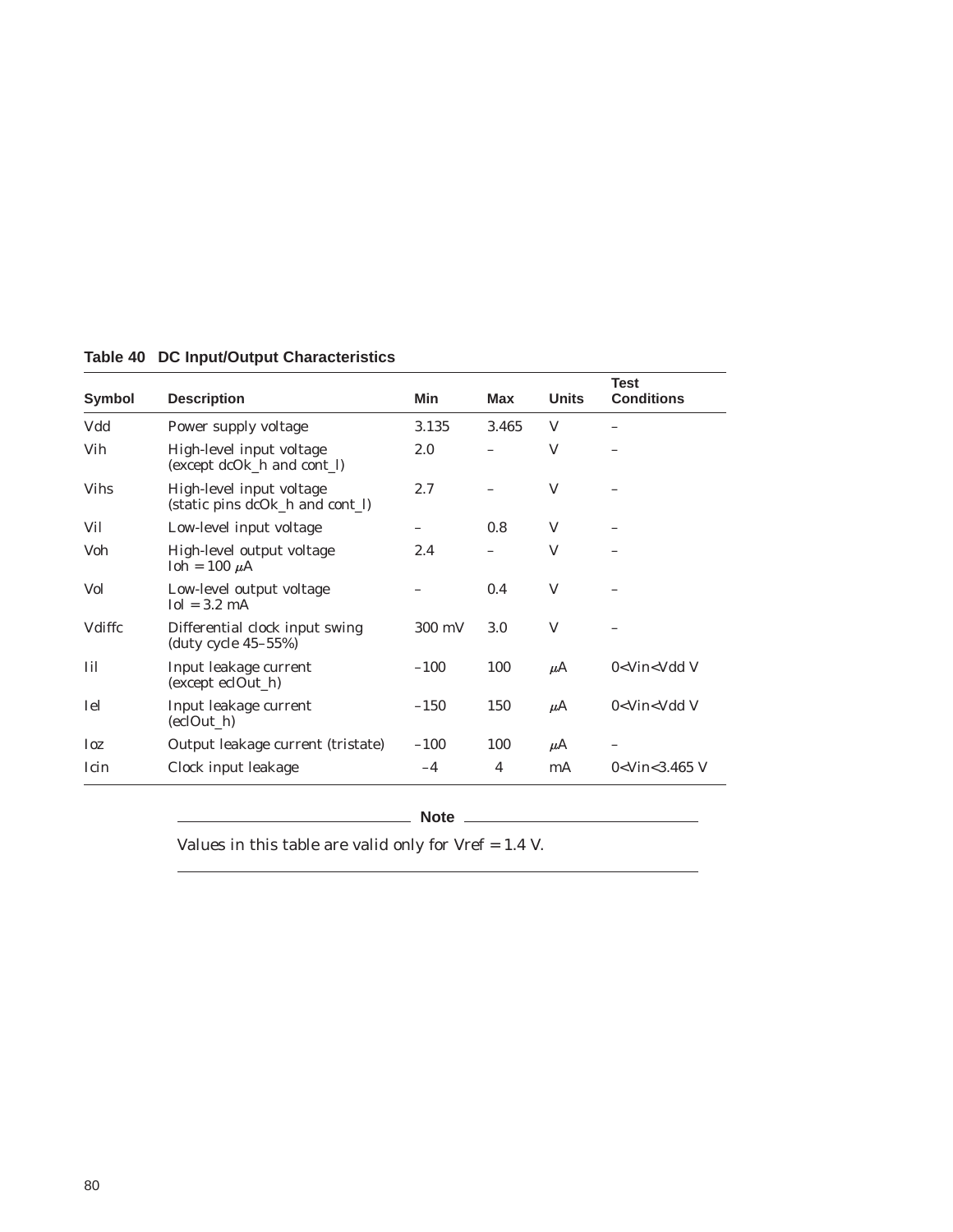## **5.2 AC Characteristics**

This section contains the ac characteristics for the 21064A. Timing parameters are given for an internal clock speed of 233 MHz.

#### **Reference Supply**

The reference supply (**vRef**) is an analog reference voltage used by the 21064A input buffers of all signals, except for the following:

clkIn\_h and clkIn\_l testClkIn\_h and testClkIn\_l dcOk\_h eclOut\_h tristate\_l cont\_l

Upon power-up, **reset\_l** cannot be sampled until **vRef** is stable.

## **Input Clocks**

The **clkIn\_h** and **clkIn\_l** input clocks have differential inputs. Generally, designers apply the standard 2x input clocks to the pin of **clkIn\_h** and **clkIn\_l**.

The 21064A input clock circuit also allows for applications that require 1x input clocks (233 MHz input clocks on a 233 MHz current implementation). To use the 21064A with 1x input clocks, the designer needs to drive the 1x clock inputs into the clkIn pins and tie **testClkIn\_h** and **testClkIn\_l** to 11.

**Note** 

Driving a clock into **testClkIn\_h** and **testClkIn\_l** results in UNPREDICTABLE behavior.

Electrically, the circuitry attached to the **testClkIn\_h** and **testClkIn\_l** is identical to the circuitry attached to **tristate\_l**. The same restrictions for **tristate\_l** apply to **testClkIn\_h** and **testClkIn\_l**. See the *Alpha 21064 and Alpha 21064A Microprocessors Hardware Reference Manual* for these restrictions.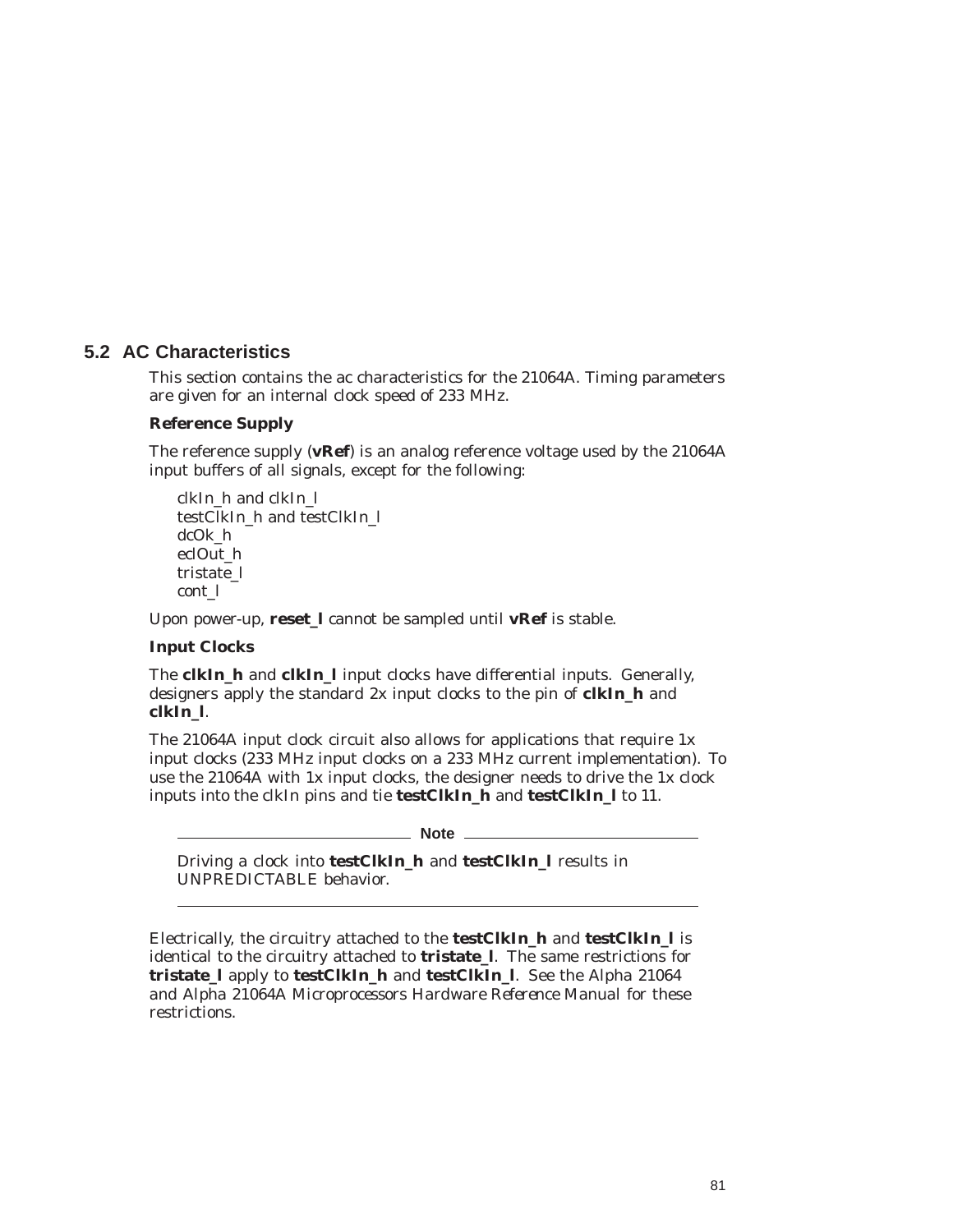Table 41 lists the possible states of the **testClkIn** pins and the resulting functions.

| testClkIn h  | testClkIn 1 | <b>Functions</b>                                         |  |  |  |
|--------------|-------------|----------------------------------------------------------|--|--|--|
| $\mathbf{0}$ | 0           | Reserved for Digital                                     |  |  |  |
|              |             | Standard 2x input clocks applied to <b>clkIn</b><br>pins |  |  |  |
|              | 0           | Standard 2x input clocks applied to <b>clkIn</b><br>pins |  |  |  |
|              |             | 1x input clocks applied to <b>clkIn</b> pins             |  |  |  |

**Table 41 testClkIn Pin States**

The terminations on these signals (**clkIn** and **testClkIn**) are designed to be compatible with system oscillators of arbitrary dc bias. Figure 34 shows clock termination.

#### **Figure 34 Clock Termination**



The timings for all output signals, including clocks (except **cpuClkOut\_h**), are specified with respect to their crossings of the midpoint from **Vss** to **Vdd** into a 15 pF lumped capacitive load at the package pin.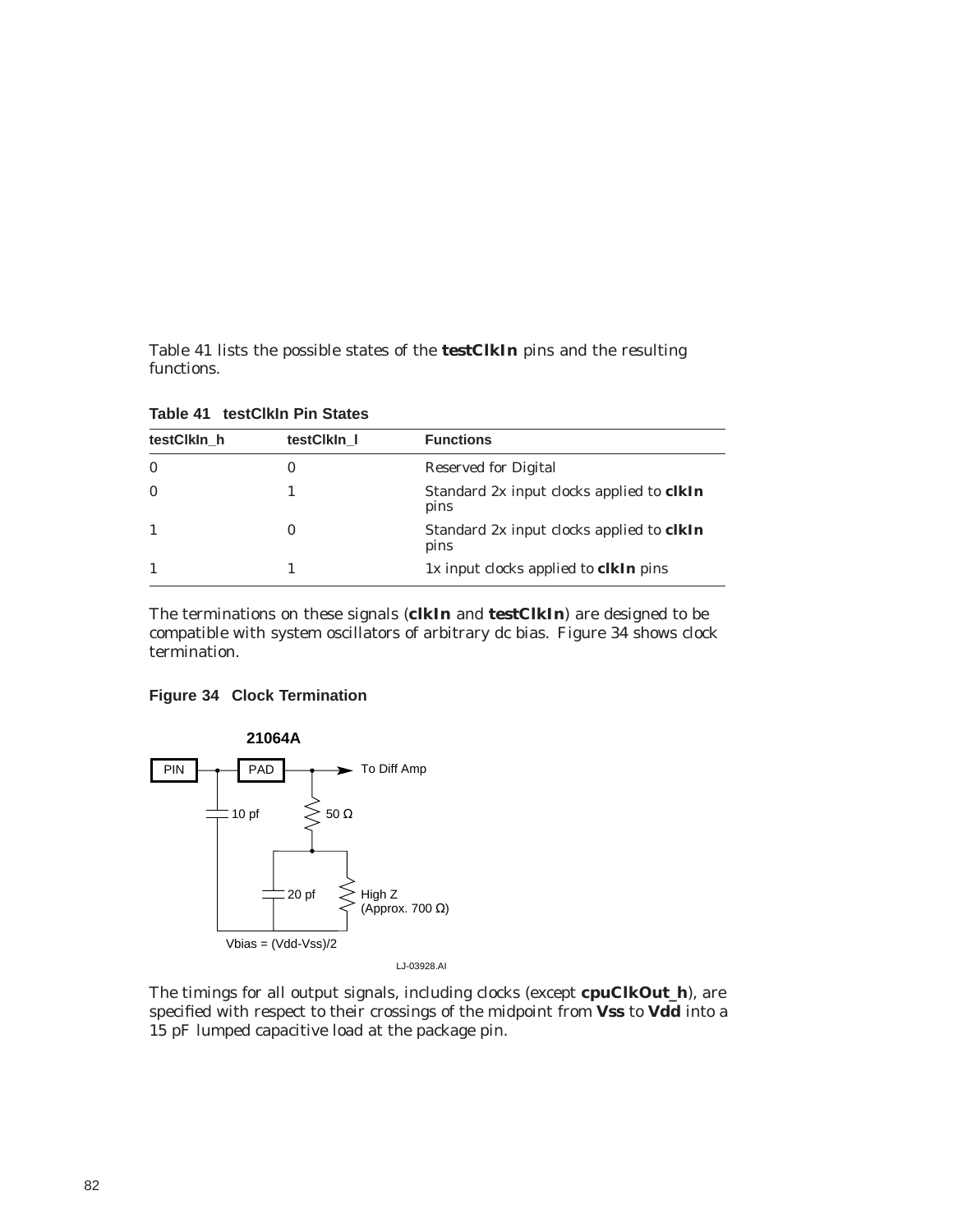## **Interface Timing**

The following sections show the interface timing for the 21064A.

#### **Input Clock Timing**

Table 42 lists the input clock cycle times for the two 21064A frequencies. These periods equal one-half the corresponding CPU cycle times.

| $1.44419$ $1.41941$ $1.51941$ $1.1111111$ |                 |                 |
|-------------------------------------------|-----------------|-----------------|
| <b>Clock Characteristic</b>               | 21064A-233      | 21064A-275      |
| clkIn period minimum                      | $2.15$ ns       | $1.82$ ns       |
| clkIn period maximum                      | $15.0$ ns       | $15.0$ ns       |
| clkIn symmetry                            | $50\% \pm 10\%$ | $50\% \pm 10\%$ |

**Table 42 Input Clock Timing**

Figure 35 shows the timing diagram for the input clock.

## **Figure 35 Input Clock Timing Diagram**

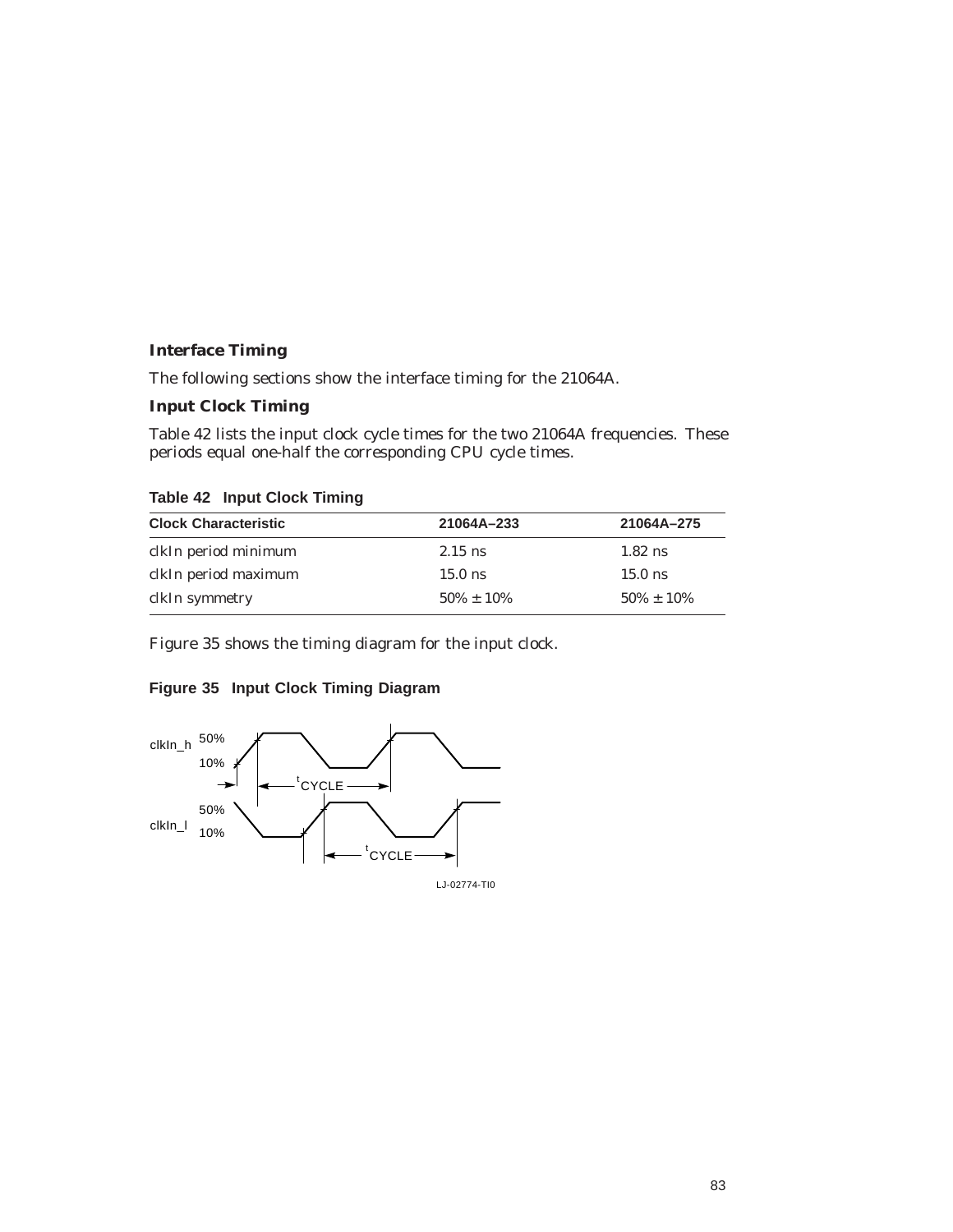#### **Reset Timing**

Figure 36 shows the SROM timing for the first three bit samples.



LJ-01863-TI0

The following list explains the reset timing shown in Figure 4.

- 1. When **reset\_l** is asserted, **sRomOe\_l** is deasserted and **sRomClk\_h** is asserted.
- 2. The 21064A internal reset signal remains asserted at least 20 CPU cycles after **reset\_l** deasserts, when **sRomOe\_l** asserts.
- 3. The first rising edge of **sRomClk\_h** occurs 255 CPU cycles after **sRomOe\_l** asserts, and every 254 CPU cycles thereafter.
- 4. The 21064A samples **sRomD\_h** in the last half of each CPU cycle before the rising edge of **sRomClk\_h**.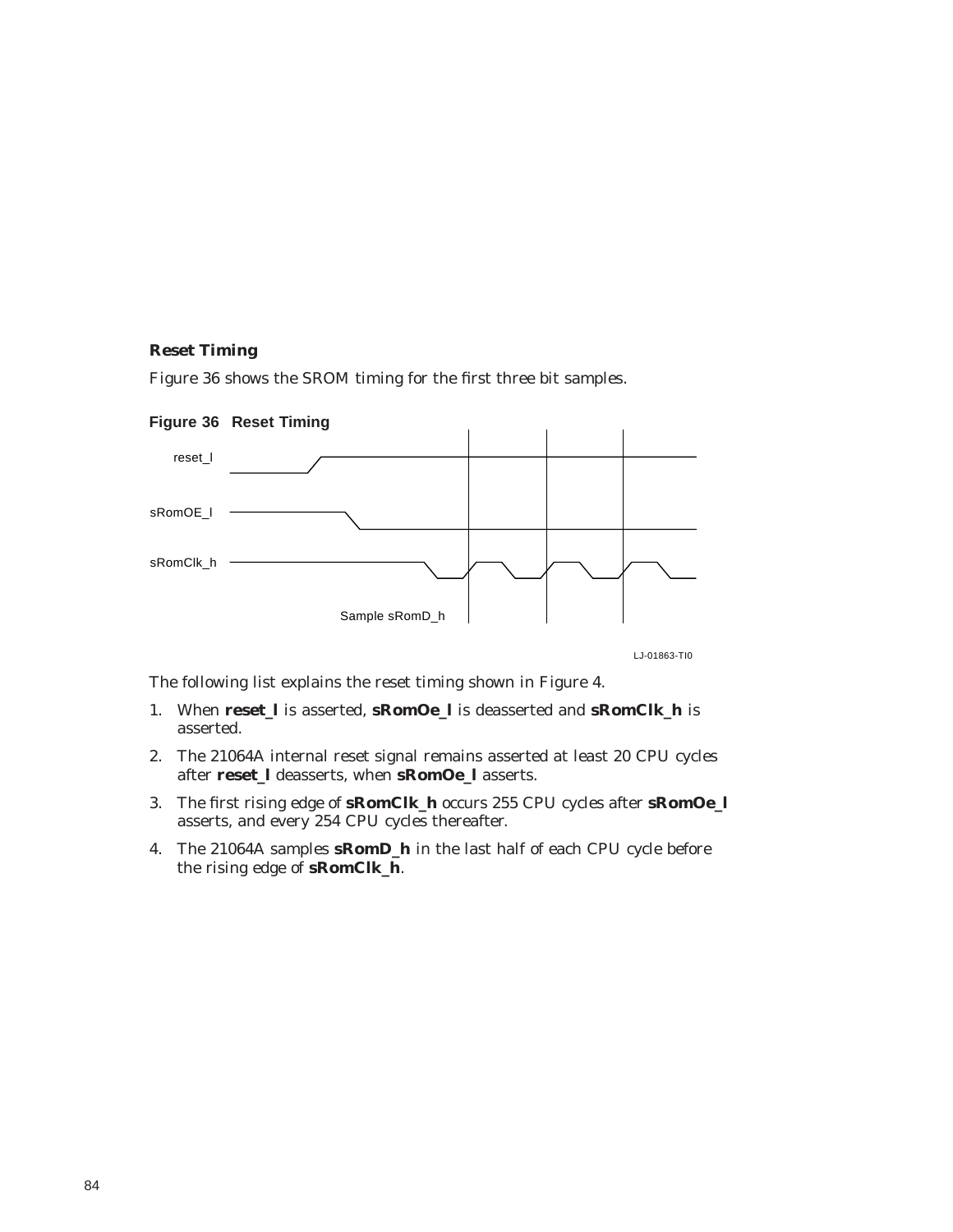Figure 37 shows the end of the Icache preload sequence. The shaded area indicates UNPREDICTABLE behavior.



**Figure 37 Reset Timing—End of Preload Sequence**

CLK refers to the 21064A internal CPU clock and is shown as a cycle reference.

- 1. The 21064A samples the final SROM bit when **sRomClk\_h** rises, as shown.
- 2. Two CPU cycles later, the 21064A deasserts **sRomOe\_l** and drives **sRomClk\_h** with the value from the TMT bit of the SL\_XMIT IPR. Because this bit is not initialized by chip reset, the value driven onto **sRomClk\_h** is UNPREDICTABLE.

#### **External Cycle Timing**

Table 43 lists the times referenced to **sysClkOut1\_h**.

| <b>Name</b>                     | <b>Minimum</b> | <b>Maximum</b> | <b>Units</b> |
|---------------------------------|----------------|----------------|--------------|
| Output enable, sysClkOut1_h to: |                |                |              |
| adr_h                           | $-1.0$         | 2.0            | ns           |
| data h<br>(WRITE BLOCK)         | $-1.0$         | 2.0            | ns           |
| check h<br>(WRITE BLOCK)        | $-1.0$         | 2.0            | ns           |

#### **Table 43 External Cycles**

(continued on next page)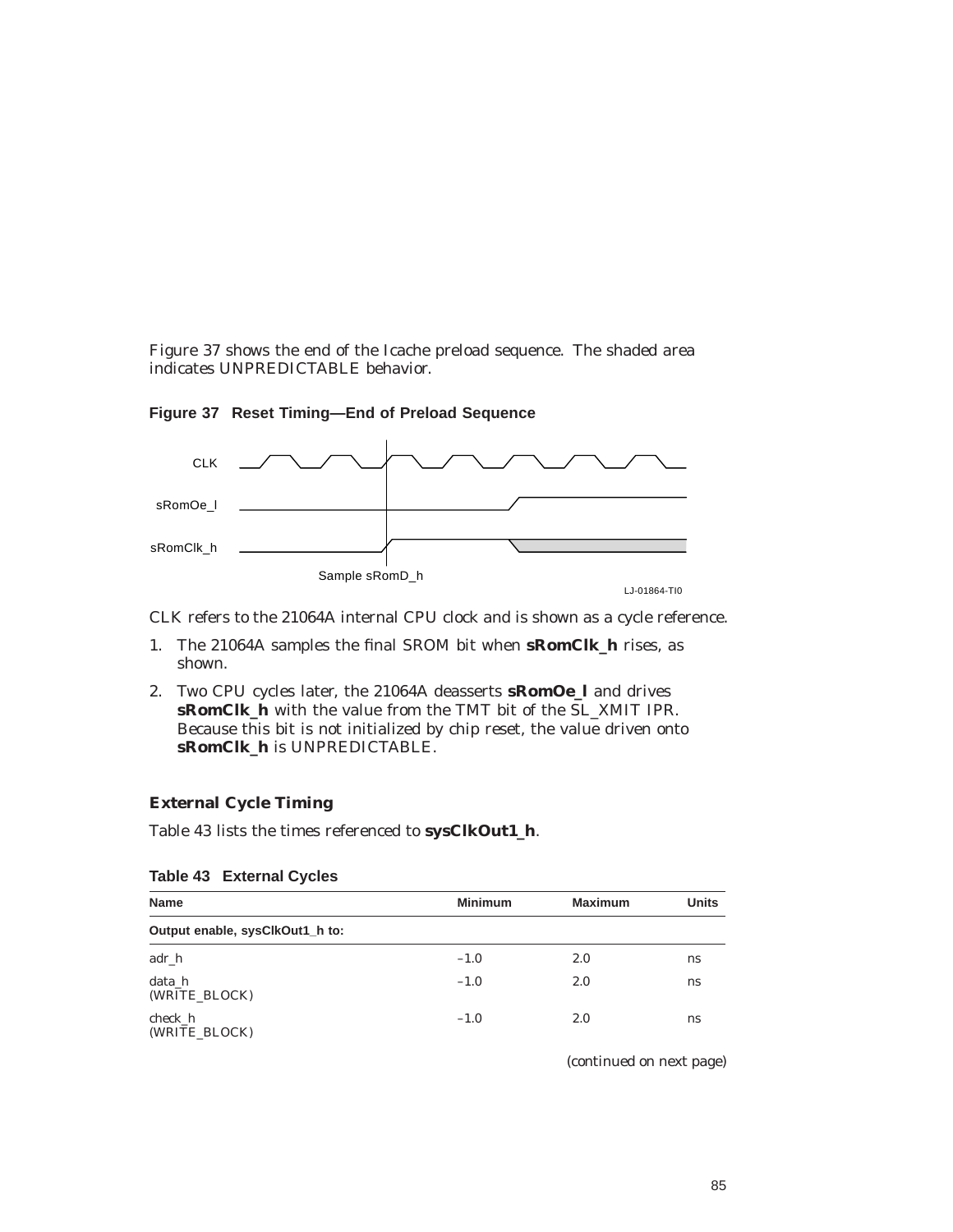| <b>Name</b>                    | <b>Minimum</b>                                                                                                                                                                                                                 | <b>Maximum</b> | <b>Units</b> |
|--------------------------------|--------------------------------------------------------------------------------------------------------------------------------------------------------------------------------------------------------------------------------|----------------|--------------|
| Output delay, sysClkOut1_h to: |                                                                                                                                                                                                                                |                |              |
| $adr_h$                        | $-1.0$                                                                                                                                                                                                                         | 1.0            | ns           |
| data h<br>(WRITE BLOCK)        | $-1.0$                                                                                                                                                                                                                         | 1.0            | ns           |
| check h<br>(WRITE BLOCK)       | $-1.0$                                                                                                                                                                                                                         | 1.0            | ns           |
| $c$ Req $_h$                   | $-1.0$                                                                                                                                                                                                                         | 1.0            | ns           |
| cWMask h                       | $-1.0$                                                                                                                                                                                                                         | 1.0            | ns           |
| holdAck h                      | $-1.0$                                                                                                                                                                                                                         | 1.0            | ns           |
|                                | When the Control of the control of the control of the control of the control of the control of the control of the control of the control of the control of the control of the control of the control of the control of the con |                |              |

## **Table 43 (Cont.) External Cycles**

**Note:** This timing is guaranteed by design.

| Input setup relative to sysClkOut1_h |     |   |    |  |  |
|--------------------------------------|-----|---|----|--|--|
| cAck_h                               | 7.0 | - | ns |  |  |
| dRAck_h                              | 7.0 | - | ns |  |  |
| dWSel h                              | 7.0 |   | ns |  |  |
| $dOE$ 1                              | 7.0 |   | ns |  |  |
| holdReq_h                            | 3.8 |   | ns |  |  |
| dInvReq_h                            | 3.5 |   | ns |  |  |
| iAdr_h [12:5]                        | 3.5 |   | ns |  |  |
| data h<br>(READ_BLOCK)               | 2.5 |   | ns |  |  |
| check h<br>(READ_BLOCK)              | 2.5 |   | ns |  |  |
| perf_cnt_h                           | 3.5 |   | ns |  |  |

(continued on next page)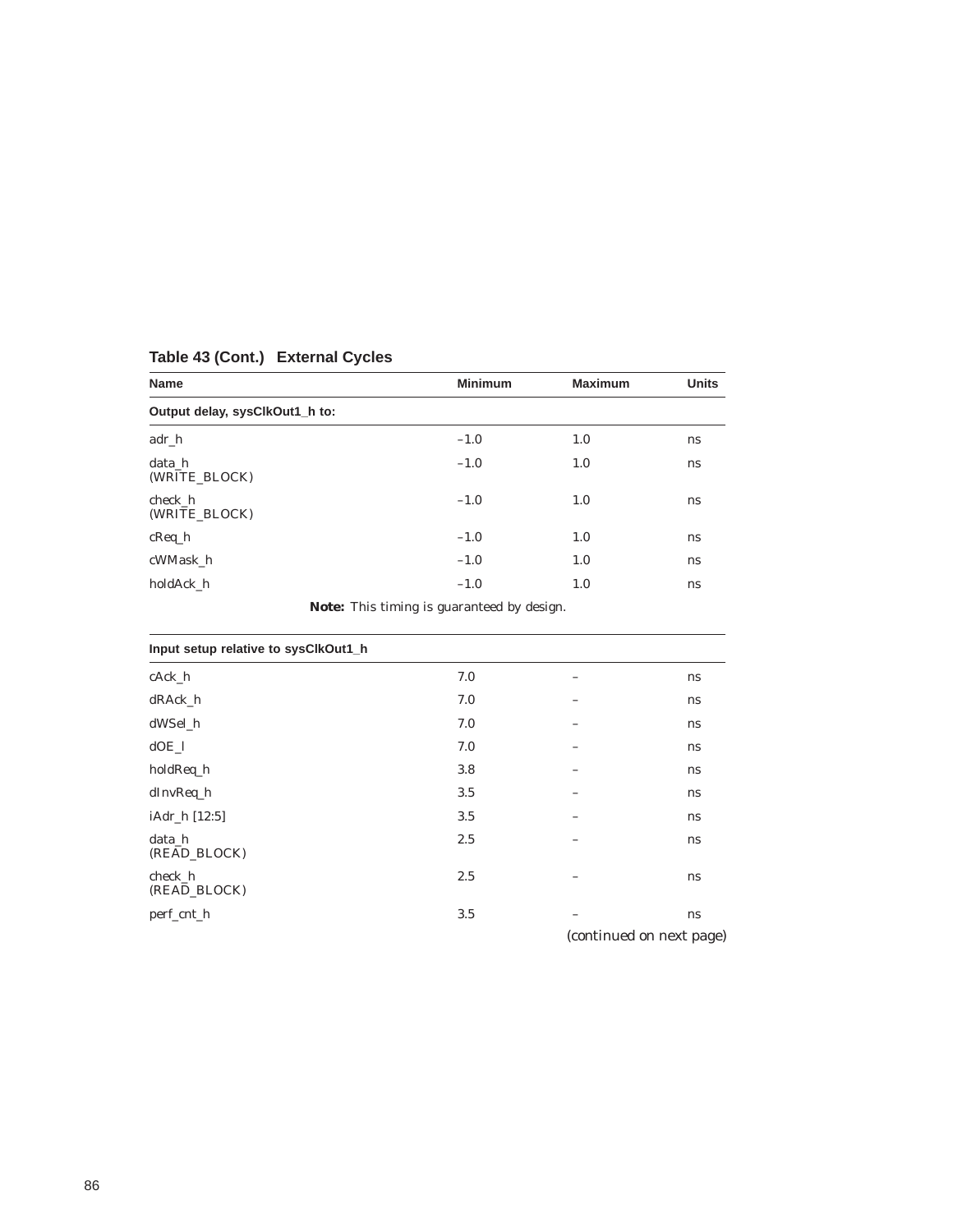| <b>Name</b>                         | <b>Minimum</b>                             | <b>Maximum</b> | <b>Units</b>  |
|-------------------------------------|--------------------------------------------|----------------|---------------|
| Input hold relative to sysClkOut1_h |                                            |                |               |
|                                     |                                            |                |               |
| Input hold relative to sysClkOut1_h |                                            |                |               |
| cAck_h                              | $\bf{0}$                                   |                | ns            |
| dRAck_h                             | $\bf{0}$                                   |                | ns            |
| dWSel_h                             | $\bf{0}$                                   |                | ns            |
| $dOE_l$                             | $\bf{0}$                                   |                | ns            |
| holdReq_h                           | $\bf{0}$                                   |                | ns            |
| dInvReq_h [1:0]                     | $\bf{0}$                                   |                | <sub>ns</sub> |
| iAdr_h                              | $\bf{0}$                                   |                | <sub>ns</sub> |
| data_h<br>(READ_BLOCK)              | $\bf{0}$                                   |                | ns            |
| check h<br>(READ_BLOCK)             | $\bf{0}$                                   |                | ns            |
| perf_cnt_h                          | $\bf{0}$                                   |                | ns            |
|                                     | Note: This timing is guaranteed by design. |                |               |

#### **Table 43 (Cont.) External Cycles**

**Note** \_\_\_\_

The signals **adr\_h [33:5]**, **data\_h [127:0]**, and **check\_h [27:0]** are only synchronous to **sysClkOut1\_h** during an external cycle. During the time that the **cReq\_h [2:0]** field is IDLE, the signals can change without regard to the clocks that drive the external system logic. During the time that the field **cReq\_h [2:0]** is not IDLE (non-zero), the signals conform to the setup and hold times.

The signals **cReq\_h [2:0]**, **holdAck\_h**, and **cWMask\_h [7:0]** are always synchronous to the external system clocks, even during those times when no external cycle is in progress.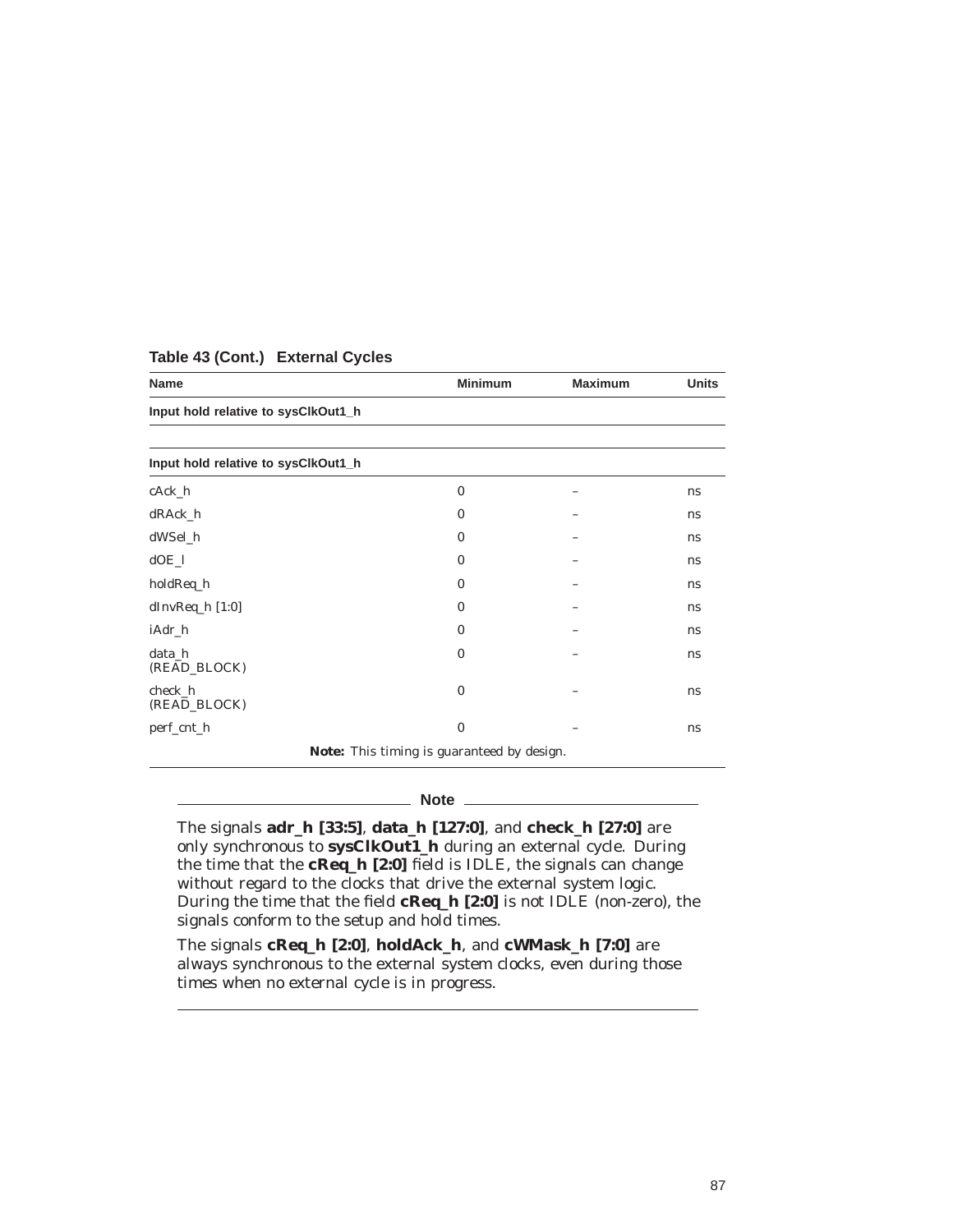## **Output Delay Time Measurement**

Figure 38 shows the 21064A output delay time measurement.





This delay can be positive or negative.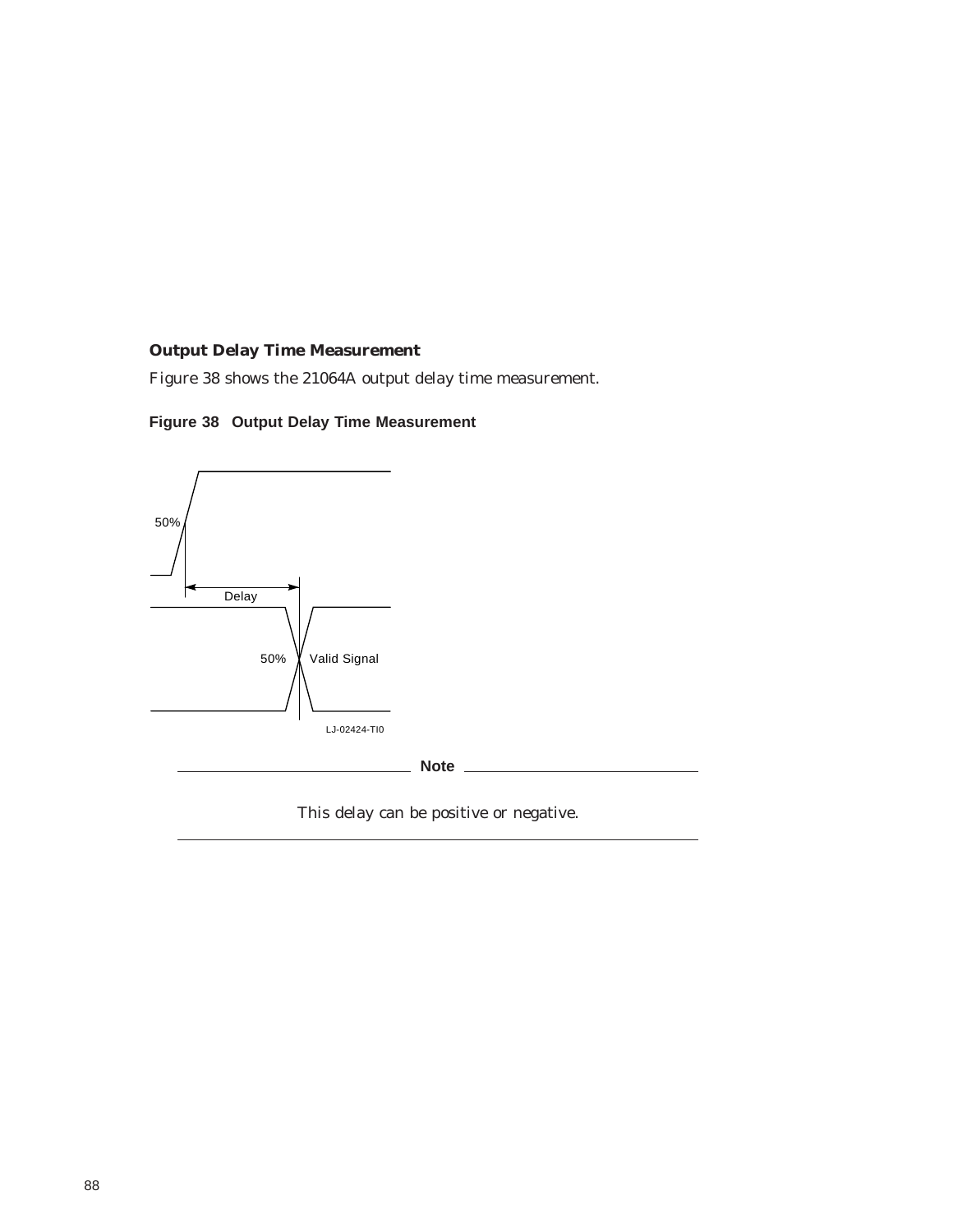## **Setup and Hold Time Measurement**

Figure 39 shows the 21064A setup and hold time measurement.



**Figure 39 Setup and Hold Time Measurement**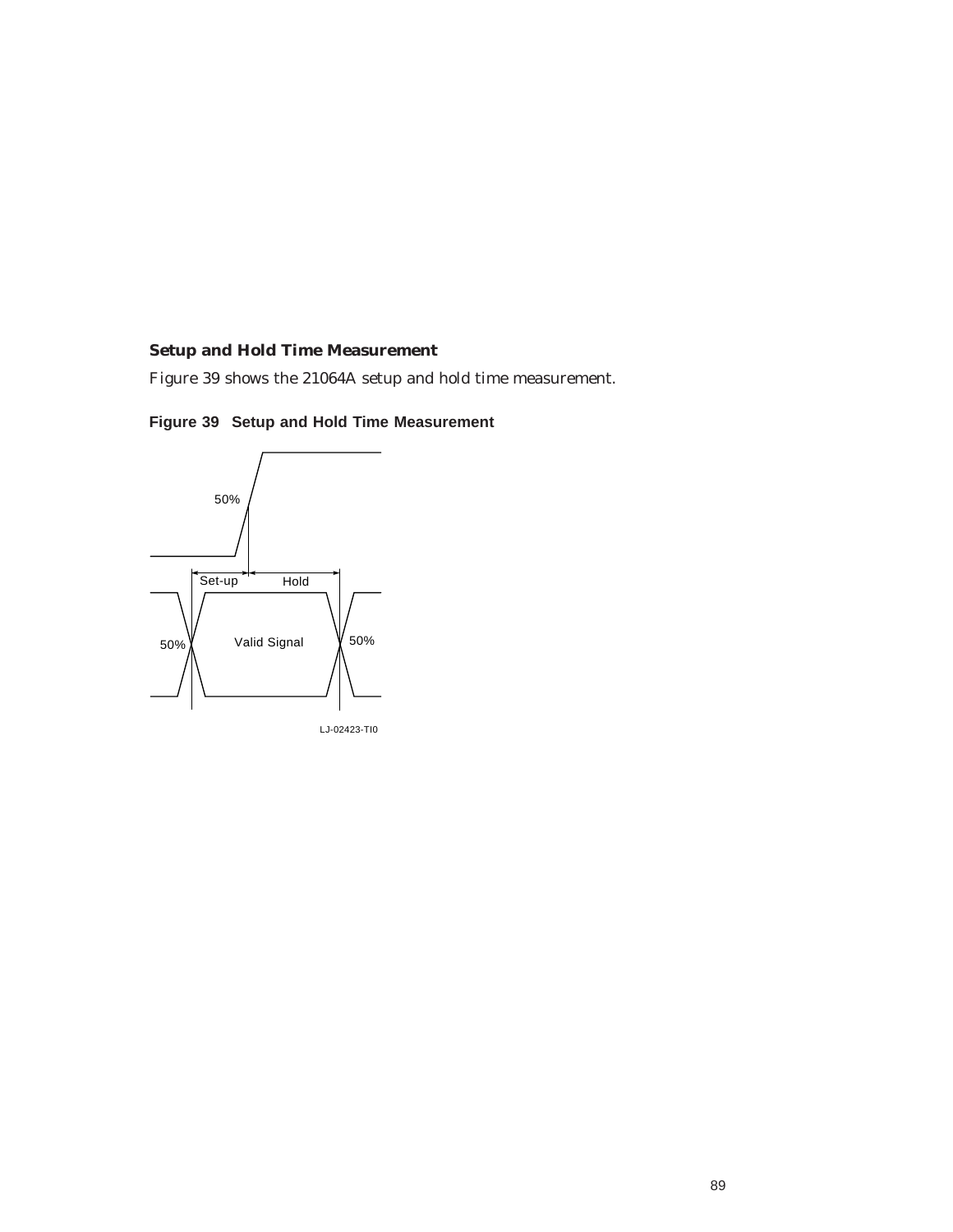## **READ\_BLOCK Timing**

Figure 40 shows the 21064A READ\_BLOCK timing diagram.



**Figure 40 READ\_BLOCK Timing Diagram**

- **1** tcycle ± 1.0 ns, where tcycle = period of **cpuClkOut\_h**.
- **2** Indicates minimum and maximum.
- **3** Minimum setup time is shown. All hold times are a minimum of 0.0 ns.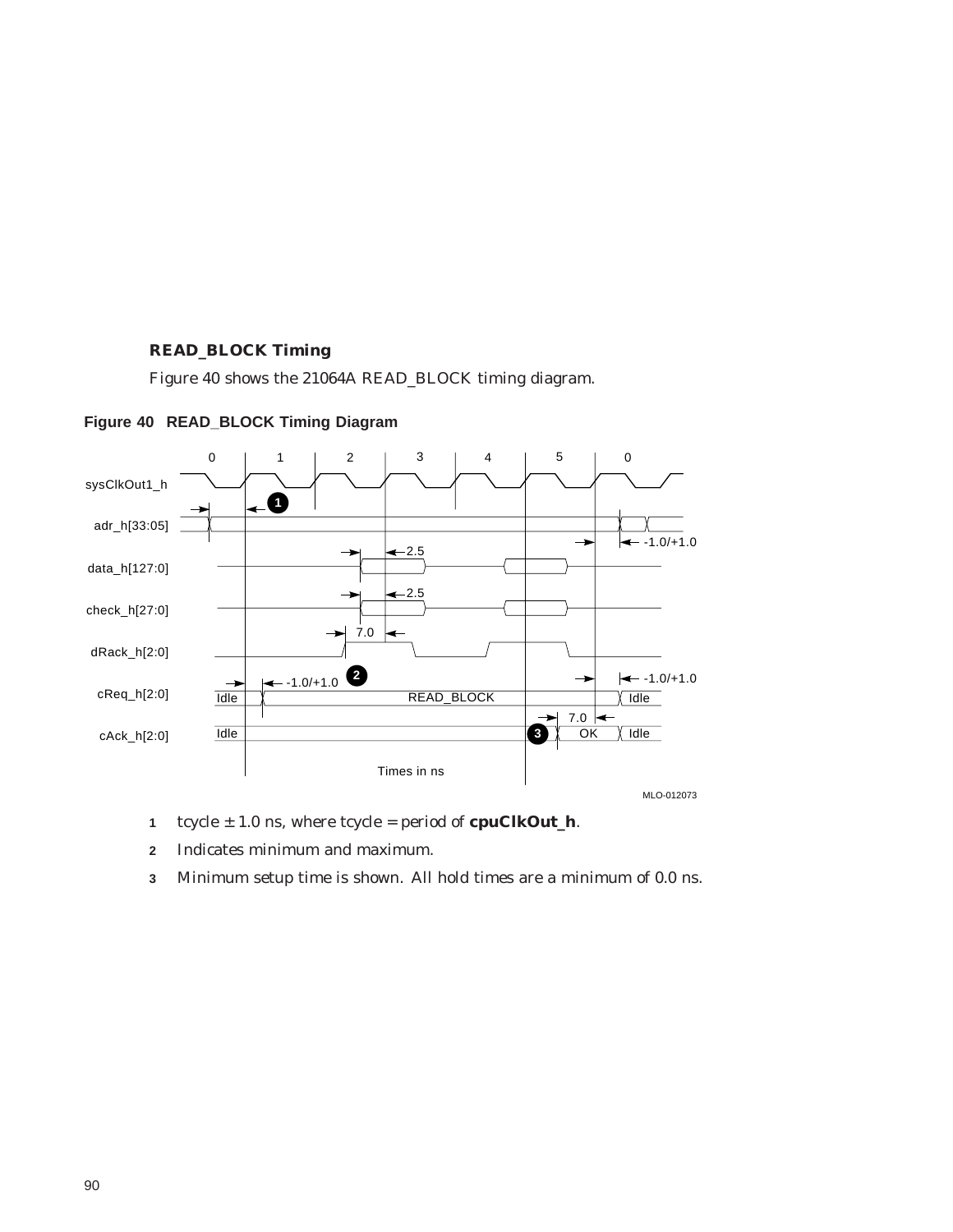## **WRITE\_BLOCK Timing**

Figure 41 shows the WRITE\_BLOCK timing diagram.



**Figure 41 WRITE\_BLOCK Timing Diagram**

- **1** 3x tcycle ± 1.0 ns, where tcycle = period of **cpuClkOut\_h**.
- **2** Indicates minimum and maximum.
- **3** Minimum setup time is shown. All hold times are a minimum of 0.0 ns.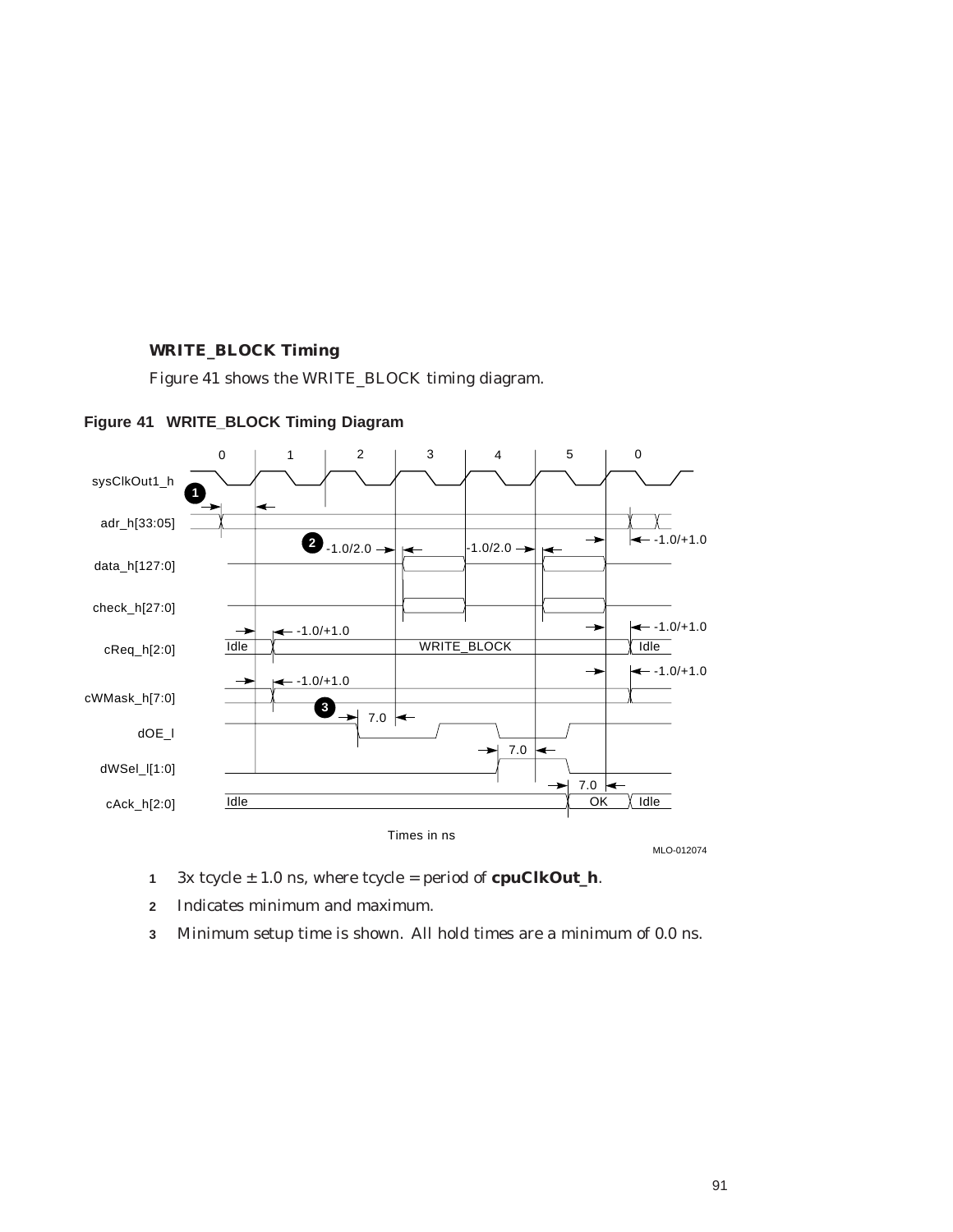### **BARRIER Timing**

Figure 42 shows the BARRIER operation timing.





- **1** Indicates minimum and maximum.
- **2** Minimum setup time is shown. All hold times are a minimum of 0.0 ns.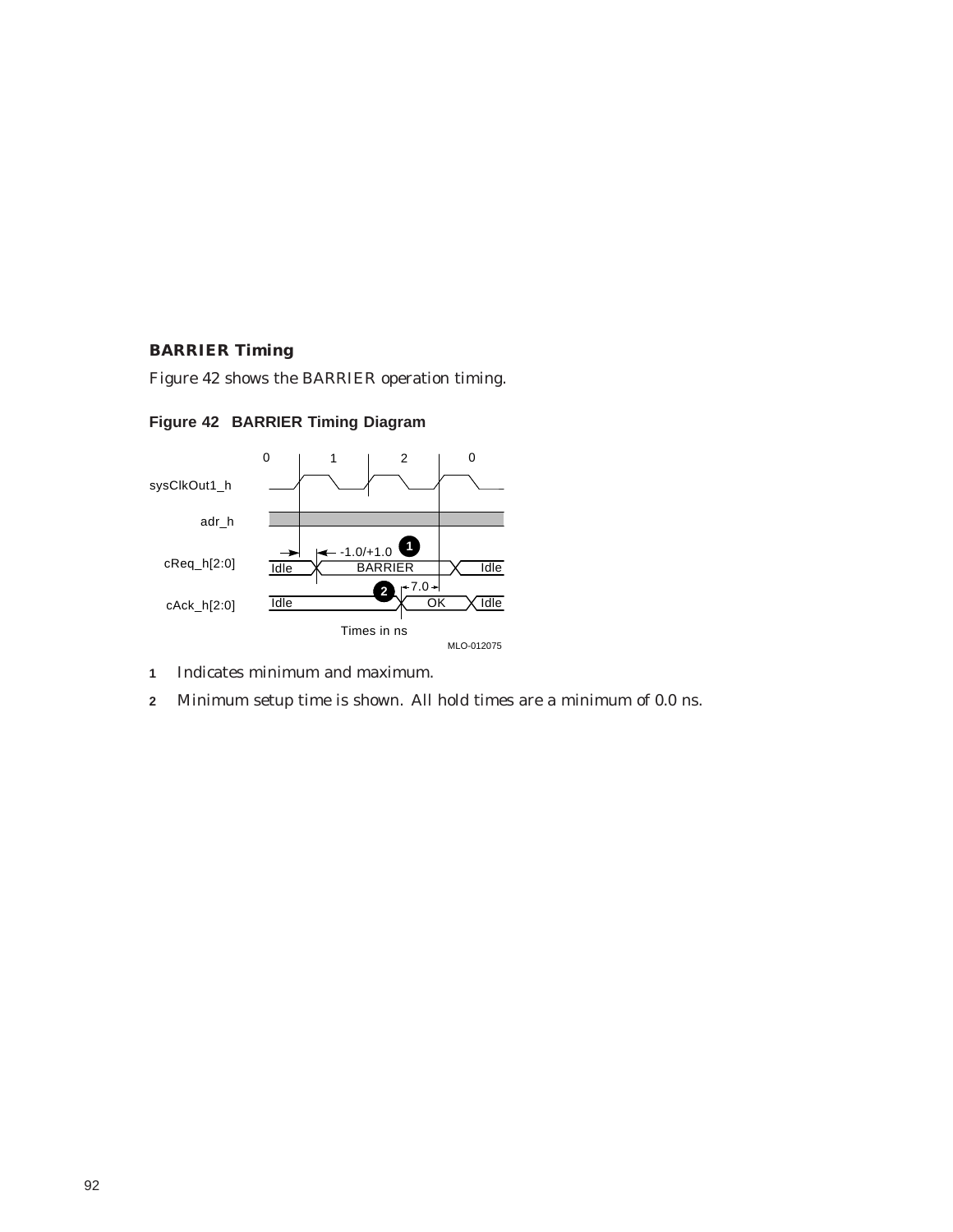## **FETCH/FETCH\_M Timing**

Figure 43 shows the FETCH/FETCH\_M operation timing.





- **1** tcycle ±1.0 ns, where tcycle = period of **cpuClkOut\_h**.
- **2** Indicates minimum and maximum.
- **3** Minimum setup time is shown. All hold times are a minimum of 0.0 ns.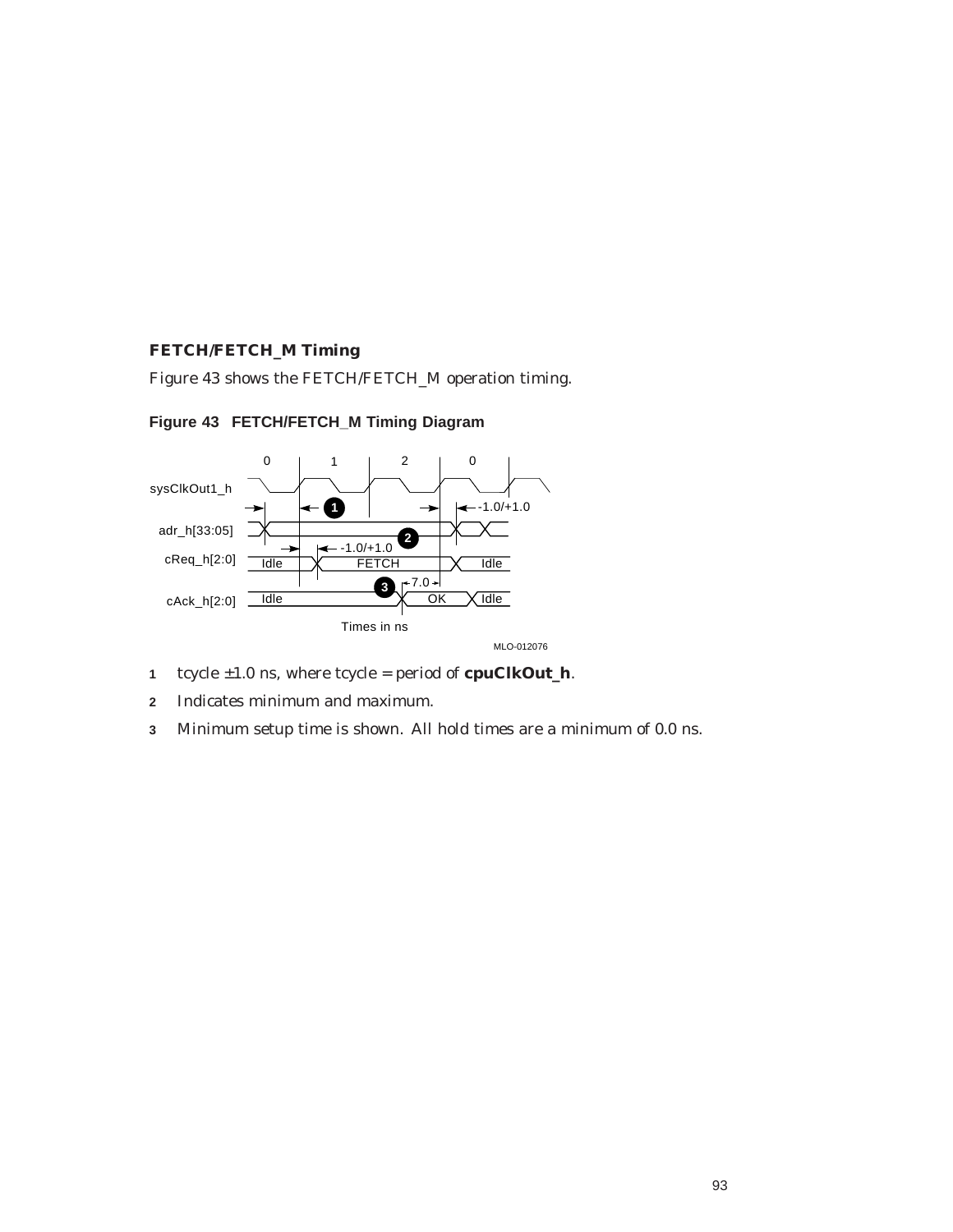# **6 Thermal Considerations**

**Note**

The combination of airflow, heat sink design, and the package thermal characteristics must be considered when calculating the power dissipation, in order not to exceed a maximum junction temperature (Tj) of 90°C (194°F).

The 21064A is packaged in a 431-pin alumina-ceramic (cavity-down) package. This cavity-down design allows the die to be attached to the top surface of the package, which increases the ability of the die to dissipate the heat through the package and attached heat sink surface. A metal slug with two mounting studs is brazed on the ceramic package for the heat sink assembly.

The package has mounting pads for 28 capacitors on the top surface that limits the heat sink contact area. To meet the thermal requirements, the specific dimensions of the heat sink should be determined by the designer.

The 21064A has a maximum power rating, which varies depending on the operating frequency. Power dissipation varies directly with the frequency.

#### **Temperature Measurement Locations**

The package components and temperature measurement sites are listed here. The locations of the components and sites are indicated in Figure 44.

- **1** Heat sink temperature (Ths)
- **2** Case temperature (Tc)
- **3** Junction temperature (Tj)
- **4** Package lid
- **5** Alpha 21064A Microprocessor
- **6** Package
- **7** GRAFOIL
- **8** Heat sink
- **9** Nut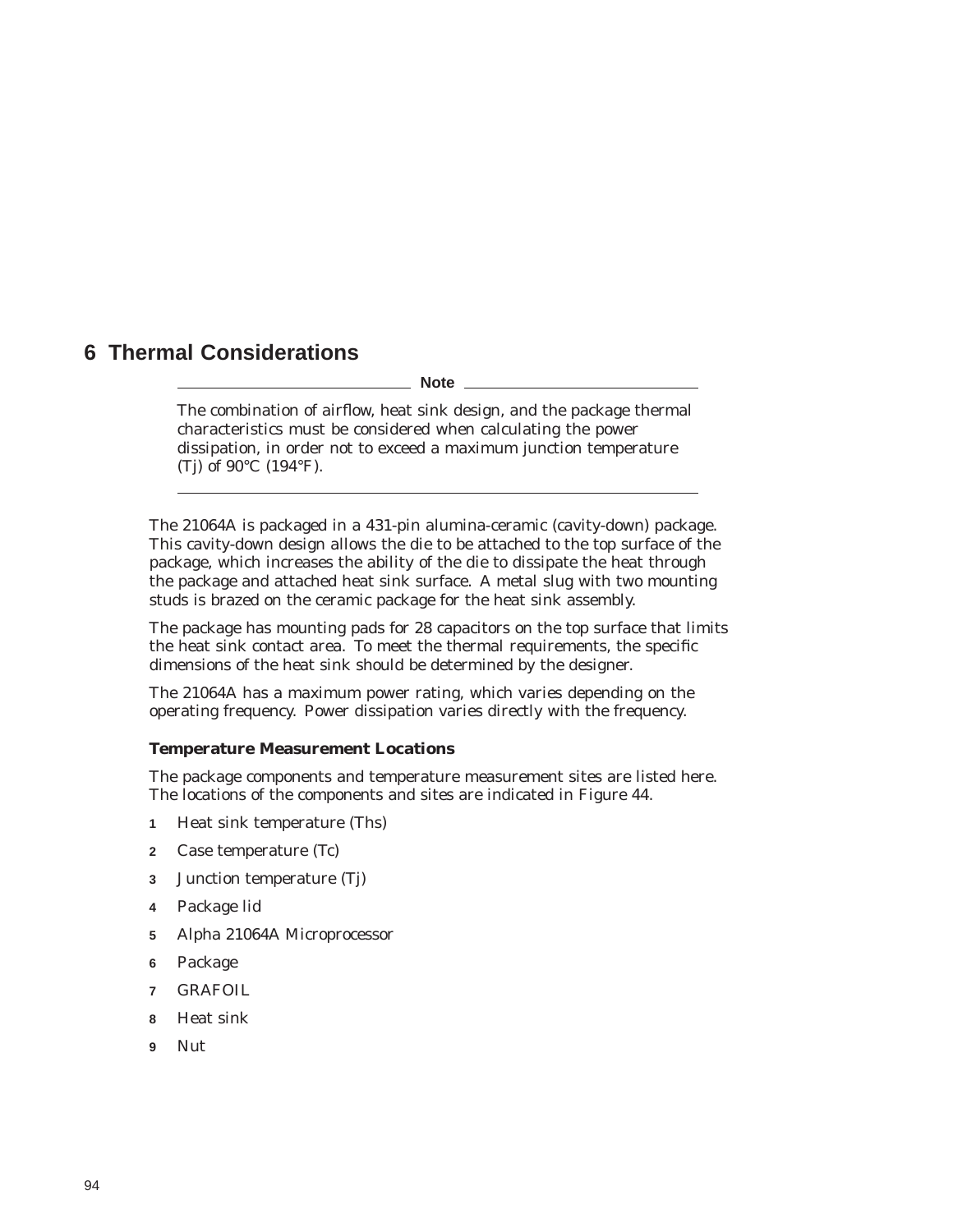

**Figure 44 Package Components and Temperature Measurement Locations**

LJ-02416-TI0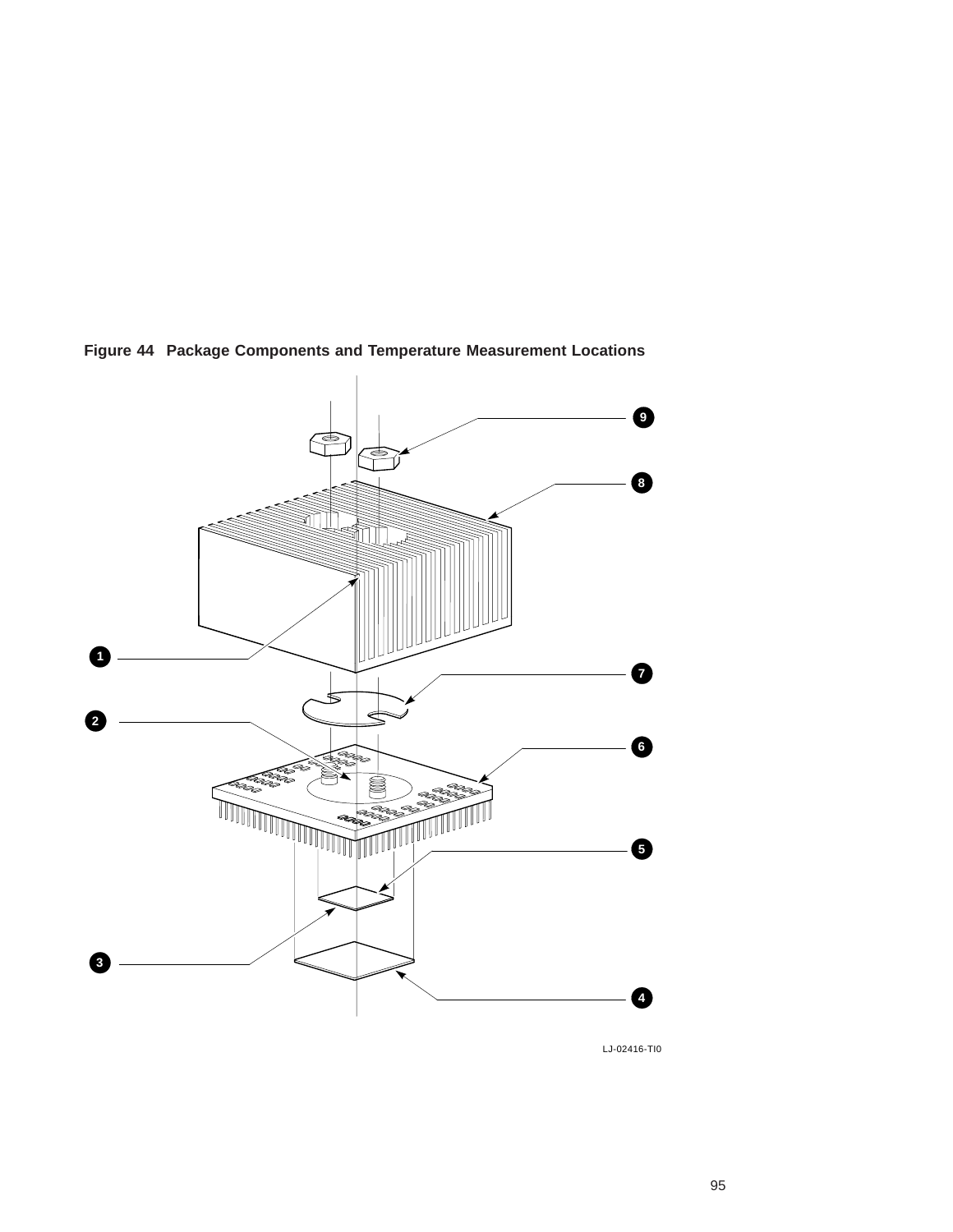## **6.1 Critical Parameters of Thermal Design**

Follow these guidelines for placement of printed-circuit board components:

- Orient the 21064A on the printed-circuit board (PCB) with the heat sink fins aligned with the airflow direction.
- Avoid preheating ambient air. Place the 21064A on the PCB so that inlet air is not preheated by any other PCB components.
- Do not place other high power devices in the vicinity of the 21064A.
- Do not restrict the airflow across the 21064A heat sink. Placement of other devices must allow for maximum system airflow in order to maximize the performance of the heat sink.

Tables 44, 45, 46, and 47 show the thermal characteristics for the 21064A. See Section 7.1 for heat sink information.

| $21064A-200 - Tc = 73.0^{\circ}C (167.4^{\circ}F)$ |              |                                               |                    |                                               |                    |  |
|----------------------------------------------------|--------------|-----------------------------------------------|--------------------|-----------------------------------------------|--------------------|--|
|                                                    |              | <b>Heat Sink 1</b>                            |                    | <b>Heat Sink 2</b>                            |                    |  |
| <b>Air Velocity</b>                                | <b>Power</b> | <b>TaMax</b>                                  | $\theta$ ca        | TaMax                                         | $\theta$ ca        |  |
| 100 lfpm                                           | 24.0 W       | 43.0°C $(109.4°F)$                            | $1.25$ C/W         | 33.4°C (92.1°F)                               | $1.65$ C/W         |  |
| 200 lfpm                                           | 24.0 W       | 52.6 $\rm ^{\circ}C$ (126.7 $\rm ^{\circ}F$ ) | $0.85$ C/W         | 44.2 $^{\circ}$ C (111.6 $^{\circ}$ F)        | $1.20 \text{ C/W}$ |  |
| 400 lfpm                                           | 24.0 W       | 58.6°C (137.5°F)                              | $0.60$ C/W         | 52.6 $\rm ^{\circ}C$ (126.7 $\rm ^{\circ}F$ ) | $0.85$ C/W         |  |
| 600 lfpm                                           | 24.0 W       | 60.5°C $(140.9°F)$                            | $0.52 \text{ C/W}$ | $57.4$ °C $(135.3$ °F)                        | $0.65$ C/W         |  |
| 1000 lfpm                                          | 24.0 W       | 63.4 °C $(146.1$ °F)                          | $0.40 \text{ C/W}$ | 59.6 $\rm ^{\circ}C$ (139.3 $\rm ^{\circ}F$ ) | $0.56$ C/W         |  |

**Table 44 21064A-200 Thermal Characteristics in a Forced-Air Environment**

**Table constants and abbreviations**

Tj is 90°C (194°F). jc is 0.7 C/W. lfpm is linear feet per minute.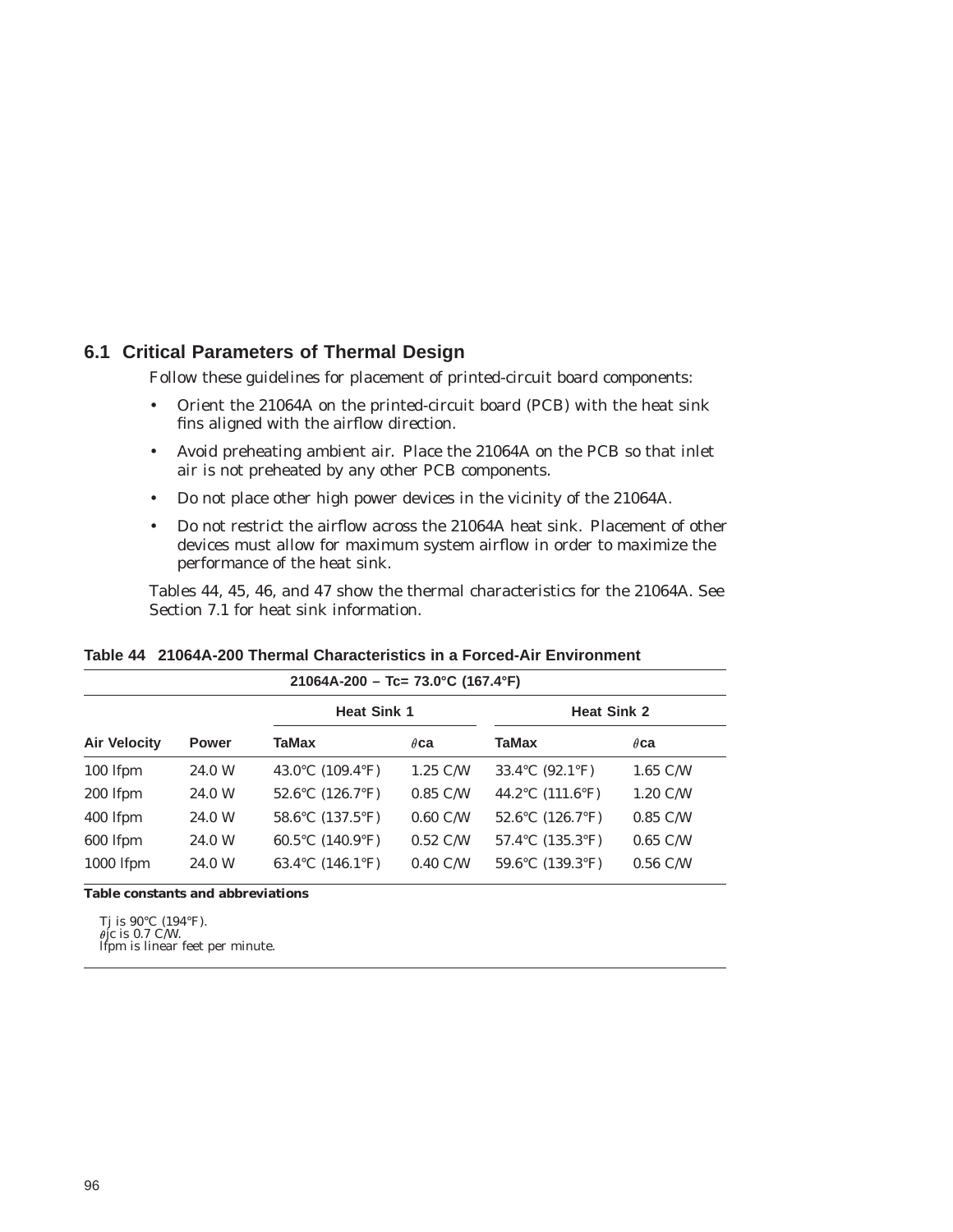| $21064A-233 - Tc=71.0^{\circ}C (159.8^{\circ}F)$ |                                        |                    |                                        |                    |  |  |
|--------------------------------------------------|----------------------------------------|--------------------|----------------------------------------|--------------------|--|--|
|                                                  | <b>Heat Sink 1</b>                     |                    | <b>Heat Sink 2</b>                     |                    |  |  |
| <b>Power</b>                                     | TaMax                                  | $\theta$ ca        | TaMax                                  | $\theta$ ca        |  |  |
| 28.0 W                                           | 36.0°C $(96.8°F)$                      | $1.25$ C/W         | 24.8°C (76.6°F)                        | $1.65$ C/W         |  |  |
| 28.0 W                                           | 47.2 $^{\circ}$ C (117.0 $^{\circ}$ F) | $0.85$ C/W         | 37.4 °C $(99.3$ °F)                    | $1.20 \text{ C/W}$ |  |  |
| 28.0 W                                           | 54.2 °C $(129.6$ °F)                   | $0.60$ C/W         | 47.2 $^{\circ}$ C (117.0 $^{\circ}$ F) | $0.85$ C/W         |  |  |
| 28.0 W                                           | 56.4 °C $(133.5$ °F)                   | $0.52 \text{ C/W}$ | 52.8 $^{\circ}$ C (127.0 $^{\circ}$ F) | $0.65$ C/W         |  |  |
| 28.0 W                                           | 59.8°C $(139.6°F)$                     | $0.40 \text{ C/W}$ | $55.3$ °C $(131.5$ °F)                 | $0.56$ C/W         |  |  |
|                                                  |                                        |                    |                                        |                    |  |  |

#### **Table 45 21064A-233 Thermal Characteristics in a Forced-Air Environment**

**Table constants and abbreviations**

Tj is 90°C (194°F). jc is 0.7 C/W. lfpm is linear feet per minute.

#### **Table 46 21064A-275 and 21064A-275-PC Thermal Characteristics in a Forced-Air Environment**

|                     | 21064A-275 and 21064A-275-PC— Tc=67.0°C (152.6°F) |                                        |                    |                                      |                    |  |  |
|---------------------|---------------------------------------------------|----------------------------------------|--------------------|--------------------------------------|--------------------|--|--|
|                     | <b>Heat Sink 1</b>                                |                                        | <b>Heat Sink 2</b> |                                      |                    |  |  |
| <b>Air Velocity</b> | <b>Power</b>                                      | TaMax                                  | $\theta$ C         | <b>TaMax</b>                         | $\theta$ ca        |  |  |
| 100 lfpm            | 33.0 W                                            | 25.8°C $(78.4°F)$                      | $1.25$ C/W         |                                      |                    |  |  |
| 200 lfpm            | 33.0 W                                            | 39.0°C $(102.2$ °F)                    | $0.85$ C/W         | 27.4 °C $(81.3$ °F)                  | $1.20 \text{ C/W}$ |  |  |
| 400 lfpm            | 33.0 W                                            | 47.2 $^{\circ}$ C (117.0 $^{\circ}$ F) | $0.60$ C/W         | 39.0°C $(102.2$ °F)                  | $0.85$ C/W         |  |  |
| 600 lfpm            | 33.0 W                                            | 49.8°C $(121.6°F)$                     | $0.52 \text{ C/W}$ | 45.6 $\degree$ C (114.0 $\degree$ F) | $0.65$ C/W         |  |  |
| 1000 lfpm           | 33.0 W                                            | 53.8 °C $(128.8$ °F)                   | $0.40 \text{ C/W}$ | 48.5 $\degree$ C (119.3 $\degree$ F) | $0.56$ C/W         |  |  |

**Table constants and abbreviations**

Tj is 90°C (194°F). jc is 0.7 C/W. lfpm is linear feet per minute.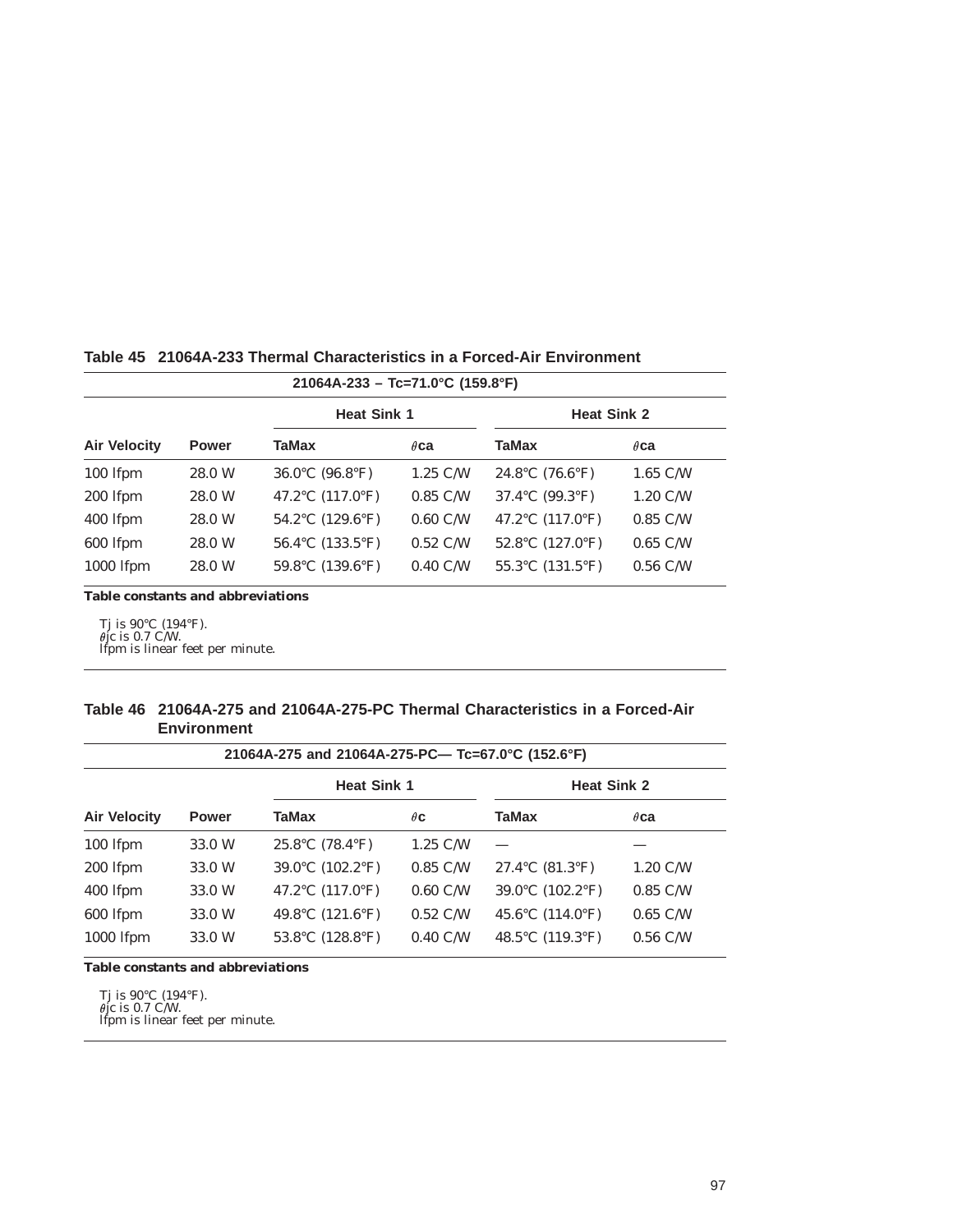| $21064A-300$ - Tc=65.0°C (149.0°F) |              |                                               |                    |                     |                    |  |
|------------------------------------|--------------|-----------------------------------------------|--------------------|---------------------|--------------------|--|
|                                    |              | <b>Heat Sink 1</b>                            |                    | <b>Heat Sink 2</b>  |                    |  |
| <b>Air Velocity</b>                | <b>Power</b> | TaMax                                         | $\theta$ ca        | <b>TaMax</b>        | $\theta$ ca        |  |
| 100 lfpm                           | 36.0 W       | $20.0^{\circ}$ C (68.0 $^{\circ}$ F)          | $1.25$ C/W         |                     |                    |  |
| 200 lfpm                           | 36.0 W       | 34.4 °C $(93.9$ °F)                           | $0.85$ C/W         | $21.8$ °C (71.2°F)  | $1.20 \text{ C/W}$ |  |
| 400 lfpm                           | 36.0 W       | 43.4 °C $(110.1$ °F)                          | $0.60$ C/W         | 34.4 °C $(93.9$ °F) | $0.85$ C/W         |  |
| 600 lfpm                           | 36.0 W       | 46.3 $^{\circ}$ C (115.3 $^{\circ}$ F)        | $0.52 \text{ C/W}$ | 41.6°C $(106.9°F)$  | $0.65$ C/W         |  |
| 1000 lfpm                          | 36.0 W       | 50.6 $\rm ^{\circ}C$ (123.1 $\rm ^{\circ}F$ ) | $0.40 \text{ C/W}$ | 44.8°C $(112.6°F)$  | $0.56$ C/W         |  |

#### **Table 47 21064A-300 Thermal Characteristics in a Forced-Air Environment**

**Table constants and abbreviations**

Tj is 90°C (194°F). jc is 0.7 C/W. lfpm is linear feet per minute.

**Note**

The values in Tables 44, 45, 46, and 47 are base upon the assumption that maximum power will be 24.0 W, 28.0 W, 33.0 W, 33.0 W, and 36.0 W for the 21064A-200, 21064A-233, 21064A-275, **21064A-275-PC**, and 21064A-300 respectively.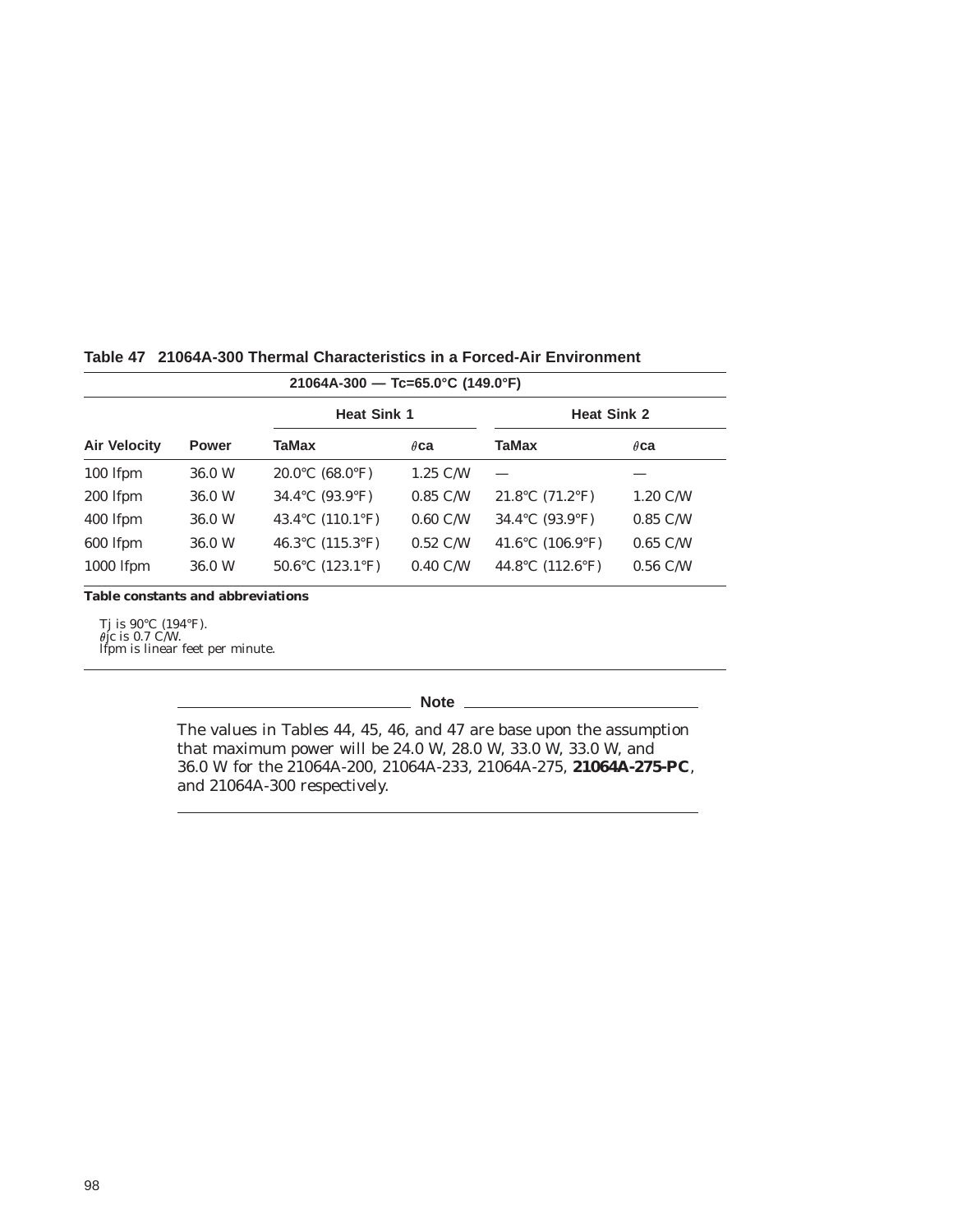# **7 Mechanical Specifications**

This section provides detailed information about the 21064A package and the complete pinout.

## **7.1 Package Information**

Figure 45 shows two examples of heat sinks which may be used to help cool the 21064A. The primary heat sink (number 2 in Figure 45) is available from Digital.



#### **Figure 45 Heat Sink Dimensions**

Figure 46 shows the package physical dimensions without a heat sink.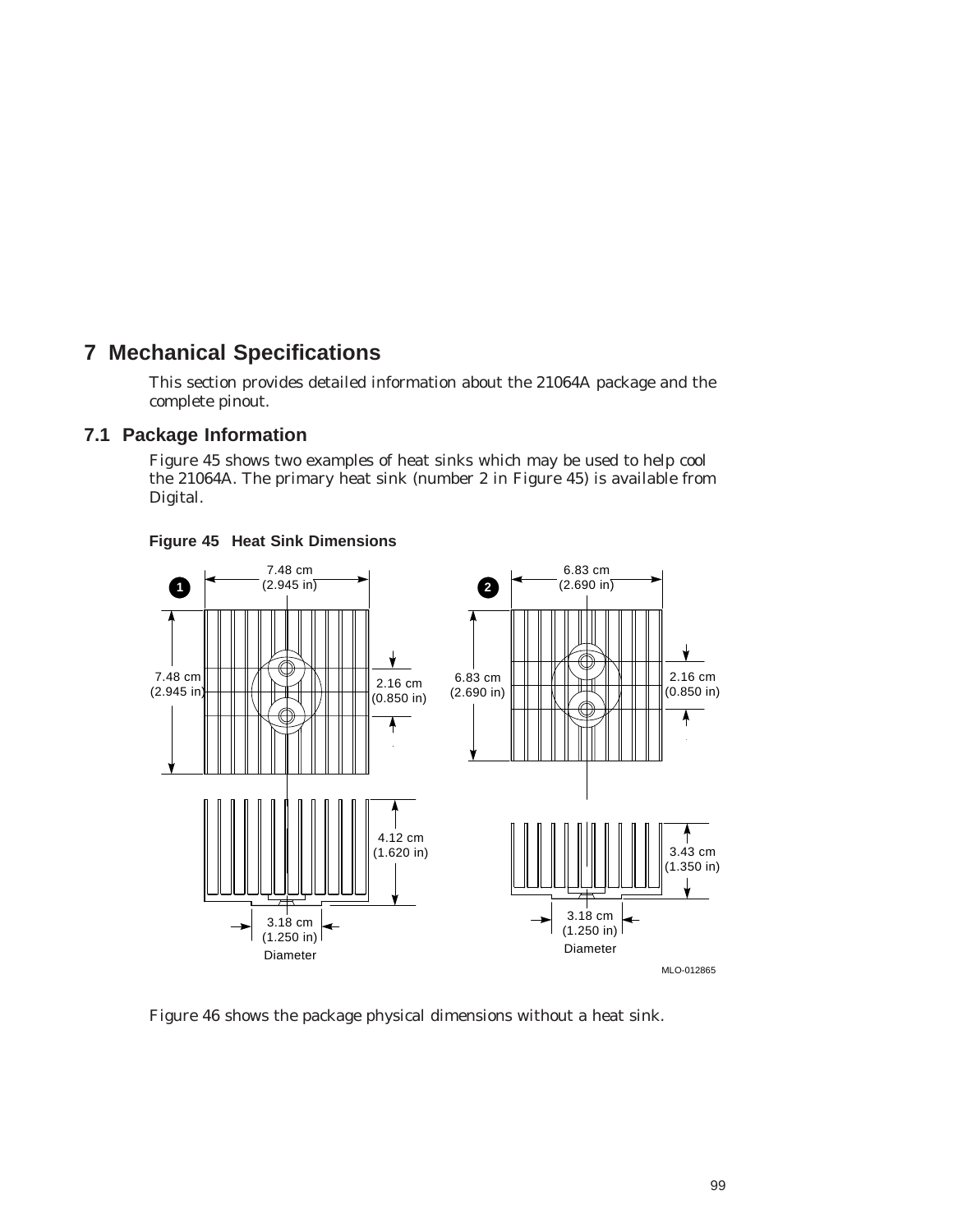

**Figure 46 Package Dimensions**

MLO-012009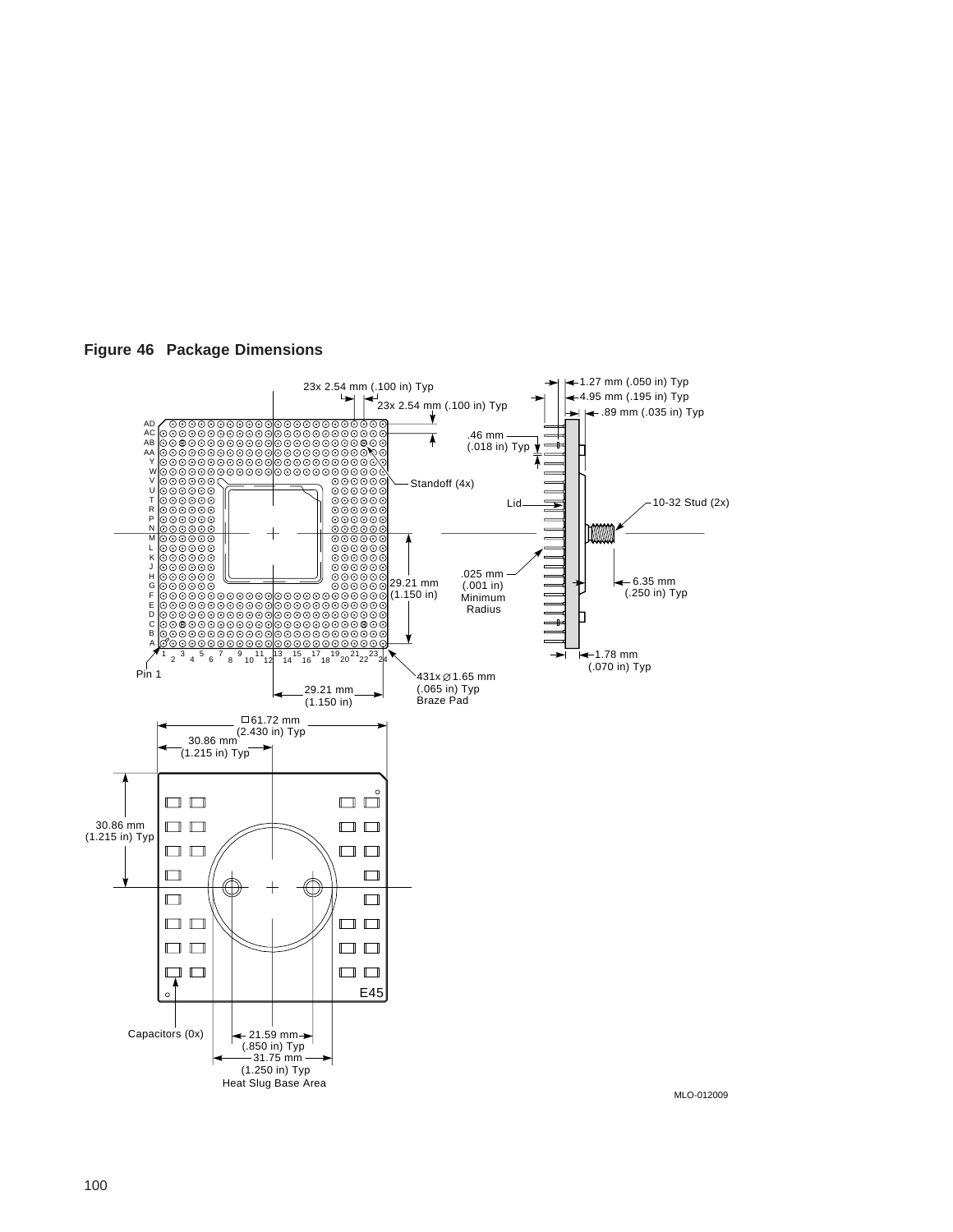#### **7.2 21064A Pins**

Figure 47 shows the 21064A PGA cavity.

#### **Figure 47 PGA Cavity Down View**



MLO-012007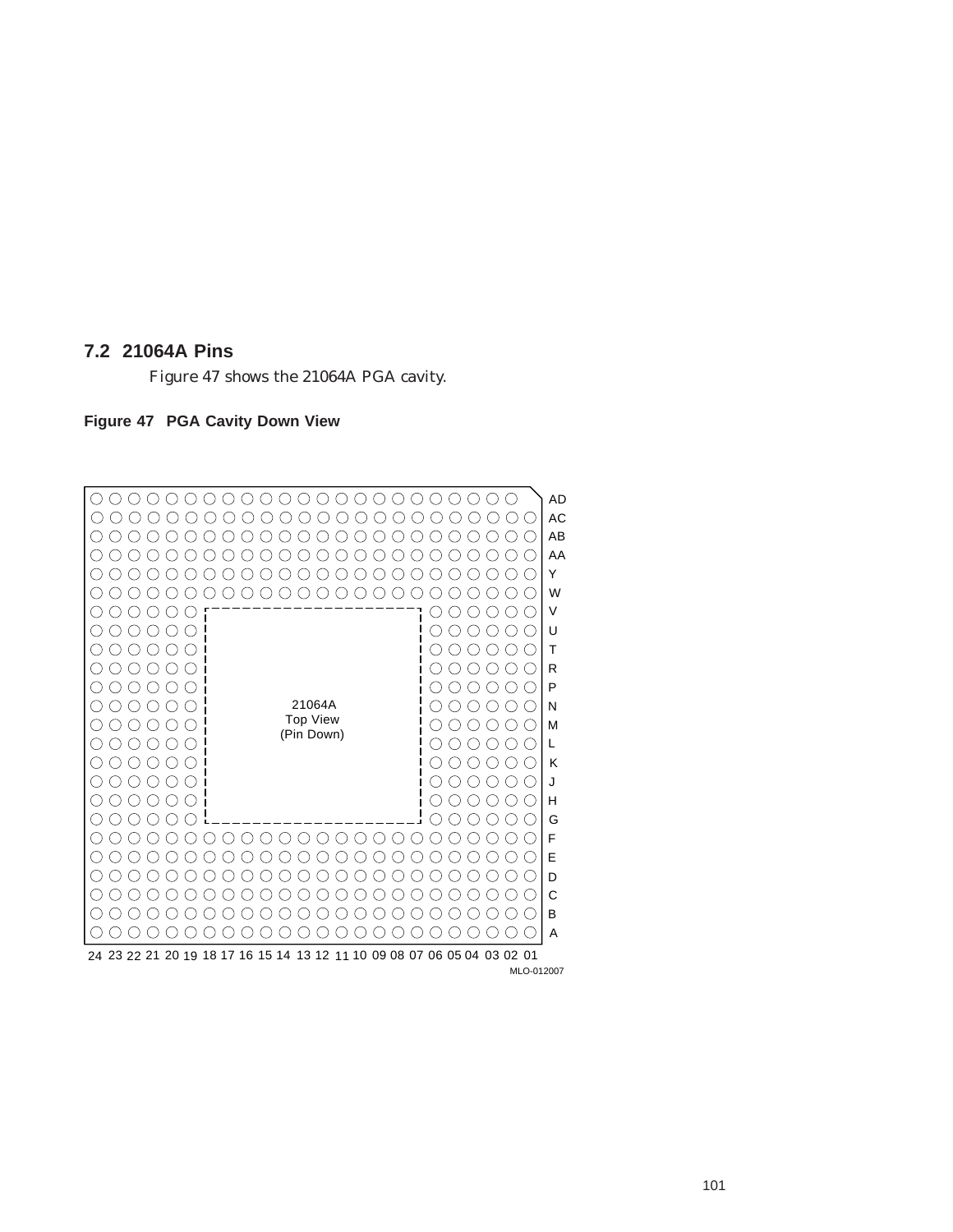Table 48 lists the order of the 21064A pins by its PGA location.

**Table 48 Pin List**

| <b>PGA</b><br>Location | Name         | <b>PGA</b><br>Location | <b>Name</b> | <b>PGA</b><br>Location | <b>Name</b>              |
|------------------------|--------------|------------------------|-------------|------------------------|--------------------------|
| A1                     | data_h 33    | B1                     | check_h 15  | C <sub>1</sub>         | check_h 16               |
| A2                     | data h 97    | B2                     | VDD plane   | C2                     | VSS plane                |
| $\rm A3$               | data_h 98    | B3                     | data_h 35   | C <sub>3</sub>         | data_h 96                |
| A <sub>4</sub>         | data_h 100   | B4                     | VSS plane   | C <sub>4</sub>         | data_h 99                |
| A <sub>5</sub>         | data_h 38    | B <sub>5</sub>         | data_h 101  | C <sub>5</sub>         | data_h 37                |
| A6                     | check_h 27   | B <sub>6</sub>         | VDD plane   | C6                     | check_h 13               |
| A7                     | data_h 104   | B7                     | data_h 40   | C7                     | data_h 103               |
| $\mathbf{A8}$          | data_h 42    | B <sub>8</sub>         | VSS plane   | C8                     | data_h 105               |
| A9                     | data_h 44    | B <sub>9</sub>         | data_h 107  | C9                     | data_h 43                |
| A10                    | data_h 109   | <b>B10</b>             | VDD plane   | C10                    | data_h 45                |
| A11                    | data_h 47    | <b>B11</b>             | data_h 110  | C11                    | data_h 46                |
| $\rm A12$              | data_h 49    | <b>B12</b>             | VSS plane   | C12                    | data_h 112               |
| A13                    | data_h 113   | <b>B13</b>             | data_h 50   | C13                    | data_h 114               |
| A14                    | data_h 52    | <b>B14</b>             | VDD plane   | C14                    | data_h 116               |
| A15                    | $check_h 12$ | <b>B15</b>             | check_h 26  | C15                    | data_h 54                |
| A16                    | data_h 55    | <b>B16</b>             | VSS plane   | C16                    | data_h 119               |
| A17                    | data_h 120   | <b>B17</b>             | data_h 57   | C17                    | data_h 121               |
| A18                    | data_h 122   | <b>B18</b>             | VDD plane   | C18                    | check_h 11               |
| A19                    | check_h 7    | <b>B19</b>             | check_h 21  | C19                    | data_h 59                |
| A20                    | data_h 60    | <b>B20</b>             | VSS plane   | C20                    | data_h 124               |
| A21                    | data_h 61    | <b>B21</b>             | data_h 125  | C21                    | data_h 126               |
| A22                    | data_h 62    | <b>B22</b>             | VDD plane   | C22                    | check_h 23               |
| A23                    | data_h 127   | <b>B23</b>             | VSS plane   | C23                    | dRAck_h 0                |
| A24                    | check_h 9    | <b>B24</b>             | check_h 8   | C24                    | dInvReq_h 1              |
|                        |              |                        |             |                        | (continued on next page) |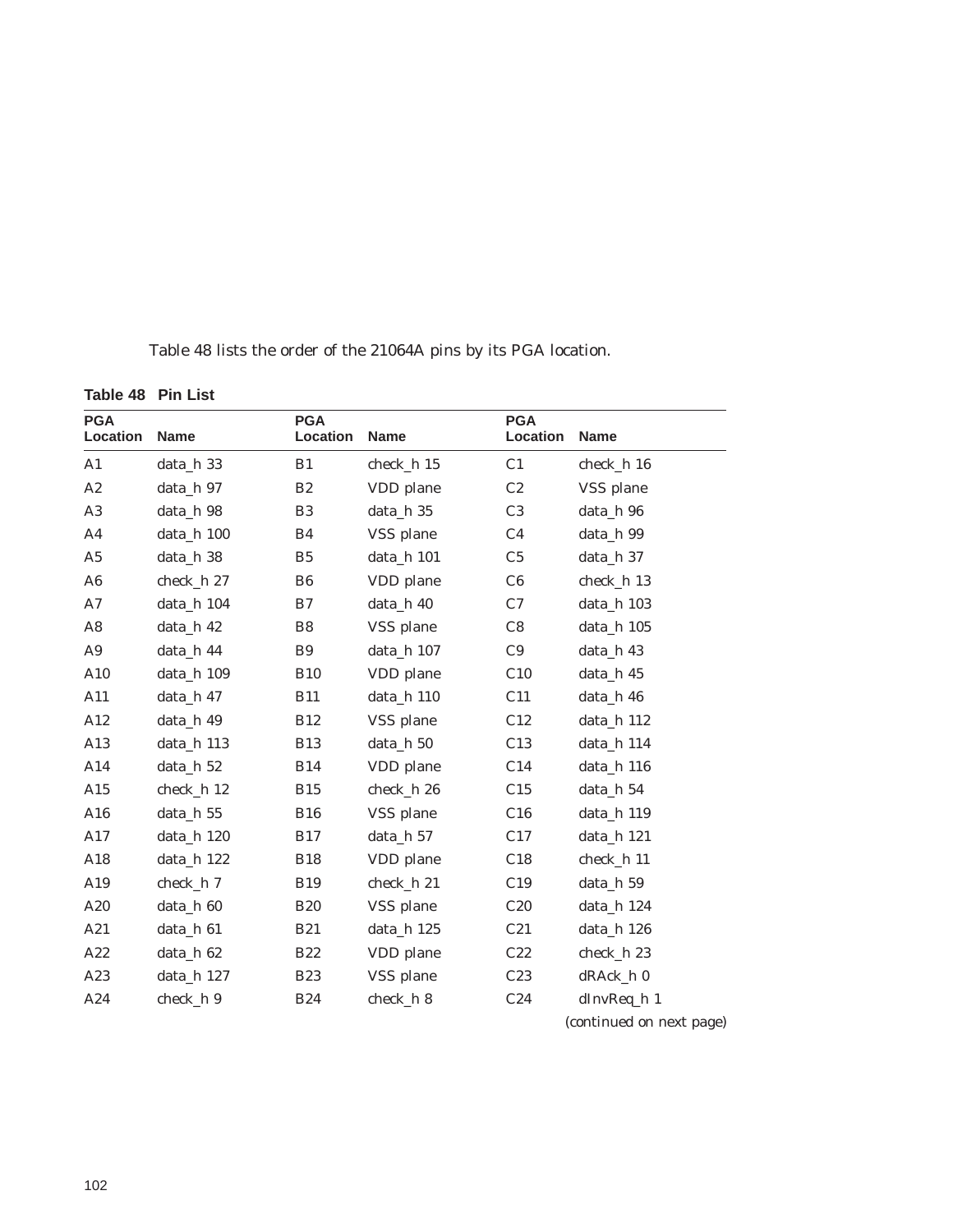| <b>PGA</b><br>Location | <b>Name</b>  | <b>PGA</b><br>Location | <b>Name</b> | <b>PGA</b><br>Location | <b>Name</b>              |
|------------------------|--------------|------------------------|-------------|------------------------|--------------------------|
|                        |              |                        |             |                        |                          |
| D1                     | data_h 94    | E1                     | data_h 30   | F1                     | data_h 92                |
| D <sub>2</sub>         | check_h 2    | E2                     | VDD plane   | F2                     | data_h 29                |
| D <sub>3</sub>         | check_h 1    | E <sub>3</sub>         | data_h 31   | F <sub>3</sub>         | data_h 93                |
| D <sub>4</sub>         | data_h 34    | E4                     | data_h 32   | F <sub>4</sub>         | data_h 95                |
| D <sub>5</sub>         | data_h 36    | E <sub>5</sub>         | VDD plane   | F <sub>5</sub>         | VSS plane                |
| D <sub>6</sub>         | data_h 102   | E6                     | VSS plane   | F6                     | VDD plane                |
| D7                     | data_h 39    | E7                     | VDD plane   | F7                     | VSS plane                |
| D <sub>8</sub>         | data_h 41    | E8                     | VSS plane   | F8                     | VDD plane                |
| D <sub>9</sub>         | data_h 106   | E9                     | VDD plane   | F9                     | VSS plane                |
| D <sub>10</sub>        | data_h 108   | E10                    | VSS plane   | F10                    | VDD plane                |
| D <sub>11</sub>        | check_h 24   | E11                    | check_h 10  | F11                    | VSS plane                |
| D <sub>12</sub>        | data_h 48    | E12                    | data_h 111  | F12                    | VDD plane                |
| D13                    | data_h 51    | E13                    | data_h 115  | F <sub>13</sub>        | VSS plane                |
| D <sub>14</sub>        | data_h 53    | E14                    | data_h 117  | F14                    | VDD plane                |
| D <sub>15</sub>        | data_h 118   | E15                    | VDD plane   | F15                    | VSS plane                |
| D <sub>16</sub>        | data_h 56    | E16                    | VSS plane   | F <sub>16</sub>        | VDD plane                |
| D17                    | data_h 58    | E17                    | VDD plane   | F17                    | VSS plane                |
| D <sub>18</sub>        | check_h 25   | E18                    | VSS plane   | F <sub>18</sub>        | VDD plane                |
| D <sub>19</sub>        | data_h 123   | E19                    | VDD plane   | F <sub>19</sub>        | VSS plane                |
| D <sub>20</sub>        | data_h 63    | E <sub>20</sub>        | VSS plane   | F <sub>20</sub>        | VDD plane                |
| D <sub>21</sub>        | $check_h 22$ | E21                    | dRAck_h 1   | F21                    | cAck_h 1                 |
| D <sub>22</sub>        | dRAck_h 2    | E22                    | dWSel_h 0   | F <sub>22</sub>        | cAck_h 2                 |
| D <sub>23</sub>        | VDD plane    | E <sub>23</sub>        | dWSel_h 1   | F <sub>23</sub>        | VSS plane                |
| D24                    | $dOE_l$      | E24                    | cAck_h 0    | F24                    | holdReq_h                |
|                        |              |                        |             |                        | (continued on next page) |

**Table 48 (Cont.) Pin List**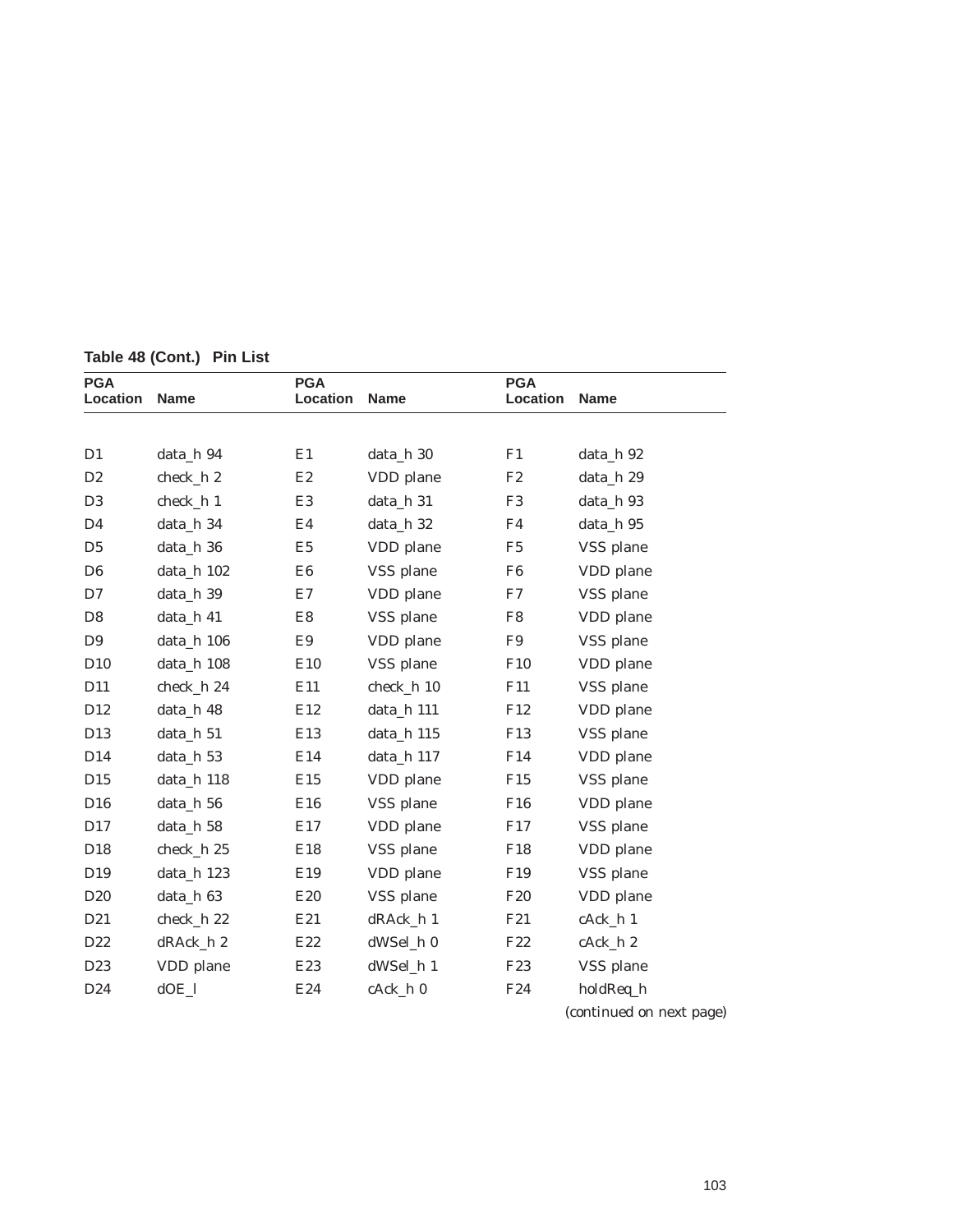| <b>PGA</b><br>Location | <b>Name</b>  | <b>PGA</b><br>Location | <b>Name</b> | <b>PGA</b><br>Location | <b>Name</b>              |
|------------------------|--------------|------------------------|-------------|------------------------|--------------------------|
|                        |              |                        |             |                        |                          |
| G <sub>1</sub>         | data_h 27    | J <sub>1</sub>         | data_h 89   | L1                     | check_h 19               |
| G2                     | VSS plane    | J2                     | VDD plane   | L2                     | VSS plane                |
| G <sub>3</sub>         | data_h 91    | J3                     | data_h 26   | L3                     | data_h 22                |
| G <sub>4</sub>         | data h 28    | J4                     | data_h 90   | L4                     | data_h 86                |
| G <sub>5</sub>         | VDD plane    | J5                     | VDD plane   | L5                     | data_h 23                |
| G6                     | VSS plane    | J6                     | VSS plane   | L6                     | VSS plane                |
| G19                    | VDD plane    | J19                    | VDD plane   | L19                    | VDD plane                |
| G20                    | VSS plane    | J20                    | VSS plane   | L20                    | dataWE_h 0               |
| G21                    | holdAck_h    | J21                    | cWMask_h 1  | L21                    | dataWE_h 1               |
| G22                    | dataCEOE_h 0 | J22                    | cWMask_h 2  | L22                    | dataWE_h 2               |
| G23                    | dataCEOE_h 1 | J23                    | cWMask_h 3  | L23                    | dataWE_h 3               |
| G24                    | dataCEOE_h 2 | J24                    | cWMask_h 4  | L24                    | dMapWE_h 0               |
| H1                     | check h 4    | K1                     | data_h 87   | M1                     | data_h 20                |
| H <sub>2</sub>         | check_h 18   | K2                     | data_h 24   | M <sub>2</sub>         | data_h 84                |
| H <sub>3</sub>         | check_h 0    | K3                     | data_h 88   | M3                     | data_h 21                |
| H <sub>4</sub>         | check_h 14   | K <sub>4</sub>         | data_h 25   | M4                     | data_h 85                |
| H <sub>5</sub>         | VSS plane    | K <sub>5</sub>         | VSS plane   | M <sub>5</sub>         | check_h 5                |
| H <sub>6</sub>         | VDD plane    | K <sub>6</sub>         | VDD plane   | M6                     | VDD plane                |
| H19                    | VSS plane    | K19                    | VSS plane   | M19                    | VSS plane                |
| H20                    | VDD plane    | K20                    | VDD plane   | M20                    | $c$ Req_h $0$            |
| H21                    | dataCEOE_h 3 | K21                    | cWMask_h 5  | M21                    | $c$ Req_h $1$            |
| H22                    | tagCtlWE_h   | K22                    | cWMask_h 6  | M22                    | $c$ Req_h $2$            |
| H <sub>23</sub>        | VDD plane    | K23                    | VSS plane   | M23                    | VDD plane                |
| H24                    | cWMask_h 0   | K24                    | cWMask_h 7  | M24                    | dMapWe_h 1               |
|                        |              |                        |             |                        | (continued on next page) |

**Table 48 (Cont.) Pin List**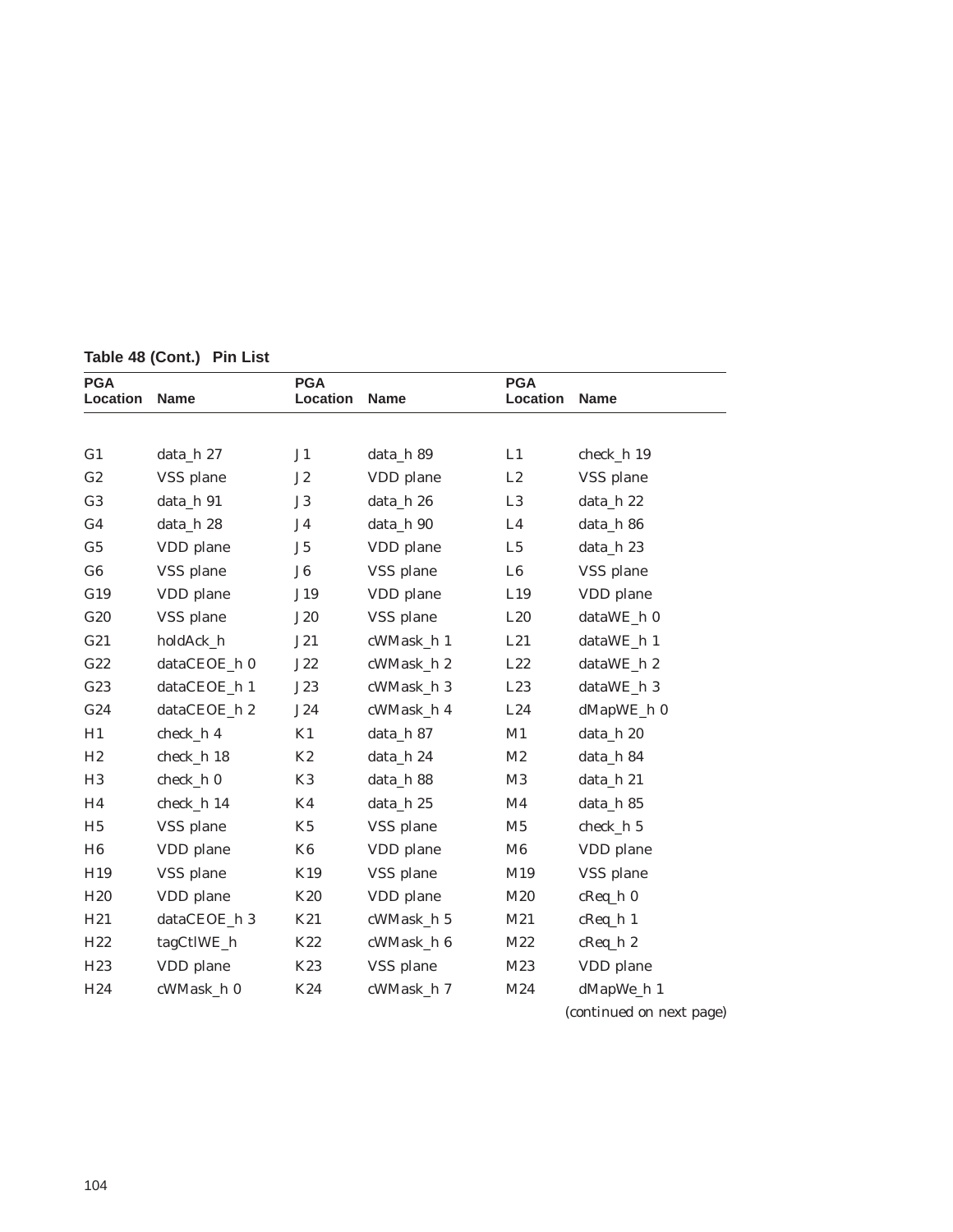| <b>PGA</b><br>Location | <b>Name</b> | <b>PGA</b><br>Location | <b>Name</b> | <b>PGA</b><br>Location | Name                     |
|------------------------|-------------|------------------------|-------------|------------------------|--------------------------|
|                        |             |                        |             |                        |                          |
| N1                     | data_h 83   | R1                     | data_h 15   | U1                     | data_h 76                |
| N2                     | VDD plane   | $\mathbb{R}2$          | VSS plane   | $\mathop{\mathrm{U2}}$ | VDD plane                |
| N3                     | data_h 19   | R3                     | data_h 78   | U3                     | data_h 12                |
| N <sub>4</sub>         | data_h 82   | R <sub>4</sub>         | data_h 14   | U <sub>4</sub>         | data_h 75                |
| N <sub>5</sub>         | data_h 18   | R5                     | VDD plane   | U5                     | VDD plane                |
| N <sub>6</sub>         | VSS plane   | R6                     | VSS plane   | U6                     | VSS plane                |
| N19                    | VDD plane   | R <sub>19</sub>        | VDD plane   | U19                    | VDD plane                |
| N20                    | tagOk_l     | R <sub>20</sub>        | VSS plane   | U20                    | VSS plane                |
| N21                    | tagOk_h     | R21                    | tagadr_h 19 | U21                    | tagadr_h 26              |
| N22                    | dataA_h 4   | R22                    | tagadr_h 18 | U22                    | tagadr_h 25              |
| N23                    | dataA_h 3   | R23                    | lockFlag_h  | U23                    | tagadr_h 24              |
| N24                    | tagCEOE_h   | R24                    | tagCtlV_h   | U24                    | tagadr_h 23              |
| P <sub>1</sub>         | data_h 81   | T <sub>1</sub>         | check_h 17  | V <sub>1</sub>         | data_h 11                |
| P <sub>2</sub>         | data_h 17   | T <sub>2</sub>         | check_h 3   | V <sub>2</sub>         | data_h 74                |
| P <sub>3</sub>         | data_h 80   | T <sub>3</sub>         | data_h 77   | V3                     | data_h 10                |
| P <sub>4</sub>         | data_h 16   | <b>T4</b>              | data_h 13   | V <sub>4</sub>         | data_h 73                |
| P <sub>5</sub>         | data_h 79   | $\rm{T}5$              | VSS plane   | V <sub>5</sub>         | VSS plane                |
| P6                     | VDD plane   | T <sub>6</sub>         | VDD plane   | V <sub>6</sub>         | VDD plane                |
| P19                    | VSS plane   | T19                    | VSS plane   | V19                    | VSS plane                |
| P20                    | tagCtlS_h   | <b>T20</b>             | VDD plane   | V20                    | VDD plane                |
| P21                    | tagCtlD_h   | T <sub>21</sub>        | tagadr_h 22 | V21                    | tagadr_h 29              |
| P22                    | tagCtlP_h   | T22                    | tagadr_h 21 | V22                    | tagadr_h 28              |
| P <sub>23</sub>        | VSS plane   | T23                    | VDD plane   | V23                    | VSS plane                |
| P24                    | lockWE_h    | T24                    | tagadr_h 20 | V24                    | tagadr_h 27              |
|                        |             |                        |             |                        | (continued on next page) |

**Table 48 (Cont.) Pin List**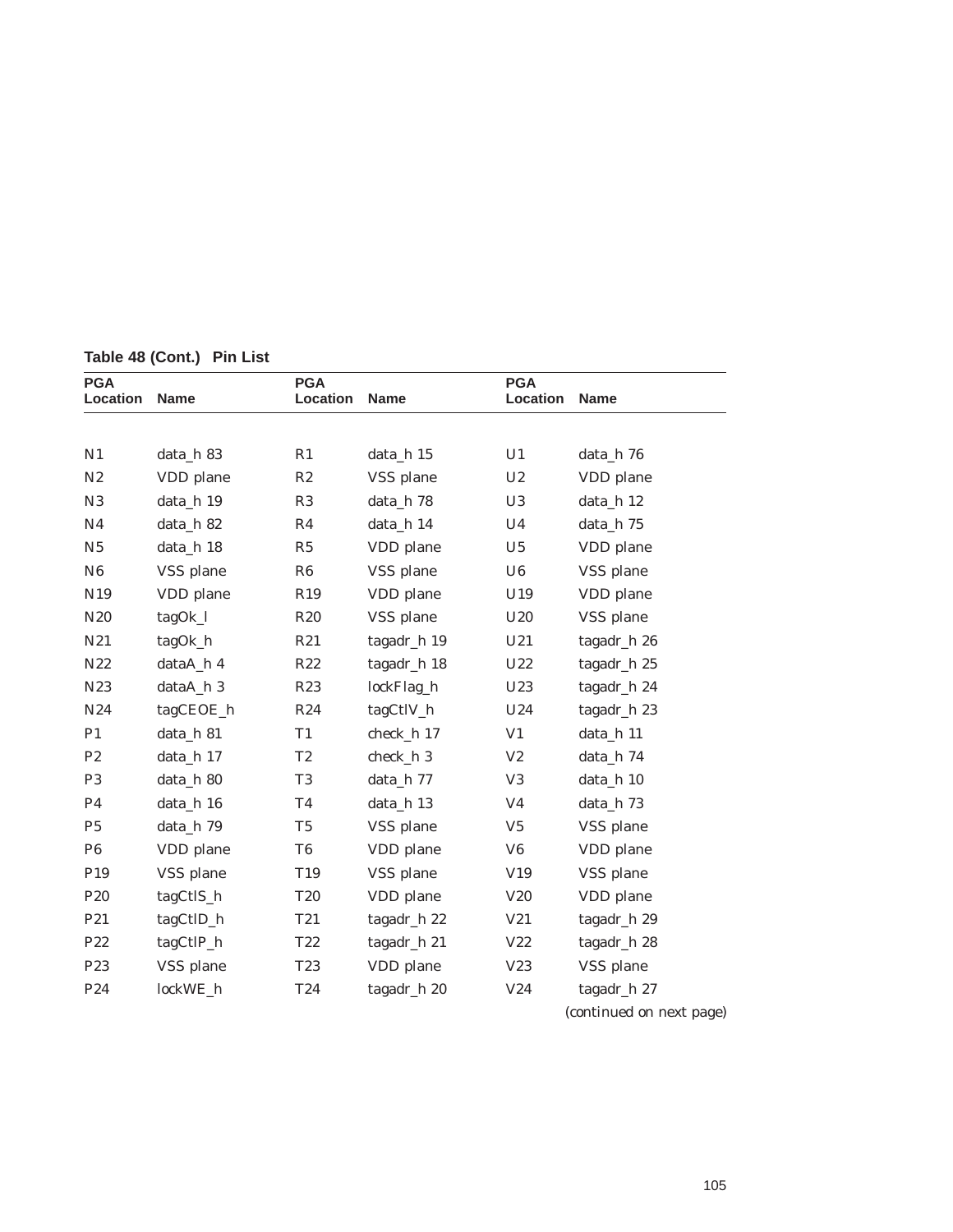| <b>PGA</b><br>Location | <b>Name</b> | <b>PGA</b><br>Location | <b>Name</b> | <b>PGA</b><br>Location | <b>Name</b>              |
|------------------------|-------------|------------------------|-------------|------------------------|--------------------------|
|                        |             |                        |             |                        |                          |
| W1                     | data_h 9    | Y1                     | data_h 8    | AA1                    | check_h 20               |
| W <sub>2</sub>         | VSS plane   | Y2                     | data_h 71   | AA <sub>2</sub>        | VDD plane                |
| W <sub>3</sub>         | data_h 72   | Y3                     | data_h 7    | AA3                    | data_h 5                 |
| W <sub>4</sub>         | check h 6   | Y <sub>4</sub>         | data_h 68   | AA4                    | data_h 66                |
| W <sub>5</sub>         | VDD plane   | Y5                     | VSS plane   | AA5                    | data_h 0                 |
| W <sub>6</sub>         | VSS plane   | Y <sub>6</sub>         | VDD plane   | AA6                    | iAdr_h 6                 |
| W7                     | VDD plane   | Y7                     | VSS plane   | AA7                    | iAdr_h 10                |
| W <sub>8</sub>         | VSS plane   | Y8                     | VDD plane   | AA8                    | vRef                     |
| W9                     | testClkIn_h | Y9                     | VSS plane   | AA9                    | sysClkOut2_h             |
| W <sub>10</sub>        | testClkIn_l | Y10                    | VDD plane   | <b>AA10</b>            | sysClkOut2_l             |
| W11                    | VDD plane   | Y11                    | VSS plane   | <b>AA11</b>            | resetSClk_h              |
| W12                    | clkIn_h     | Y12                    | VDD plane   | AA12                   | sysClkOut1_h             |
| W13                    | clkIn_l     | Y13                    | VSS plane   | AA13                   | sysClkOut1_l             |
| W14                    | VSS plane   | Y14                    | VDD plane   | AA14                   | cont_1                   |
| W15                    | VDD plane   | Y15                    | VSS plane   | AA15                   | $irq_h 5$                |
| W16                    | VSS plane   | Y16                    | VDD plane   | AA16                   | sysClkDiv_h              |
| W17                    | VDD plane   | Y17                    | VSS plane   | <b>AA17</b>            | adr_h 31                 |
| W18                    | VSS plane   | Y18                    | VDD plane   | <b>AA18</b>            | adr_h 27                 |
| W19                    | VDD plane   | Y19                    | VSS plane   | AA19                   | adr_h 24                 |
| W <sub>20</sub>        | VSS plane   | Y20                    | VDD plane   | AA20                   | adr_h 17                 |
| W <sub>21</sub>        | tagadrP_h   | Y21                    | adr_h 8     | AA21                   | adr_h 15                 |
| W22                    | tagadr_h 32 | $\mathbf{Y22}$         | adr_h 5     | AA22                   | adr_h 11                 |
| W <sub>23</sub>        | tagadr_h 31 | Y23                    | VDD plane   | AA23                   | adr_h 7                  |
| W24                    | tagadr_h 30 | Y24                    | tagadr_h 33 | AA24                   | adr_h 6                  |
|                        |             |                        |             |                        | (continued on next page) |

**Table 48 (Cont.) Pin List**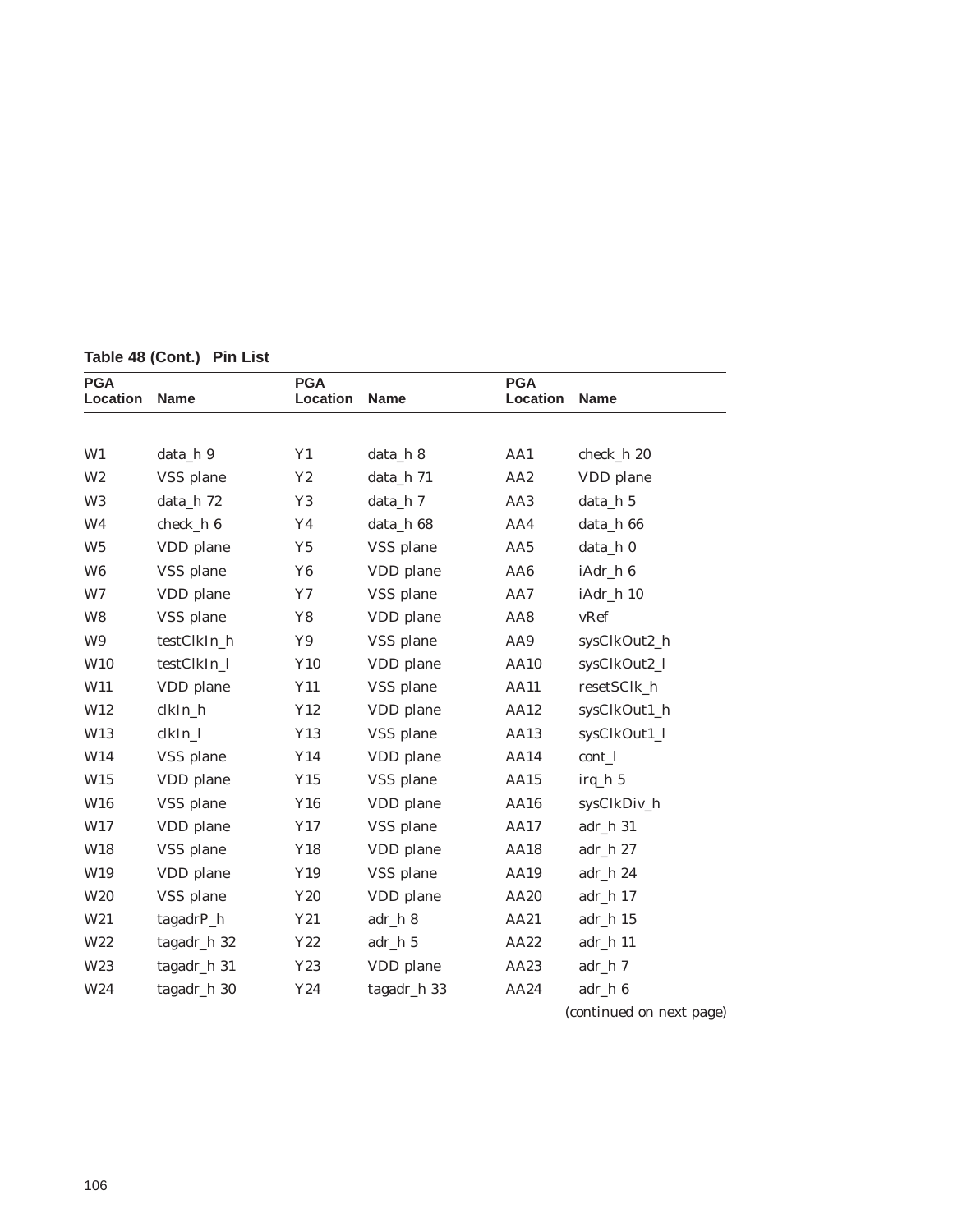| <b>PGA</b><br>Location | <b>Name</b>  | <b>PGA</b><br>Location | <b>Name</b>  | <b>PGA</b><br>Location | <b>Name</b>             |
|------------------------|--------------|------------------------|--------------|------------------------|-------------------------|
|                        |              |                        |              |                        |                         |
| AB1                    | data_h 70    | AC1                    | data_h 6     | AD2                    | data_h 4                |
| AB2                    | data_h 69    | AC2                    | VSS plane    | AD <sub>3</sub>        | data_h 3                |
| AB <sub>3</sub>        | data_h 67    | AC3                    | VDD plane    | AD4                    | data_h 1                |
| AB4                    | data_h 2     | AC4                    | data_h 65    | AD5                    | iAdr_h 5                |
| AB <sub>5</sub>        | data_h 64    | AC5                    | VSS plane    | AD <sub>6</sub>        | iAdr_h 9                |
| AB <sub>6</sub>        | iAdr_h 7     | AC6                    | iAdr_h 8     | AD7                    | icMode_h 2              |
| AB7                    | iAdr_h 12    | AC7                    | VDD plane    | AD <sub>8</sub>        | eclOut_h                |
| AB <sub>8</sub>        | reset_l      | AC8                    | iAdr_h 11    | AD <sub>9</sub>        | dInvReq_h 0             |
| AB9                    | sRomD_h      | AC9                    | VSS plane    | AD10                   | spare 2                 |
| AB10                   | sRomOE_l     | AC10                   | sRomClk_h    | AD11                   | spare 4                 |
| <b>AB11</b>            | cpuClkOut_h  | AC11                   | VDD plane    | AD12                   | icMode_h 1              |
| AB12                   | $dcOk_h$     | AC12                   | spare 5      | AD13                   | irq_h 0                 |
| AB13                   | triState_l   | AC13                   | VSS plane    | AD14                   | $irq_h 1$               |
| AB14                   | icMode_h 0   | AC14                   | $irq_h 2$    | AD15                   | irq_h 3                 |
| AB15                   | $irq_h 4$    | AC15                   | VDD plane    | AD16                   | <b>Digital Reserved</b> |
| AB16                   | perf_cnt_h 0 | AC16                   | perf_cnt_h 1 | AD17                   | adr_h 33                |
| AB17                   | adr_h 32     | AC17                   | VSS plane    | AD18                   | adr_h 30                |
| AB18                   | $adr_h 28$   | AC18                   | adr_h 29     | AD19                   | $adr_h 26$              |
| AB19                   | $adr_h 25$   | AC19                   | VDD plane    | AD20                   | adr_h 23                |
| AB20                   | adr_h 21     | AC20                   | adr_h 22     | AD21                   | adr_h 20                |
| AB21                   | adr_h 18     | AC21                   | VSS plane    | AD22                   | adr_h 19                |
| AB22                   | adr_h 14     | AC22                   | adr_h 16     | AD23                   | adr_h 13                |
| AB23                   | VSS plane    | AC23                   | VDD plane    | AD24                   | adr_h 12                |
| AB24                   | adr_h 9      | AC24                   | adr_h 10     |                        |                         |

**Table 48 (Cont.) Pin List**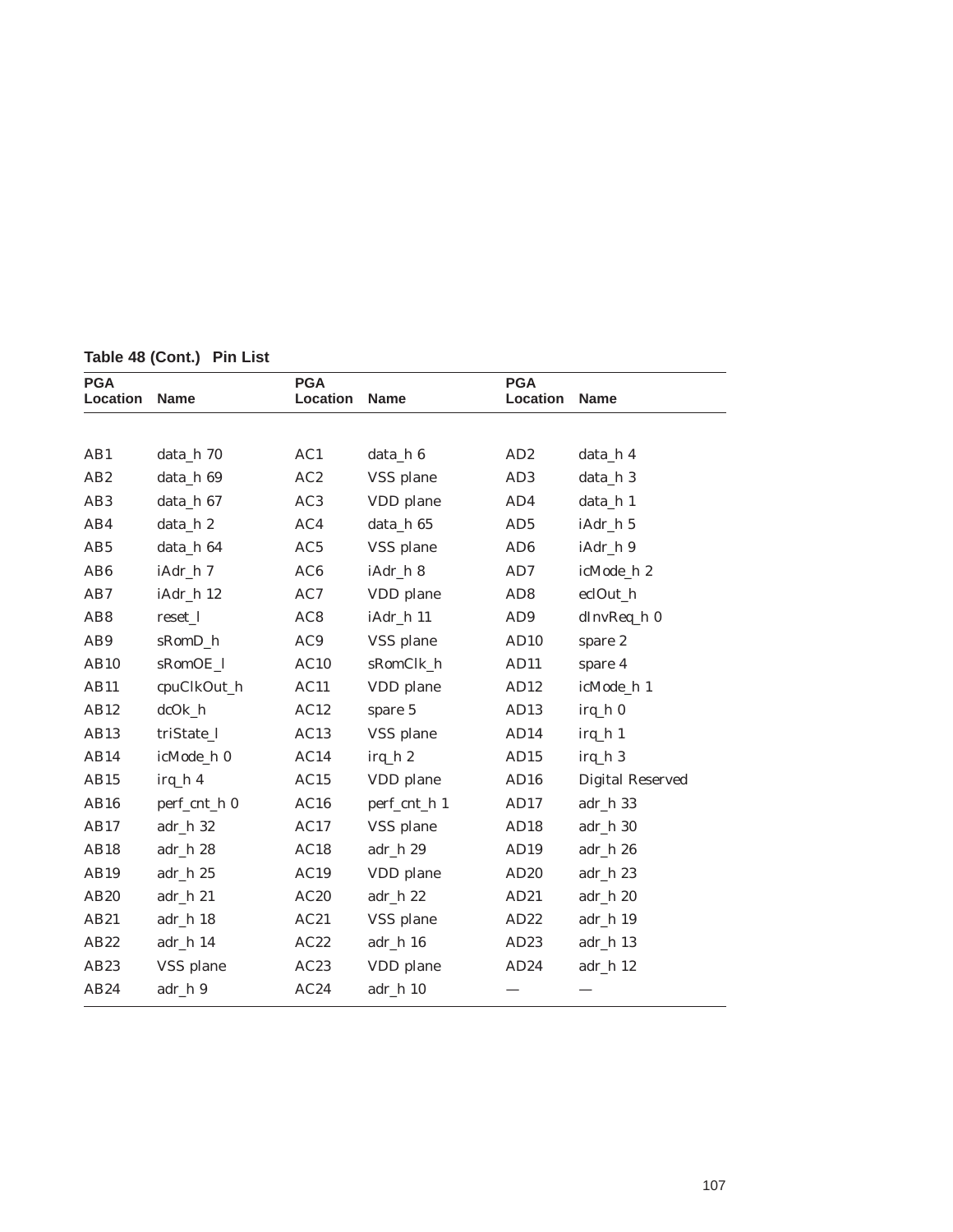## **7.3 Signal Pin Lists**

Tables 49 through 64 list the 21064A pinout. The order of the pinout is by signal name. The following list describes the abbreviations used in the Type column of the pin lists.

- $\bullet$   $\quad$  B  $=$  Bidirectional
- $I = Input$
- N = Not connected
- $P = Power$  or ground
- $O = Output$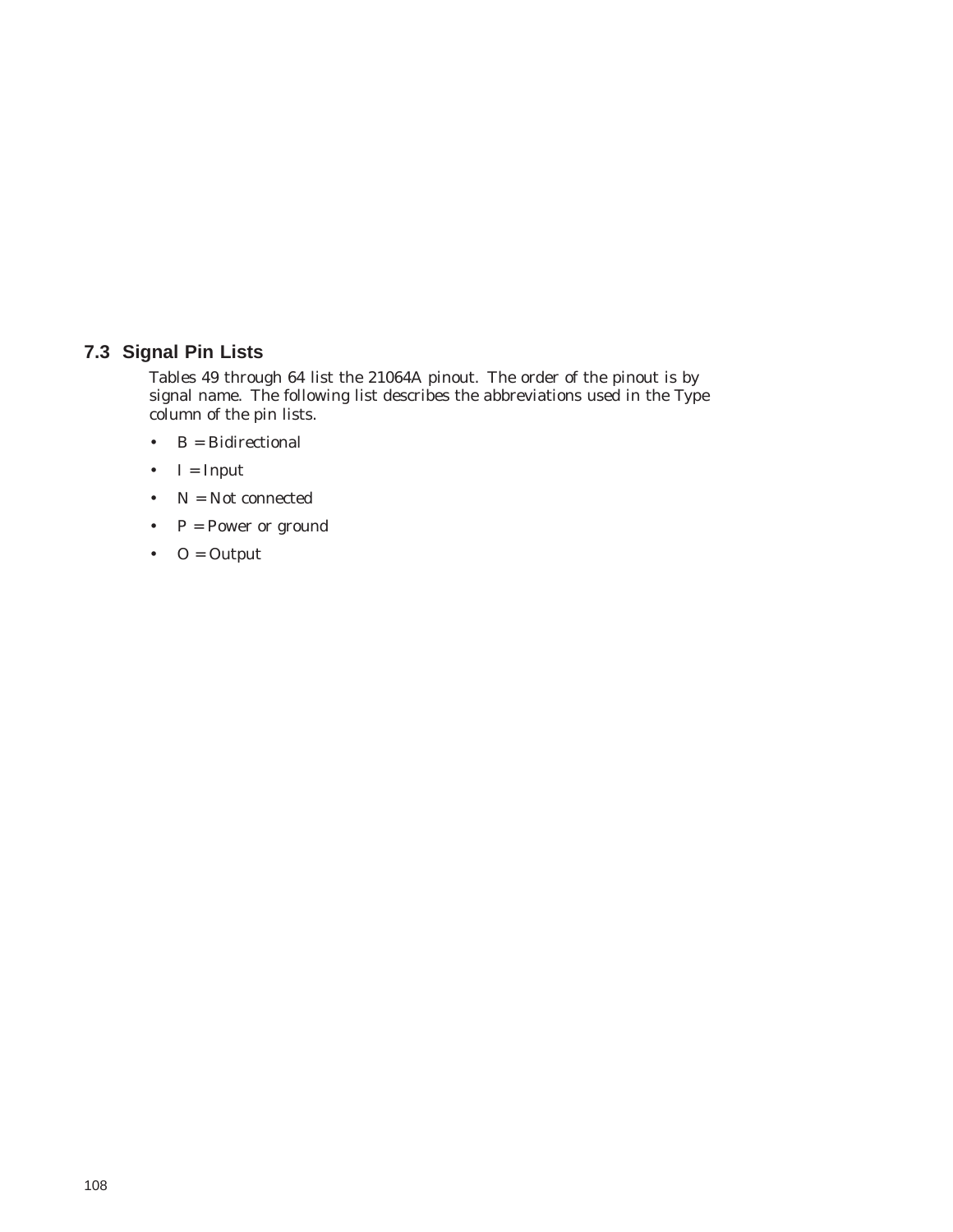| <b>Signal</b> | <b>PGA</b><br>Location | <b>Type</b>  | <b>Signal</b> | <b>PGA</b><br>Location | <b>Type</b>  |
|---------------|------------------------|--------------|---------------|------------------------|--------------|
| data_h 127    | A23                    | B            | data_h 63     | D20                    | B            |
| data_h 126    | C21                    | $\, {\bf B}$ | data_h 62     | A22                    | $\, {\bf B}$ |
| data_h 125    | <b>B21</b>             | B            | data_h 61     | A21                    | $\bf{B}$     |
| data_h 124    | C20                    | $\, {\bf B}$ | data_h 60     | A20                    | $\bf{B}$     |
| data_h 123    | D19                    | B            | data_h 59     | C19                    | B            |
| data_h 122    | A18                    | B            | data_h 58     | D17                    | $\, {\bf B}$ |
| data_h 121    | C17                    | B            | data_h 57     | <b>B17</b>             | B            |
| data_h 120    | A17                    | $\, {\bf B}$ | data_h 56     | D16                    | B            |
| data_h 119    | C16                    | B            | data_h 55     | A16                    | B            |
| data_h 118    | D15                    | $\, {\bf B}$ | data_h 54     | C15                    | B            |
| data_h 117    | E14                    | B            | data_h 53     | D14                    | B            |
| data_h 116    | C14                    | $\, {\bf B}$ | data_h 52     | A14                    | B            |
| data_h 115    | E13                    | $\, {\bf B}$ | data_h 51     | D13                    | B            |
| data_h 114    | C13                    | $\, {\bf B}$ | data_h 50     | <b>B13</b>             | $\bf{B}$     |
| data_h 113    | A13                    | B            | data h 49     | A12                    | $\bf{B}$     |
| data_h 112    | C12                    | B            | data_h 48     | D12                    | $\bf{B}$     |
| data_h 111    | E12                    | $\, {\bf B}$ | data_h 47     | A11                    | $\bf{B}$     |
| data_h 110    | <b>B11</b>             | $\, {\bf B}$ | data_h 46     | C11                    | $\, {\bf B}$ |
| data_h 109    | A10                    | B            | data_h 45     | C10                    | $\, {\bf B}$ |
| data_h 108    | D10                    | $\, {\bf B}$ | data_h 44     | A <sub>9</sub>         | B            |
| data_h 107    | B <sub>9</sub>         | $\, {\bf B}$ | data_h 43     | C9                     | $\, {\bf B}$ |
| data_h 106    | D <sub>9</sub>         | $\, {\bf B}$ | data_h 42     | A8                     | B            |
| data_h 105    | C8                     | $\, {\bf B}$ | data_h 41     | D <sub>8</sub>         | B            |
| data_h 104    | A7                     | $\, {\bf B}$ | data_h 40     | B7                     | B            |
| data_h 103    | C7                     | $\, {\bf B}$ | data_h 39     | D7                     | B            |
| data_h 102    | D <sub>6</sub>         | $\, {\bf B}$ | data_h 38     | ${\bf A5}$             | $\, {\bf B}$ |
| data_h 101    | B <sub>5</sub>         | $\, {\bf B}$ | data_h 37     | C <sub>5</sub>         | B            |
| data_h 100    | A <sub>4</sub>         | $\, {\bf B}$ | data_h 36     | D <sub>5</sub>         | $\, {\bf B}$ |

**Table 49 Data Signals Pin List**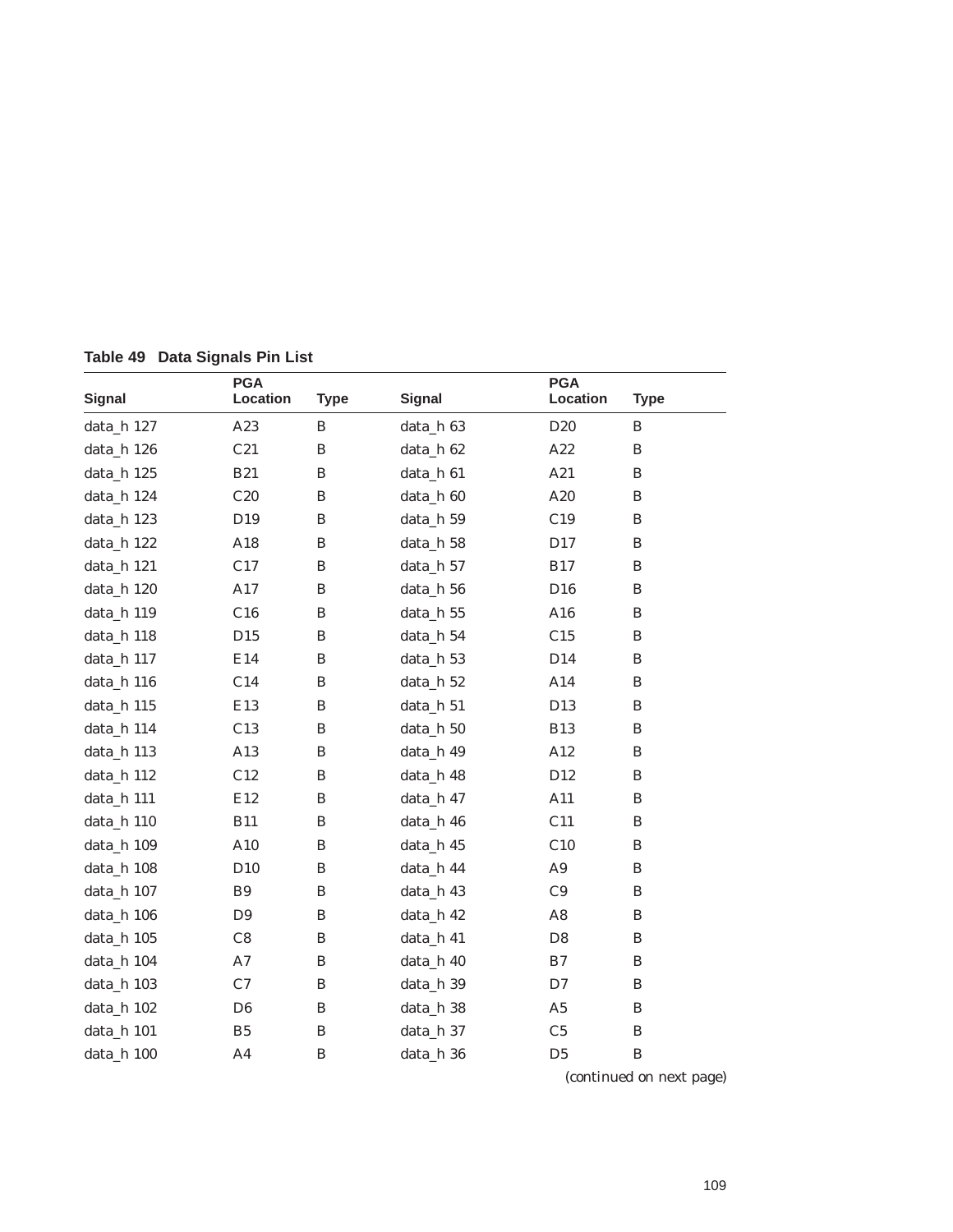| <b>Signal</b> | <b>PGA</b><br>Location | <b>Type</b>  | <b>Signal</b> | <b>PGA</b><br>Location | <b>Type</b>  |
|---------------|------------------------|--------------|---------------|------------------------|--------------|
| data_h 99     | C <sub>4</sub>         | B            | data_h 35     | B <sub>3</sub>         | B            |
| data_h 98     | A3                     | $\, {\bf B}$ | data_h 34     | D <sub>4</sub>         | B            |
| data_h 97     | A2                     | $\, {\bf B}$ | data_h 33     | A1                     | $\bf{B}$     |
| data_h 96     | C <sub>3</sub>         | $\, {\bf B}$ | data_h 32     | E4                     | B            |
| data_h 95     | F <sub>4</sub>         | B            | data_h 31     | E3                     | B            |
| data_h 94     | D <sub>1</sub>         | $\, {\bf B}$ | data_h 30     | E1                     | B            |
| data_h 93     | F <sub>3</sub>         | B            | data_h 29     | $\rm F2$               | B            |
| data_h 92     | F1                     | B            | data_h 28     | G <sub>4</sub>         | B            |
| data_h 91     | G <sub>3</sub>         | $\, {\bf B}$ | data_h 27     | G1                     | B            |
| data_h 90     | J <sub>4</sub>         | B            | data_h 26     | $\rm J3$               | B            |
| data_h 89     | J <sub>1</sub>         | B            | data_h 25     | K4                     | B            |
| data_h 88     | K <sub>3</sub>         | $\, {\bf B}$ | data_h 24     | K2                     | B            |
| data_h 87     | K1                     | $\, {\bf B}$ | data_h 23     | L5                     | B            |
| data_h 86     | L4                     | $\, {\bf B}$ | data_h 22     | $\rm L3$               | B            |
| data_h 85     | M <sub>4</sub>         | $\, {\bf B}$ | data_h 21     | $\mathbf{M}3$          | B            |
| data_h 84     | M2                     | $\, {\bf B}$ | data_h 20     | M1                     | B            |
| data_h 83     | N1                     | $\, {\bf B}$ | data_h 19     | N3                     | $\, {\bf B}$ |
| data_h 82     | N <sub>4</sub>         | $\, {\bf B}$ | data_h 18     | N <sub>5</sub>         | B            |
| data_h 81     | P <sub>1</sub>         | B            | data_h 17     | P <sub>2</sub>         | B            |
| data_h 80     | P <sub>3</sub>         | $\, {\bf B}$ | data_h 16     | P <sub>4</sub>         | B            |
| data_h 79     | P <sub>5</sub>         | B            | data_h 15     | R1                     | B            |
| data_h 78     | R3                     | $\, {\bf B}$ | data_h 14     | R <sub>4</sub>         | B            |
| data_h 77     | T <sub>3</sub>         | B            | data_h 13     | T <sub>4</sub>         | B            |
| data_h 76     | U1                     | B            | data_h 12     | U3                     | B            |
| data_h 75     | U <sub>4</sub>         | $\, {\bf B}$ | data_h 11     | V <sub>1</sub>         | B            |
| data_h 74     | $\rm V2$               | $\, {\bf B}$ | data_h 10     | V <sub>3</sub>         | B            |
| data_h 73     | V <sub>4</sub>         | B            | data_h 9      | W1                     | B            |
| data_h 72     | W <sub>3</sub>         | $\, {\bf B}$ | data_h 8      | Y1                     | $\, {\bf B}$ |

**Table 49 (Cont.) Data Signals Pin List**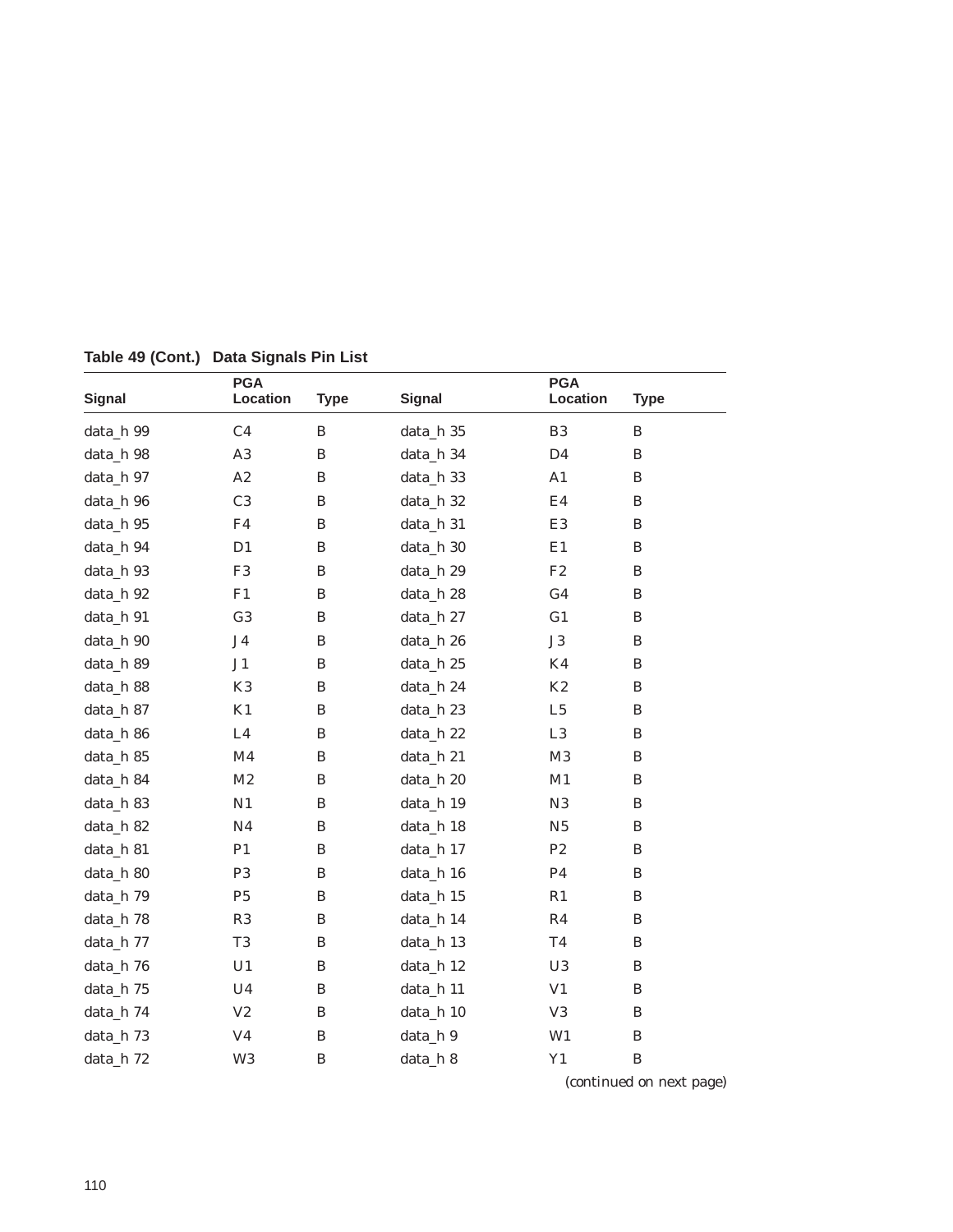| Signal    | <b>PGA</b><br>Location | <b>Type</b> | Signal   | <b>PGA</b><br>Location | <b>Type</b> |
|-----------|------------------------|-------------|----------|------------------------|-------------|
|           |                        |             |          |                        |             |
| data h 71 | Y2                     | B           | data h 7 | Y3                     | B           |
| data h 70 | AB1                    | B           | data h 6 | AC1                    | B           |
| data h 69 | AB2                    | B           | data h 5 | AA3                    | B           |
| data_h 68 | Y4                     | B           | data h 4 | AD2                    | B           |
| data h 67 | AB <sub>3</sub>        | B           | data h 3 | AD <sub>3</sub>        | B           |
| data h 66 | AA4                    | B           | data h 2 | AB4                    | B           |
| data h 65 | AC4                    | B           | data h 1 | AD4                    | B           |
| data_h 64 | AB5                    | B           | data_h 0 | AA5                    | B           |

**Table 49 (Cont.) Data Signals Pin List**

**Table 50 Address Signals Pin List**

|               | <b>PGA</b>       |             |               | <b>PGA</b> |             |
|---------------|------------------|-------------|---------------|------------|-------------|
| <b>Signal</b> | Location         | <b>Type</b> | <b>Signal</b> | Location   | <b>Type</b> |
| $adr_h 33$    | AD17             | B           | adr_h 18      | AB21       | B           |
| $adr_h 32$    | AB17             | B           | $adr_h 17$    | AA20       | B           |
| adr h 31      | AA17             | B           | $adr_h 16$    | AC22       | B           |
| $adr_h 30$    | AD18             | B           | $adr_h 15$    | AA21       | B           |
| $adr_h 29$    | AC18             | B           | $adr_h 14$    | AB22       | B           |
| $adr_h 28$    | AB18             | B           | $adr_h 13$    | AD23       | B           |
| adr h 27      | <b>AA18</b>      | B           | $adr_h 12$    | AD24       | B           |
| adr h 26      | AD <sub>19</sub> | B           | adr_h 11      | AA22       | B           |
| $adr_h 25$    | AB19             | B           | $adr_h 10$    | AC24       | B           |
| $adr_h 24$    | AA19             | B           | adr_h 9       | AB24       | B           |
| $adr_h 23$    | AD20             | B           | adr_h 8       | Y21        | B           |
| $adr_h 22$    | AC20             | B           | adr_h 7       | AA23       | B           |
| adr h 21      | AB <sub>20</sub> | B           | adr_h 6       | AA24       | B           |
| $adr_h 20$    | AD21             | B           | adr_h 5       | Y22        | B           |
| $adr_h 19$    | AD22             | B           |               |            |             |
|               |                  |             |               |            |             |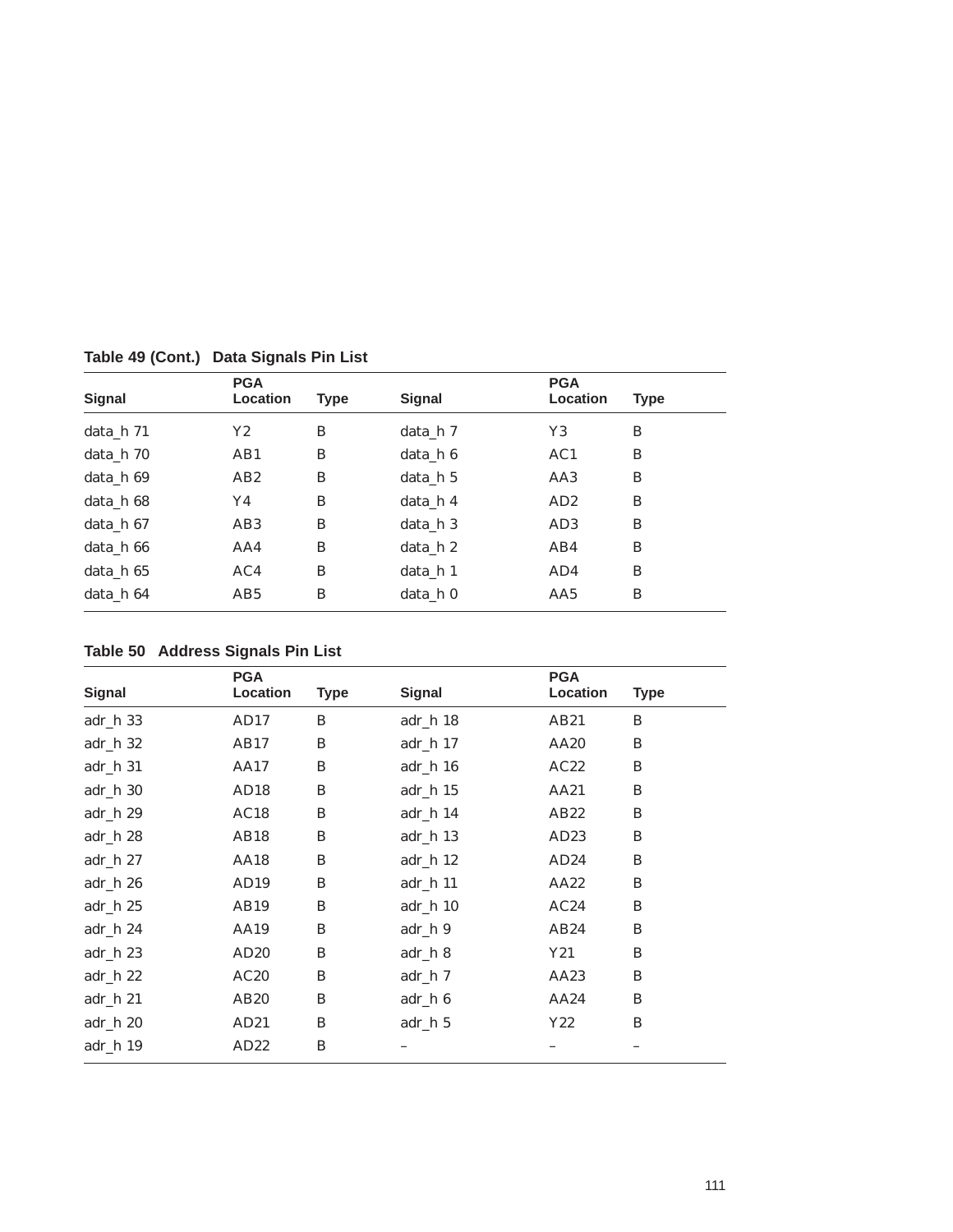| <b>Signal</b> | <b>PGA</b><br>Location | <b>Type</b> | <b>Signal</b> | <b>PGA</b><br>Location | <b>Type</b> |
|---------------|------------------------|-------------|---------------|------------------------|-------------|
| check_h 27    | A6                     | B           | check_h 13    | C6                     | B           |
| check_h 26    | <b>B15</b>             | B           | check_h 12    | A15                    | B           |
| $check_h 25$  | D <sub>18</sub>        | B           | check_h 11    | C18                    | B           |
| check_h 24    | D <sub>11</sub>        | B           | check_h 10    | E11                    | B           |
| check_h 23    | C22                    | B           | check_h 9     | A24                    | B           |
| $check_h 22$  | D <sub>21</sub>        | B           | check_h 8     | <b>B24</b>             | B           |
| check h 21    | <b>B19</b>             | B           | check h 7     | A19                    | B           |
| check_h 20    | AA1                    | B           | check_h 6     | W4                     | B           |
| check h 19    | L1                     | B           | check h 5     | M <sub>5</sub>         | B           |
| check_h 18    | H2                     | B           | check_h 4     | H1                     | B           |
| check h 17    | T1                     | B           | check h 3     | T2                     | B           |
| check_h 16    | C <sub>1</sub>         | B           | $check_h 2$   | D2                     | B           |
| check_h 15    | B1                     | B           | check_h 1     | D <sub>3</sub>         | B           |
| check_h 14    | H4                     | B           | check_h 0     | H <sub>3</sub>         | B           |

**Table 51 Parity/ECC Bus Signals Pin List**

# **Table 52 Primary Cache Invalidate Signals Pin List**

|             | <b>PGA</b>      |             |               | <b>PGA</b>      |      |
|-------------|-----------------|-------------|---------------|-----------------|------|
| Signal      | Location        | <b>Type</b> | <b>Signal</b> | Location        | Type |
| iAdr_h 12   | AB7             |             | iAdr h 8      | AC <sub>6</sub> |      |
| iAdr_h 11   | AC <sub>8</sub> |             | iAdr_h 7      | AB <sub>6</sub> |      |
| iAdr_h 10   | AA7             |             | iAdr_h 6      | AA6             |      |
| iAdr h 9    | AD <sub>6</sub> |             | iAdr h 5      | AD <sub>5</sub> |      |
| dInvReq_h 0 | AD <sub>9</sub> |             | $dInvReq_h1$  | C <sub>24</sub> |      |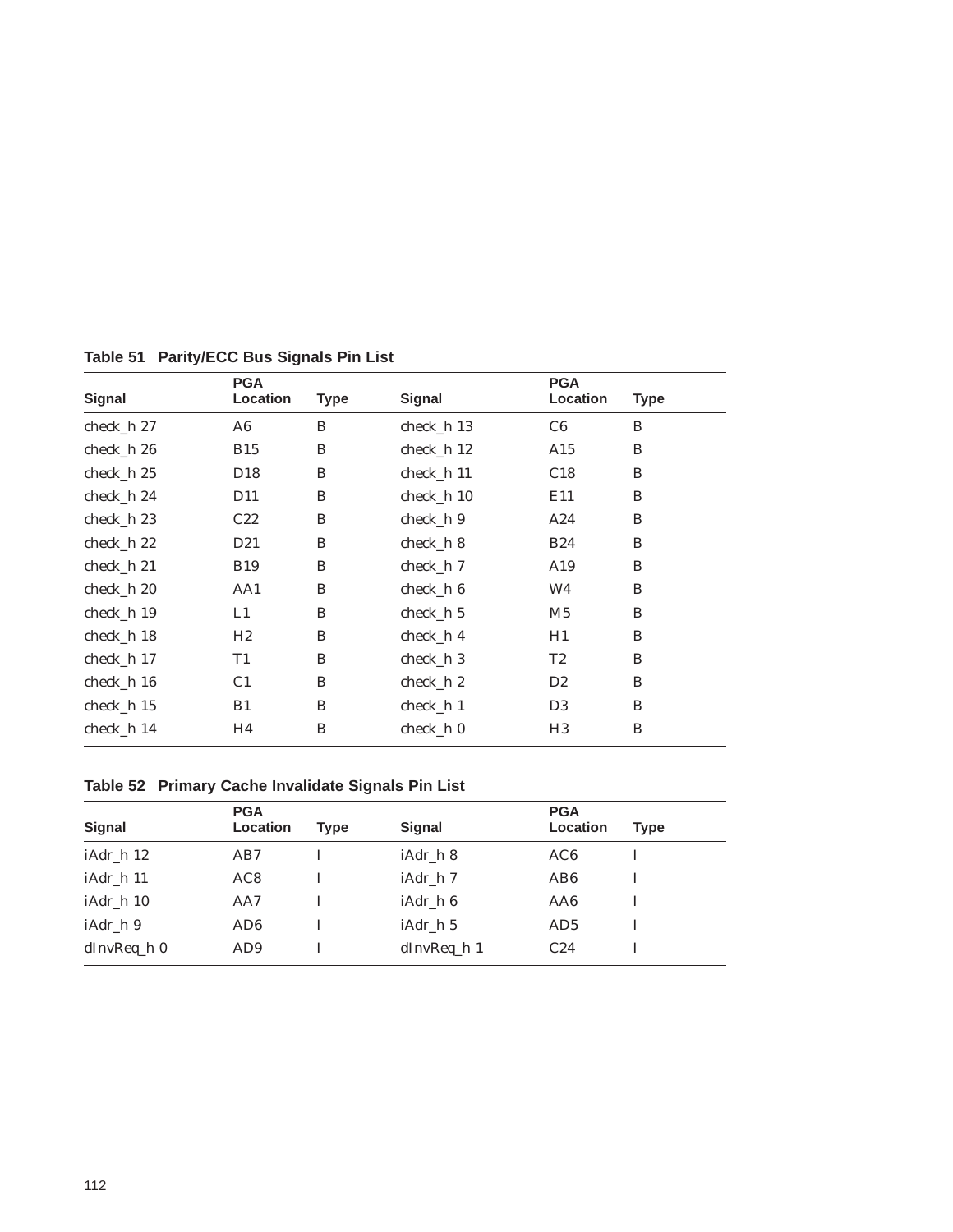| <b>Signal</b> | <b>PGA</b><br>Location | <b>Type</b>  | <b>Signal</b> | <b>PGA</b><br>Location | <b>Type</b>  |
|---------------|------------------------|--------------|---------------|------------------------|--------------|
| tagCEOE_h     | N24                    | $\mathbf{O}$ | tagCtlWE_h    | H <sub>22</sub>        | $\Omega$     |
| tagCtlV_h     | R24                    | B            | tagCtlD_h     | P <sub>21</sub>        | B            |
| tagCtlS_h     | P <sub>20</sub>        | $\, {\bf B}$ | tagCtlP_h     | P22                    | B            |
| tagadr_h 33   | Y24                    | $\bf I$      | tagadr_h 25   | U22                    | $\mathbf I$  |
| tagadr_h 32   | W22                    | $\bf I$      | tagadr_h 24   | U23                    | $\mathbf I$  |
| tagadr_h 31   | W <sub>23</sub>        | I            | tagadr_h 23   | U24                    | $\mathbf I$  |
| tagadr_h 30   | W <sub>24</sub>        | I            | tagadr_h 22   | T <sub>21</sub>        | $\mathbf I$  |
| tagadr_h 29   | V21                    | I            | tagadr_h 21   | T22                    | I            |
| tagadr_h 28   | V22                    | $\bf I$      | tagadr_h 20   | T24                    | $\mathbf I$  |
| tagadr_h 27   | V24                    | $\bf I$      | tagadr_h 19   | R21                    | $\mathbf I$  |
| tagadr_h 26   | U21                    | $\bf I$      | tagadr_h 18   | R22                    | $\mathbf I$  |
| tagadrP_h     | W21                    | $\bf I$      |               |                        |              |
| tagOk_h       | N21                    | I            | tagOk_l       | N <sub>20</sub>        | I            |
| dataCEOE_h 3  | H21                    | $\mathbf{O}$ | dataCEOE_h 1  | G23                    | $\Omega$     |
| dataCEOE_h 2  | G24                    | $\mathbf{O}$ | dataCEOE_h 0  | G22                    | $\Omega$     |
| dataWE_h 3    | L23                    | $\mathbf{O}$ | dataWE_h 1    | L21                    | $\Omega$     |
| dataWE_h 2    | L22                    | $\mathbf{O}$ | dataWE_h 0    | L20                    | $\Omega$     |
| dataA_h 4     | N22                    | $\mathbf{O}$ | dataA_h 3     | N <sub>2</sub> 3       | $\mathbf{O}$ |
| holdReq_h     | F24                    | $\mathbf I$  | holdAck_h     | G21                    | $\Omega$     |
| dMapWE_h 0    | L24                    | $\mathbf{O}$ | $dOE_l$       | D24                    | $\mathbf I$  |
| dMapWE_h 1    | M24                    | $\mathbf{O}$ |               | $\qquad \qquad -$      |              |
| dWSel_h 1     | E23                    | $\mathbf I$  | dWSel_h 0     | E22                    | I            |
| dRAck_h 2     | D22                    | $\mathbf I$  | dRAck_h 0     | C23                    | I            |
| dRAck_h 1     | E21                    | $\mathbf I$  |               |                        |              |
| cReq_h 2      | M22                    | $\mathbf{O}$ | $c$ Req_h $0$ | M20                    | $\mathbf{O}$ |
|               |                        |              |               | $\sqrt{2}$             | $\mathbf{L}$ |

**Table 53 External Cache Control Signals Pin List**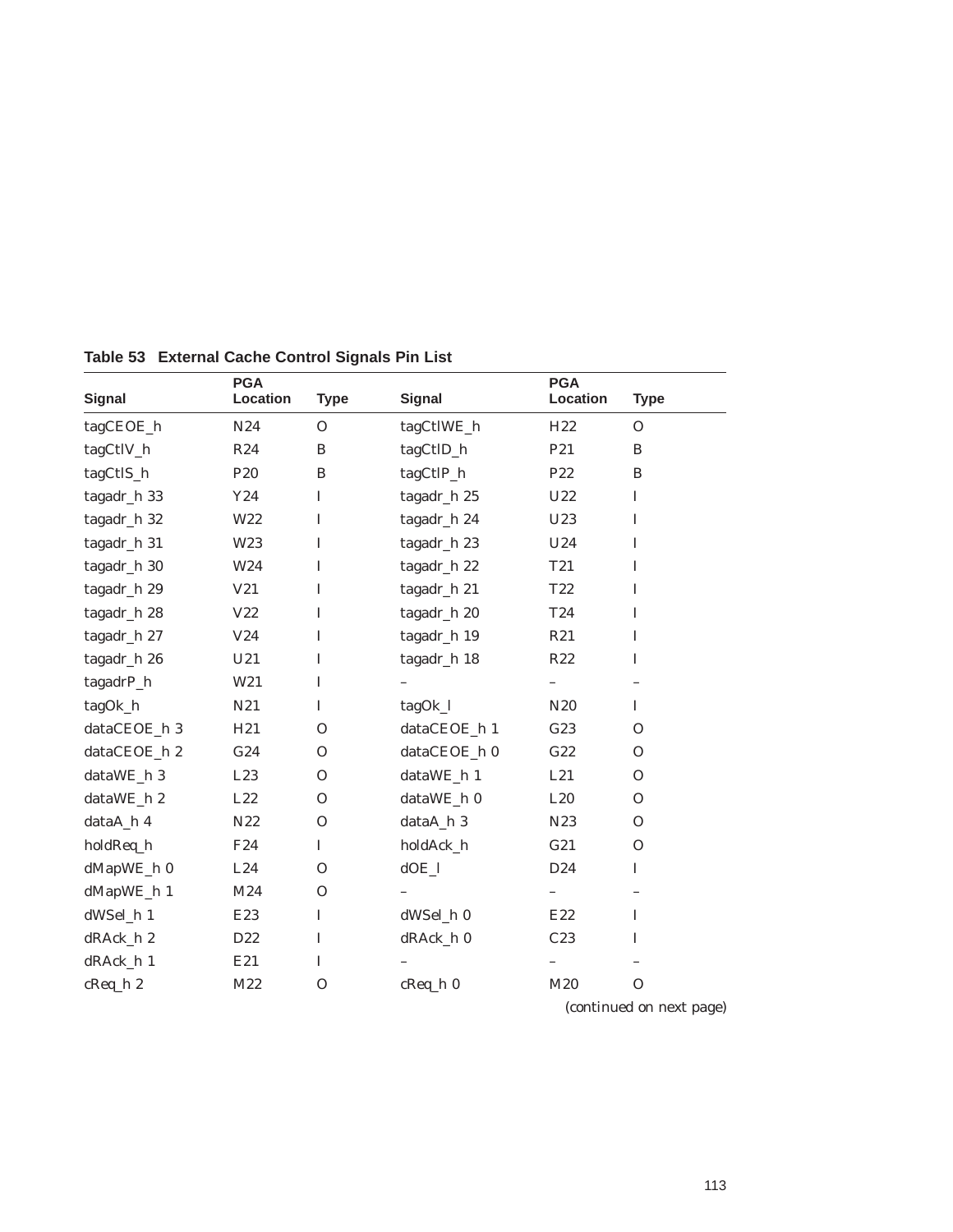| Signal            | <b>PGA</b><br>Location | <b>Type</b>  | <b>Signal</b> | <b>PGA</b><br>Location | <b>Type</b> |
|-------------------|------------------------|--------------|---------------|------------------------|-------------|
| $c$ Req $\hbar$ 1 | M21                    | $\Omega$     |               |                        |             |
| cWMask_h 7        | K24                    | $\Omega$     | cWMask h 3    | J23                    | $\Omega$    |
| cWMask h 6        | K22                    | $\mathbf{O}$ | cWMask h 2    | J22                    | $\Omega$    |
| cWMask h 5        | K21                    | 0            | cWMask_h 1    | J21                    | $\Omega$    |
| cWMask h 4        | J24                    | $\Omega$     | cWMask_h 0    | H <sub>24</sub>        | $\Omega$    |
| cAck h 2          | F <sub>22</sub>        |              | cAck h 0      | E24                    |             |
| cAck h 1          | F21                    |              |               |                        |             |

**Table 53 (Cont.) External Cache Control Signals Pin List**

**Table 54 Interrupt Signals Pin List**

| <b>Signal</b> | <b>PGA</b><br>Location | Type | <b>Signal</b> | <b>PGA</b><br>Location | <b>Type</b> |
|---------------|------------------------|------|---------------|------------------------|-------------|
| $irq_h 5$     | AA15                   |      | $irq_h 2$     | AC14                   |             |
| $irq_h 4$     | AB15                   |      | $irq_h 1$     | AD14                   |             |
| $irq_h 3$     | AD15                   |      | $irq_h 0$     | AD <sub>13</sub>       |             |

**Table 55 Instruction Cache Initialization Signals Pin List**

| Signal     | <b>PGA</b><br>Location | <b>Type</b> | <b>Signal</b>            | <b>PGA</b><br>Location | <b>Type</b> |
|------------|------------------------|-------------|--------------------------|------------------------|-------------|
| icMode h 1 | AD12                   |             | icMode h 0               | AB14                   |             |
| icMode h 2 | AD7                    |             | $\overline{\phantom{a}}$ | -                      | -           |

### **Table 56 Serial ROM Interface Signals Pin List**

| <b>Signal</b> | <b>PGA</b><br>Location | <b>Type</b> | <b>Signal</b>            | <b>PGA</b><br>Location | <b>Type</b>              |
|---------------|------------------------|-------------|--------------------------|------------------------|--------------------------|
| sRomOE 1      | AB10                   |             | sRomClk h                | AC10                   |                          |
| sRomD h       | AB9                    |             | $\overline{\phantom{a}}$ | -                      | $\overline{\phantom{0}}$ |
|               |                        |             |                          |                        |                          |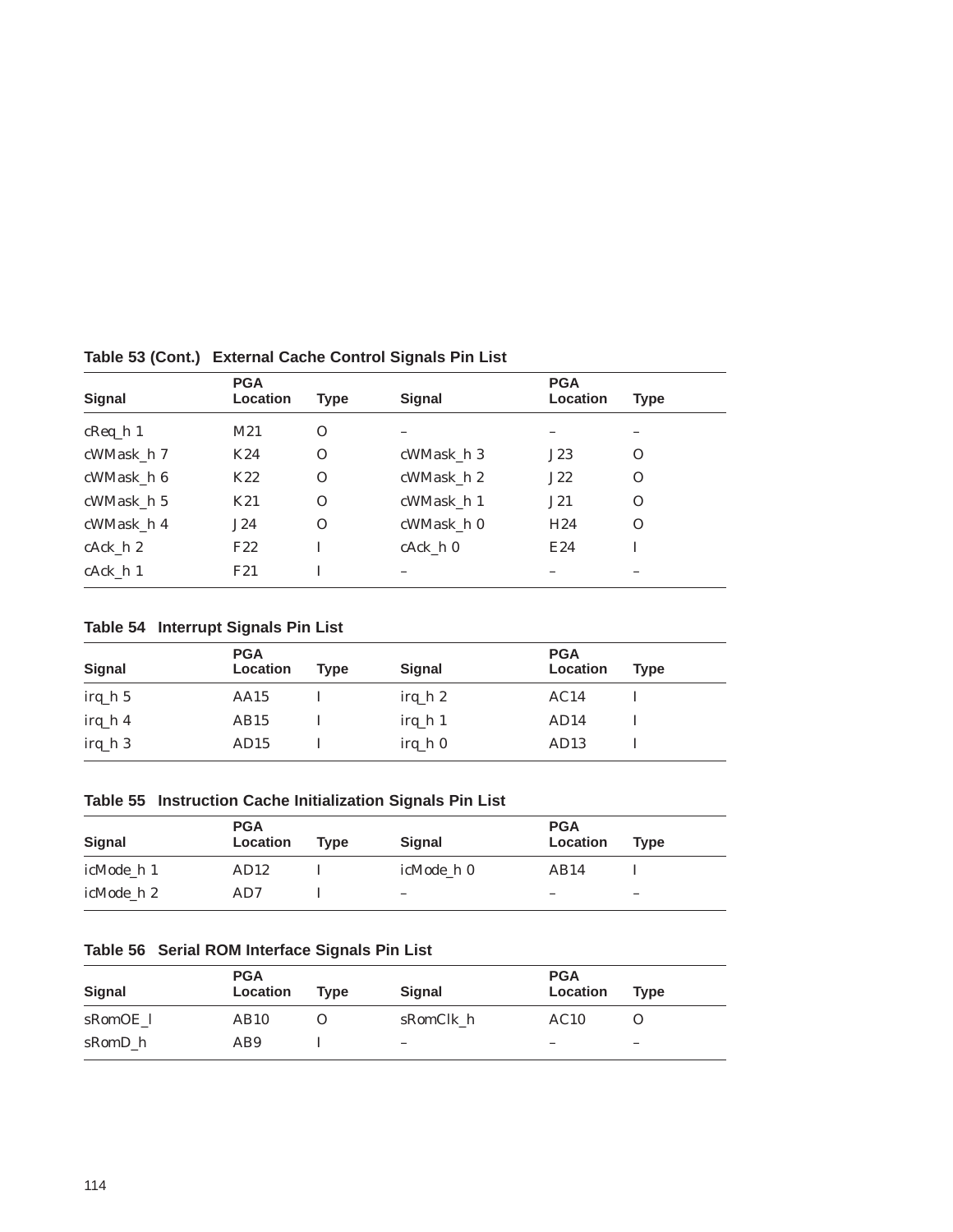| Signal      | <b>PGA</b><br>Location | Type | <b>Signal</b>            | <b>PGA</b><br>Location   | <b>Type</b> |
|-------------|------------------------|------|--------------------------|--------------------------|-------------|
| dcOk h      | AB12                   |      | reset 1                  | AB8                      |             |
| resetSClk h | AA11                   |      | $\overline{\phantom{a}}$ | $\overline{\phantom{a}}$ | -           |

## **Table 57 Initialization Signals Pin List**

## **Table 58 Load/Lock and Store/Conditional Fast Lock Mode Signals Pin List**

| Signal     | <b>PGA</b><br>Location | <b>Type</b> | <b>Signal</b> | <b>PGA</b><br>Location | <b>Type</b> |
|------------|------------------------|-------------|---------------|------------------------|-------------|
| lockFlag_h | R <sub>23</sub>        |             | lockWE h      | P <sub>24</sub>        |             |

### **Table 59 Clock Signals Pin List**

| Signal       | <b>PGA</b><br>Location | Type     | <b>Signal</b> | <b>PGA</b><br>Location | <b>Type</b> |
|--------------|------------------------|----------|---------------|------------------------|-------------|
| clkIn_h      | W12                    |          | clkIn 1       | W13                    |             |
| testClkIn h  | W9                     |          | testClkIn 1   | W10                    |             |
| cpuClkOut_h  | AB11                   | $\Omega$ | sysClkDiv_h   | AA16                   |             |
| sysClkOut1_h | AA12                   | Ω        | sysClkOut1_l  | AA13                   | O           |
| sysClkOut2_h | AA9                    | O        | sysClkOut2_l  | <b>AA10</b>            | $\Omega$    |

## **Table 60 Performance Monitoring Signals Pin List**

| <b>Signal</b> | <b>PGA</b><br>Location | Tvpe | <b>Signal</b> | <b>PGA</b><br>Location | <b>Type</b> |
|---------------|------------------------|------|---------------|------------------------|-------------|
| perf_cnt_h 1  | AC16                   |      | perf_cnt_h 0  | AB16                   |             |

# **Table 61 Other Signals Pin List**

| Signal     | <b>PGA</b><br>Location | <b>Type</b> | <b>Signal</b> | <b>PGA</b><br>Location | <b>Type</b> |
|------------|------------------------|-------------|---------------|------------------------|-------------|
| triState 1 | AB <sub>13</sub>       |             | vRef          | AA8                    |             |
| cont 1     | AA14                   |             | eclOut h      | AD <sub>8</sub>        |             |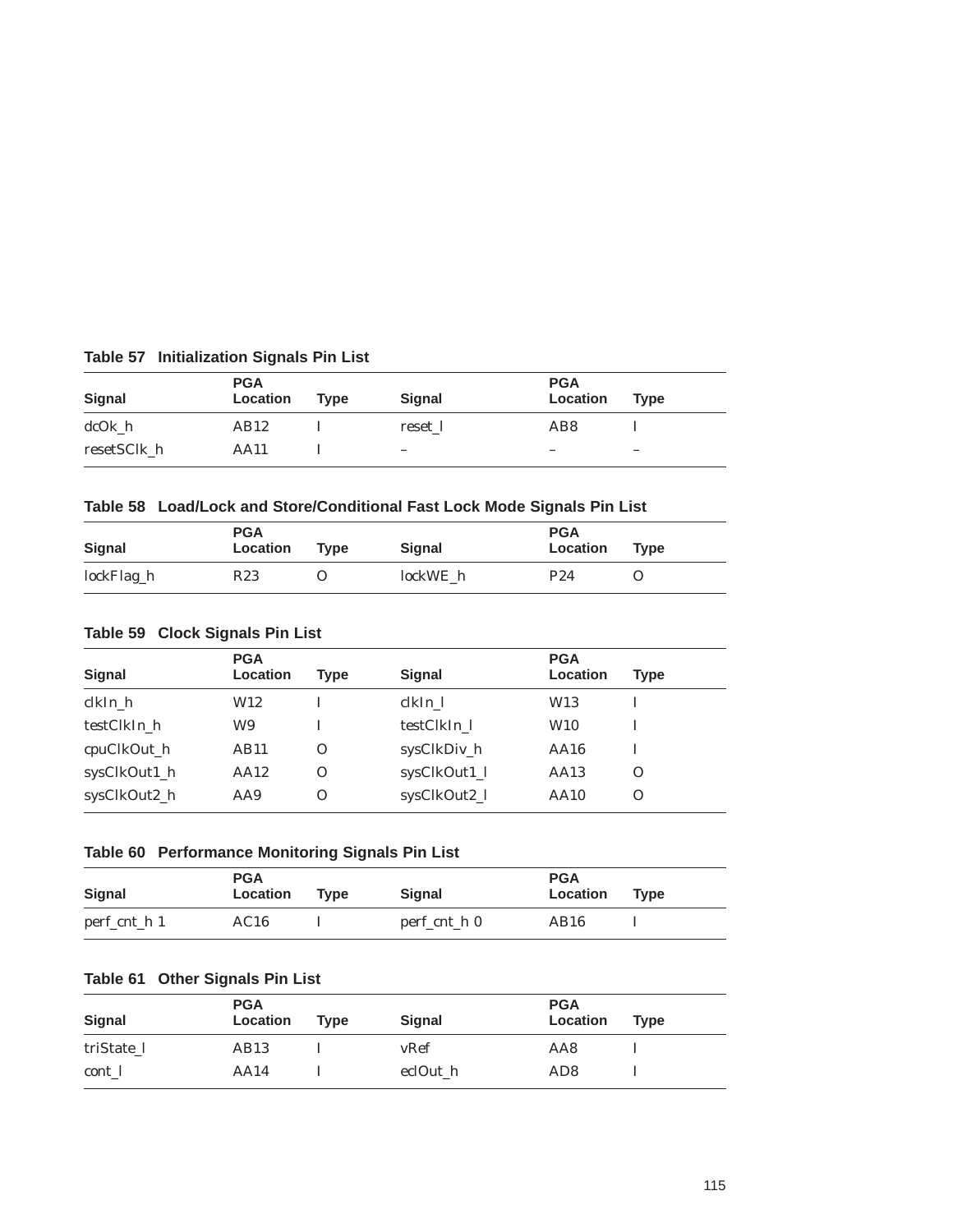|  | Table 62 Power Pin List |  |  |
|--|-------------------------|--|--|
|  |                         |  |  |

| <b>Signal</b> | <b>PGA</b><br>Location | <b>Type</b>  | <b>Signal</b> | <b>PGA</b><br>Location | <b>Type</b> |
|---------------|------------------------|--------------|---------------|------------------------|-------------|
| Vdd plane     | B <sub>2</sub>         | $\mathbf P$  | Vdd plane     | N2                     | ${\bf P}$   |
| Vdd plane     | B <sub>6</sub>         | ${\bf P}$    | Vdd plane     | N <sub>19</sub>        | ${\bf P}$   |
| Vdd plane     | <b>B10</b>             | $\mathbf P$  | Vdd plane     | P <sub>6</sub>         | P           |
| Vdd plane     | <b>B14</b>             | ${\bf P}$    | Vdd plane     | R5                     | P           |
| Vdd plane     | <b>B18</b>             | $\mathbf P$  | Vdd plane     | R <sub>19</sub>        | P           |
| Vdd plane     | <b>B22</b>             | ${\bf P}$    | Vdd plane     | T <sub>6</sub>         | $\mathbf P$ |
| Vdd plane     | D23                    | $\mathbf P$  | Vdd plane     | <b>T20</b>             | P           |
| Vdd plane     | E2                     | ${\bf P}$    | Vdd plane     | T <sub>23</sub>        | $\mathbf P$ |
| Vdd plane     | E <sub>5</sub>         | $\mathbf P$  | Vdd plane     | U <sub>2</sub>         | $\mathbf P$ |
| Vdd plane     | E7                     | ${\bf P}$    | Vdd plane     | U5                     | $\mathbf P$ |
| Vdd plane     | E9                     | ${\bf P}$    | Vdd plane     | U19                    | ${\bf P}$   |
| Vdd plane     | E15                    | $\mathbf P$  | Vdd plane     | V6                     | ${\bf P}$   |
| Vdd plane     | E17                    | ${\bf P}$    | Vdd plane     | V20                    | ${\bf P}$   |
| Vdd plane     | E19                    | ${\bf P}$    | Vdd plane     | W <sub>5</sub>         | ${\bf P}$   |
| Vdd plane     | F <sub>6</sub>         | ${\bf P}$    | Vdd plane     | W <sub>7</sub>         | ${\bf P}$   |
|               |                        |              |               |                        |             |
| Vdd plane     | ${\rm F}8$             | ${\bf P}$    | Vdd plane     | W11                    | ${\bf P}$   |
| Vdd plane     | F10                    | ${\bf P}$    | Vdd plane     | W15                    | ${\bf P}$   |
| Vdd plane     | F12                    | $\mathbf P$  | Vdd plane     | W17                    | ${\bf P}$   |
| Vdd plane     | F14                    | ${\bf P}$    | Vdd plane     | W19                    | ${\bf P}$   |
| Vdd plane     | F16                    | $\mathbf P$  | Vdd plane     | Y <sub>6</sub>         | ${\bf P}$   |
| Vdd plane     | F18                    | ${\bf P}$    | Vdd plane     | ${\bf Y8}$             | ${\bf P}$   |
| Vdd plane     | F <sub>20</sub>        | ${\bf P}$    | Vdd plane     | Y10                    | ${\bf P}$   |
| Vdd plane     | G <sub>5</sub>         | ${\bf P}$    | Vdd plane     | Y12                    | ${\bf P}$   |
| Vdd plane     | G19                    | $\mathbf{P}$ | Vdd plane     | Y14                    | ${\bf P}$   |
| Vdd plane     | H6                     | ${\bf P}$    | Vdd plane     | Y16                    | ${\bf P}$   |
| Vdd plane     | H <sub>20</sub>        | P            | Vdd plane     | Y18                    | ${\bf P}$   |
| Vdd plane     | H <sub>23</sub>        | ${\bf P}$    | Vdd plane     | Y20                    | ${\bf P}$   |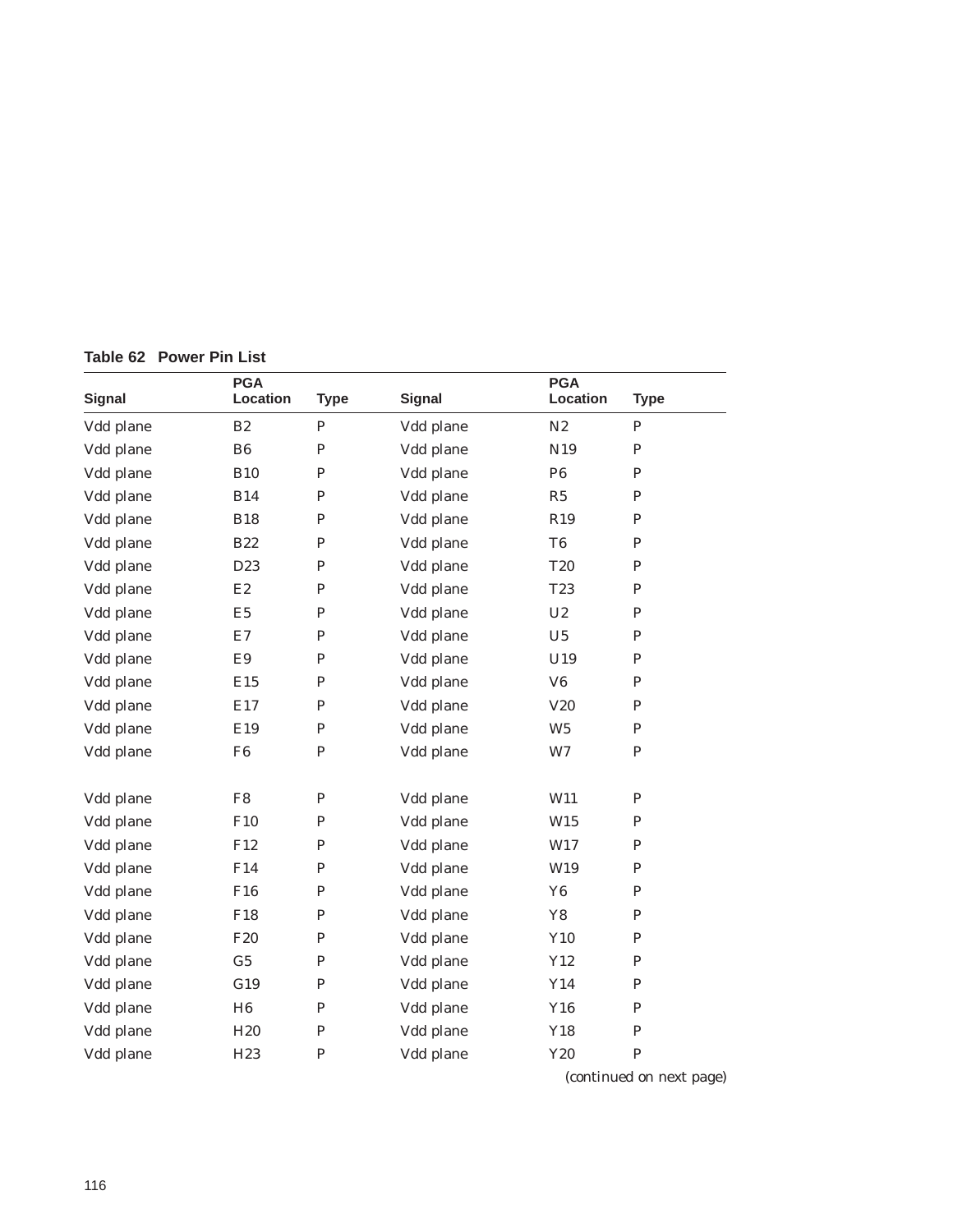| <b>Signal</b> | <b>PGA</b><br><b>Location</b> | <b>Type</b> | <b>Signal</b> | <b>PGA</b><br>Location | <b>Type</b> |
|---------------|-------------------------------|-------------|---------------|------------------------|-------------|
| Vdd plane     | J2                            | P           | Vdd plane     | Y23                    | P           |
| Vdd plane     | J5                            | P           | Vdd plane     | AA2                    | P           |
| Vdd plane     | J19                           | P           | Vdd plane     | AC3                    | P           |
| Vdd plane     | K <sub>6</sub>                | P           | Vdd plane     | AC7                    | P           |
| Vdd plane     | K <sub>20</sub>               | P           | Vdd plane     | AC11                   | P           |
| Vdd plane     | L19                           | P           | Vdd plane     | AC15                   | P           |
| Vdd plane     | M <sub>6</sub>                | P           | Vdd plane     | AC19                   | P           |
| Vdd plane     | M23                           | P           | Vdd plane     | AC23                   | P           |

**Table 62 (Cont.) Power Pin List**

#### **Table 63 Ground Pin List**

| <b>Signal</b> | <b>PGA</b><br>Location | <b>Type</b>  | <b>Signal</b> | <b>PGA</b><br>Location | <b>Type</b> |
|---------------|------------------------|--------------|---------------|------------------------|-------------|
| Vss plane     | B4                     | P            | Vss plane     | N <sub>6</sub>         | P           |
| Vss plane     | B8                     | $\mathbf P$  | Vss plane     | P <sub>19</sub>        | P           |
| Vss plane     | <b>B12</b>             | $\mathbf P$  | Vss plane     | P <sub>23</sub>        | P           |
| Vss plane     | <b>B16</b>             | $\mathbf P$  | Vss plane     | R2                     | P           |
| Vss plane     | <b>B20</b>             | $\mathbf{P}$ | Vss plane     | R6                     | P           |
| Vss plane     | <b>B23</b>             | $\mathbf{P}$ | Vss plane     | R20                    | P           |
| Vss plane     | C2                     | $\mathbf{P}$ | Vss plane     | T5                     | P           |
| Vss plane     | E6                     | $\mathbf{P}$ | Vss plane     | T19                    | P           |
| Vss plane     | E8                     | $\mathbf P$  | Vss plane     | U6                     | P           |
| Vss plane     | E10                    | P            | Vss plane     | U20                    | P           |
| Vss plane     | E16                    | P            | Vss plane     | $V_5$                  | P           |
| Vss plane     | E18                    | P            | Vss plane     | V19                    | P           |
| Vss plane     | E <sub>20</sub>        | P            | Vss plane     | V23                    | P           |
| Vss plane     | F <sub>5</sub>         | $\mathbf{P}$ | Vss plane     | W <sub>2</sub>         | P           |
| Vss plane     | F7                     | $\mathbf P$  | Vss plane     | W <sub>6</sub>         | $\mathbf P$ |
| Vss plane     | F9                     | $\mathbf P$  | Vss plane     | W8                     | $\mathbf P$ |
|               |                        |              |               | $\lambda$ $\lambda$    | п.          |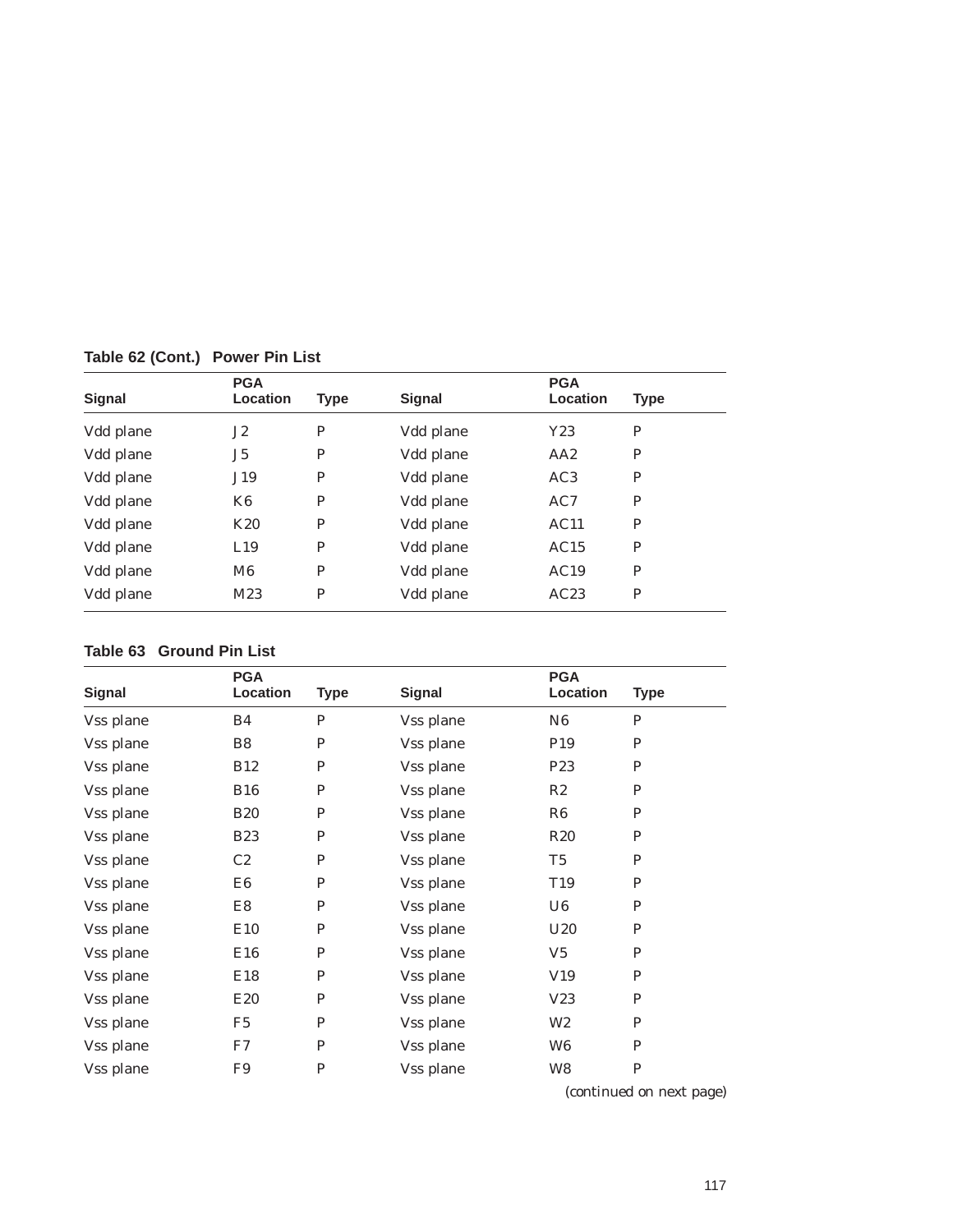| <b>Signal</b> | <b>PGA</b><br>Location | <b>Type</b> | <b>Signal</b> | <b>PGA</b><br>Location | <b>Type</b>  |
|---------------|------------------------|-------------|---------------|------------------------|--------------|
| Vss plane     | F11                    | ${\bf P}$   | Vss plane     | W14                    | P            |
| Vss plane     | F13                    | P           | Vss plane     | W16                    | P            |
| Vss plane     | F15                    | P           | Vss plane     | W18                    | P            |
| Vss plane     | F17                    | P           | Vss plane     | W <sub>20</sub>        | $\mathbf{p}$ |
| Vss plane     | F <sub>19</sub>        | P           | Vss plane     | Y5                     | P            |
| Vss plane     | F <sub>23</sub>        | P           | Vss plane     | Y7                     | P            |
| Vss plane     | G2                     | P           | Vss plane     | Y9                     | $\mathbf P$  |
| Vss plane     | G6                     | P           | Vss plane     | Y11                    | P            |
| Vss plane     | G20                    | P           | Vss plane     | Y13                    | P            |
| Vss plane     | H <sub>5</sub>         | P           | Vss plane     | Y15                    | P            |
| Vss plane     | H19                    | P           | Vss plane     | Y17                    | P            |
| Vss plane     | J6                     | $\mathbf P$ | Vss plane     | Y19                    | P            |
| Vss plane     | <b>J20</b>             | P           | Vss plane     | AB <sub>23</sub>       | P            |
| Vss plane     | K <sub>5</sub>         | P           | Vss plane     | AC2                    | P            |
| Vss plane     | K19                    | ${\bf P}$   | Vss plane     | AC5                    | P            |
| Vss plane     | K23                    | P           | Vss plane     | AC9                    | P            |
| Vss plane     | L2                     | P           | Vss plane     | AC13                   | P            |
| Vss plane     | L6                     | P           | Vss plane     | AC17                   | P            |
| Vss plane     | M19                    | P           | Vss plane     | AC21                   | P            |

**Table 63 (Cont.) Ground Pin List**

# **Table 64 Spare Pin List**

| Signal | <b>PGA</b><br>Location | <b>Type</b> | <b>Signal</b> | <b>PGA</b><br>Location | <b>Type</b> |
|--------|------------------------|-------------|---------------|------------------------|-------------|
| spare  | AD16                   | N           | spare         | AD <sub>10</sub>       | N           |
| spare  | AC12                   | N           | spare         | AD <sub>11</sub>       | N           |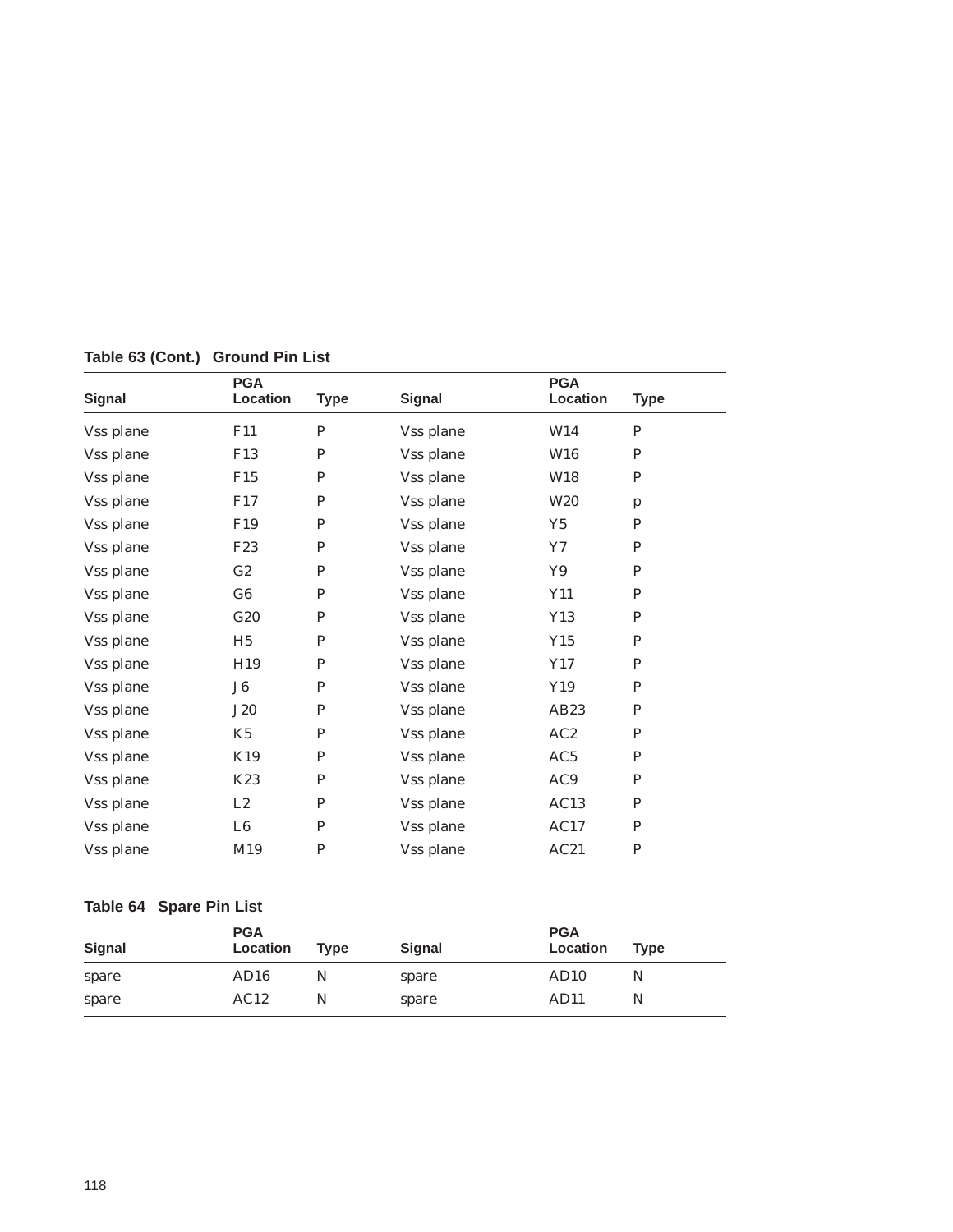## **Technical Support and Ordering Information**

#### **Technical Support**

If you need technical support or help deciding which literature best meets your needs, call the Digital Semiconductor Information Line:

| United States and Canada     | 1-800-332-2717          |
|------------------------------|-------------------------|
| <b>Outside North America</b> | $+1 - 508 - 628 - 4760$ |

#### **Ordering Digital Semiconductor Products**

To order the Alpha 21064A microprocessors and related products, contact your local distributor.

You can order the following semiconductor products from Digital:

| <b>Product</b>                                  | <b>Order Number</b> |
|-------------------------------------------------|---------------------|
| Alpha 21064A-200 Microprocessor                 | 21064-AB            |
| Alpha 21064A-233 Microprocessor                 | 21064-BB            |
| Alpha 21064A-275 Microprocessor                 | 21064-DB            |
| Alpha 21064A-275-PC Microprocessor              | 21064-P1            |
| Alpha 21064A-300 Microprocessor                 | 21064-EB            |
| AlphaPC64 Evaluation Board 275-MHz Kit          | 21A02-03            |
| AlphaPC64 Evaluation Board Design Kit           | $21A02-13$          |
| Alpha Evaluation Board Software Developer's Kit | 21B02-02            |
| DECchip 21064 Evaluation Board Design Package   | $21A01-13$          |
| <b>Heat Sink Assembly</b>                       | 2106H-AA            |